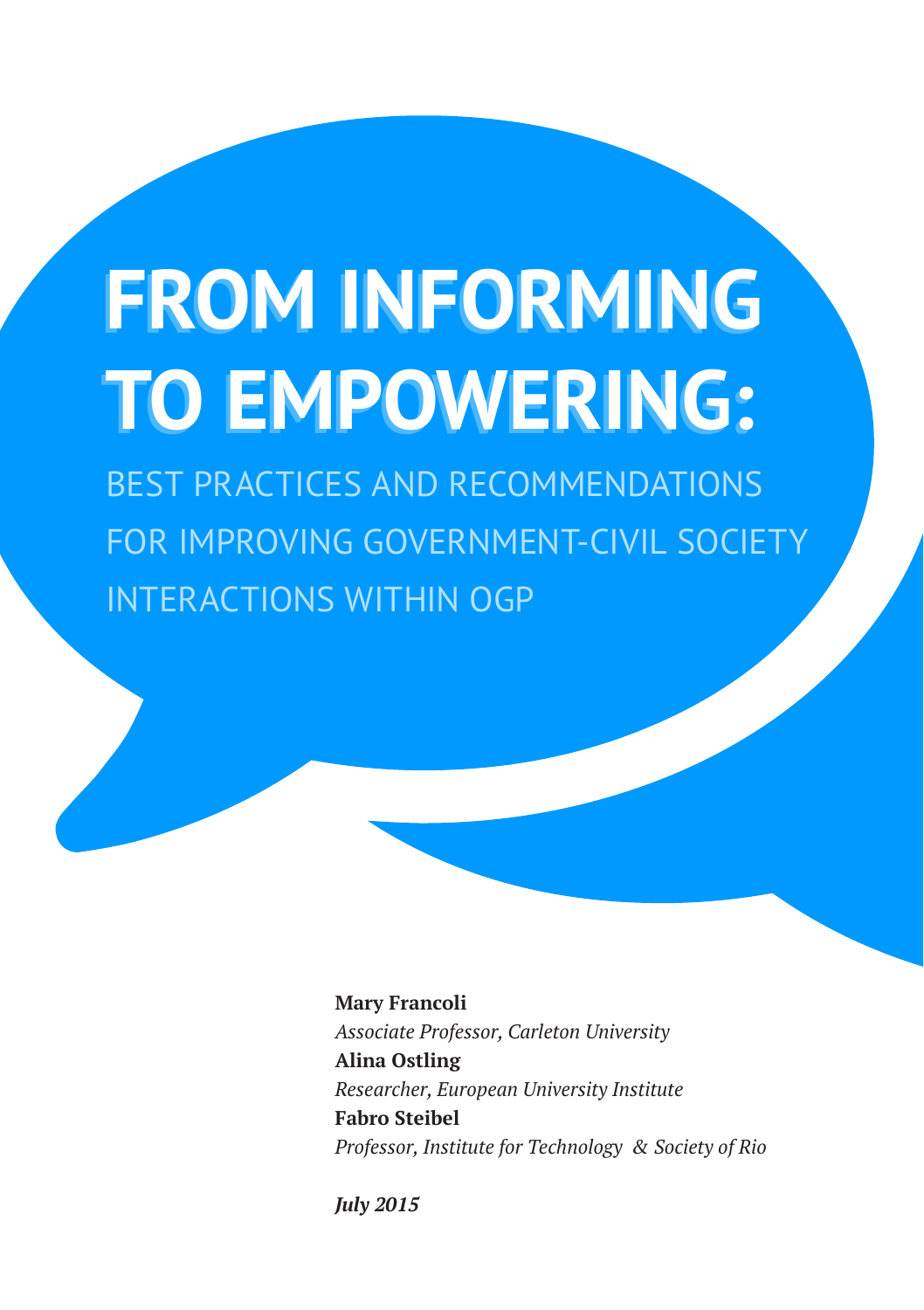The work in this publication was commissioned by Hivos and was carried out with the aid of a wider OGP research grant from the International Development Research Centre, Ottawa, Canada.

The purpose of the commissioned study was to

- provide an in-depth analysis for the broader OGP community on how OGP participating countries are shaping and performing on civil society engagement;
- inform the OGP Support Unit and Steering Committee members on possible areas for improvement of guidelines and support.

The selected researchers developed a methodology and conducted the research independently of OGP. All findings in this report emanate from the researchers' efforts and should be understood as third party recommendations to the OGP governance institutions.

This publication is licensed under a Creative Commons Attribution 3.0 license (CC BY 3.0). The content might be shared, used and reused, provided that appropriate credits are given to the authors.





International Development Research Centre Centre de recherches pour le développement international

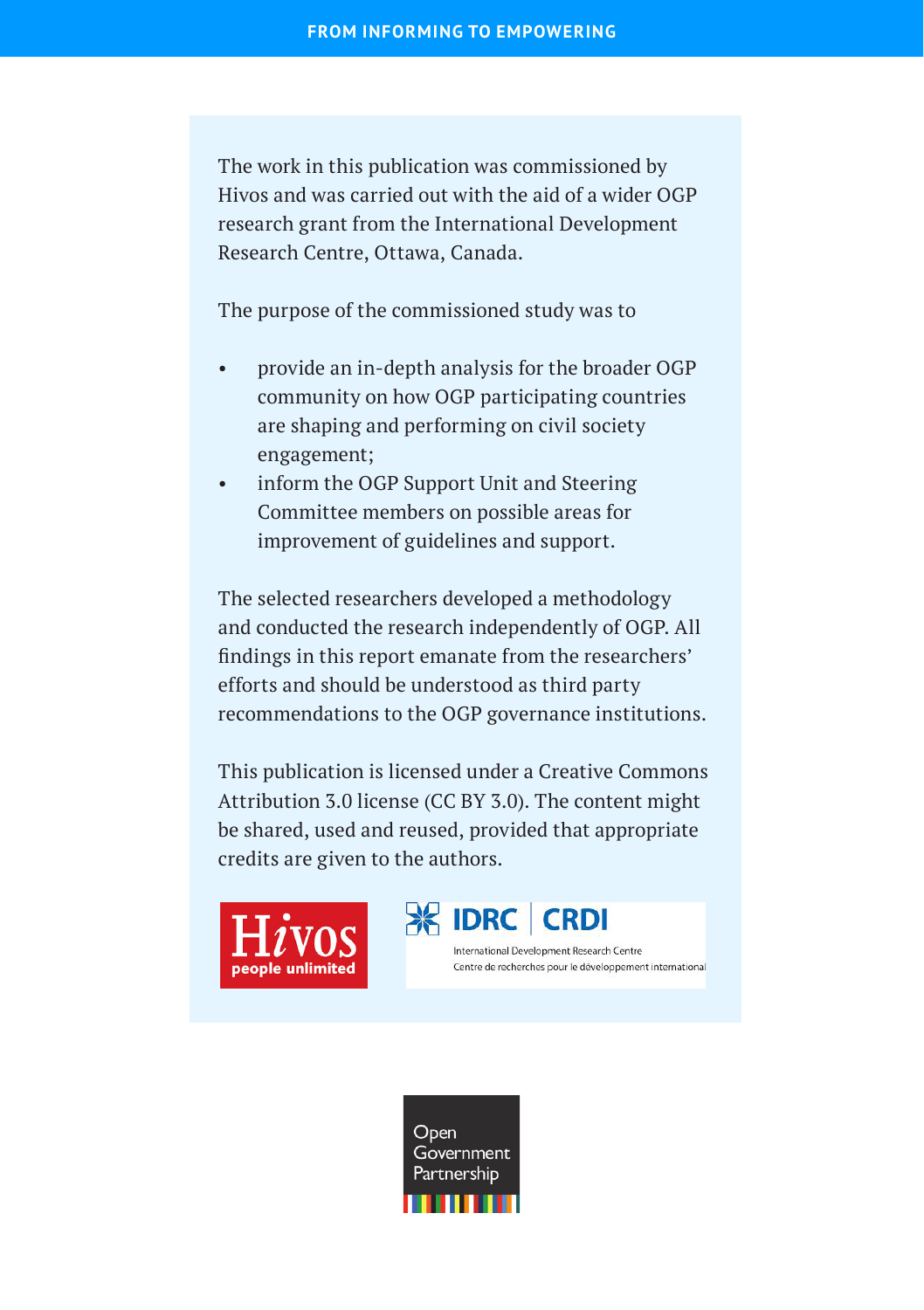# **TABLE OF CONTENTS**

| <b>EXECUTIVE SUMMARY</b>                                         | 1              |
|------------------------------------------------------------------|----------------|
| <b>1.0 INTRODUCTION</b>                                          | 3              |
| <b>2.0 METHODOLOGY</b>                                           | 5              |
| 2.1 Phase One: Documenting Government-Civil Society Interactions | 5              |
| 2.2 Phase Two: Case Studies of 9 OGP countries                   | 6              |
| 2.3 Phase Three: Country Interviews                              | $\overline{7}$ |
| 3.0 ENGAGEMENT OF CIVIL SOCIETY ACROSS OGP MEMBERS               | 9              |
| <b>4.0 COUNTRY CASE STUDIES</b>                                  | 13             |
| 4.1 Croatia                                                      | 14             |
| 4.2 Romania                                                      | 20             |
| 4.3 Armenia                                                      | 25             |
| 4.4 Peru                                                         | 30             |
| 4.5 Honduras                                                     | 37             |
| 4.6 Chile                                                        | 41             |
| 4.7 South Africa                                                 | 46             |
| 4.8 Ghana                                                        | 51             |
| 4.9 Tanzania                                                     | 56             |
| 5.0 LEVELS OF CIVIC ENGAGEMENT IN OGP:                           |                |
| <b>OPPORTUNITIES AND CHALLENGES</b>                              | 63             |
| 5.1 Levels of Civic Engagement in OGP                            | 63             |
| 5.2 Opportunities and Challenges                                 | 65             |
| <b>6.0 RECOMMENDATIONS FOR IMPROVING GUIDELINES</b>              |                |
| AND SUPPORT TO GOVERNMENT AND CSOS                               | 69             |
| 7.0 CONCLUSIONS                                                  | 75             |
| <b>REFERENCES</b>                                                | 77             |
| <b>APPENDIXES</b>                                                | 86             |
| A. Coding and Weighting of Indicators                            | 87             |
| <b>B. List of Interviewees</b>                                   | 89             |
| <b>C. Source Descriptions: Phase 2</b>                           | 91             |
| <b>NOTES</b>                                                     | 93             |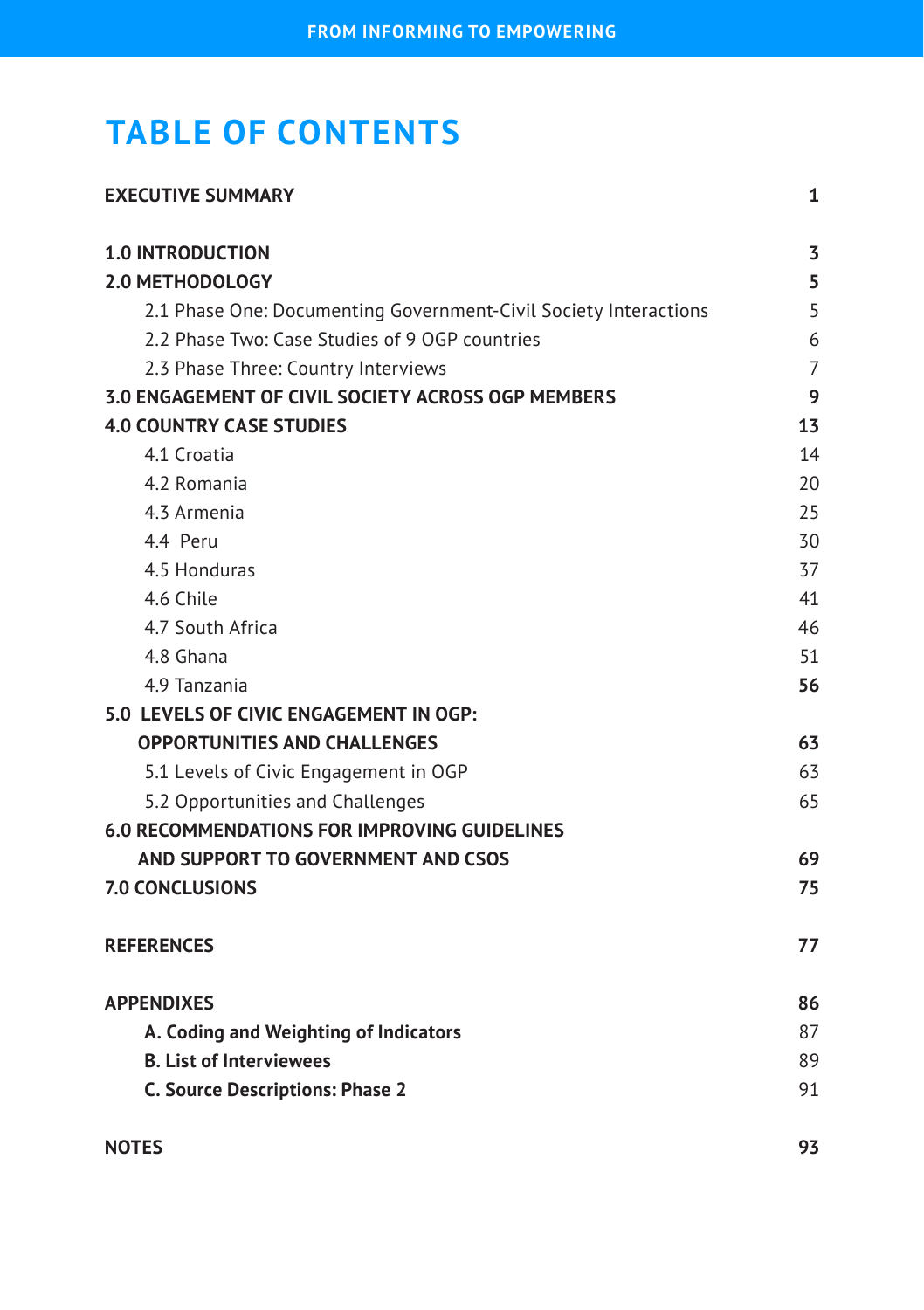# <span id="page-3-0"></span>**EXECUTIVE SUMMARY**

Civic engagement is at the heart of OGP. However given the nascence of the initiative, we are still learning about the extent and the way governments and the civil society interact within the framework of OGP. This report contributes to this knowledge and examines the critical factors for the success or failure of government-civil society interaction. The key purpose of the research was to inform the OGP Support Unit and Steering Committee members of possible areas for improvement when it comes to guidelines and support to government and civil society.

Results of our research show that the OGP process represents both challenges and opportunities. A structured approach to government-civil society interaction has proved to be a key opportunity. This includes the existence of a permanent dialogue mechanism that oversees the development and implementation of a country's National Action Plan (NAP); united civil society actors that pursue OGP related issues; and the OGP format and guidelines that provide a solid framework for discussion between government and civil society. All of these mechanisms foster transparency. They also help to empower civil society and have the potential to enhance its voice, as well as to facilitate interaction with governments.

At the same time, a significant challenge turns out to be the complexity and the technical nature of OGP commitments. Only a narrow circle of Civil Society Organizations (CSOs) are usually involved in the OGP process, while citizens and smaller NGOs far from the national capitals often lack the capacity to engage in consultations or simply remain excluded. On the government side, there is a clear need to build capacity among civil servants to carry out effective and responsive consultations.

On the basis of our research, we recommend that:

- 1. *OGP should require its members to establish regular and institutionalized structures for civic engagement and dialogue*
- 2. *OGP should strengthen its monitoring mechanisms for the engagement of civil society*
- 3. *OGP should develop guidelines to ensure that suggestions from CSOs are considered in the OGP processes*
- 4. *OGP should develop basic guidelines for OGP-related record keeping for governments*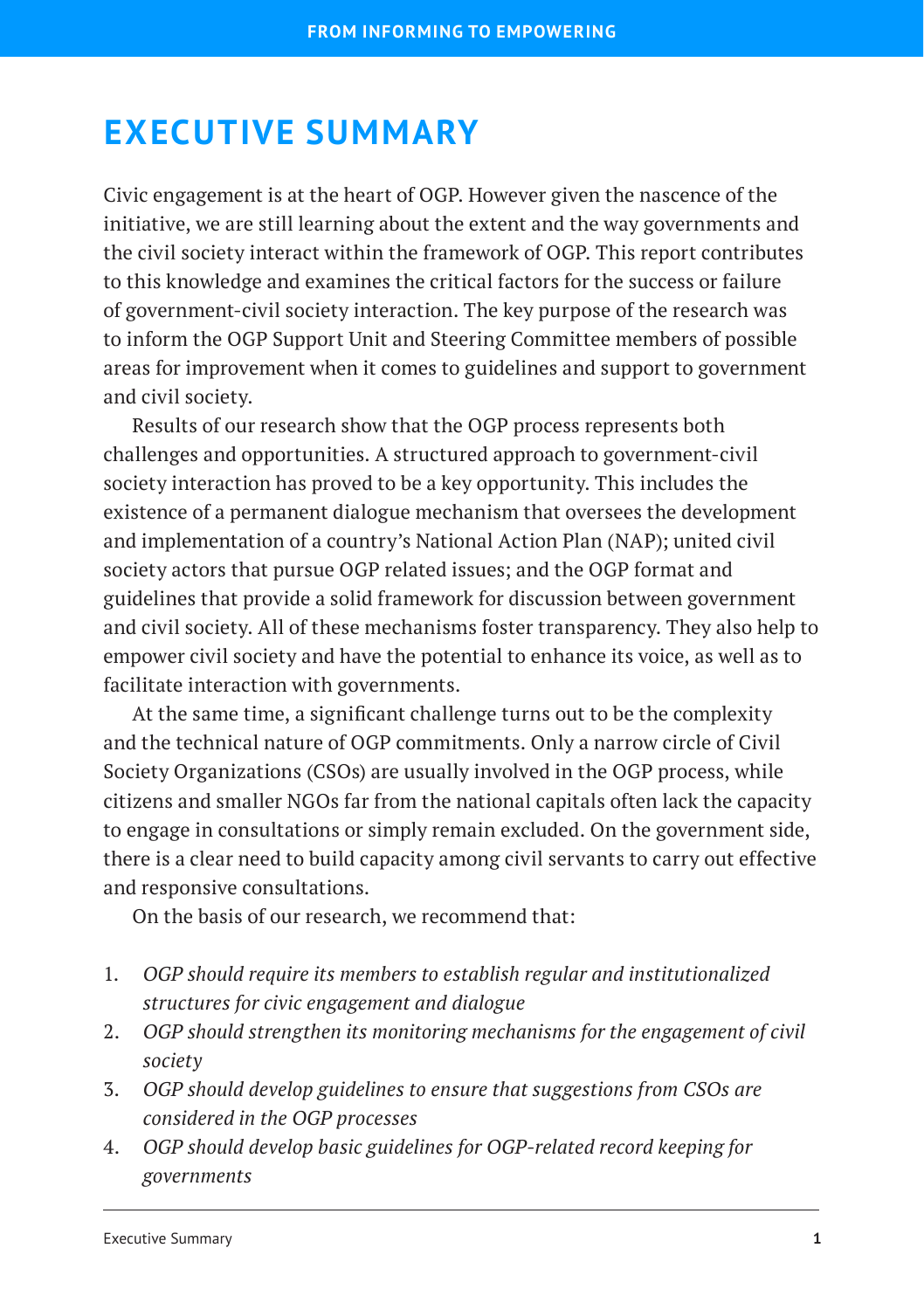- 5. *OGP should provide support to encourage the translation of its guidelines into the official national languages in its member countries*
- 6. *OGP should continue to grow its network of international partners as a means of enhancing awareness about OGP, and to continue to help building capacity in OGP countries*
- 7. *OGP should strengthen connections between working groups and civil society in its member countries*
- 8. *OGP should work to develop additional awareness raising material that can be used by governments and civil society actors to enhance participation in OGP within member countries*
- 9. *OGP should maintain, or increase its regional and international forums for government and CSOs*
- 10. *OGP should expand its website, particularly in the areas of 'Resources' and 'How to Get Involved'*

To come to these conclusions, the research team employed both quantitative and qualitative methods in three phases. Phase one drew on existing data and indices to provide a quantitative overview of the state of government-civil society interactions across all 65 OGP member countries. Phase two consisted of case studies in nine OGP member countries that added more depth to the quantitate analysis in phase one. In phase three, the research team conducted interviews with a number of government, civil society, and OGP actors within each of the nine countries identified in phase two. These interviews helped to further flesh out information uncovered in the first two phases. Further detail on each of the recommendations can be found in section six of this report.

This work was carried out with the aid of a grant from the International Development Research Centre, Ottawa, Canada.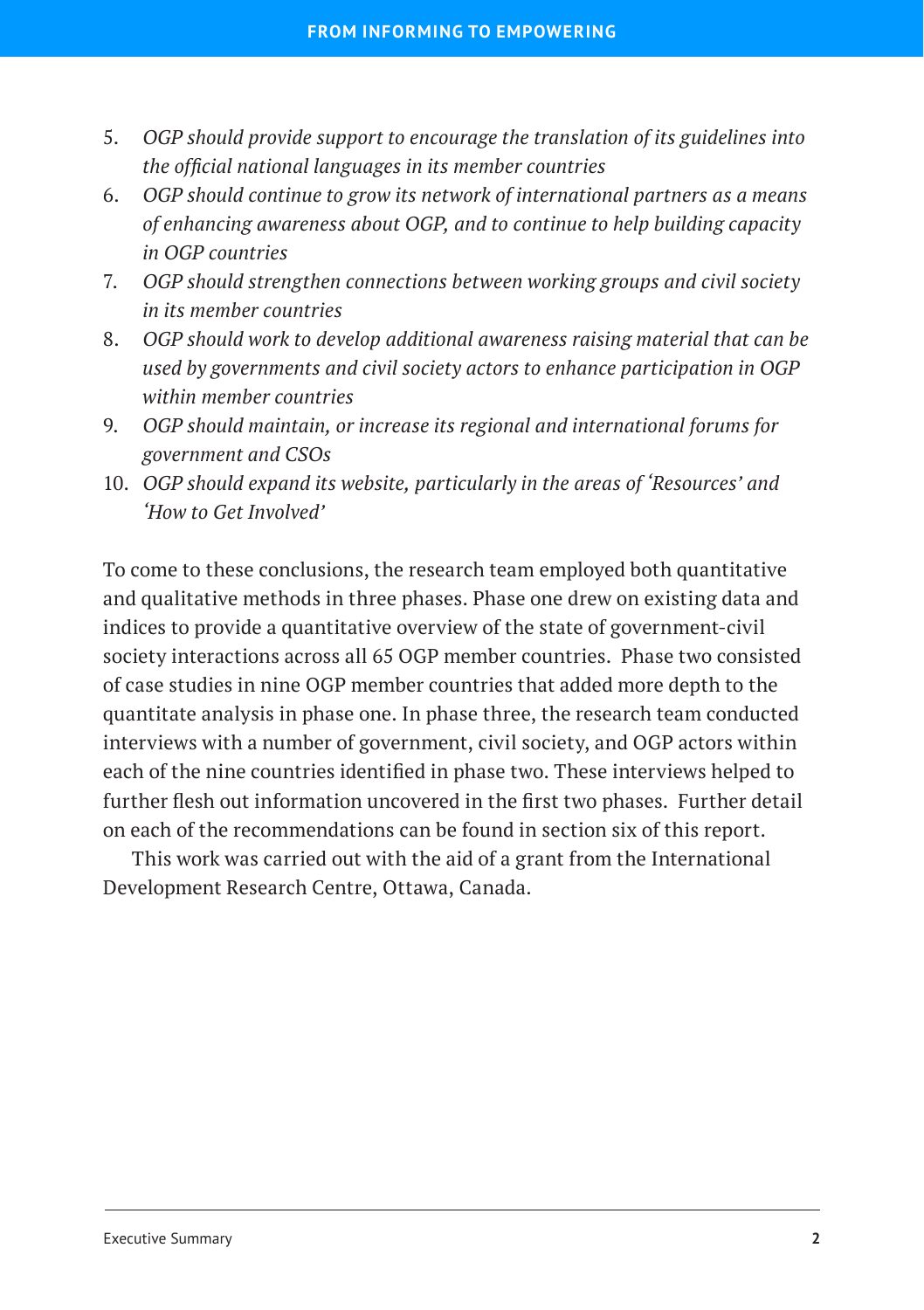# <span id="page-5-0"></span>**1.0 INTRODUCTION**

The Open Government Partnership (OGP) was founded in 2011 with the goal to secure commitments from the national governments of its member countries to improve openness. The logic is that such commitments will improve access, transparency, accountability, and will make governments more responsive to their citizens. At its inception 8 countries became members. Four years later, this number has swelled to  $65<sup>1</sup>$ 

OGP members are required to develop national action plans (NAPs) that articulate clear and measurable commitments to be implemented over a twoyear time frame. In signing the Open Government Declaration, they commit to engaging citizens through the lifecycle of the plan: in its development, during implementation, and in assessing progress or completion.

Civic participation is at the heart of OGP and the contemporary open government movement. It is embedded in the Open Government Declaration which states:

*We value public participation of all people, equally and without discrimination, in decision-making and policy formulation. Public engagement, including the full participation of women, increases the effectiveness of governments, which benefit from people's knowledge, ideas and ability to provide oversight. We commit to making policy formulation and decision making more transparent, creating and using channels to solicit public feedback, and deepening public participation in developing, monitoring and evaluating government activities. We commit to protecting the ability of not-for-profit and civil society organizations to operate in ways consistent with our commitment to freedom of expression, association, and opinion. We commit to creating mechanisms to enable greater collaboration between governments and civil society organizations and businesses.*<sup>2</sup>

It is this far-reaching commitment to civic engagement that renders OGP's conception of 'open government' unique from historical understandings of the term which focused primarily on freedom of information legislation.

Given the importance of civic engagement, civil society has been carefully built into the architecture of OGP itself. A number of diverse civil society actors, equal to the number of government representatives, sit on the OGP Steering Committee, and the OGP's Support Unit "serves as a neutral, thirdparty between governments and civil society organizations, ensuring that OGP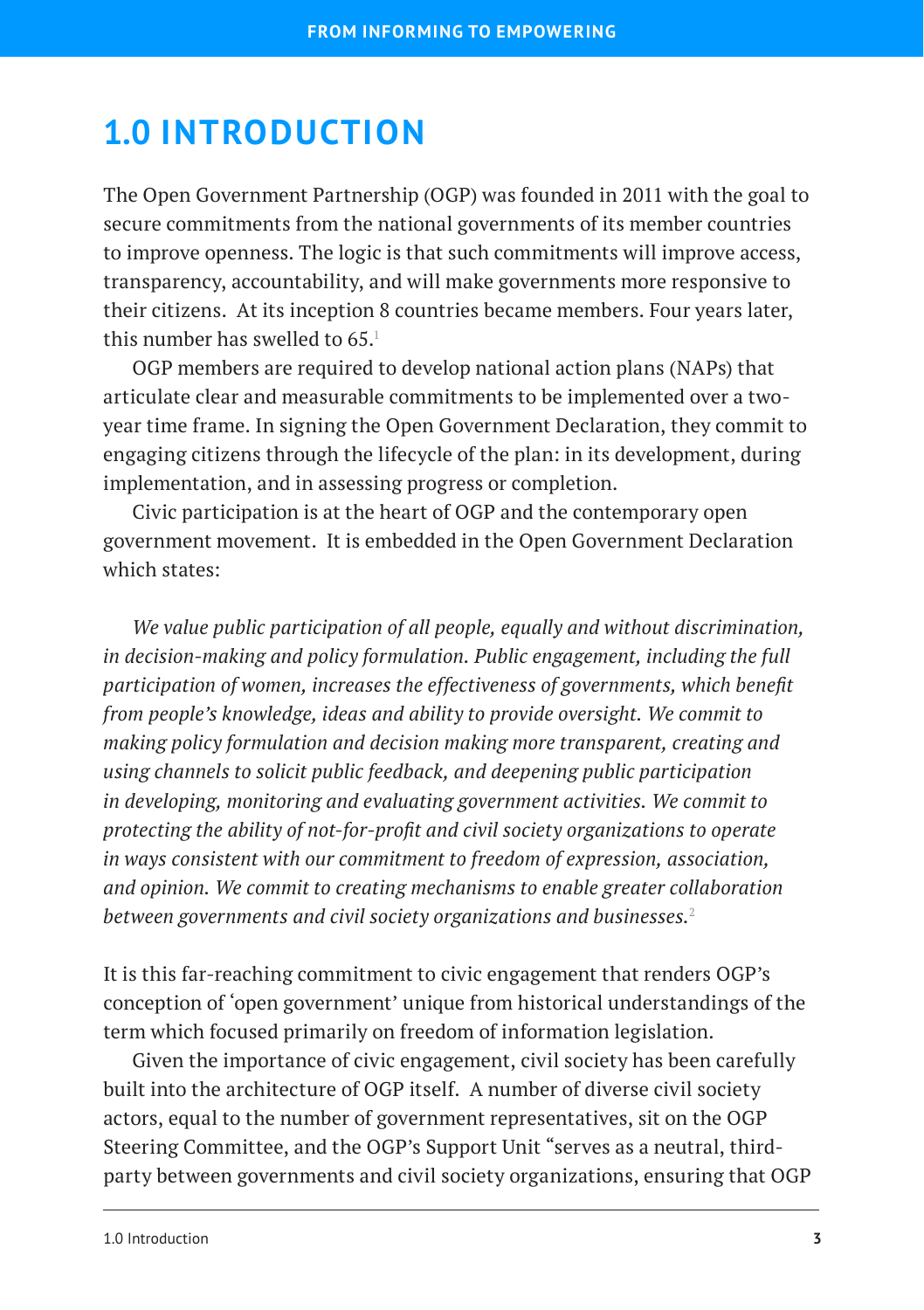maintains the productive balance between the two constituencies."3 In addition, the OGP's Support Unit has a dedicated Civil Society Engagement (CSE) team to support civil society actors within OGP countries and at the international level. The CSE helps civil society determine how to use the OGP process to fulfill their goals and objectives. It is hosted by Hivos, an international development organization, which has commissioned this study.4

The purpose of the study is threefold: 1) To document and analyze government-civil society interactions within OGP member countries, 2) To better understand what defines good government-civil society interactions, and 3) To inform the OGP Support Unit and Steering Committee members of possible areas for improvement when it comes to guidelines and support to government and civil society.

The central research questions guiding this project which the above objectives are built on is: *How have governments in OGP participating countries interacted with civil society on matters related to OGP? And, what factors have been critical for success or failure?*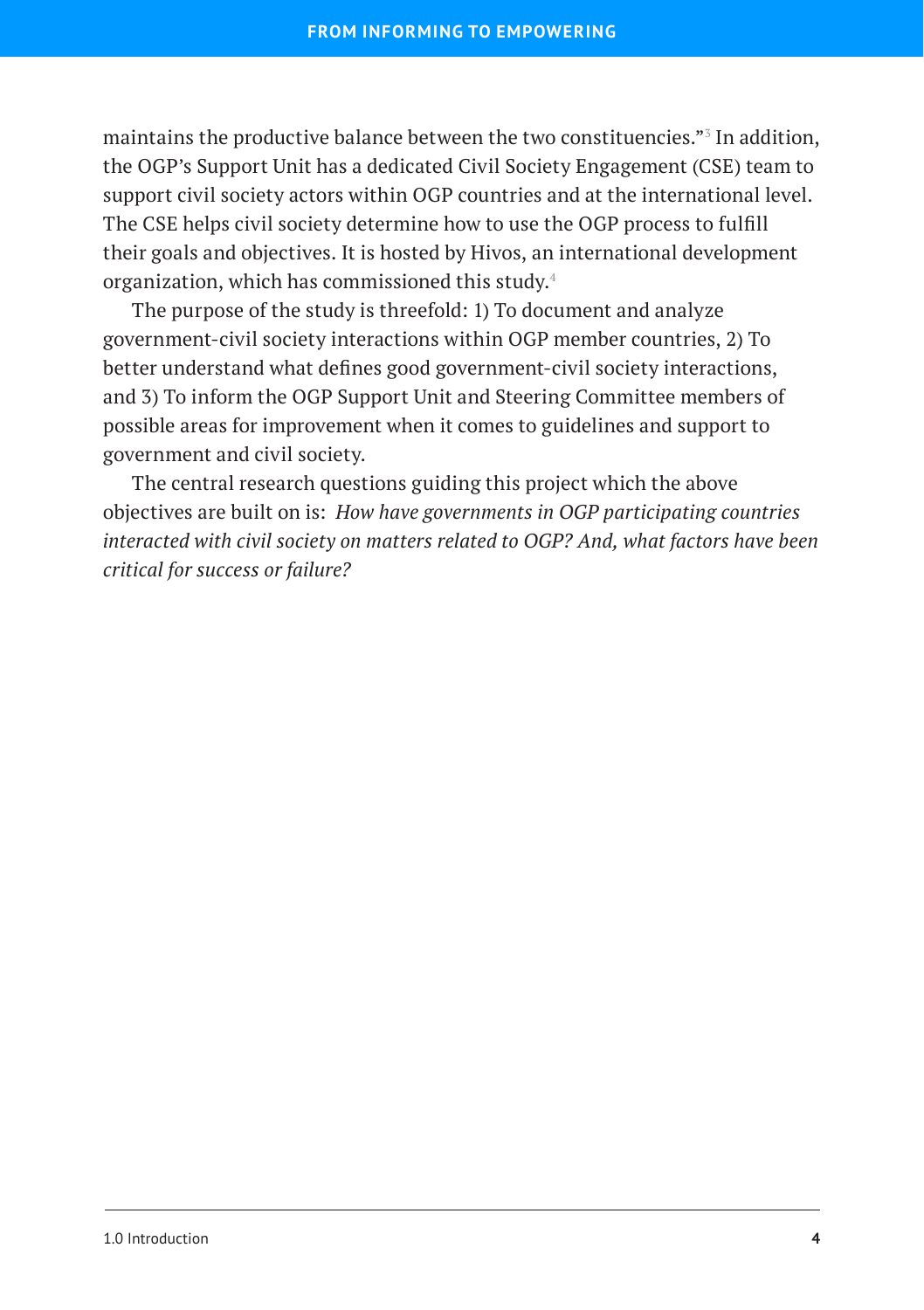# <span id="page-7-0"></span>**2.0 METHODOLOGY**

This project employed both quantitative and qualitative methods to achieve its objectives. The project was undertaken in three phases. The findings from the three phases, described below, were used to identify challenges and opportunities for engagement as well as suggestions to OGP on improving guidelines and support to governments and to CSOs.

# <span id="page-7-1"></span>**2.1. PHASE ONE: DOCUMENTING GOVERNMENT-CIVIL SOCIETY INTERACTIONS**

In the first phase of the study, the researchers drew on existing indices to create a database that provides a quantitative overview of the state of governmentcivil society interactions across all 65 OGP member countries. The database speaks to the question: How are OGP participating countries performing when it comes to the engagement of civil society?

Ultimately, the database was populated using existing datasets including: OGP Independent Reporting Mechanism datasets, OGP Eligibility Criteria dataset, data from the OGP Civil Society Hub, the CIVICUS Civil Society Enabling Environment Index, and the United Nations e-Participation Index. The researchers considered a range of additional indices, however, the limited scope, nature, and temporal specificity of many international indices render them difficult to apply across OGP Members. As such they were consulted for phase two of the study, but were not incorporated into the database constructed for phase one.

The indices selected to be included in the database provide insight into three categories of engagement: 1) OGP related participation processes, commitments and CSO engagement, 2) Preconditions for engagement within OGP member countries, and 3) Use of technology for the purposes of civic engagement. A number of indicators were used to measure these categories, including:

- *The percentage of NAP commitments that involved participation;*
- *Presence of online and offline consultations in the development of the NAPs;*
- *Presence of a consultation forum during the implementation of an NAP;*
- Presence of at least one civil society monitoring report<sup>5</sup>;
- *Number of civil society members with a presence on the OGP Hub;*
- *OGP eligibility criteria citizen engagement score;*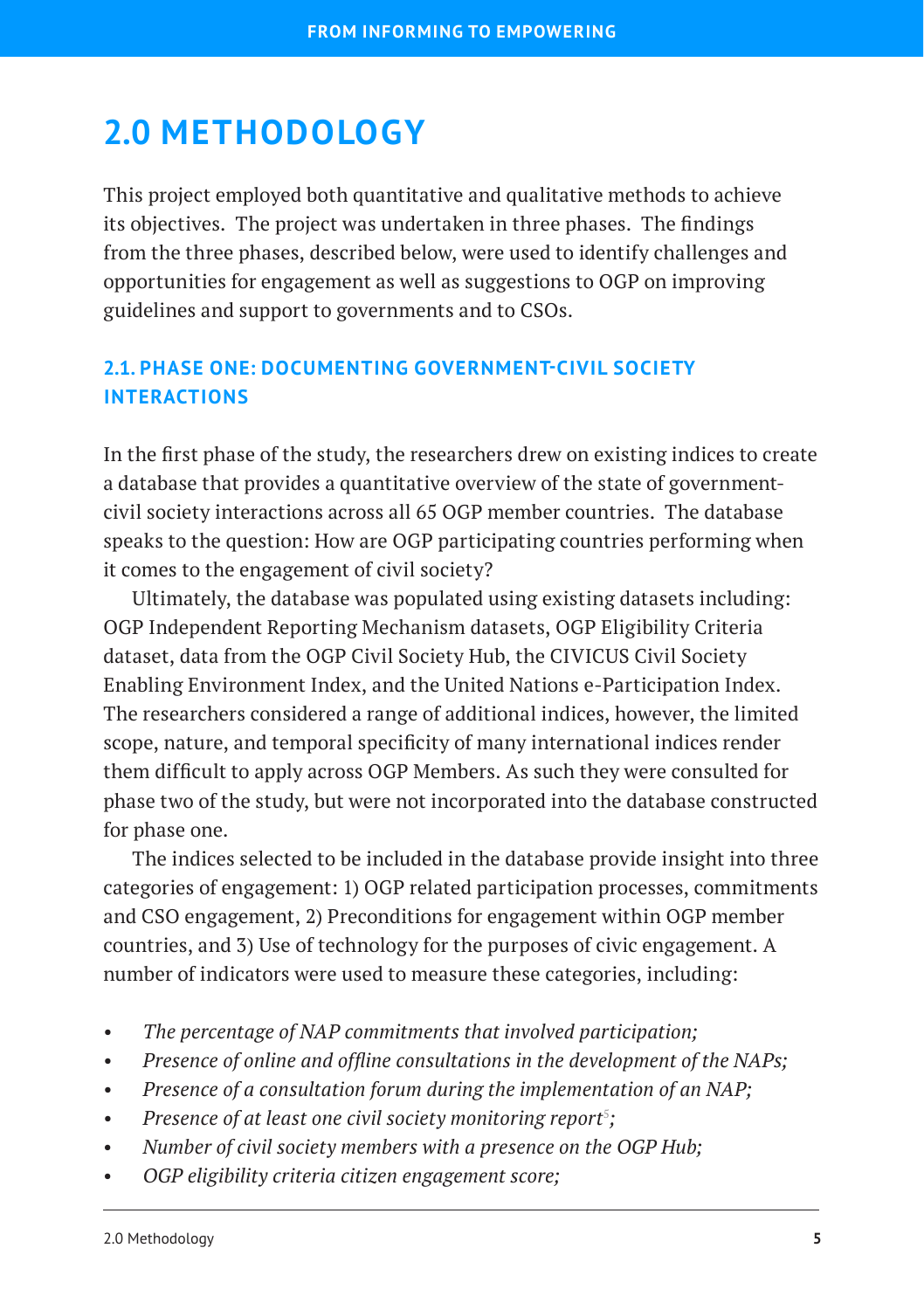- *United Nations e-participation scores including e-information, e-consultation, and e-decision making;*
- *CIVICUS policy dialogue indicator from its Enabling Environment Index which includes: civil society advocacy ability, budget transparency, networking, and civil society participation in policy; and*
- *CIVICUS NGO legal context indicator from its Enabling Environment Index.*

Combining existing datasets was a challenge. Data was recoded from its original values and weighted according to importance. Half of the weight was allotted to indicators related to OGP related participation processes, commitments and CSO engagement given the focus of the research question driving the study. Within this category relatively more weight was given to the percentage of NAP commitments that involved participation and OGP eligibility engagement scores. These two particular indicators were highly valued as they were among the most complete data with values for many of the OGP countries. In addition, the indicators were seen as quality indicators that got at the heart of the issue of CSO engagement.

Not all indices had data related to all 65 OGP Member countries. As a result, we know more about some countries than we do about others. It also renders explicit rankings and comparative analysis difficult. This will be discussed at greater length in the Section Three: 'Engagement of Civil Society Across OGP Members.'

More detail regarding the coding and weighting of indicators can be found in Appendix 'A'.

#### <span id="page-8-0"></span>**2.2 PHASE TWO: CASE STUDIES OF 9 OGP COUNTRIES**

In the second phase of the project, the researchers reviewed the database constructed in phase one and used it to select nine OGP member countries to examine in greater depth. The selection was based on three criteria:

1. Region. The researchers wanted to sample countries representing three regions within OGP: the Americas, Africa, and Eurasia. Together, countries in these regions comprise the majority of OGP countries and were considered a priority for Hivos and the IDRC which emphasized focus on developing countries;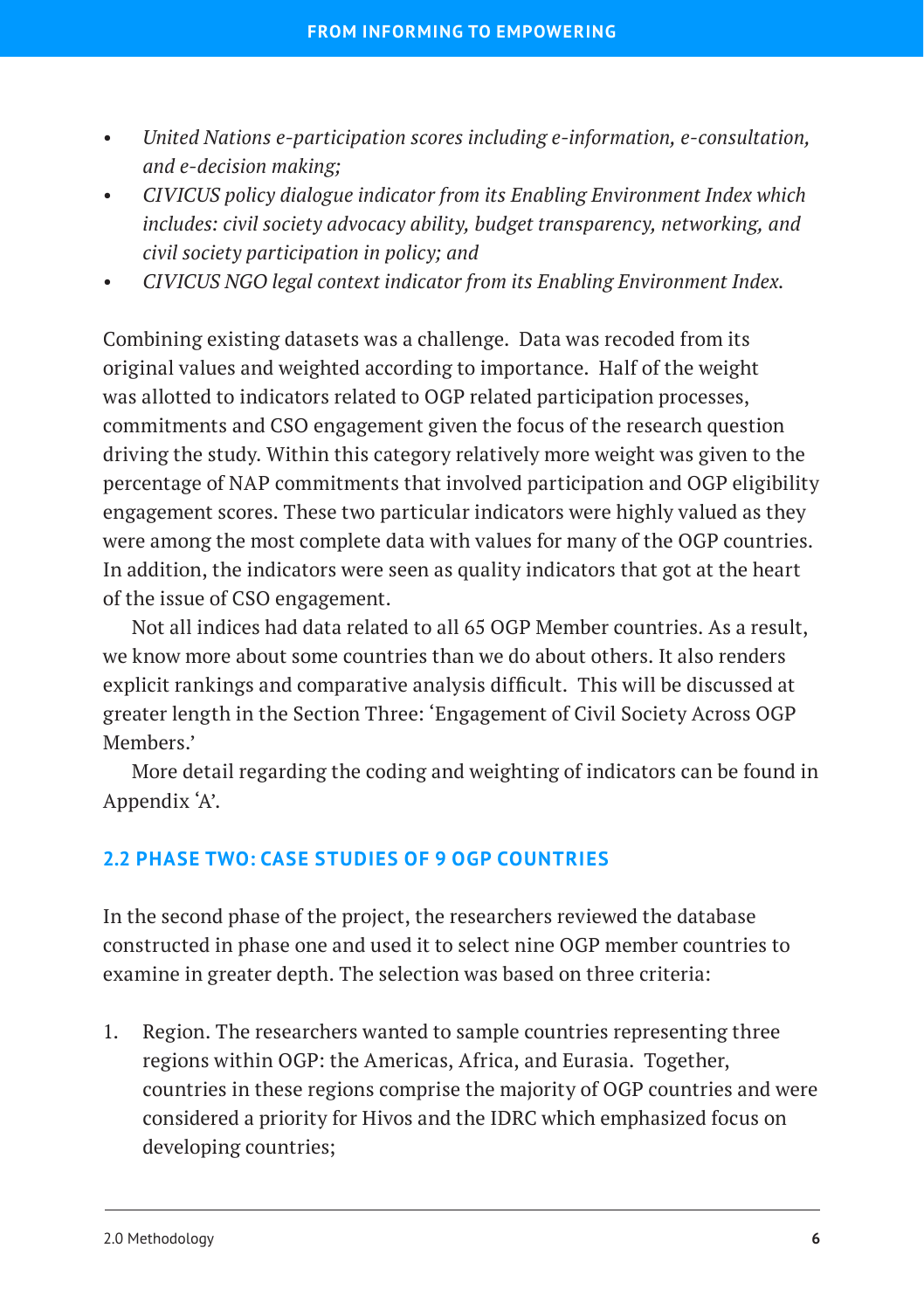- 2. The weighted ranking of countries determined through the database constructed in phase one. The researchers identified countries that scored relatively well across a range of indicators and those which did not score as well;
- 3. Consultation with staff from the OGP IRM and Support Unit.

Ultimately, the countries selected for in depth study were: Peru, Honduras, Chile, South Africa, Tanzania, Ghana, Croatia, Romania, and Armenia.

This second phase consisted of desk research into each of the 9 countries. It provided researchers with an opportunity to look beyond the numbers comprising the dataset in phase one and to put them into greater and more nuanced context.

The desk research focused on two main categories: 1) A foundation for civic engagement looking at national context and performance, and 2) Civic engagement in the OGP Process. Within the first category, the research looked at the state and health of: freedom of information regimes and public participation in each country. Within the latter category, researchers looked at the involvement of civil society in the development, implementation, and assessment of NAPs.

As was the case for phase one of the project, phase two relied solely on existing data and studies. While the sources used varied from country to country, they included documents such as NAPs6, IRM reports', Civil Society Monitoring Reports $^{\circ}$ , Government Self-Assessment reports $^{\circ}$ , OGP Eligibility Criteria<sup>10</sup>, Access Info Europe's Right to Information Index (RTI rating<sup>11</sup>, CIVICUS EEI Index<sup>12</sup> and country reports, Freedom House studies<sup>13</sup>, the IDEA Direct Democracy Database<sup>14</sup>, and ITU data<sup>15</sup> related to the state of information communication technology adoption.

#### <span id="page-9-0"></span>**2.3 PHASE THREE: COUNTRY INTERVIEWS**

In the third, and final, phase of the project, the researchers conducted interviews with a number of government, civil society, and OGP actors within each of the 9 countries identified in phase 2. The purpose of the interviews was to further flesh out information and data uncovered in the first two phases.

Interviewees were identified through the IRM researchers in each of the 9 countries, through consultation with Hivos and the OGP Support Unit, through snowball sampling and through personal contact network of the authors. The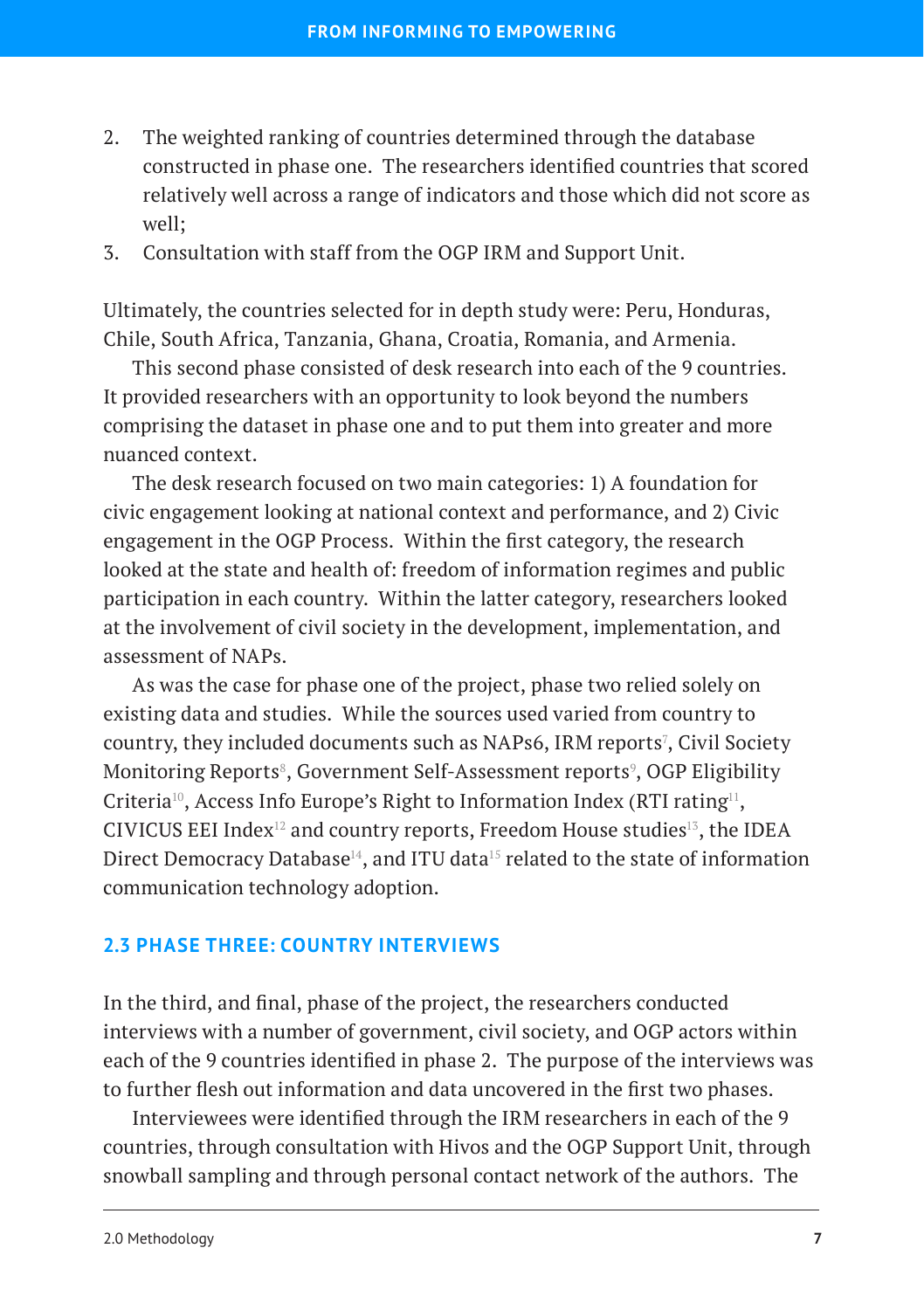interviews were semi-structured and focused on identifying mechanisms for government/ CSO interaction, challenges and barriers to CSO engagement, as well as the identification of best practices.

Interviews took place over the telephone, and Skype during March and April 2015. In some cases questions were responded to by email. Questions that guided the interviews included:

- What regular, or ongoing, mechanisms are available at the national level for interaction between government and CSOs and for citizen engagement? What channels do they use (for example, online/ offline/ mobile)?
- Have there been targeted, or time limited engagement activities over the past two to five years?
- What mechanisms and channels have worked particularly well and what did not work? Why? Give examples.
- What do you think are the main barriers or challenges to improved civil society and civic engagement?
- Does civic engagement align with OGP guidelines for engagement?
- What are the possible areas for improvement of OGP guidelines and support to governments and to civil society?
- Has the dialogue between the civil society and government improved in the framework of OGP?

A full list of interviewees can be found in Appendix 'B'.

Using the desk research and information gleaned from interviews, researchers aimed to classify the engagement in each country according to the IAP2 Spectrum of engagement which includes five levels or categories of engagement: inform, consult, involve, collaborate, and empower. The spectrum moves from little to no engagement to maximum engagement in the form of collective decision-making. A more fulsome discussion of the IAP2 spectrum can be found in section five of this report.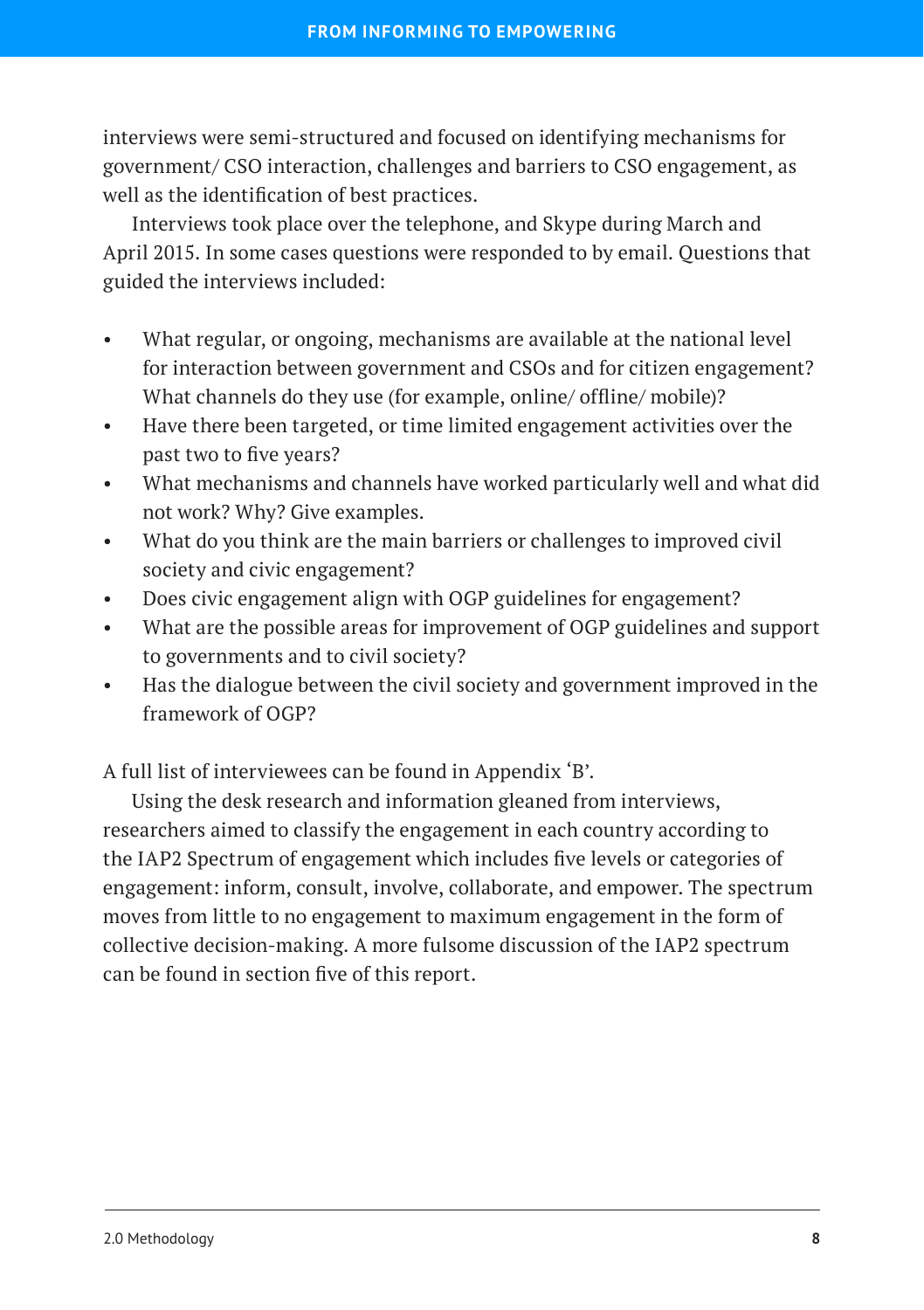# <span id="page-11-0"></span>**3.0 ENGAGEMENT OF CIVIL SOCIETY ACROSS OGP MEMBERS**

It is difficult to get an accurate and reliable reading of engagement across all 65 OGP member countries using existing data. Few studies are comprehensive enough to cover all 65 countries leaving gaps in the data. Different studies cover different time periods, some more current than others, rendering it a challenge to know whether data is an accurate portrayal of the current day. Different studies quantify findings in diverse ways making it difficult to combine them into one comprehensive dataset. Finally, it must be recognized that countries are at different stages in the OGP process. Some are just in the process of developing their first NAPs while others are in the process of implementing and assessing their second. They have had a longer period to work through the challenges of open government, and civil society has had a longer time to learn about and involve itself in the OGP process. In light of these challenges and limitations, any rankings and comparative exercises should be accompanied with more explicit country research. This will help to ensure that the raw data is actually indicative of the reality of CSOs in OGP countries.

In an effort to navigate some of the limitations mentioned above, data drawn from the studies outlined in the methodology were recoded to facilitate comparative analysis. The issue of missing data was addressed by establishing a weighted ranking system which took into consideration the amount of data available for a given country. Further detail regarding the coding and weighting of indicators can be found in 'Appendix A.'

Graph 1 below provides an overview of the scores across all OGP countries for all of the indicators used in this study. As can be seen in Graph 1, the average weighted success score for engagement in OGP countries is approximately 43%. Engagement is happening to varying degrees and in varying forms, but, as will be seen throughout the report, there is certainly room for improvement.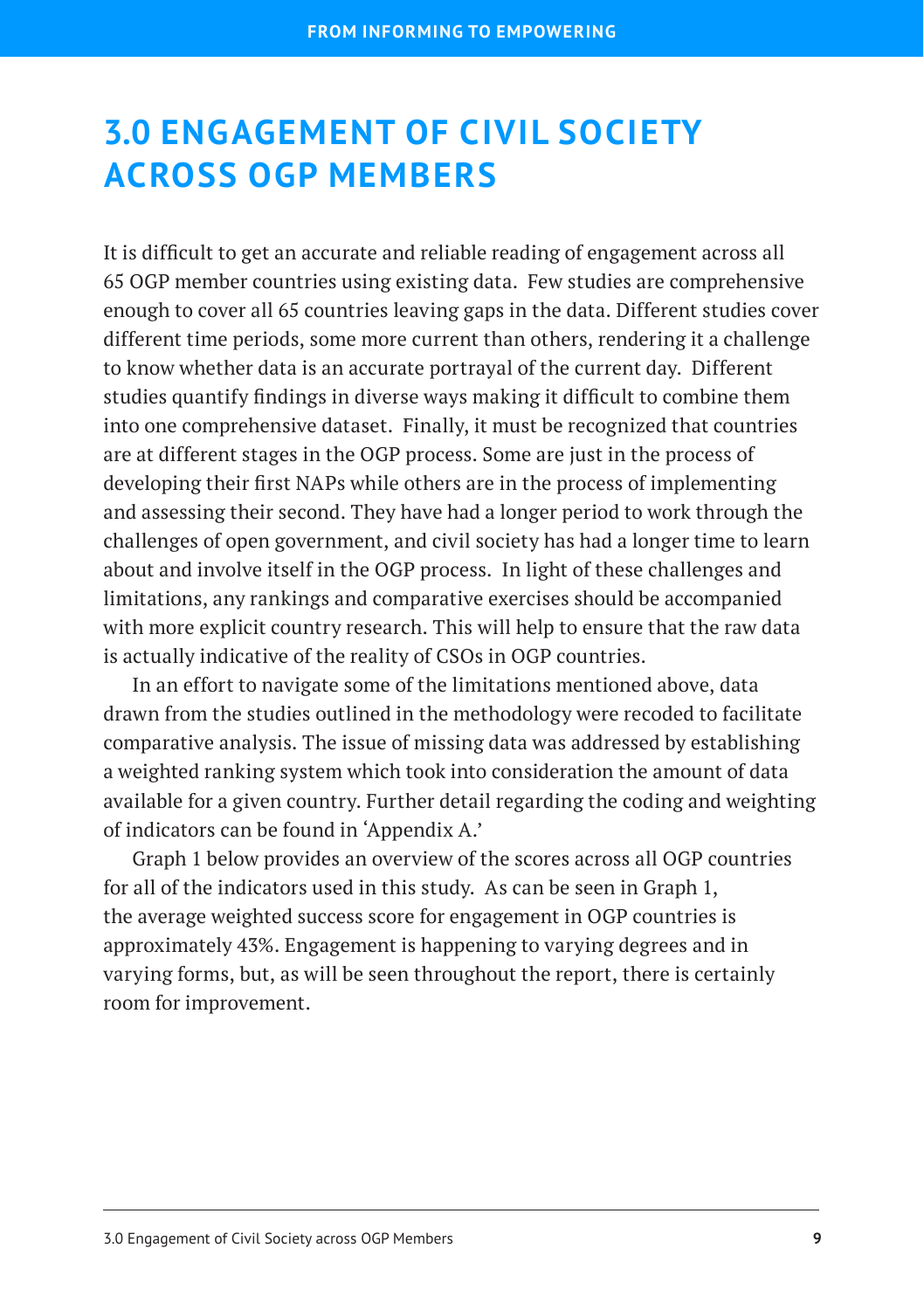#### **GRAPH 1: PERCENTAGE OF CIVIC ENGAGEMENT SUCCESS WITHIN OGP**

**ESTONIA PERU CROATIA GEORGIA LATVIA UNITED STATES MONTENEGRO COLOMBIA UKRAINE UNITED KINGDOM SLOVAK REPUBLIC URUGUAY CHILE ARMENIA ROMANIA MOLDOVA CANADA SOUTH AFRICA LITHUANIA FRANCE TANZANIA BULGARIA ISRAEL DENMARK BRAZIL HUNGARY MACEDONIA EL SALVADOR CZECH REPUBLIC ALBANIA ITALY COSTA RICA SWEDEN SPAIN NORWAY NETHERLANDS AZERBAIJAN NEW ZEALAND GUATEMALA GREECE KENYA AUSTRALIA INDONESIA GHANA DOMINICAN REPUBLIC MEXICO ARGENTINA BOSNIA & HERZEGOVINA SERBIA SOUTH KOREA PHILIPPINES PANAMA JORDAN MALAWI TURKEY PARAGUAY TRINIDAD & TOBAGO FINLAND MONGOLIA HONDURAS SIERRA LEONE LIBERIA IRELAND MALTA TUNISIA**

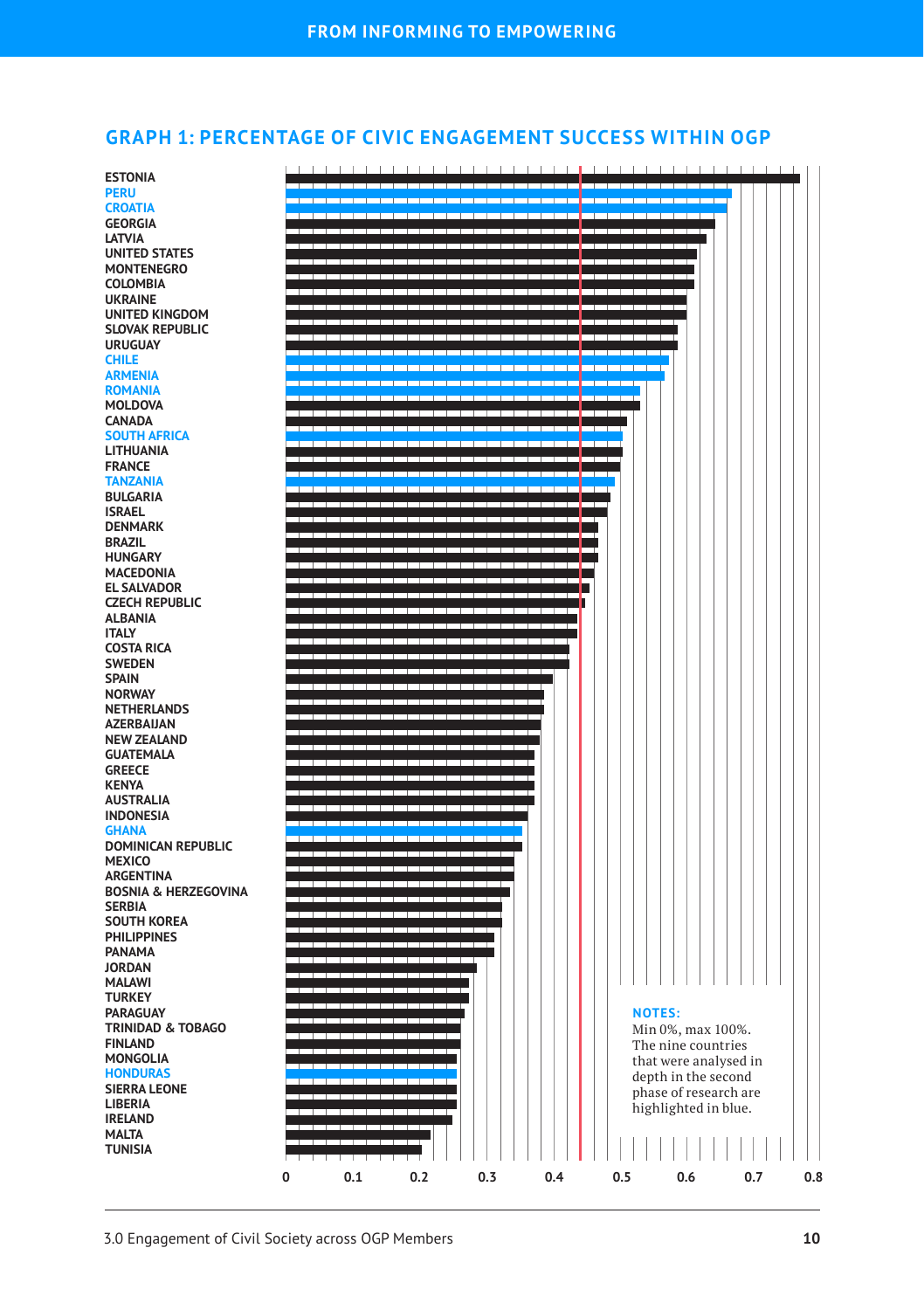The rankings are reflective of all indicators for which data was available in a given country. The rankings look dramatically different depending on the way that indicators are combined or viewed independently. Estonia, for example, was ranked first among all indicators used for this study. It scored highly across the OGP indicators, across the CIVICUS indicators for policy context and NGO legal context and it also scored highly according to the UN e-information and e-consultation indicators. However, it did not score as well on the UN e-decision making indicator which represents a stronger level of engagement among the UN indicators. Australia and France score much more highly in that particular indicator, but rank 39th and 20th overall.<sup>16</sup>

Given that this study emphasizes participation in OGP countries, OGP related indicators were given a higher total score than the CIVICUS and UN indices (totalling 20 of the overall 40 maximum points). In addition, two OGP indicators were given more weight than the others; percentage of commitments related to participation in a country's National Action Plan, and the presence of a consultation forum during the implementation of NAPs. These two indicators were seen as demonstrating a higher potential for successful engagement in the countries.

A more fulsome overview of the various indices and weighting used can be found in Appendix A.

**NOTE:** One of the rationales to use the weighted score is to make sure that the top countries are ranked based on a maximum consistency of scores, across different groups of variables. The "overall success-weighted score" is calculated by multiplying the percentage of existing data by the weighted score. In practice, a country with less data has an overall lower rank. Finland for example has little data in our sample (only 40% of the maximum points can be achieved by the country). With weighted success rates, the country rank 57th, while without weighting the country would rank 21st. Estonia however has data for all variables, and score 1st according to our weighted score, and 8th without weighting score.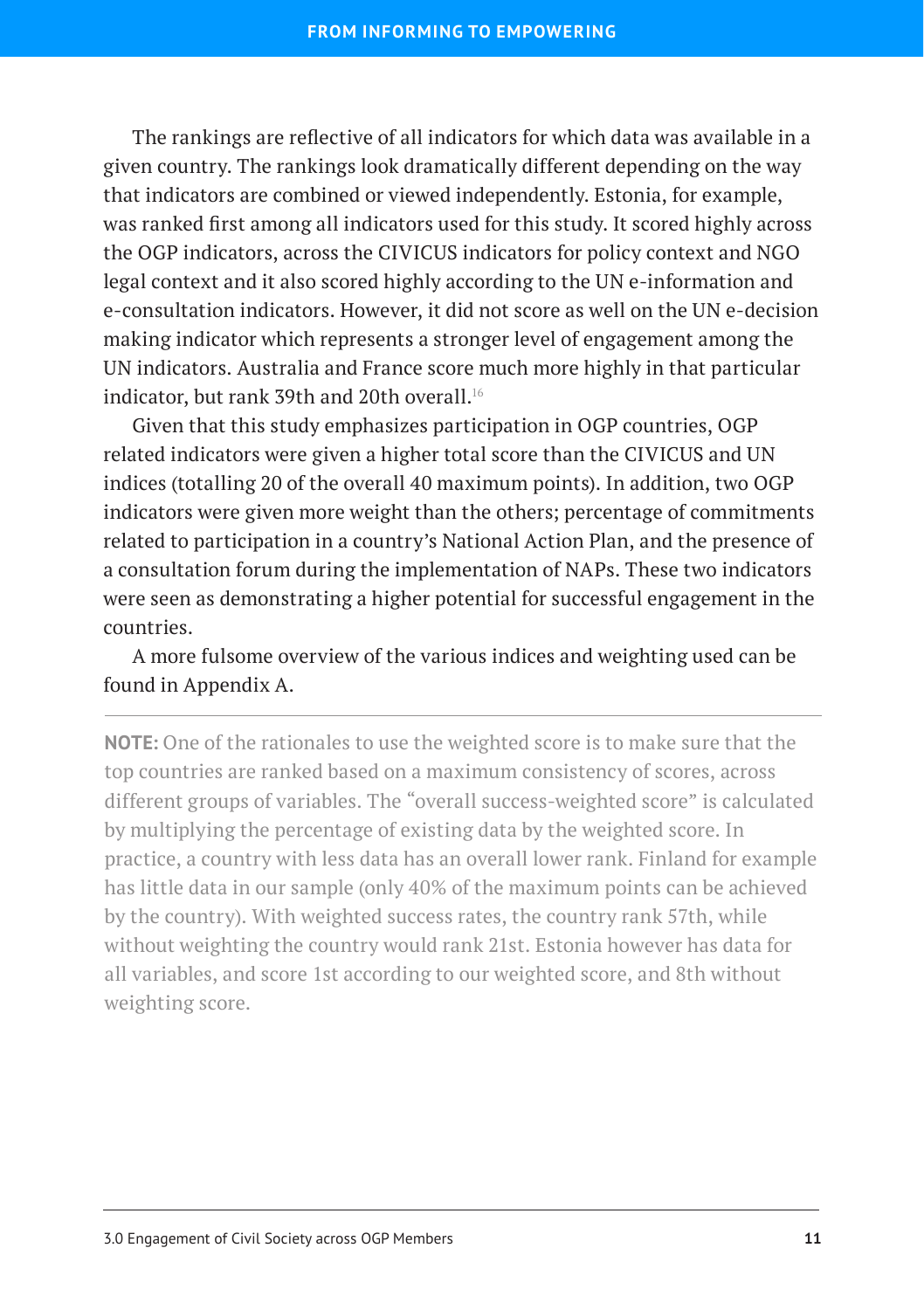# **TABLE 1: INDICES, INDICATORS AND SCORING USED TO CREATE COUNTRY RANKINGS.**

| <b>INDEX</b>                     | <b>INDICATOR</b>                                                        | <b>MAXIMUM</b> |
|----------------------------------|-------------------------------------------------------------------------|----------------|
| <b>CIVICUS</b>                   | <b>Policy dialogue</b>                                                  | 5              |
|                                  | <b>NGO legal context</b>                                                | 5              |
| <b>OGP</b>                       | Citizen Engagement in Eligibility criteria                              | 5              |
|                                  | Civil society monitoring report                                         | 0.5            |
|                                  | <b>CSO email in OGP Hub</b>                                             | 0.5            |
|                                  | <b>Percentage of Action Plan Commitments</b><br>including participation | 6              |
|                                  | <b>Online consultation before Action Plan</b>                           | 1              |
|                                  | <b>Offline consultation before Action Plan</b>                          | $\mathbf{1}$   |
|                                  | <b>Consultation Forum during</b><br>implementation of Action Plan       | 6              |
| <b>UN</b><br><b>E-Government</b> | e-Information                                                           | $\overline{3}$ |
|                                  | e- Consultation                                                         | $\overline{3}$ |
|                                  | e-Decision Making                                                       | $\overline{4}$ |
|                                  | <b>TOTAL POSSIBLE SCORE</b>                                             | 40             |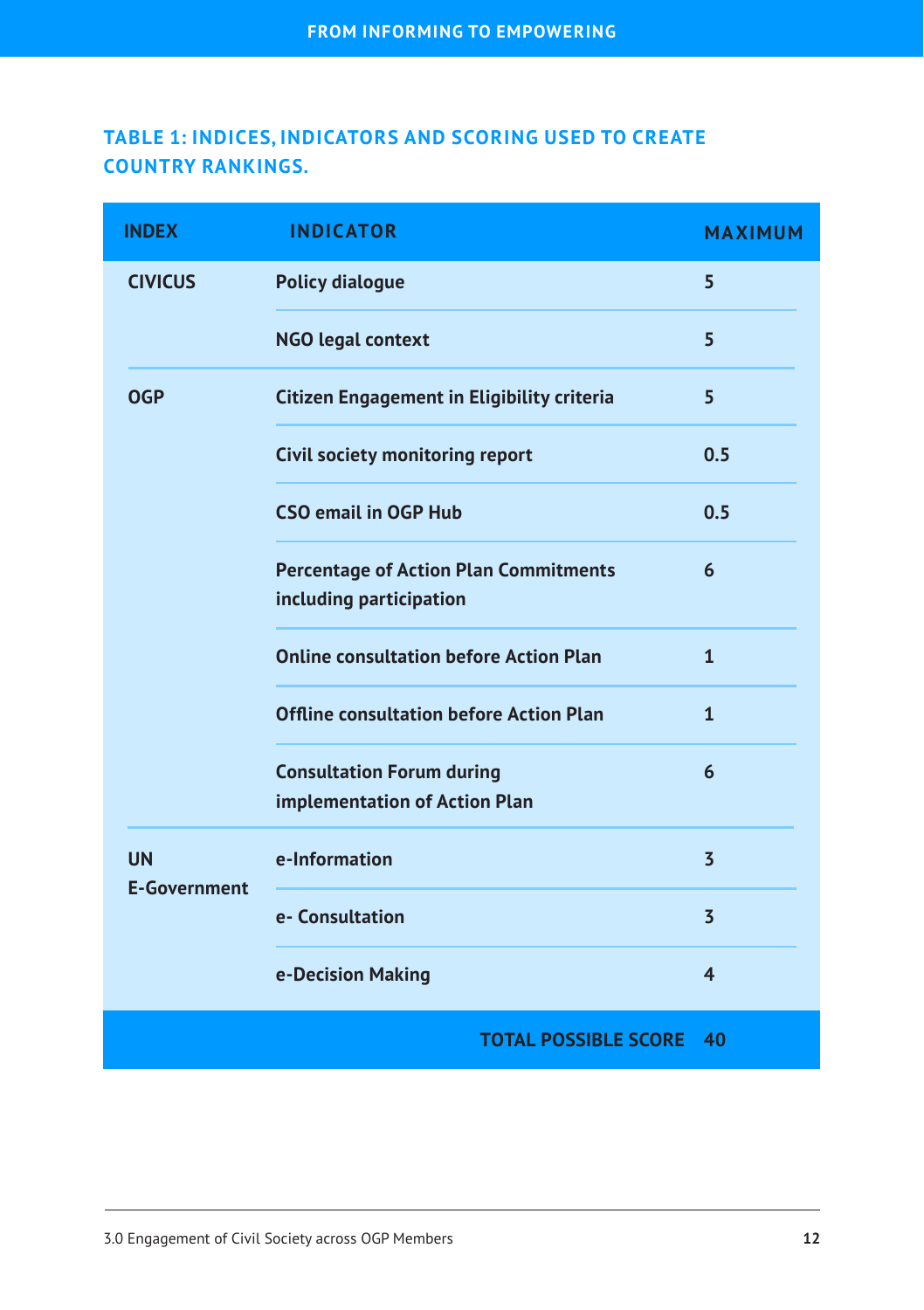# <span id="page-15-0"></span>**4.0 COUNTRY CASE STUDIES**

| <b>4.1 CROATIA</b>      | 14 |
|-------------------------|----|
| <b>4.2 ROMANIA</b>      | 20 |
| <b>4.3 ARMENIA</b>      | 25 |
| <b>4.4 PERU</b>         | 30 |
| <b>4.5 HONDURAS</b>     | 37 |
| <b>4.6 CHILE</b>        | 41 |
| <b>4.7 SOUTH AFRICA</b> | 46 |
| <b>4.8 GHANA</b>        | 51 |
| <b>4.9 TANZANIA</b>     | 56 |
|                         |    |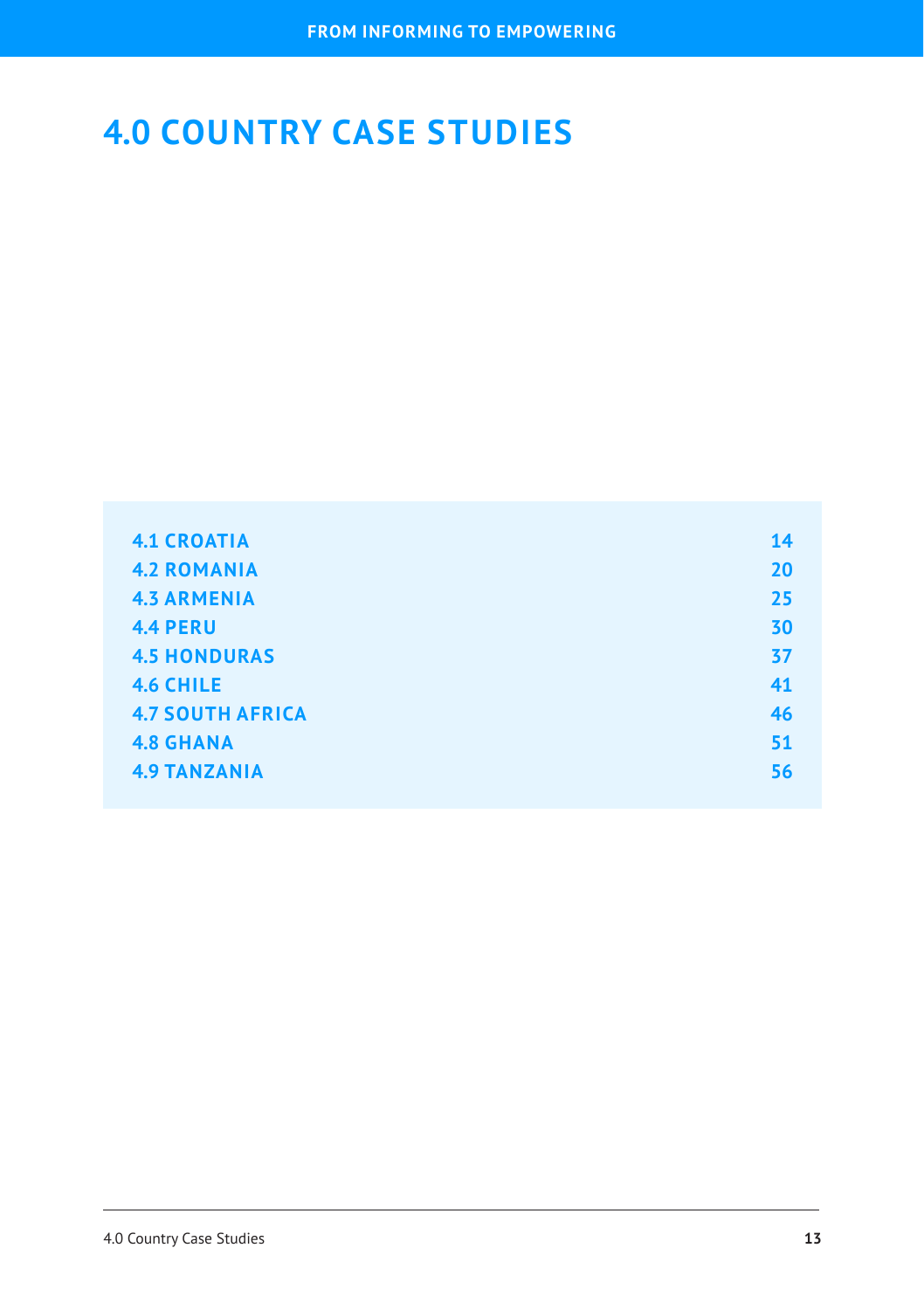# <span id="page-16-0"></span>**4.1 CROATIA**

Croatia signaled its intent to join OGP in August 2011. It is currently in the process of implementing its second action plan for the period 2014-2016.<sup>17</sup> Croatia has top scores on all OGP eligibility criteria (see Table 2).



## **TABLE 2: CROATIA'S OGP ELIGIBILITY CRITERIA SCORES**

#### **Foundation for Civic Engagement: National Context and Performance**

Croatia has a strong foundation for civic engagement. It has established a clear right to information framework, has an environment that allows for civic engagement, and has employed a range of methods to engage civil society. The opportunities for engagement at the national level have grown exponentially over the recent years and civil society is responding promptly by providing input. At the local level, however, where government is less open, civil society and civic engagement mechanisms are weaker.

The mechanisms for engagement in Croatia ranged from simple public presentations (13) and conferences (11) to more advanced methods such as public hearings (41), focus groups (4), and expert meetings (28).<sup>18</sup> Most of the engagement initiatives took place both on and offline, and were also promoted in social networks. $19$ 

One of the most prominent mechanisms for CSO engagement in public affairs is participation in working groups that prepare new legislation or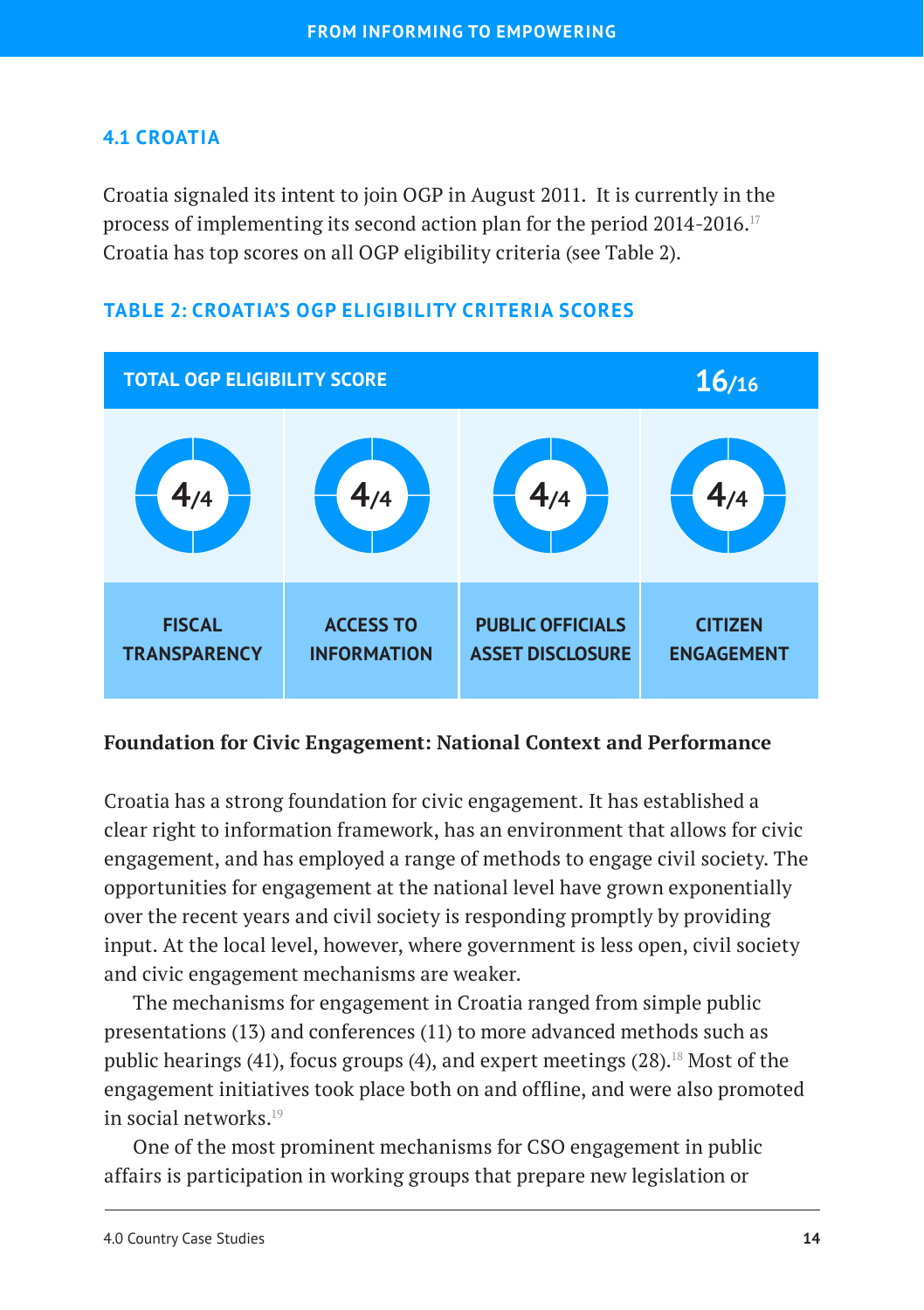strategic policy documents. Whenever a working group is established (e.g. a working group at the Ministry of Justice in charge of preparing the anticorruption strategy) civil society members are voted on by the Council for Civil Society Development (see below) on the basis of their expertise and interests in the relevant topic. According to one of the interviewees, this mechanism ensures civil society participation in important decision-making.

Nationally, civil society tends to be dynamic and well organized in Croatia.<sup>20</sup> A variety of NGOs are able to operate without interference or harassment.<sup>21</sup> The number of civil society organizations has quadrupled over the past 25 years. In 1985, Croatia had approximately 11,000 registered CSOs and today there are over 46,000, which is quite a high number for a country with only about four million inhabitants.<sup>22</sup>

At the same time, many CSOs face the problem of a limited membership base and struggle with low levels of citizen engagement.<sup>23</sup> Citizen engagement is especially low in smaller cities and in less developed areas of the country. This is partly due to the lack of financial support for smaller associations far from the capital.24 Moreover, citizens are not overly engaged in politics or concerned with the issue of open government.<sup>25</sup> Some of the constraints cited by the interviewees of this study are the limited civic literacy among the general population, the lack of engagement practice, and distrust in government.

#### **Access to Information**

Croatia has a strong Right to Information (RTI) legislation, ranking 13th out of 102 countries assessed by the global RTI rating.<sup>26</sup> Its legal framework recognizes a fundamental right of access to information and has an apposite law (adopted in February 2013).<sup>27</sup> This law stipulates provisions on civic engagement, whereby public authorities are obliged to publish draft laws and regulations, and to provide a 30-day public consultation period.28

The first Croatian NAP included a commitment on amending the Act on the Right of Access to Information, in particular about the regulation of the need to transpose the Directive on the re-use of public sector information, the obligation of consulting the public when adopting new legislation, and other provisions in accordance with the Code of Practice on Consultation.29 The most important aspect of the amendment, as identified by stakeholders interviewed for the IRM report, was the introduction of a new oversight institution that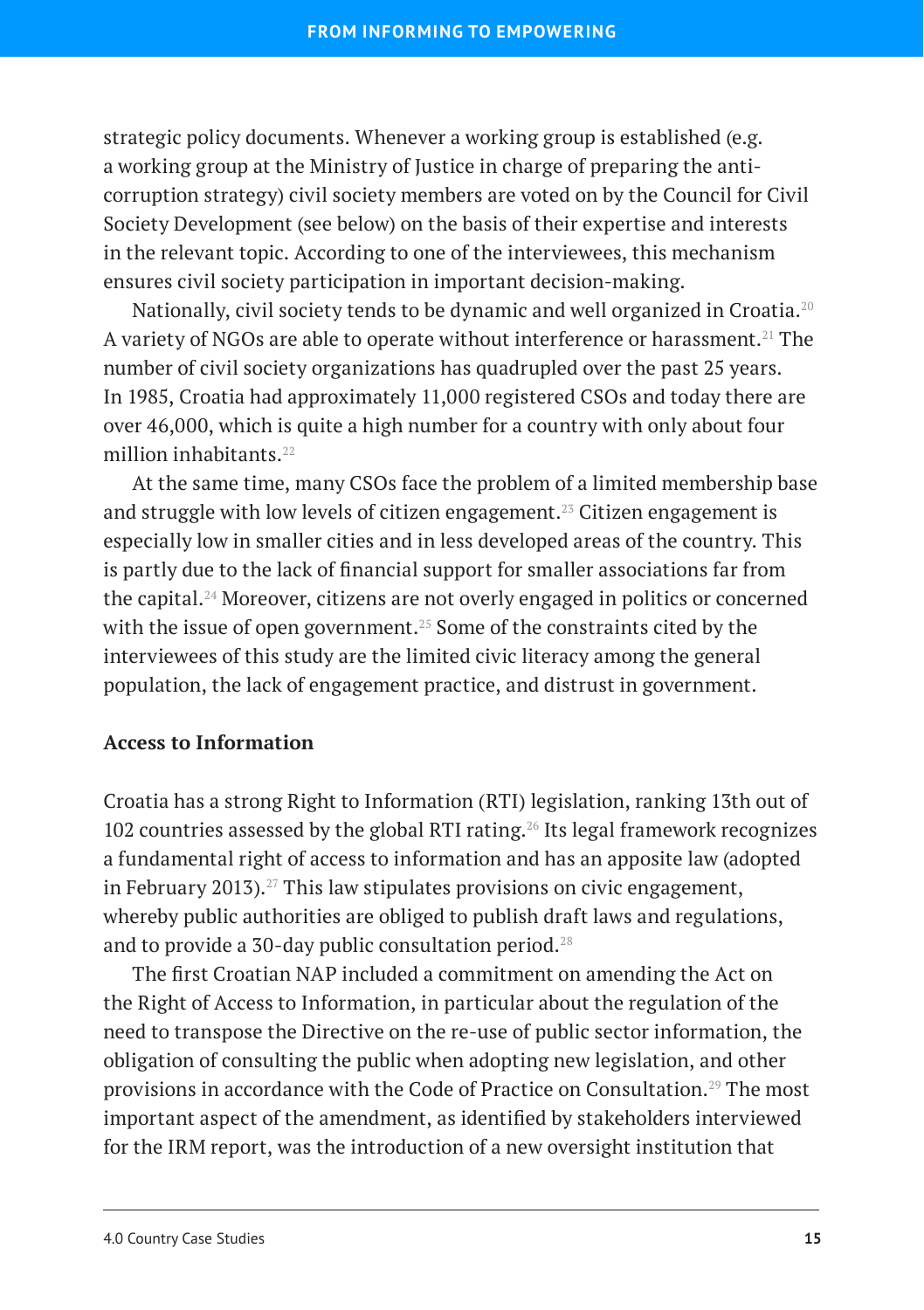included an Information Commissioner,  $30$  elected by the Parliament and with a stronger institutional position than that of the previous oversight body.<sup>31</sup>

However, the implementation of the RTI law still encounters some barriers. While the civil society considered the OGP commitment to amend RTI legislation as a major accomplishment existing data points to an environment where proactive disclosure of government information has room for improvement. One of the interviewees points out that the institutions receiving the requests often do not have the adequate knowledge and capacity to address them. Moreover, the establishment of the new Information Commissioner position was positive in theory but its limited resources and budget have raised concerns.<sup>32</sup>

#### **Preconditions for Civic Engagement**

In recent years, the national government has become more open to civic engagement. This was, to some extent, driven by the EU accession process. For about a decade leading up to EU accession, Croatia had a number of targeted engagement initiatives linked to specific programs financed from the pre-accession and structural and cohesion funds of the EU. These funds were usually directed toward small-scale actions by Croatian CSOs, aimed at increasing citizen and CSO participation.

Croatia rates well on both the openness of institutional processes to CSO inputs and on the legal conditions allowing NGOs to operate.<sup>33</sup> It also has an adequate legal framework for direct democracy, including provisions for referendums and for citizens' initiatives.<sup>34</sup>

Croatia has a number of structures in place for collaboration between government and civil society. At the institutional level, this includes a reputable Government Office for Cooperation with NGOs,<sup>35</sup> established in 1998 to facilitate cooperation with CSOs, and a Council for Civil Society Development, $36$  which is an advisory body to the government that has worked as an institutionalized platform for dialogue with CSOs for over a decade. The Croatian government also has a five-year National Strategy aimed at creating an enabling environment for civil society development, which regulates, among other things, the interaction between the government and the CSOs. $37$ 

Croatia scores rather weakly on e-participation with lower than average results on "e-information", on "e-consultation" and on "e-decision-making"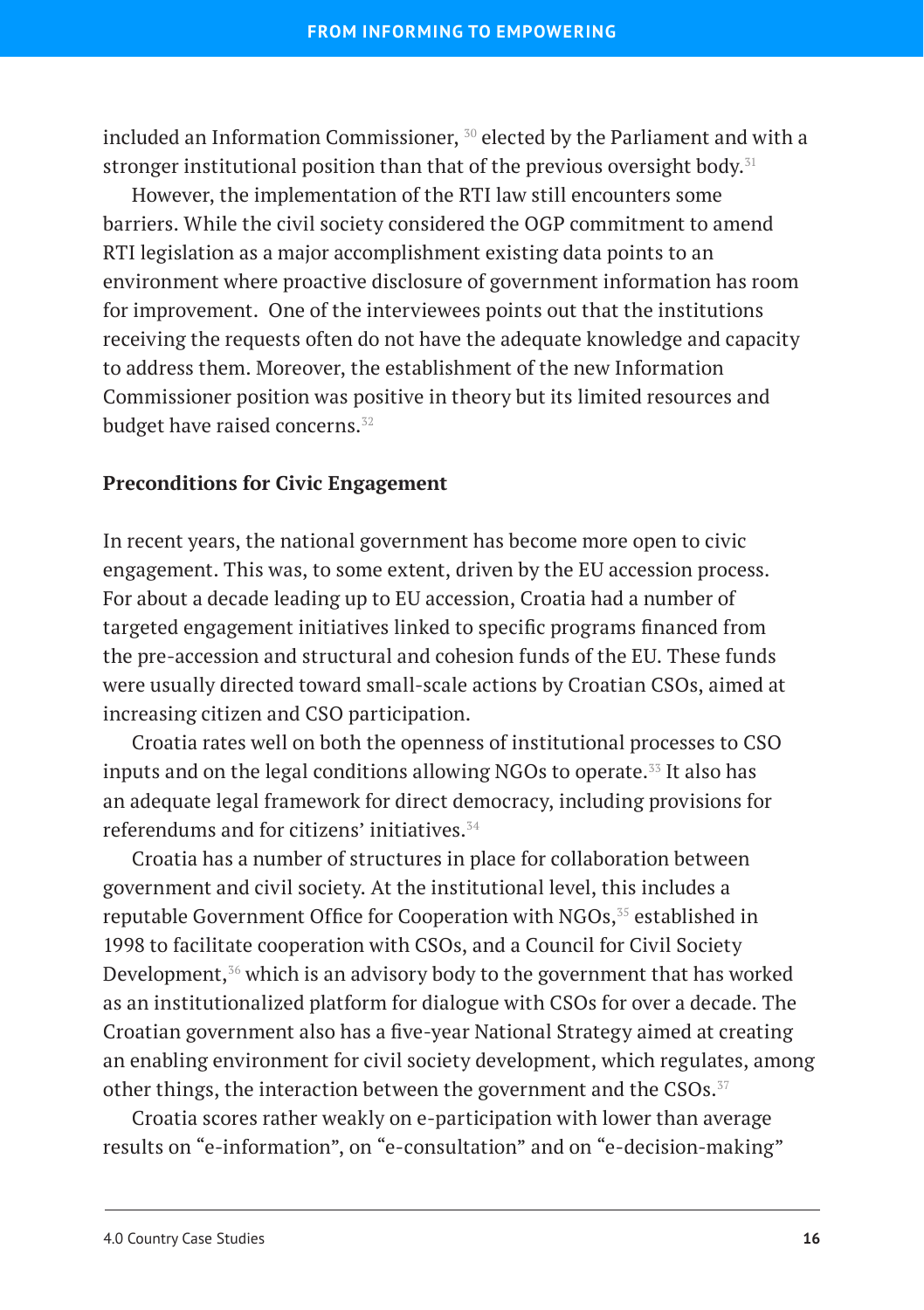both compared to the OGP countries in Eastern Europe and globally (see Table 3). At the same time, digital media is relatively diffused in the country, with the potential to support engagement. Internet penetration in Croatia is approximately 67% and mobile penetration rates are approximately 115%.<sup>38</sup>



#### **TABLE 3: CROATIA'S SCORING ON E-PARTICIPATION INDEX (%)**

Source: United Nations e-Government Survey (2014)

#### **Civic Engagement in the OGP Process**

Croatia shows good results on civic engagement in the framework of OGP. In the first NAP, one third of Croatia's commitments were related to civic engagement. Moreover, the majority of the interviewed stakeholders were satisfied with the OGP consultation process.<sup>39</sup> Broad consultation was carried out both before the development of and during the implementation of the first NAP. The consultation processes included a round table, a public discussion and a consultation. These events brought together quite large audiences, between 40 and 180 participants.

The first draft NAP was also placed online and circulated for input through the mailing list of the OGP Council. Moreover, the government conducted an online consultation that lasted three weeks. However, only four comments were submitted in total.<sup>40</sup> Timeline and notice were provided reasonably in advance of the consultations, and the government published reports about each of the consultations. The majority of the civil society submissions were reflected in the final NAP, although the most ambitious proposals were not taken on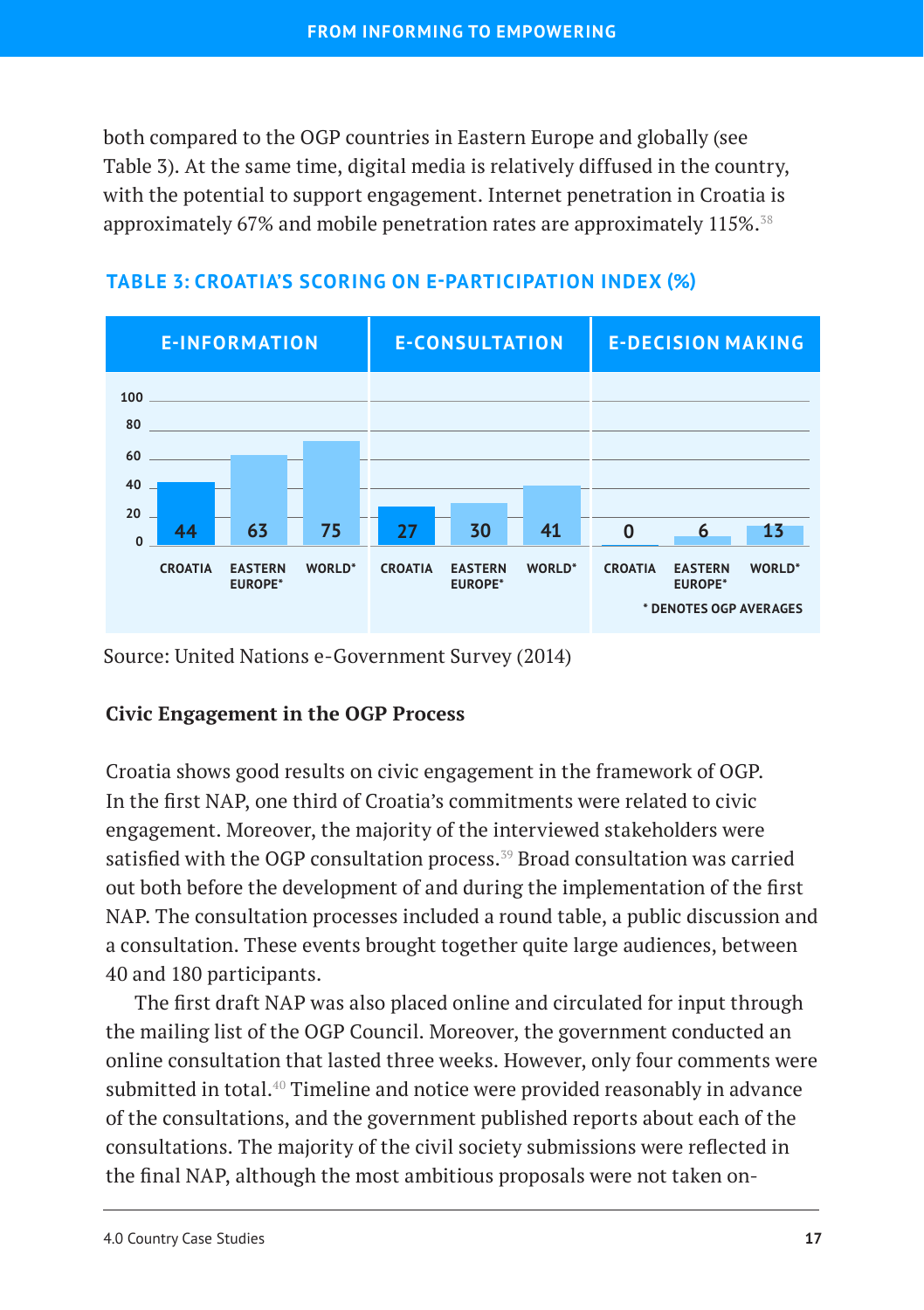board<sup>41</sup> and civil society organizations were not given responsibility for any of the commitments. In the second NAP, the OGP Council (which includes CSOs) was assigned co-leadership for two activities. $42$ 

The OGP process in Croatia has been boosted by the fact that many of its topics coincided with those of Croatia's EU accession areas. The existing relationships between the Croatian government and CSOs were also important for securing trust and dialogue in the framework of OGP. The availability of established engagement mechanisms in strategic, policy and legislative activities of the government were especially useful for making progress in the framework of OGP.

The opposite also holds true. The people interviewed for this study pointed out that the dialogue between the civil society and government has improved in the framework of OGP. The OGP Council, formed during the first NAP, has played an important role in this achievement with, as one of the interviewees put it, "the very enthusiastic and proactive public servants involved on the one side and the expert and knowledgeable CSO representatives on the other, both pushing in the same direction." The OGP Council was formed to oversee the development and monitoring of the NAP. Its members, who represent various government ministries, civil society, media, think tanks and academia, were selected through an election process that was open and transparent.<sup>43</sup> The Council is now based on a good working relationship between government and CSOs, where they mutually support each other. However, the interviewees did suggest that the OGP Council is not currently used to its full extent by CSOs and that more open government topics could be examined in its framework.

CSOs have been quite effective in using OGP to strengthen legal and institutional mechanisms on civic engagement in Croatia. A prominent example is their promotion of commitments on the strengthening of the public consultation process and on the right of access to information within the first NAP. These two commitments showed positive results and strong impact. The second NAP goes even further in promoting civic engagement, especially by individual citizens.<sup>44</sup>

The number of public consultations on draft laws and regulations in Croatia has grown tenfold from 48 in 2011 to 544 in 2014.<sup>45</sup> As proclaimed by Igor Vidačak, the Director of the Government Office for Cooperation with NGOs in Croatia: "the culture of civic engagement seems to have taken root among civil servants: the question is no longer whether to consult but how to do in the best way."46 However, there is room to improve the process, particularly when it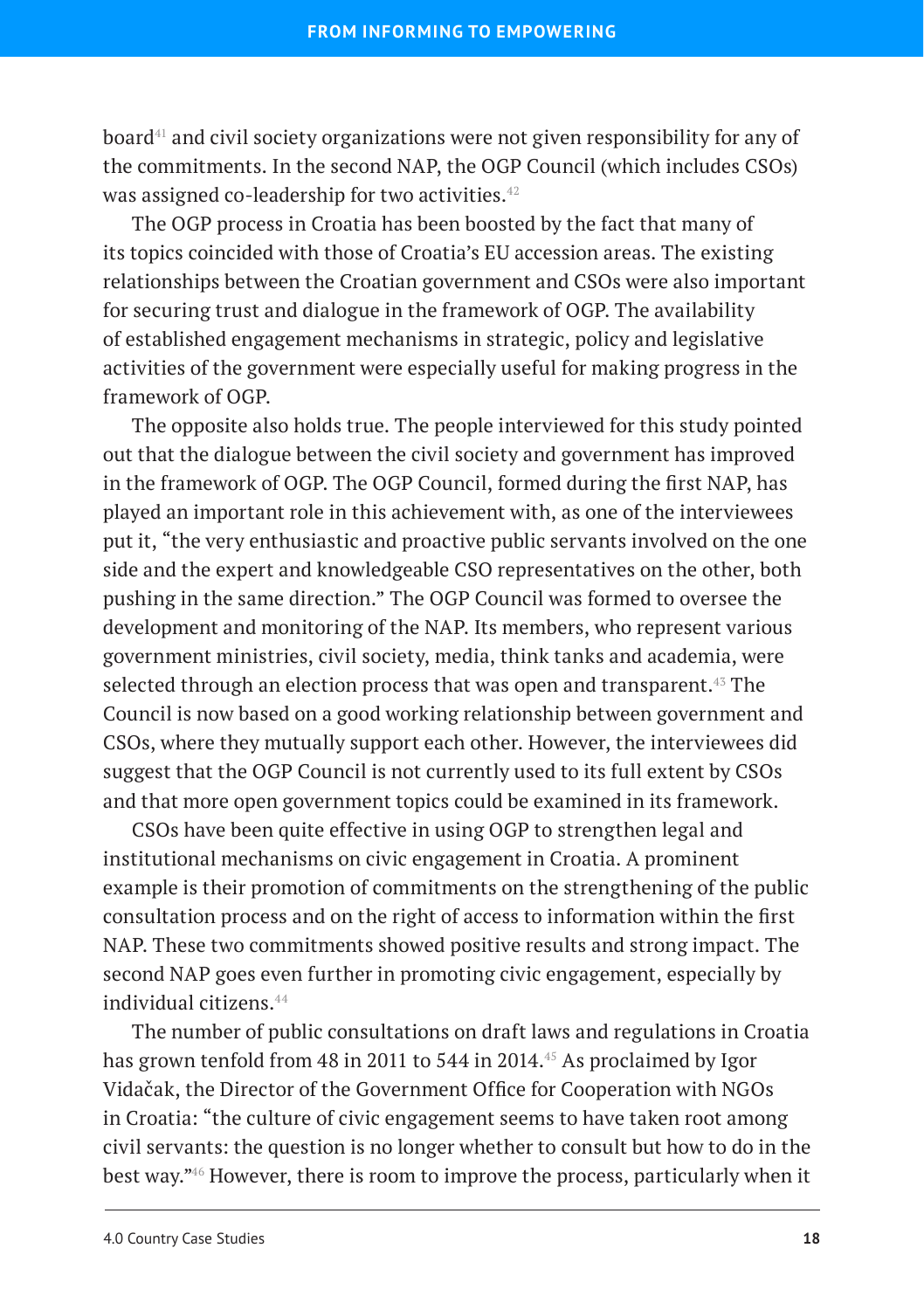comes to providing feedback about the input received and how it was used. The government only provided summary reports of the results for about half of the consultations. Furthermore, not all of these reports included explanations of why comments from individual participants were accepted or not. $47$ 

The response from the general public and CSOs is also increasing strikingly. Between 2011 and 2014, submissions in response to consultations grew from 173 to 7.482. Most of these came from individuals  $(2,048)$  and associations  $(516).$ <sup>48</sup> The Government Office for Cooperation with NGOs attributes the increased interest in consultation to the government's promotion of consultations on social media and to the fact that the summary reports with participants' names and comments, where they are given individual feedback, are published. In total 18,767 comments were provided in 2014 and approximately one third were accepted, or partly accepted, by state institutions.<sup>4950</sup>

One of the current challenges is to build the capacity of civil servants to carry out effective and responsive consultations, both in face-to-face and in online settings. The types of capacities needed are communication, discussion, and analytical skills. It is especially important to build institutional memory in this area given the rather high staff turnover in government. The government is already moving in this direction. For the forthcoming launch of an e-consultation portal, it has conducted training in all ministries on its use.

Another significant challenge in the country is how to increase the involvement of civil society in specific OGP areas or processes. For example, the government lacks discussion partners on commitments related to fiscal transparency and public procurement given that only a few NGOs are working in these fields.

## **Conclusions**

Croatia shows laudable results on civic engagement both in general and in the framework of OGP. It has a strong legal foundation for civic engagement and civil society is effectively included in the decision-making process through various channels.

One of the remaining challenges is to spur both government institutions and citizens to engage and interact further.<sup>51</sup> Croatia has already started to address this weakness by building the capacity of civil servants to interact with the public and by increasing opportunities for engagement.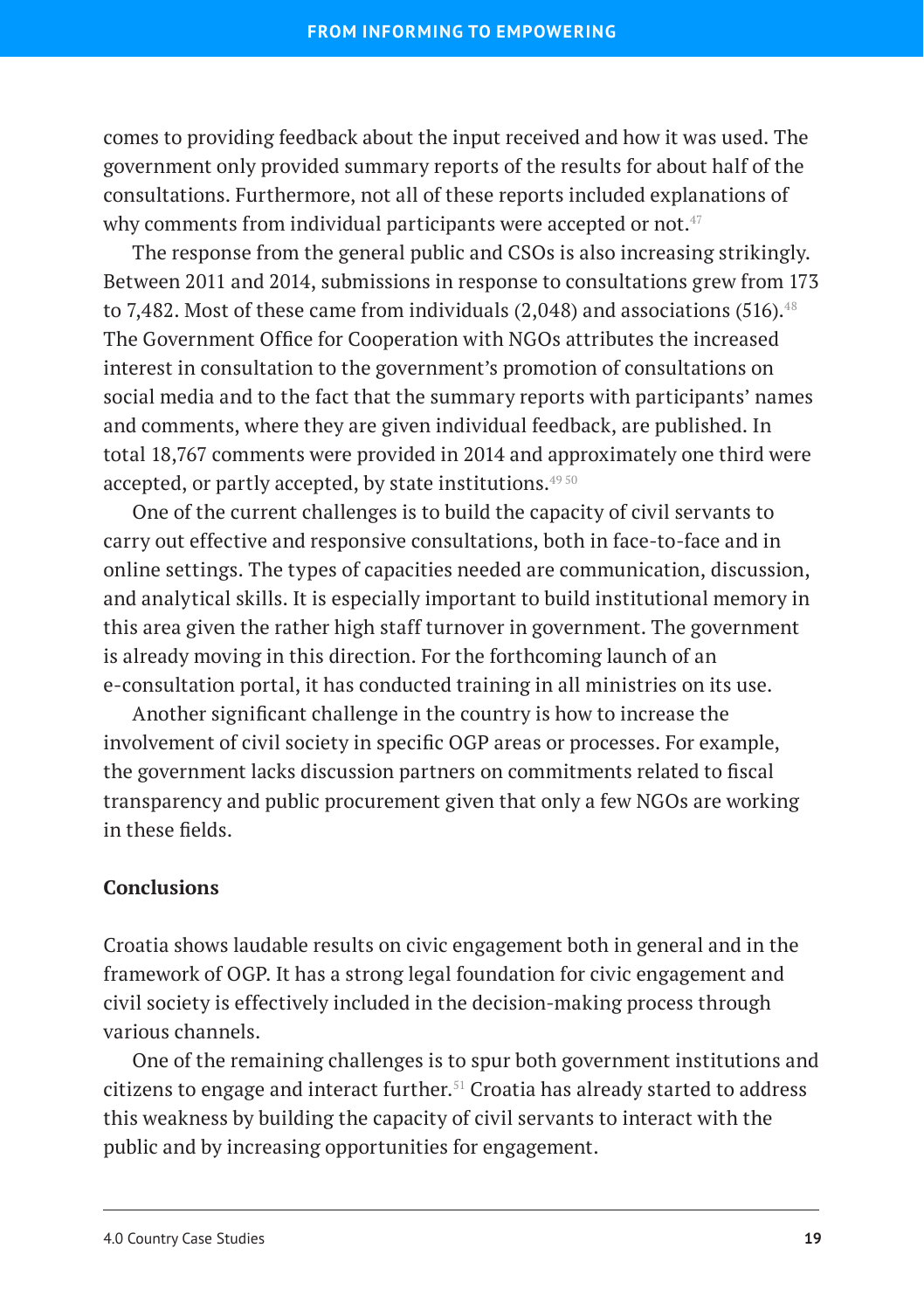In the framework of the OGP, the government has carried out broad and open consultations, which received praise by CSOs. The evident efforts by the government to ensure that the concerns of civil society are heard, places Croatia on the level of 'involve' from the perspective of the spectrum of International Association for Public Participation (IAP2) (see section 5 of this report). Croatia is one of the stronger performing countries, among the ones examined in this report, when it comes to empowerment. However, it falls short of the next IAP2 level ('collaborate'). In order to reach that level, the government would need to take on board the more ambitious CSO proposals and increase the involvement of the general public and of smaller CSO far from the capital in the OGP process.

#### <span id="page-22-0"></span>**4.2 ROMANIA**

 Romania signaled its intent to join OGP in September 2011. It is currently in the process of implementing its second action plan. Romania has top scores on all OGP eligibility criteria (see Table 4).



## **TABLE 4: ROMANIA'S OGP ELIGIBILITY CRITERIA SCORES**

#### **Foundation for Civic Engagement: National Context and Performance**

Romania has made remarkable progress in establishing a free civil society after the end of the authoritarian rule of President Ceausescu in 1989.<sup>52</sup> The National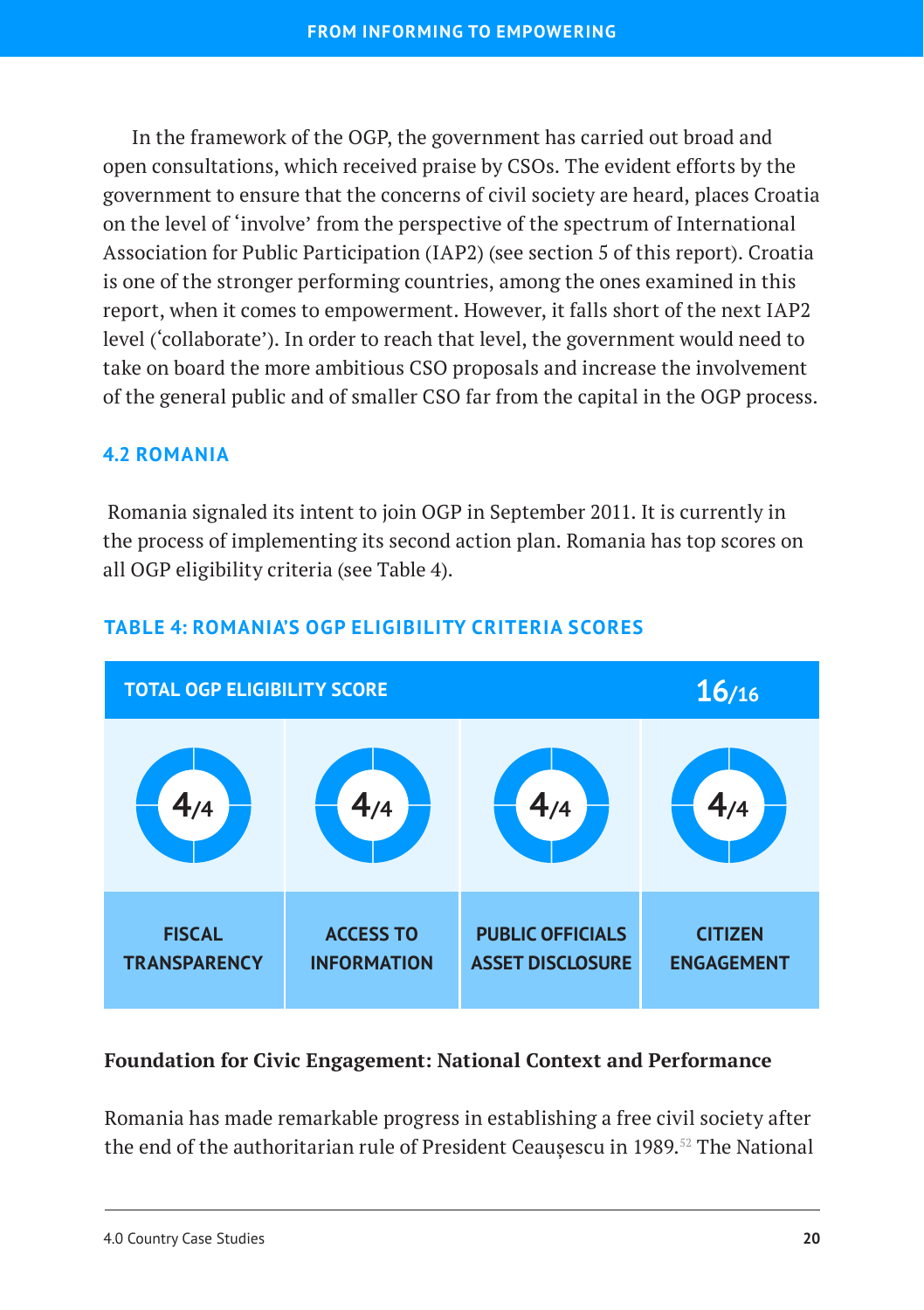NGO register includes 85,623 registered non-profit organizations, although only about one-third of these are active.<sup>53</sup>

Romania's Freedom House rating for civil society is stable at the low score of 2.50 out of 7 since 2009.<sup>54</sup> CSOs are generally underfunded and the financial sustainability in the sector has weakened over the past years by the global economic crisis. Many NGOs rely on foreign donors and this exposes them to attacks on their legitimacy, e.g. foreign funding is often depicted as a threat to national security.4 In general, CSOs face increased government pressure and negative media coverage of their activities.56

#### **Access to Information**

Romania has a reasonably strong Right to information (RTI) framework. According to the global RTI rating, it is ranked as number 54 out of 102 countries on RTI legislation.57 Romania's legal framework recognizes a fundamental right of access to information and there is specific law on the freedom of information (dated 2001).<sup>58</sup> However, the implementation of the legislation is inadequate. The interviewed stakeholders claim that the quality of responses to Freedom of Information requests tends to be low and some government institutions are reluctant to give access to public information.

#### **Preconditions for Civic Engagement**

Romania has quite a good rating both on the openness of institutional processes to CSO inputs and on the legal conditions allowing NGOs to operate.<sup>59</sup> Romania also has a legal basis for direct democracy, including legal provisions for referendums although not for citizens' initiatives. $60$  However, in practice civic engagement is often "reduced to following the letter rather than the spirit of legal requirements."61

The main legal document that recognizes the importance of citizen involvement in public policy decisions and that lists provisions for consultation is Law 52/2003 on decisional transparency in public administration. This law obliges public authorities to publish draft normative acts and allows NGOs to request public consultations and hearings. However, the implementation of this law is still lagging behind.<sup>62</sup> NGOs report that the majority of public institutions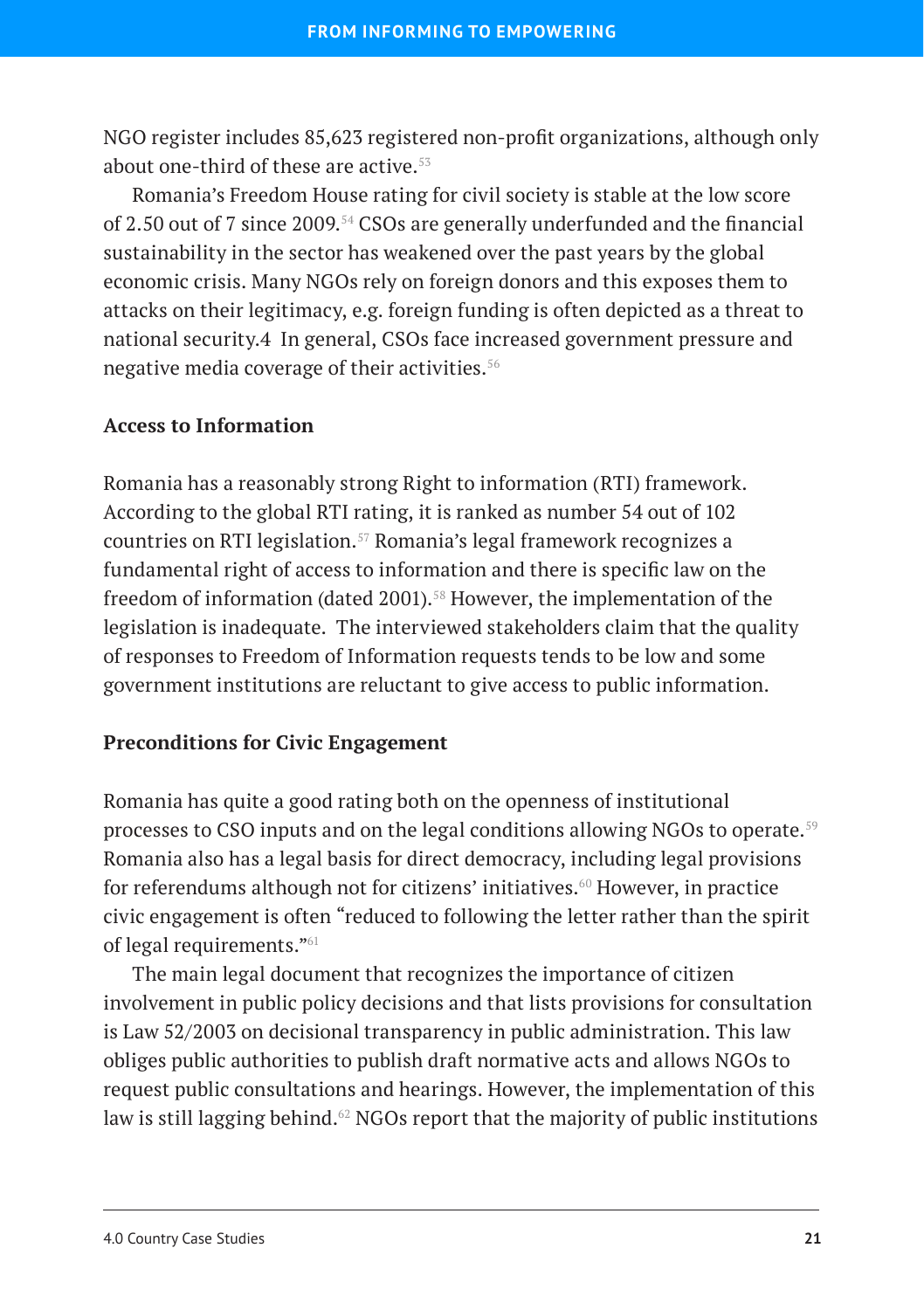do not carry out consultation<sup>63</sup> and do not publish draft laws regularly.<sup>64</sup> USAID's CSO Sustainability Index indicates that the level of civic dialogue and public consultation is the lowest it has been in a decade.<sup>65</sup> According to the interviewees, this is exacerbated by the fact that citizens generally lack trust in government and in CSOs, $66$  and are reluctant to engage in dialogue with authorities.

The more visible method of civic engagement is direct and public interaction between CSOs and political leaders. The interviews conducted suggest that this type of interaction is generally antagonistic, and occurs mostly during public events and debates about specific policies. However, it seems as if new types of NGOs, which are more open to dialogue with government and focus on actions that can support the institutions in implementing open government, are gaining ground. Moreover, CSOs are increasingly carrying out innovative engagement practices, such as participatory budgeting, both nationally and at the local level.

E-participation in Romania is quite limited. Romania shows lower than average results on "e-information", on "e-consultation" and on "e-decisionmaking" compared to the world OGP averages. However, these scores compare well with the average of the OGP countries in Eastern Europe (see Table 5). The level of Internet usage is quite low at circa 50% of the population, while the mobile penetration is high at circa 106%.<sup>67</sup>



## **TABLE 5: ROMANIA'S SCORING ON E-PARTICIPATION INDEX (%)**

Source: United Nations e-Government Survey (2014)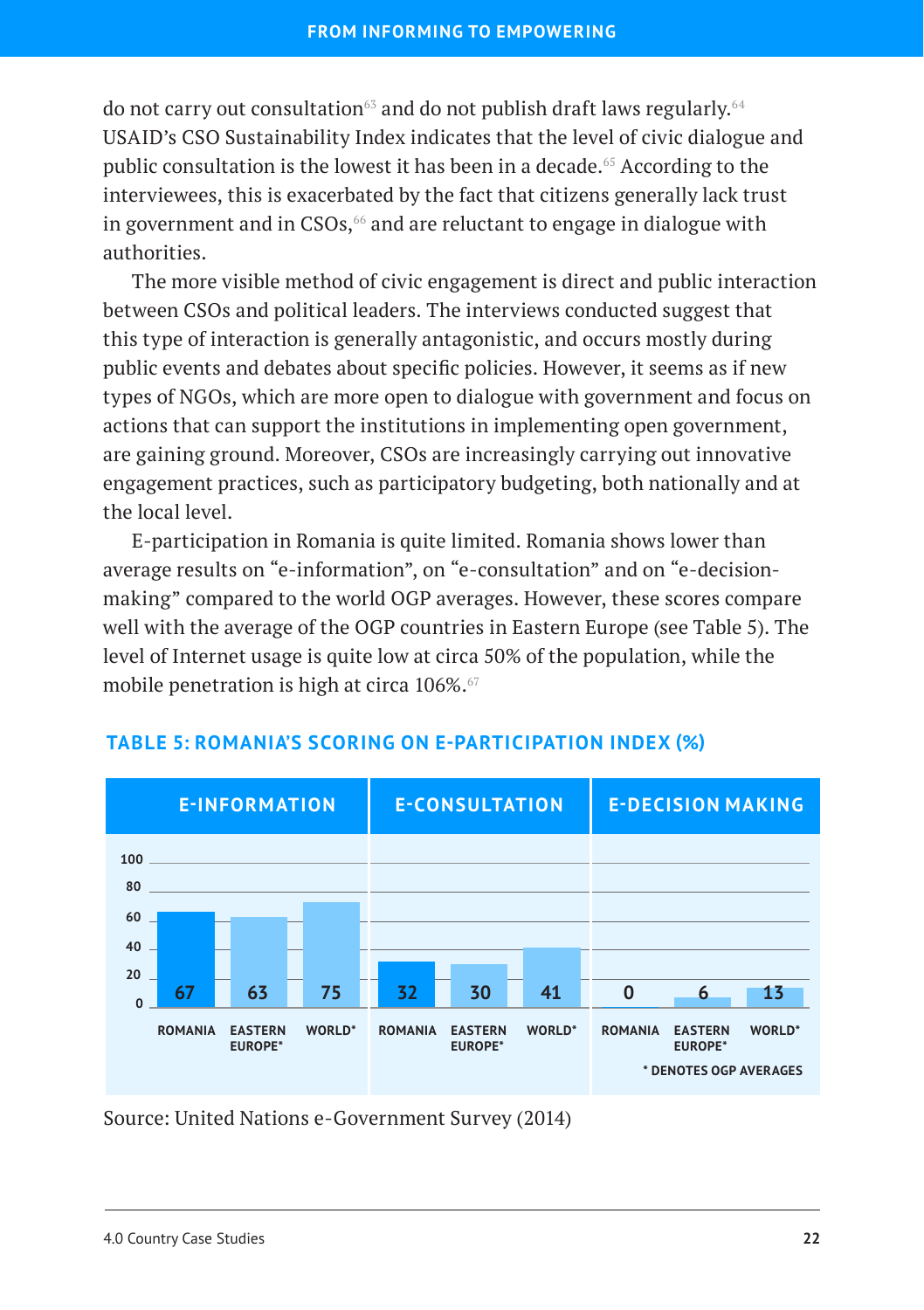#### **Civic Engagement in the OGP Process**

Romania shows positive results regarding the OGP consultation process both during the first and second NAP. Consultations were carried out both during the development of the first NAP and during its implementation. However, consultations consisting of in-person meetings and email exchange only took place irregularly during implementation. Moreover, a website dedicated to OGP was created where summaries of meeting results were published.<sup>68</sup> Notice was provided in advance of the consultations (but not the timelines).

The quality of the consultation meetings during the first NAP was considered good: the participation was quite broad, and the process was open and participatory. The participating NGOs were satisfied with the consultation process and even consider it to be an example of good practice in running public consultations. However, it is unclear whether these meetings directly influenced OGP-related decisions.<sup>69</sup>

The relationship between the government and civil society has improved over time when it comes to OGP. CSOs were able to provide comments during the second NAP development, a summary of their inputs was published online, and most if their suggestions were taken on board. Moreover, government and CSOs actually worked together to develop all of the commitments in the present NAP. They jointly decided which commitments should, or should not, be included in the NAP. Meetings between government and CSOs are held frequently, and they are publicized openly.70

There are several reasons for improved dialogue between civil society and government within the framework of OGP according to the interviewed stakeholders. First, the department in the Chancellery of the Prime Minister, $71$ the office that is coordinating the country's OGP involvement, is mostly made up of technocrats and specialists, who have little political clout and are, thus, trusted by civil society. Second, lead government officials have realised that it is easier to carry out the OGP process, for example, to promote OGP in the country, to train civil servants on open data, and to conduct mutual events, jointly with CSOs. Third, the OGP NAP guidelines provide a clear framework with a set of concrete objectives. This focused approach facilitates dialogue with CSOs. Finally, the international prestige of the OGP initiative facilitates the involvement of other ministries.

NGOs report that lead government officials are willing to push for internal change in line with open government principles. Nevertheless, government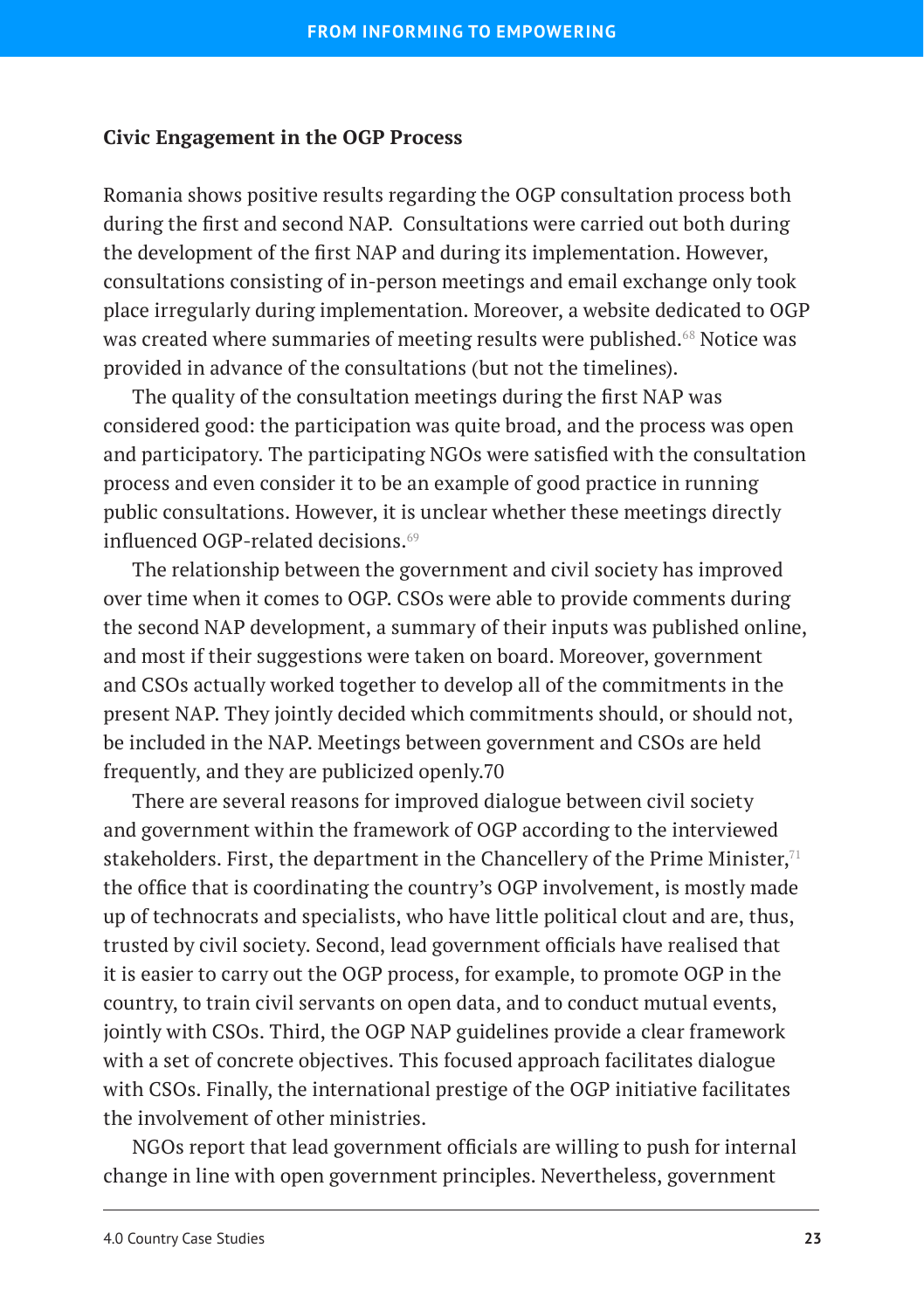officials who are not directly involved in OGP tend to be more reluctant to collaboration with civil society, and to the promotion of open government values.72 One of the interviewees emphasised that Romania would need champions who could promote OGP and 'sell viable (open government) solutions' to the wider public, both on behalf of the government and the opposition, and on behalf of the civil society.

Also the civil society actors engaged in OGP tends to be limited to a narrow circle of stakeholders. This is partly due to the limited visibility of OGP, and partly to the technical nature of many of the commitments. Although information about the OGP process is publicly available, it is mainly understandable to stakeholders who are already aware about OGP.<sup>73</sup> Moreover, the government has not attempted to involve citizens or grassroots groups into the OGP process. All meetings were held in larger cities, no possibilities for remote participation were offered, and there were no efforts in promoting OGP outside the circle of key stakeholders.<sup>74</sup>

However, those CSOs that are engaged in OGP tend to be very active. The Coalition for Open Data in Romania has about 30 members, including universities, business IT associations, and NGOs with various profiles and expertise in the field of open government. It has built a solid working relationship by gathering face-to-face in monthly "OGP club-meetings" on different topics, where also government representatives take part. Moreover, they are communicating frequently through an email list. The Coalition also organizes joint events and puts pressure on the government through open letters. To some extent, it also works as an intermediate by disseminating information to their wider networks and by consulting them about OGP-related issues.

## **Conclusions**

Overall, civic engagement in Romania has some clear limitations. The level of civic dialogue and public consultation is generally very limited, while the civil society is weak and underfunded. At the same time, citizens lack trust in government and are reluctant to engage.

In contrast, civic engagement in the framework of OGP shows better results. CSOs are generally satisfied with the quality of consultation and the process is considered participatory. The government and civil society have managed to establish a fruitful working relationship. They are jointly identifying open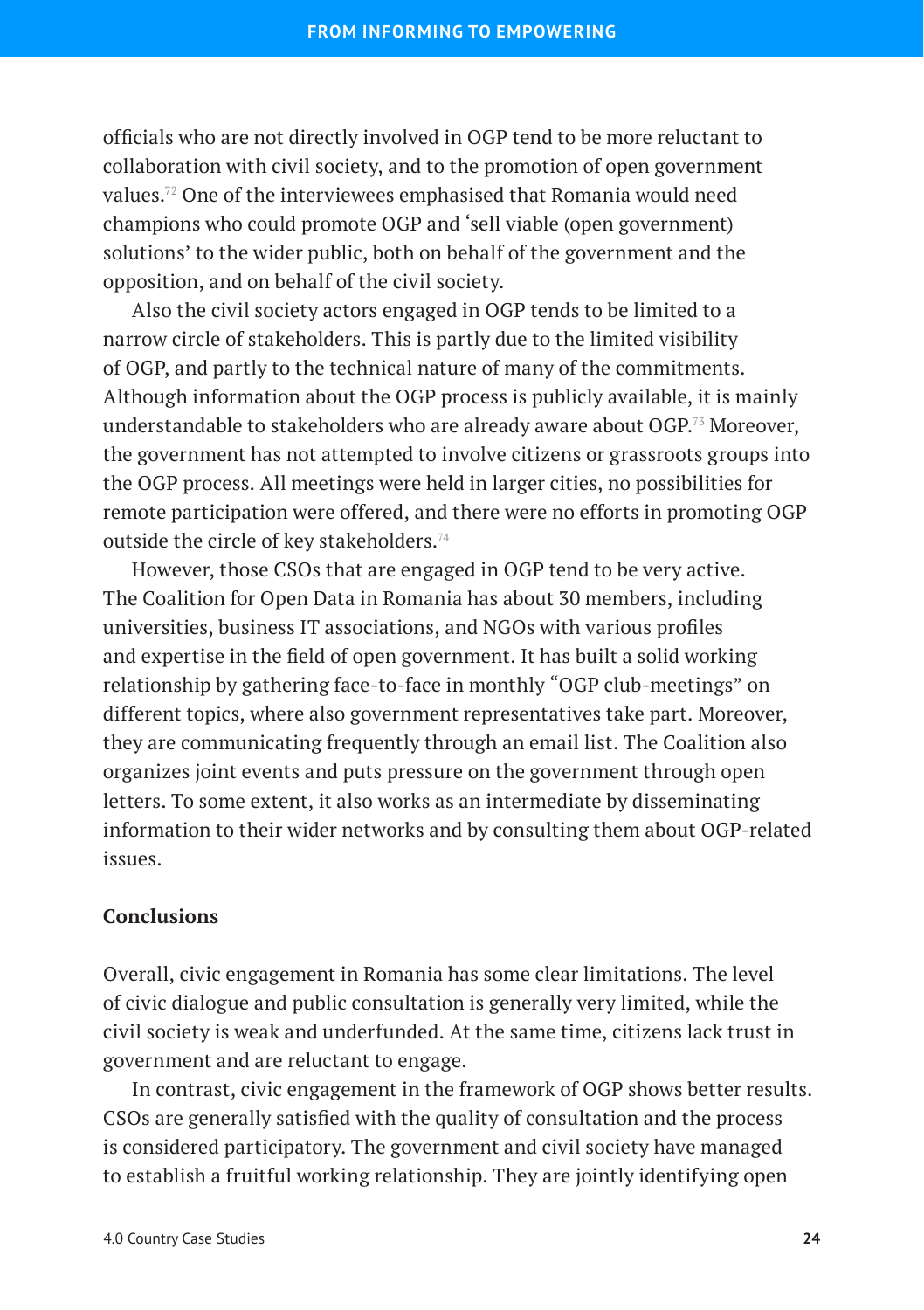government solutions and the input of CSOs is incorporated into decisions, which places Romania on the level of 'collaborate' of the IAP2 participation spectrum.

One of the main future challenges for Romania is to broaden the participation beyond the narrow circle of both government officials and NGOs, which are currently involved in the OGP process. This undermines the longterm sustainability and impact of OGP in the country.

#### <span id="page-27-0"></span>**4.3 ARMENIA**

Armenia signaled its intent to join OGP in October 2011. It is presently half way into the implementation of its second action plan.1 Armenia scores relatively well on OGP eligibility criteria but does not reach the maximum score on citizen engagement (see Table 6).



## **TABLE 6: ARMENIA'S OGP ELIGIBILITY CRITERIA SCORES**

#### **Foundation for Civic Engagement: National Context and Performance**

During the post-Soviet rule, in the 1980s, the inflow of donor funds into Armenia led to the exponential growth of organized and goal-oriented NGOs, created to promote democracy and human rights.76 The 1990s were a period of rapid expansion of CSOs and extensive donor funding. Arguably, this had the unintended negative effect of creating donor-dependent CSOs, which are often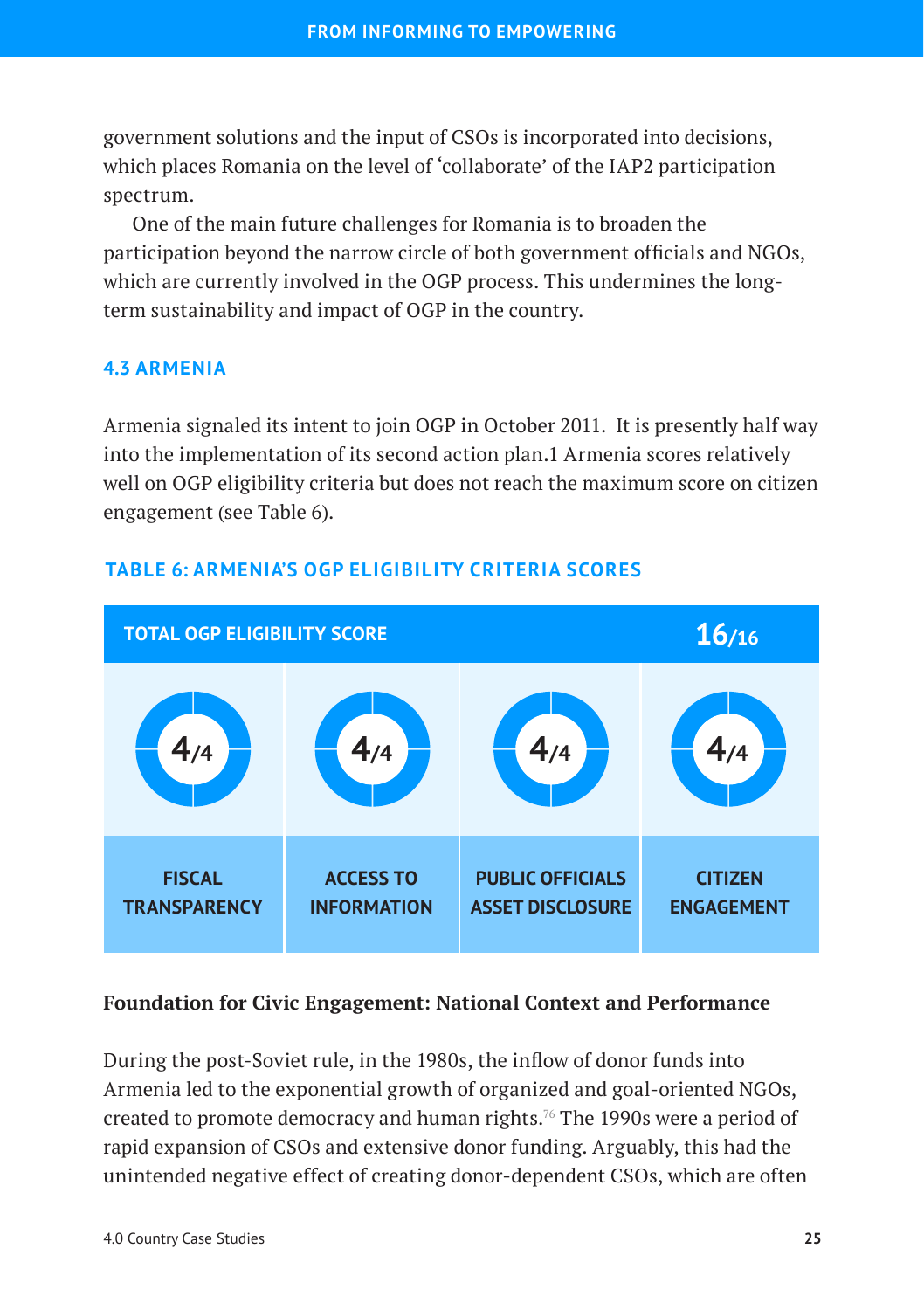implementing donor-driven priorities while tending to be detached from the general public in Armenia. The weak connection between the CSOs and the public is also due to the so-called 'post-communist' syndrome, which indicates that citizens are distrustful towards  $NGOs<sup>77</sup>$  and where membership levels in associations are low.78 79

Armenia's Freedom House rating for civil society has been stable at an average score of 3.75 out of 7 since 2009.<sup>80</sup> In 2012, only a limited number of NGOs (circa 4,500) 6 were registered with the Armenian Ministry of Justice,  $82$ and many NGOs were not operational due to lack of capacity and funding.<sup>83</sup> In fact, one of the main weaknesses of the Armenian civil society sector is poor financial sustainability. Many CSOs still rely heavily on foreign funding and are vulnerable to funding fluctuations.<sup>84</sup>

On the positive side, according to Freedom House, the existing CSOs in Armenia are generally active, diverse and independent from the government.<sup>85</sup> One of the recent developments is the upsurge of 'civic initiatives', which are non-hierarchical groups of individuals united around a common, often very specific cause (e.g. preservation of a building or a park). These initiatives are usually driven by young, educated people, who use social media to organize and spread information regarding their activities. $86$ 

Overall, civil society is generally too weak to have any significant impact on public policy. In some cases, civil society does not have the necessary expertise to suggest policy alternatives, and in some cases public authorities have been unresponsive to their input.<sup>87</sup> Many CSOs are inhibited by the lack of essential skills in fundraising, needs assessment, research and advocacy.

#### **Access to Information**

Armenia has a rather solid Right to information (RTI) framework. According to the global RTI rating,<sup>88</sup> Armenia has an average score and is ranked as number 34 out of 102 countries on RTI legislation.<sup>89</sup> Armenia's legal framework does not recognize any constitutional right to information but its legal framework creates a specific presumption in favour of access to information held by public authorities, subject only to limited exceptions. Moreover, a law on access to information is in place (dated 2013).<sup>90</sup> However, according to Freedom House and to one of the interviewed stakeholders, despite the 2003 RTI law, government agencies have remained reluctant to disclose public information.91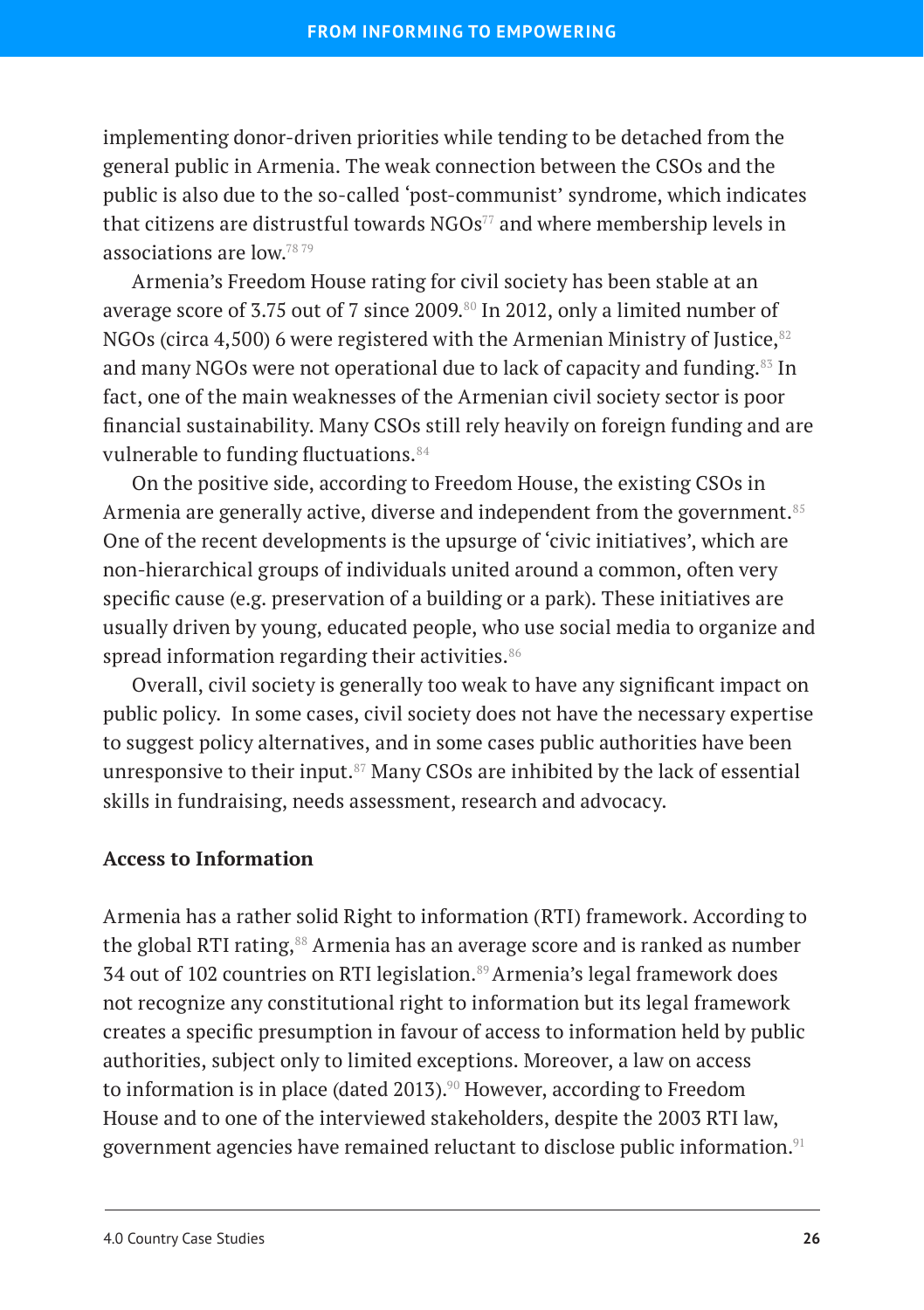#### **Preconditions for Civic Engagement**

Armenia has an average rating both on the legal conditions allowing NGOs to operate and on the openness of institutional processes to CSO inputs.92 There is a legal basis for direct democracy, including legal provisions for referendums but not for citizens' initiatives.<sup>93</sup> According to CIVICUS Civil Society Index, the majority of Armenia's CSOs consider the national legal framework for civil society either moderately or fully enabling. CSOs encounter mainly practical and strategic challenges. On the one hand, they struggle with a constraining fiscal framework, the inability of engaging in income-generating activities, and with a cumbersome CSO registration process.<sup>94</sup> On the other hand, they do not have a strategic framework to rely on: the government has not elaborated any strategy on the development of civil society.<sup>95</sup>

In terms of conditions for online participation, Armenia has a high score on "e-information" but shows weaker results on "e-consultation" and on "e-decision-making." On these two criteria Armenia scores lower compared to the average in the Asian OGP countries, and much lower compared to the 65 OGP countries (see Table 7). The level of Internet penetration in Armenia is quite limited with only 46% of the population using the Internet. In contrast, the mobile subscription rate is high at circa 112%.<sup>96</sup>



#### **TABLE 7: ARMENIA'S SCORING ON E-PARTICIPATION INDEX (%)**

Source: United Nations e-Government Survey (2014)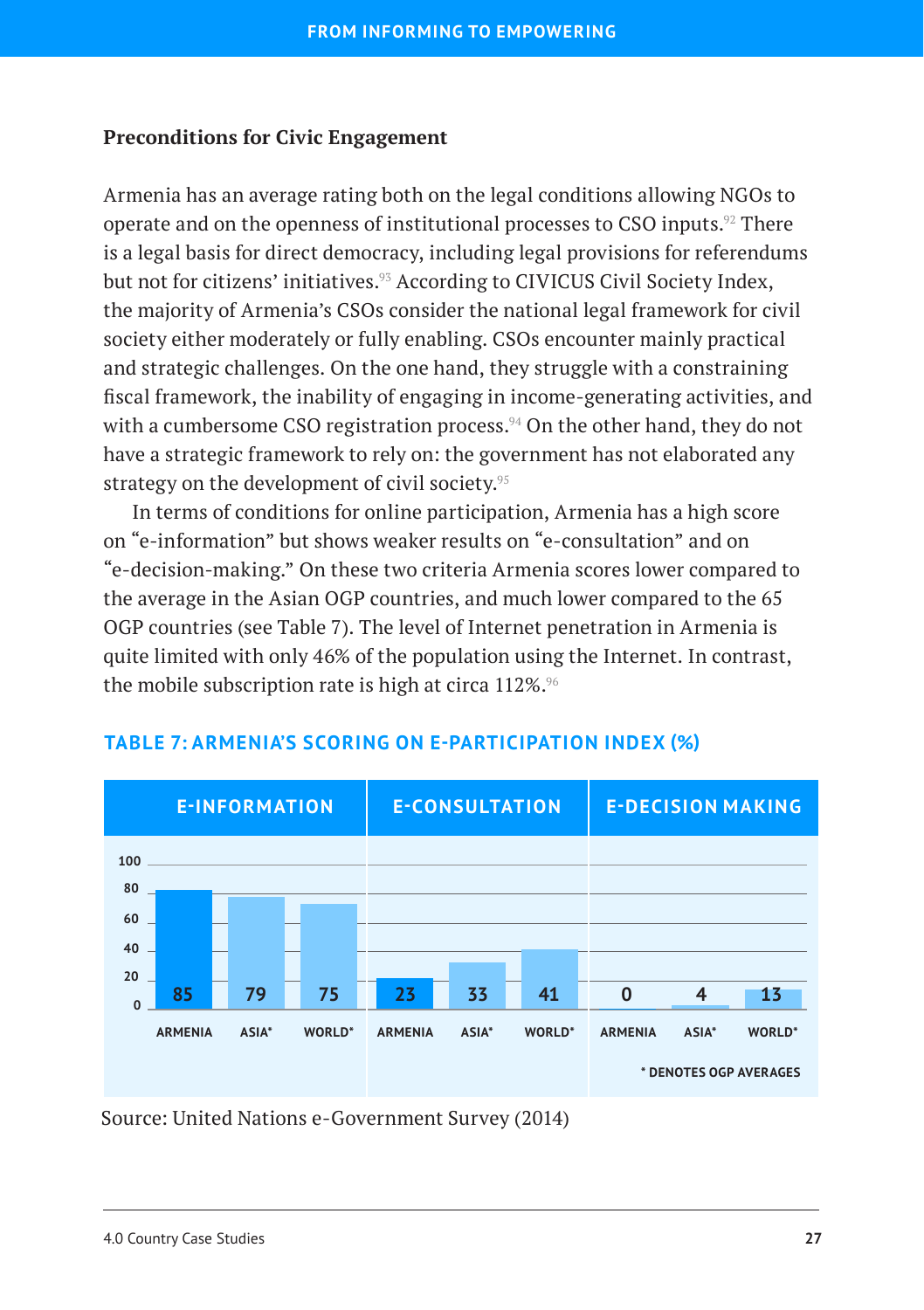The legal provisions regulating public consultations are contained in the law "On legal acts". In particular, this law stipulates that the institution preparing a draft law shall arrange public consultations to collect public opinions of natural and legal persons. As a minimum requirement, the relevant institution should publish draft laws on its website. In addition, the institution can also decide to carry out meetings, open hearings, discussions, or opinion surveys to involve the public in the development of legislation. In practice, most of the ministries publish draft laws on their websites and invite the general public to comment. However, feedback on the consultations is usually not provided, and the ministries are not inclined to seek solutions together with the public.

Civic engagement in Armenia is generally limited. This is partly due to low levels of trust in government and to the lack of knowledge about rights and responsibilities among the general public. However, some types of participation, including petitioning, participating in peaceful demonstrations and joining boycotts, are on the rise. Petition is the most common type of political action.<sup>98</sup>

Moreover, the online environment seems to be vibrant. Despite the generally limited Internet usage, a variety of online participation tools are thriving in Armenia. Social media, blogging, crowdsourcing and live streaming tools have been used effectively for political purposes both by the government and by the civil society activists in recent years.<sup>99</sup>

#### **Civic Engagement in the OGP Process**

OGP seems to be one of the key forums for interaction between government and civil society in Armenia. Several of the people interviewed for this report could not recall any recent example of a significant civic engagement initiative apart from consultations organised in the framework of OGP.

The interviewees underscore that the government has become more open over time (with respect to the first NAP round). Government officials are more willing to cooperate with the civil society in the framework of OGP and seem to value CSOs' proposals.<sup>100</sup> This opening partly depends on the government's exposure to international forums organised by OGP, where it becomes aware of possible methods of collaboration with CSOs based on other countries' experience. Also, the OGP guidelines for public consultation during NAP development and implementation are useful for this purpose.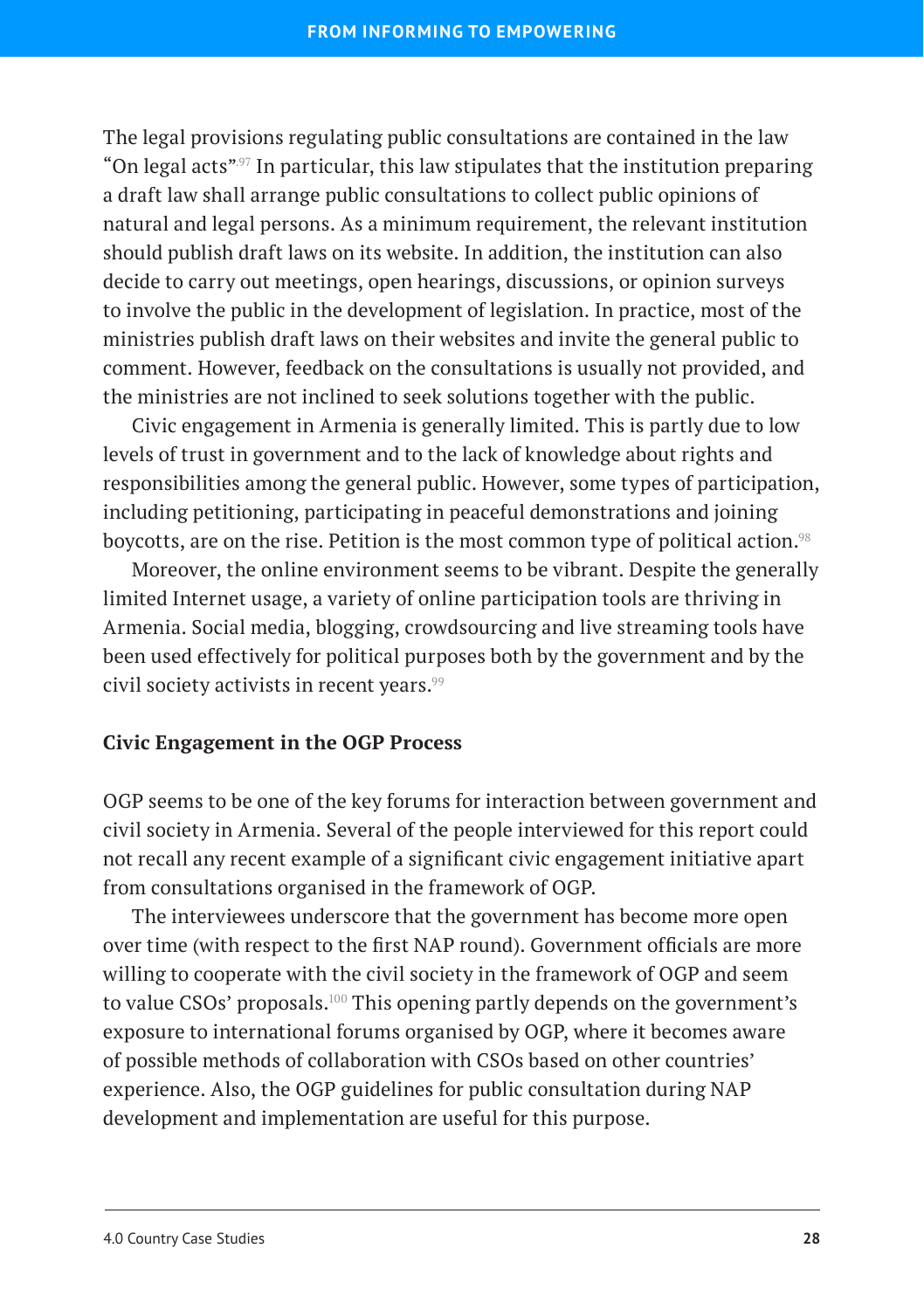As a result, the involved CSOs are increasingly influencing the development of NAP commitments in Armenia. The first NAP focused on government priorities that were detached from the civil society agenda, while the second NAP includes seven commitments proposed by CSOs (out of a total of 11). Even if the formulation of these commitments is not perceived as fully satisfactory by the civil society, this opening is still perceived as a significant step forward by the interviewed CSO stakeholders. The government has also given more responsibility for commitments to CSOs between the first and second NAP. In the implementation of the first NAP, CSOs were given responsibility for two of the 15 commitments, while the number is up to five out of 11 commitments in the second NAP.

Moreover, the second NAP includes two commitments related to civic engagement. The first one allocates consultative power to public boards adjacent to ministers, and clarifies their formation procedures, activities, and standards of CSO representation on these boards. Certain ministers have established such boards comprised entirely of CSOs. It is too early to judge their effectiveness, but some well-established CSOs (e.g. Transparency International) seem to have limited trust in the effectiveness of these bodies and have chosen not to take part in them. The second related commitment in the new NAP concerns new legal provisions on public discussions of draft legal acts. Its effectiveness is in doubt since an apposite law already exists<sup>101</sup> and the current problem lies in implementation, and not in the legal framework.

Regarding the OGP consultation process, Armenia shows mixed results. The consultation was carried out both during the development and the implementation of the first NAP, and consisted of group and in-person meetings (no online consultation). On the downside, timeline and notice were not provided in advance of the consultations and no records of the meetings were maintained.102 Moreover, the consultation process was limited to only a few CSOs. Even if the involvement of civil society stakeholders in OGP has increased in the second NAP, the number of involved CSOs remains limited. Generally, the government is perceived as having a "tick-the-box" and overly formal approach to consultation. CSOs had a voice during the development of the second draft NAP, especially through the OGP working group. However, they had limited influence on decisions regarding the final version of the NAP.

Three OGP working groups have been formed since the launch of the first NAP, all of them created by a formal decision of the Prime Minister of the Republic of Armenia. The majority of working group members have been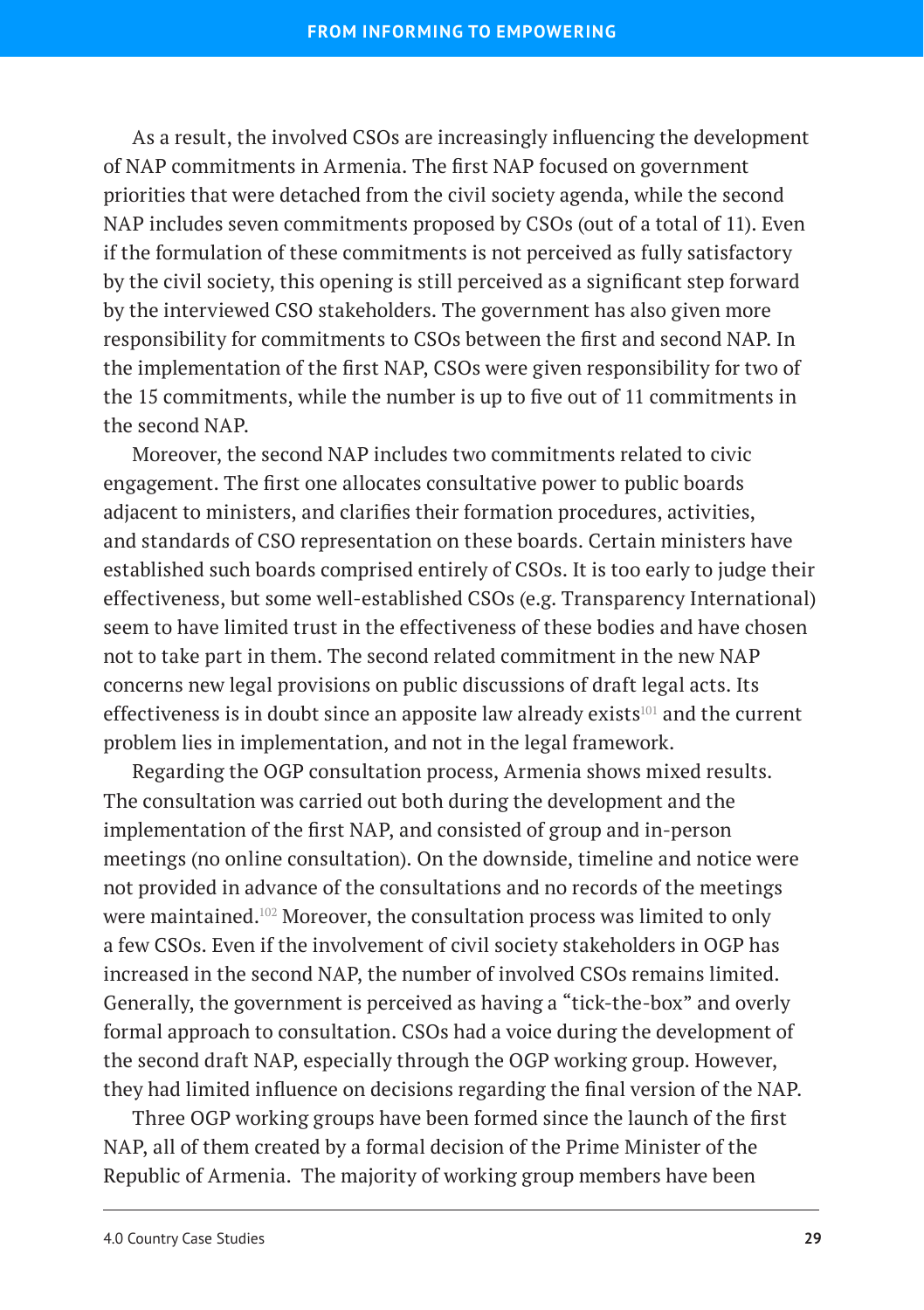government representatives, while the number of CSOs involved has fluctuated between eight out of 17 in the first working group, three out of 15 in the second and seven out of 22 in the third and last one.<sup>103</sup> The current OGP working group seems to be functioning fairly well. However, civil society has recently underlined the need to have more frequent meetings of the working group and to use these meeting for assessing progress on OGP activities, and to involve other CSOs and donors.104

At the same time, the interest of the broader civil society in OGP seems to be limited. Most NGOs, especially those outside of the capital, are lacking interest and knowledge on open government.<sup>105</sup> The lack of involvement of local NGOs could in fact be a quite significant limitation to the involvement of general public in OGP, given that CSOs seem to be more trusted in Armenian regions, as compared to the capital.<sup>106</sup>

## **Conclusions**

Civil society in Armenia is generally active and independent. At the same time, it is quite small in terms of the number of CSOs. It struggles with limited funding and is generally too weak to have any significant impact on public policy. The range of civic engagement options in Armenia is narrow and OGP is considered one of the key forums for interaction between government and civil society.

Our interviews show that the government has become more open over time. As a case in point, the majority of the present NAP commitments were developed with involvement from the civil society. In terms of the IAP2 participation spectrum, Armenia can be placed on the rung of 'consult' given that the government has listened to the feedback provided by the civil society during in the OGP process. However, the remaining challenge is to work further in this direction by letting CSOs propose solutions and to allow them to have a say about final decisions. Moreover, it would also be important to involve more CSOs, especially locally based ones, in the OGP process.

#### <span id="page-32-0"></span>**4.4 PERU**

Peru signaled its intent to join OGP in September 2011. So far it has completed one NAP (2012-2014). The second NAP (2014-2016) is currently on hold. The consultation phase for the second NAP is complete, but the government has not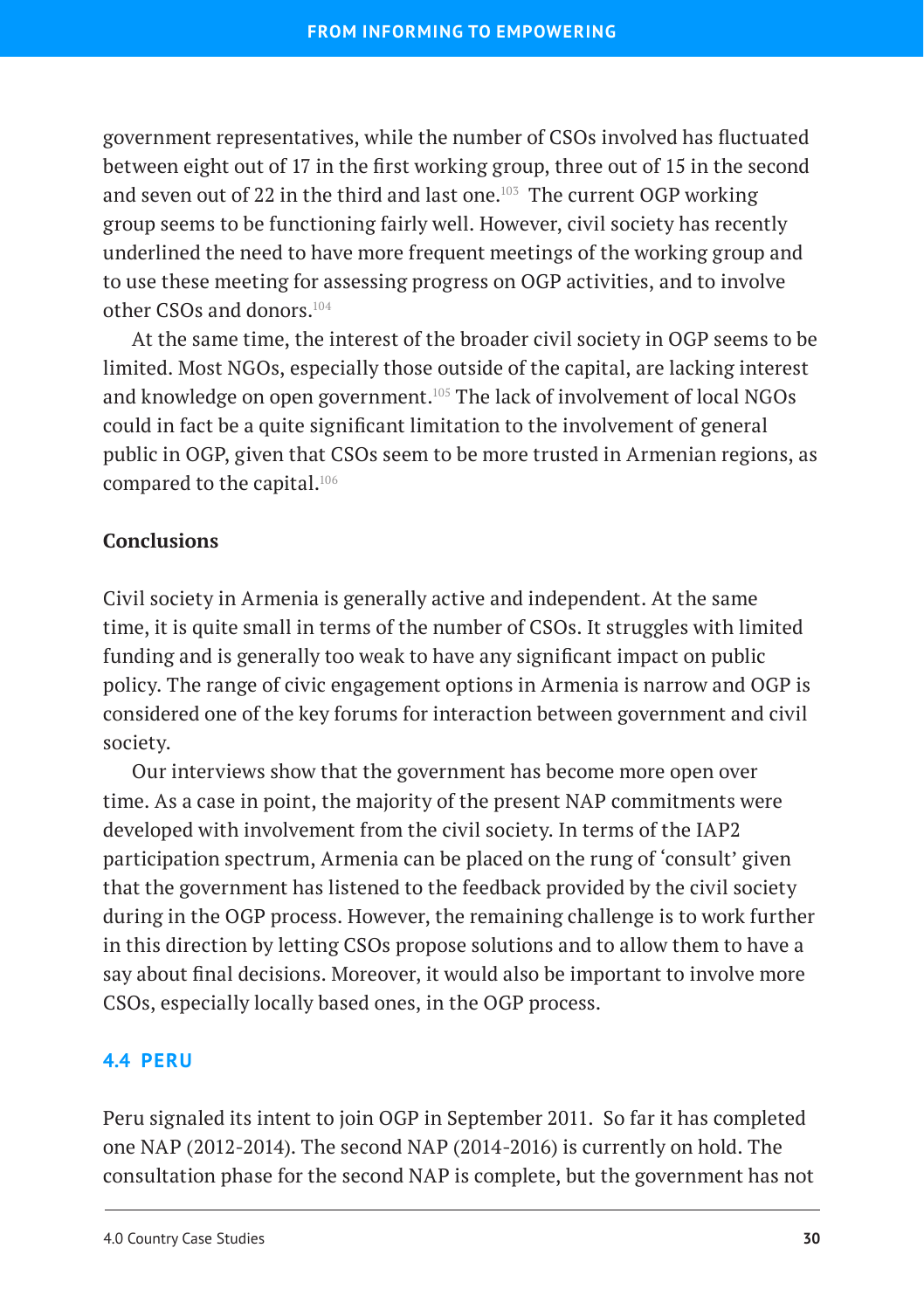started its implementation. As a counter-reaction, civil society representatives have resigned from the Multi-stakeholder Commission,<sup>107</sup> the monitoring body of OGP in the country, until the next NAP starts.108 Previous to this, Peru had received top scores on all OGP eligibility criteria (see Table 8).



# **TABLE 8: PERU'S OGP ELIGIBILITY CRITERIA SCORES**

#### **Foundation for Civic Engagement: National Context and Performance**

Peru has changed significantly over the last thirty years. The 1980s and 90s were characterized by a severe political, social and economic crisis, with high inflation, internal armed conflicts and major corruption. During the Fujimori administration, for example, civic engagement was endangered by strong support of neoliberal policies, limited civic participation freedom and a high concentration of resources and power on the capital city. This period was also characterized by limited participation by minority communities and indigenous populations, who strongly opposed ongoing extractive practices.109

Since 2000, however, conciliatory agreements between political parties and government institutions promoted a series of legal reforms, including the National Agreement in 2002.110 Since then, a series of major public administration and public finance reforms started, addressing an ongoing deficit of political information access and citizen participation.<sup>111</sup>

Peru has a strong legal framework for access to information and public participation. The freedom of information law in the country was passed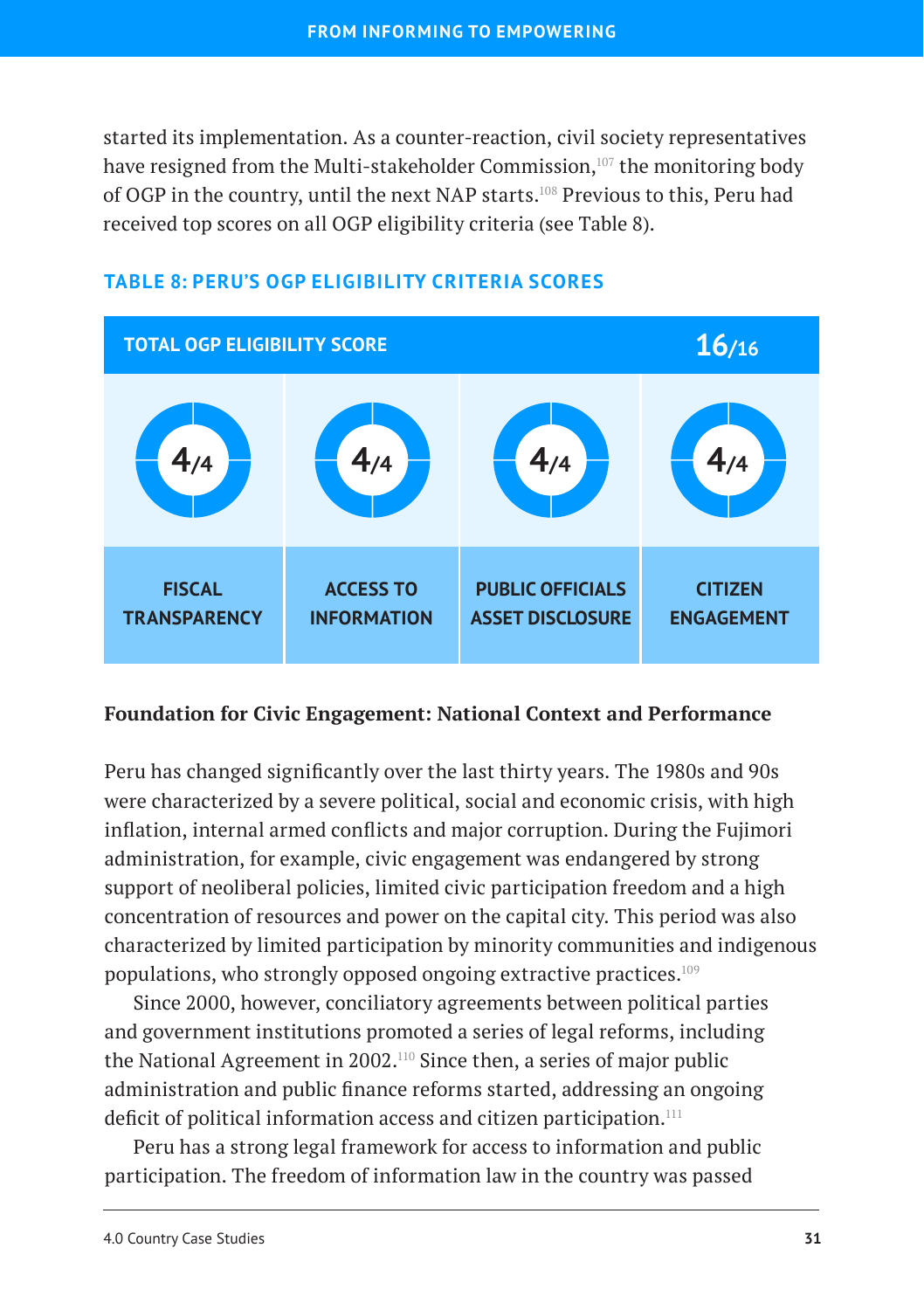in 2002.<sup>112</sup> In addition, there is legislation promoting public participation, including one law on participatory budgeting  $(2003)^{113}$  and one law on minority population consultations  $(2011).$ <sup>114</sup>

#### **Access to Information**

In terms of the legal framework for access to information, the most important achievement in Peru is its freedom of information legislation, enacted in 2002. The enactment of the Personal data protection law in 2013 is also worth noting.115 Peru scores high in terms of legal standards for access to information.116 It ranked 39th out of 102 according to the global RTI ranking despite interviewees describing its implementation as limited, as noted.

One reason interviewees have noted for this description is that federal transparency portals from the executive branch in Peru are severely outdated.9 They only partly fulfill minimum requirements of transparency.118 There is also an absence of an autonomous oversight agency to monitor, promote and enforce the freedom of information law. As a result, government agencies often refuse to follow their obligations and cannot be held accountable for their actions.

Other perceived weaknesses described by interviewees related to the implementation of the freedom of information law include: accessibility (information is rarely available in other national languages other than Spanish, such as Quechua); local implementation (few cities have transparency portals, and even those have low compliance levels); and diffusion (citizens in general, public servants and some elected representatives are not aware of the freedom of information law).

However there are also positive aspects of the freedom of information law. Interviewees acknowledged that CSOs with some knowledge and resources can make use of it to access information, and that the available transparency portals are of some use for ongoing participatory budgeting activities. It was also mentioned that the Personal data law has improved the use of the habeas data instrument.119 At the same time, however, it has worsened access to information in some ways as it has been used by public agencies to remove already published data, such as the case involving datosperu.org. $120$ 

Peru's first NAP (2012-2014) addressed some of these issues. It included commitments to revise normative aspects of the freedom of information law and to implement standards and metrics for compliance, to standardize public budget portals, to train public servants on access to information requirements,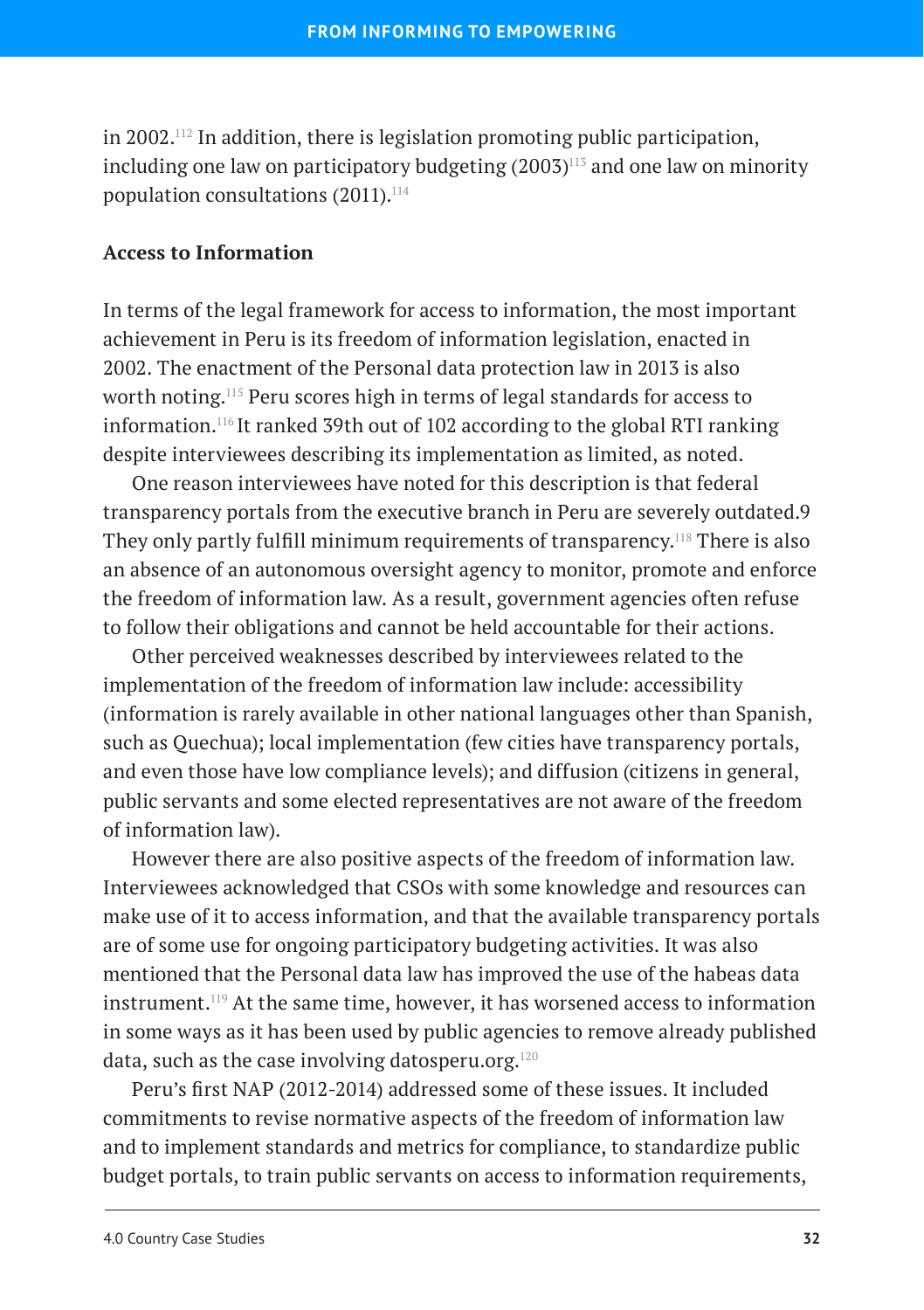and to evaluate the creation of a specific agency to oversee the law. These commitments, as described by interviewees, were strongly supported by key CSOs organizations, and there was strong CSOs engagement in the implementation of the first NAP.

However, these commitments were not fully implemented.<sup>121</sup> While there were some improvements on normative aspects of the law, and the implementation of transparency portal standards, the IRM documented a lack of advances in other commitments. This includes the creation of the autonomous institution to oversee the law. As interviewees argue, in spite of a public debate and a draft bill sent to Congress that included feedback from civil society, the government failed to deliver this commitment as promised.

#### **Preconditions for Civic Engagement**

Peru scored better than the regional and the world averages when it comes to the availability of e-information. It also scored on, or above, average when it comes to e-consultation and e-decision making (see Table 9).



#### **TABLE 9: PERU'S SCORING ON E-PARTICIPATION INDEX (%)**

Source: United Nations e-Government Survey (2014)

Peru is characterized by the presence of a few strong civil society organizations in regular contact with government. These organizations have a major role in OGP in the country. In spite of their importance, these CSOs are not the rule.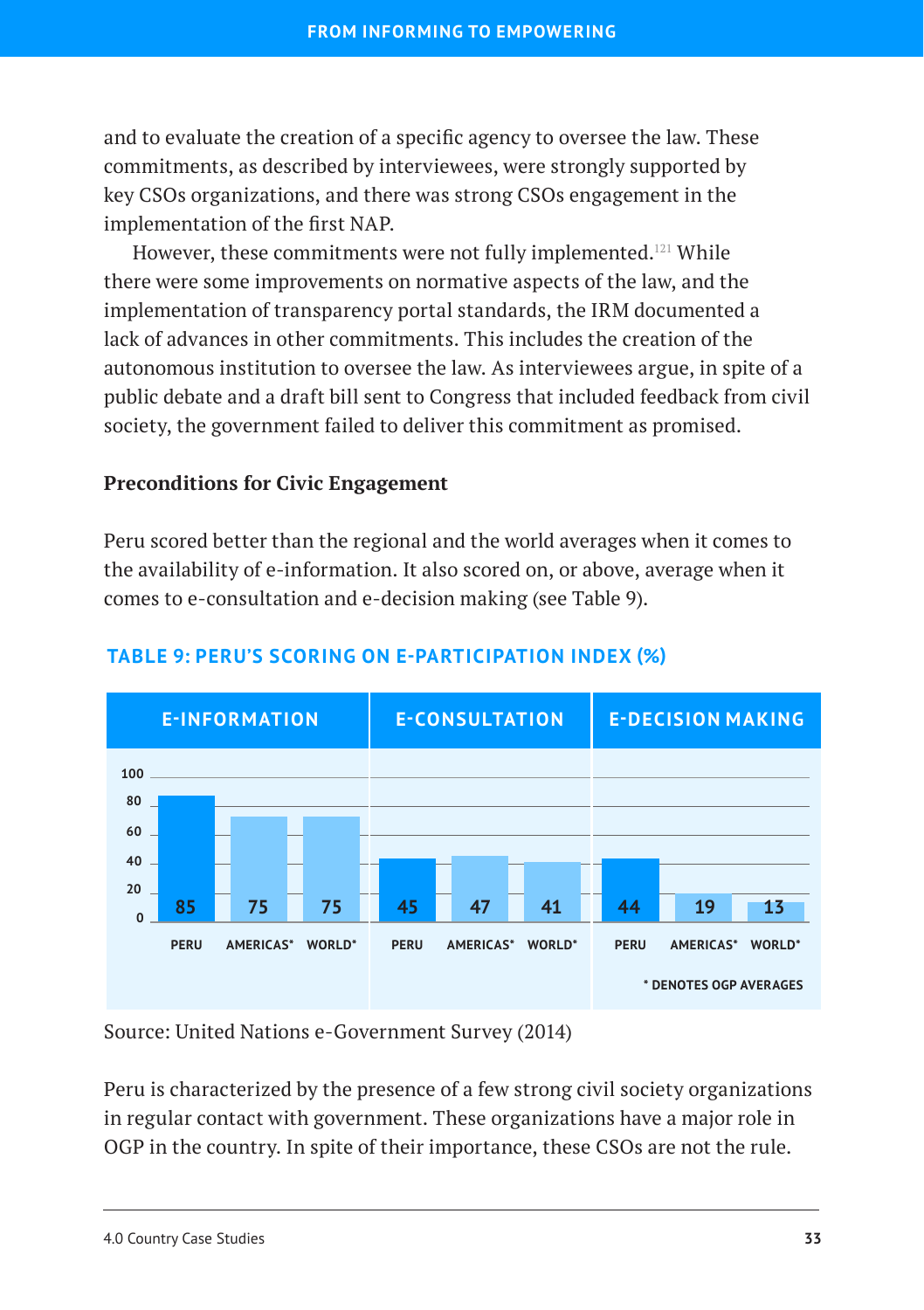CSO presence in the country is generally limited, especially in regions others than the capital. Moreover, CSOs tend to be focused primarily on the extractive industries and indigenous and native groups. $122$ 

Legislation promoting civic participation in Peru includes the Participatory budgeting law, enacted in 2003, and the Law of Prior Consultation of Indigenous and Native Populations, enacted in 2011. There are also mechanisms for direct democracy, with legal provisions for mandatory and optional referendums. Legislative proposals can be initiated by citizens, and the country has regulated the use of a recall election mechanism applicable to the executive, legislative and judicial offices. $123$ 

As interviewees note however, public participation legislation is very low. There is no record of mechanisms for direct democracy being widely used, and the two major participatory laws face major limitations when it comes to implementation.

The participatory budgeting law (PB) for example, is a mandatory requirement for municipal and regional budgeting. By 2005 the practice was widespread throughout the country, and was responsible for 36% of local investments.124 At the same time, however less than 50% of policies approved with participation are delivered.<sup>125</sup>

The main weaknesses perceived by interviewees in relation to PB include three main areas: citizens' capacity to engage in public budgeting (public knowledge on the topic is generally low, and government efforts to explain how budgeting works is limited); government's capacity to implement PB decisions (resources allocated to participatory budgeting is limited, and local government faces challenges to deliver them); and lack of public representation (civil society representatives are rarely refreshed from one cycle to another, and they are often related to local authorities).

The indigenous and native groups prior consultation law is also described as having limited impact. As interviewees note, the law is recent and it is still being implemented. Interviewees also emphasize that the mechanism has no binding effect on decision-making. There are no clear standards outlining who has the right to participate, and how to select them. As a result, interviewees report cases where voluntary, ongoing civic participation forums had to be discontinued for not complying with the new legislation. There have also been cases where social programs could not start as they haven't been able to run participatory mechanism appropriately (i.e. in the extractive sector).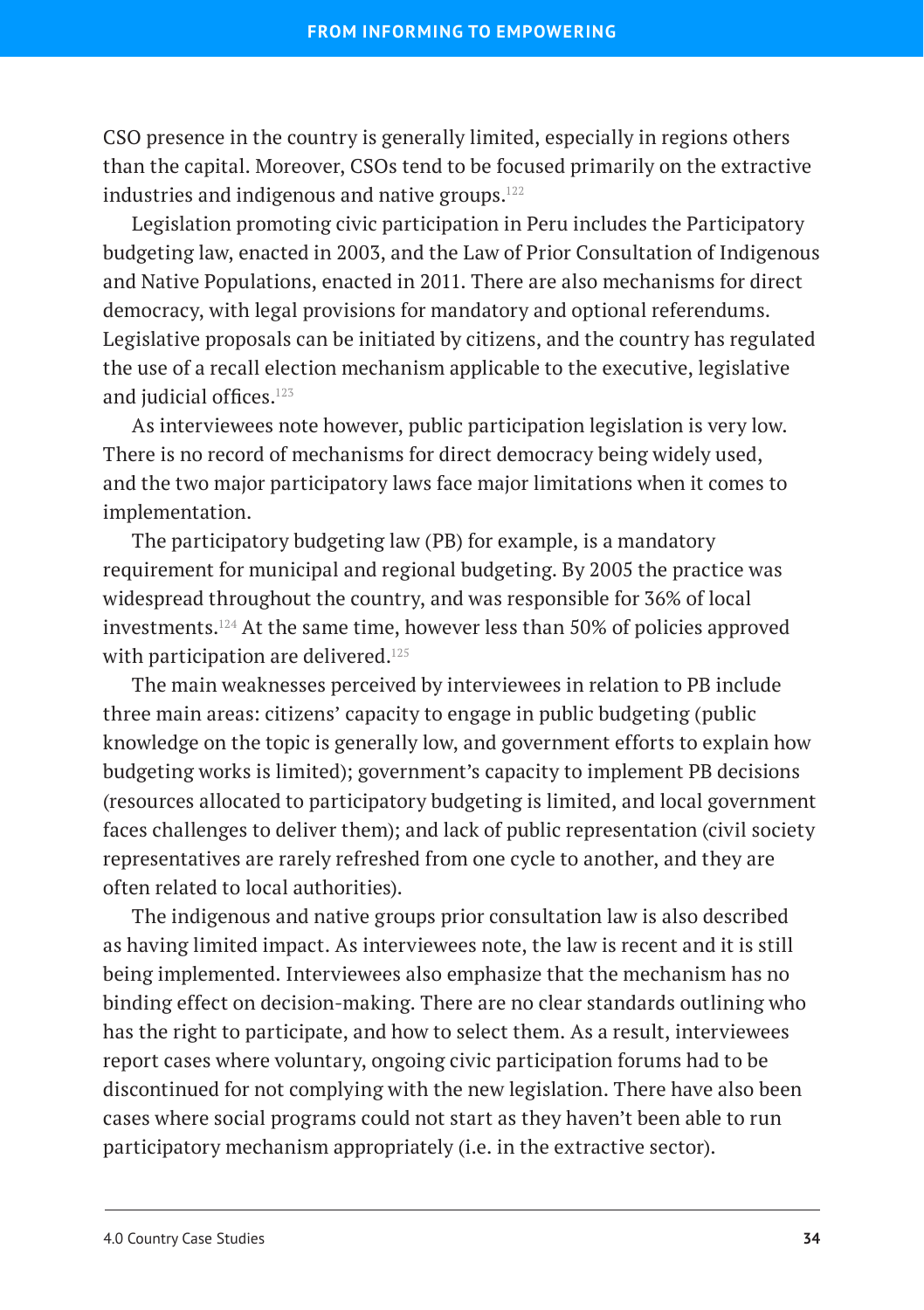The first NAP dealt extensively with civic participation. One third of the commitments related to participation.126 One commitment, for example, was to promote the Digital Peruvian Agenda 2.0, improving connectivity, digital inclusion, and digital literacy. Nonetheless, implementation of these commitments was limited, particularly when addressing participatory mechanisms.127 Agreeing with the IRM, interviewees also saw no major contribution to public participation as a result of the implementation of the first NAP.

#### **Civic Engagement in the OGP Process**

Civil society and government participation in OGP is currently on hold in Peru. Civil society is trying to push the government to implement the second NAP. Interviewees feel there is no point in supporting an open government initiative without government will to support it. At the same time, there is will to regain activities as soon as the government starts implementing the second NAP.

In spite of recent events, the country has a positive history of mechanisms for citizen participation in OGP. There is a permanent forum, the Multistakeholder Commission, responsible for monitoring OGP in the country. It is formed by representatives from the central government, judiciary, private sector, and civil society.

It is also worth noting that the government failed to provide a timeline in advance of the consultation in the development of the first NAP, and it gave little promotion to the consultation process. Although the government ran an online and offline consultation, interviewees stated that it was not inclusive noting that the government simply called on a few CSOs to discuss an already drafted plan. During the implementation period, however, CSOs had a role to discuss the plan, suggest modifications, and in the consultation period of the second NAP, the process of consultations, as required by OGP standards, was done and was more inclusive.

Although the consultation phase for the first NAP is seen as limited (as mentioned in the IRM report, and as confirmed by interviewees), the implementation of the first NAP saw an increasing role for civil society in the Multi-stakeholder Commission. Evidence of that is the revision of commitments during the NAP implementation phase, and also in the role civil society played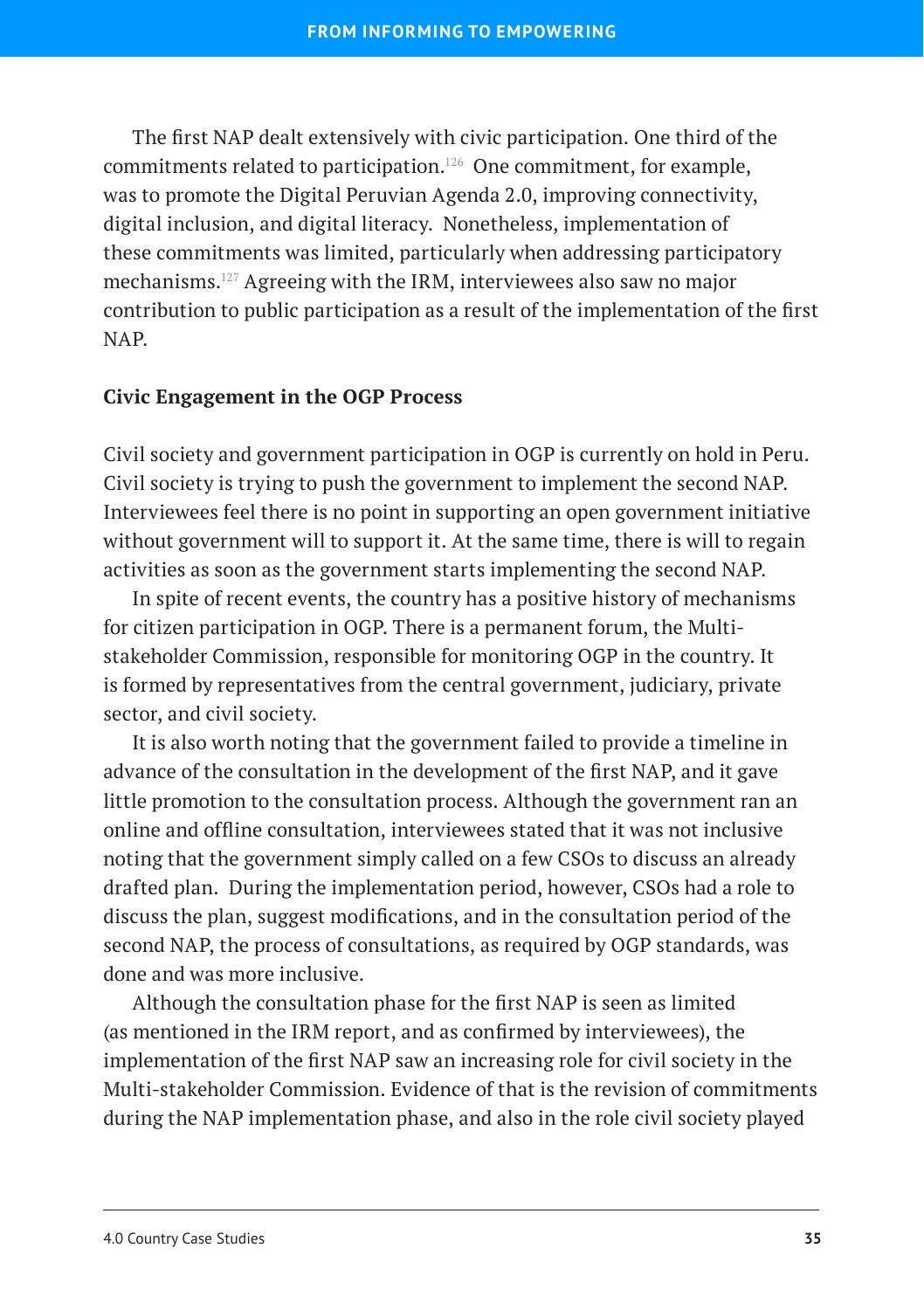during the consultation phase of the second NAP (which included efforts to expand civil society representation, such as the run of three regional consultations with budget to hire an external expert to supervise the process).

The Multi-stakeholder Commission in Peru is a case of a permanent forum of public participation, where government and civil society can collaborate. Although it is currently not operational, it was seen by interviewees as a positive experience, but more broad, and ongoing civil society participation is needed. In terms of the IAP2 spectrum, Peru could have been categorized as 'collaborate' when the Multi-stakeholder Commission was operational. However, it is no longer functioning rendering this classification impossible.

In terms of other participatory mechanisms in Peru (IAP2 spectrum), interviewees report that the main information mechanisms are the transparency portals (in spite of their limitations) and that the main consultation mechanisms (online and/or offline) are found in sectors such as fishing, health, education and energy. They are also being used by Congress (online consultation around the same-sex marriage bill). Another consultation mechanism in use are expert panels. Interviewees note that engagement in these mechanisms is not wide, but that such initiatives represent a positive trend towards more participatory government.

Mechanisms that fit more squarely into the categories of 'involve' and 'collaborate' according to the IAP2 spectrum have been used in some cases. Interviewees reported the use of public hearings in sectors such as public health, mining, and budgets. There was also a mention of participatory budgeting. Interviewees also noted rare cases where CSOs, supported by the government, collaborated to decide what public policies should be implemented (i.e. the case of crop replacement in the outlawed coca plantations). These mechanisms have had some level of success, but are still marginal experiences.

Interviewees also pointed out that the extractives industries in Peru are a sector of great experimentalism. Interviewees noted, for example, that when extractives industries face severe local protests, such as road barricades, there is a trend to increase the use of public hearing with local populations. At the same time, interviewees report cases of manipulation of civil society participation in these mechanisms, as a way to promote better results for private sector positions, making clear that in spite of some advances, the sector is still characterized by adversarial practices.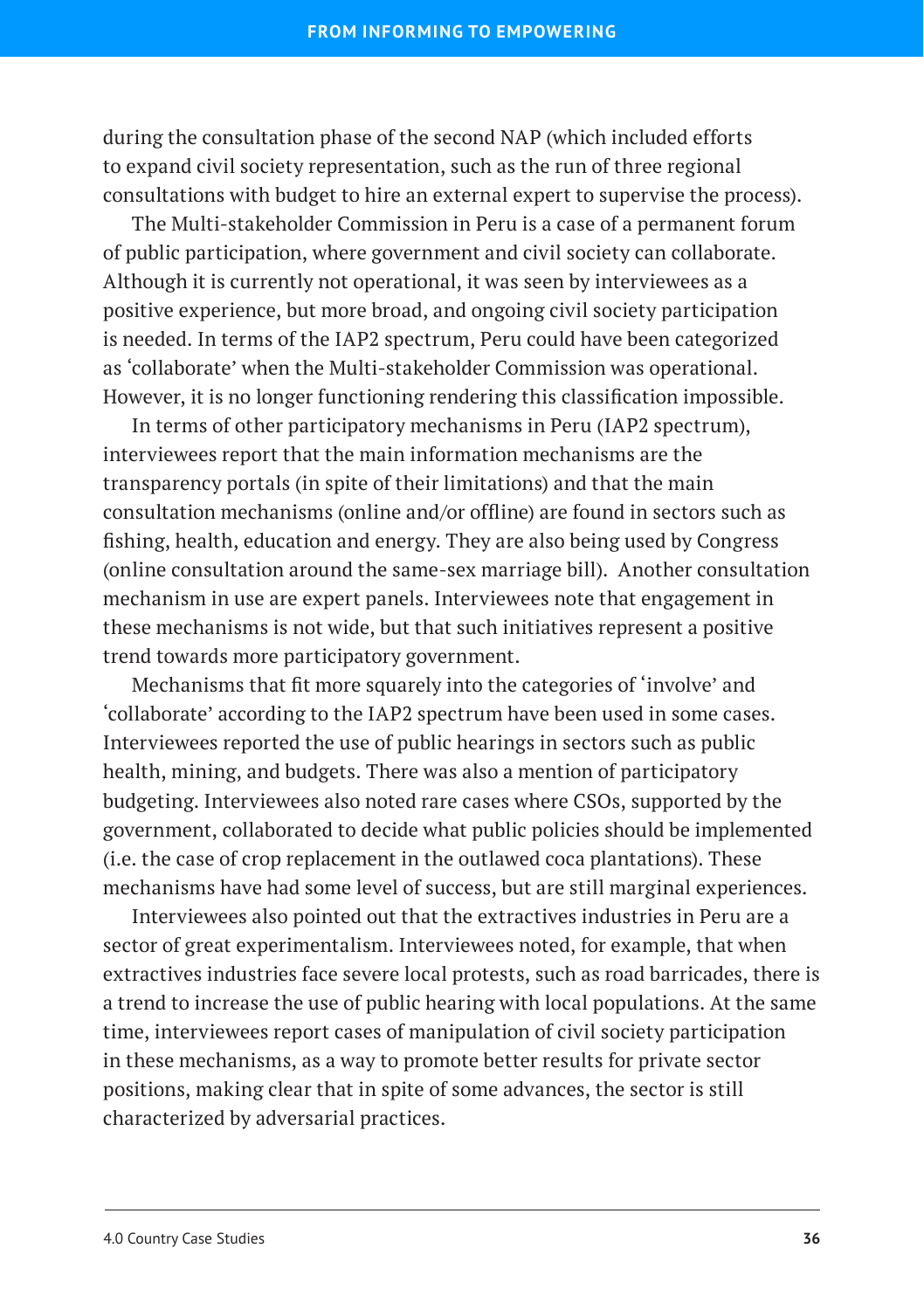## **Conclusions**

In spite of Peru's strong legal frameworks on freedom of information and public participation, implementation in the country has been limited. At the same time, there have been periods of active civil society participation around OGP. The Multi-stakeholder Commission, has been a permanent forum and a mechanism for public participation.

The main perceived challenges to promote civil society participation in Peru, as became evident in the Multi-stakeholder Commission experience, is, first to regain political will to support OGP and open government initiatives. However, in the long run interviewees also perceive a need to increasing the diversity of the network of CSOs related to OGP in the country. While the Multistakeholder Commission was functional, Peru's experience would have placed on the rung of 'collaborate' on the IAP2 spectrum of engagement. Today, there are no clear mechanisms for participation making it difficult to place the country on the engagement spectrum at all.

## **4.5 HONDURAS**

Honduras joined OGP in September 2011. It entered the Partnership with a score of 13 out of 16 according to the OGP eligibility criteria (See Table 10). So far the country has completed one NAP (2011-2013), and its second one is currently being implemented (2013-2015).

#### **Foundation for Civic Engagement: National Context and Performance**

Honduras has a strong legal framework for access to information, and also a strong legal support for public participation. The freedom of information law in the country was passed in 2006.128 Legislation promoting public participation and the right to participate, particularly at the local level, also exists.<sup>129</sup>

Honduras faced a military coup from 2009 to 2010. The post-coup government is described by interviewees as more participative than the previous one. At the same time however, the coup is said to have increased a culture of secrecy and centralization of government.130 This has affected the implementation of the freedom of information act, although, some positive public participation opportunities set by internationals agreements have also emerged, $131$  particularly in terms of budget transparency. $132$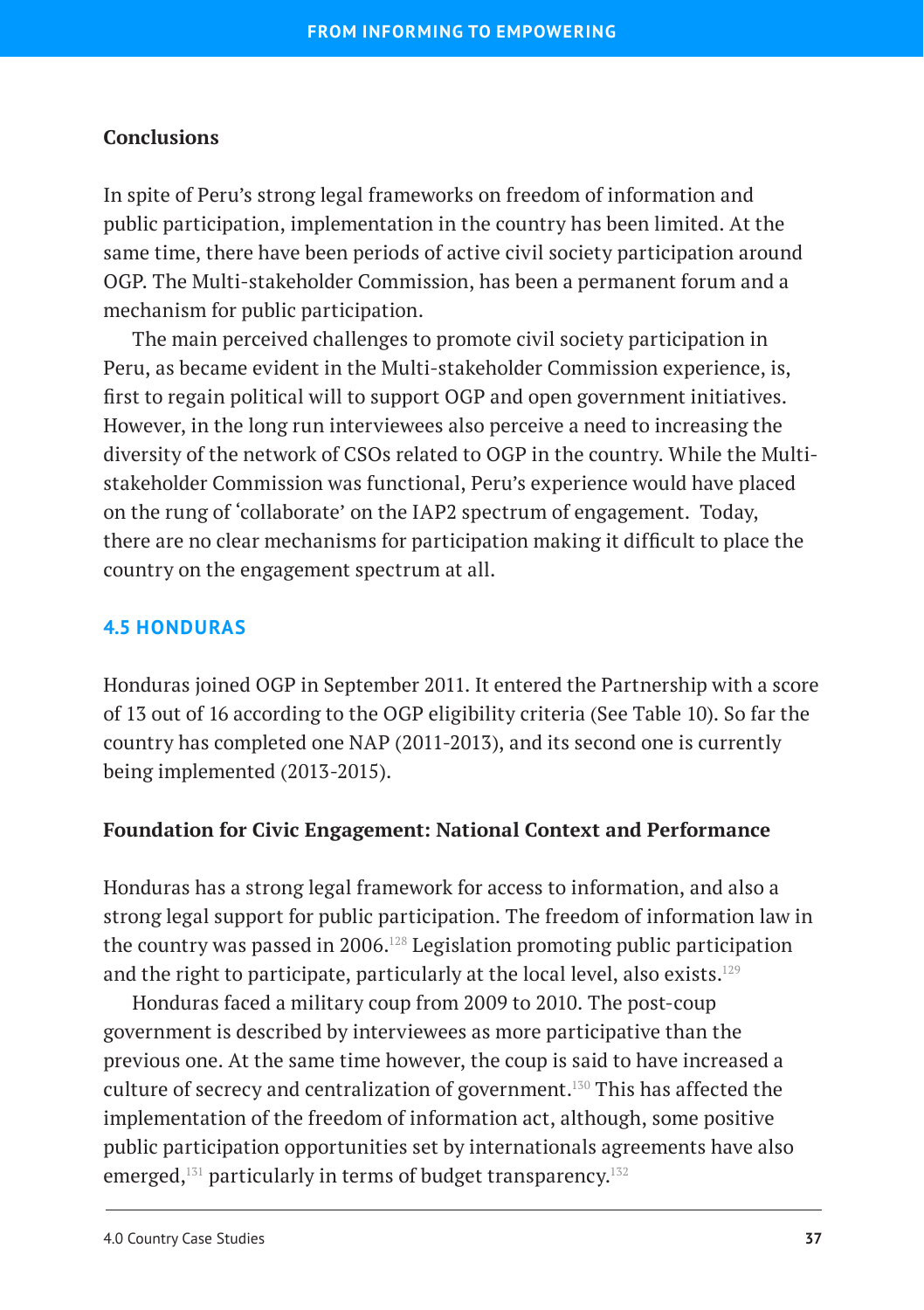

## **TABLE 10: HONDURAS'S OGP ELIGIBILITY CRITERIA SCORES**

#### **Access to Information**

The FOIA passed Congress in 2006, was published in 2007 and has been in effect since 2008.133 The law is applicable to three branches of government – the executive, legislative and judicial – as well as to all CSOs and NGOs that are granted, or in any way administer, public funds.134 The law also sets one important oversight mechanism, the Access to Public Information Unit,135 which has the power to create commissions that include civil society representatives.

Interviewees argue that in spite of some achievements, the implementation of the legal framework in the country is ongoing and has room for improvement. Three main arguments made to justify this statement include: the small number of organizations making use of the law in Honduras; the lack of efficient information mechanisms for access to information (online portals are not considered accessible to the overall population, and printed or broadcast initiatives are not fully implemented); and an increasing tendency to promote secrecy legislation in recent years (this has endangered FOIA in areas such as budget transparency, immigration and property information).

The first and the second NAPs directly addressed some of these issues. The first NAP included commitments to improve the efficacy of the FOIA, to approve the National Archive Law, and to standardize online portals for budget transparency. As the IRM report for the first NAP reports however, these commitments were not delivered. The second NAP includes some of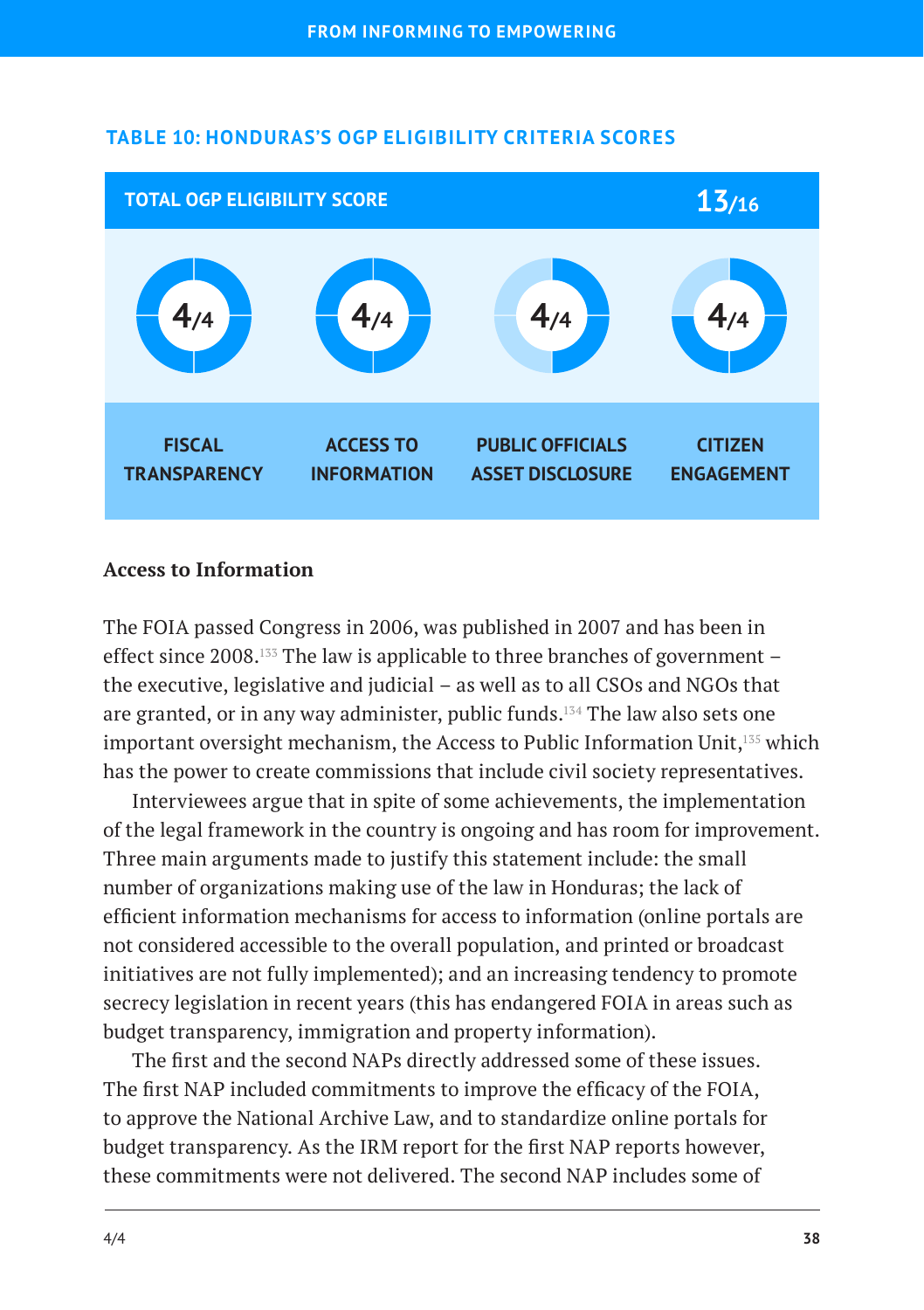the undelivered commitments from the first NAP and it also has a few others related to budget transparency and FOIA oversight mechanisms. Interviewees note that some limited advances have been made in implementation.

## **Preconditions for Civic Engagement**

Honduras performs worse than all the regional and world averages on the e-participation index (see Table 11). This is in line with the IDEA Direct Democracy Database, that records few mechanisms of direct democracy institutionalized in the country (i.e. the legal provision for optional referendums at the national level, and for citizen's initiatives at the national level). The results are also in agreement with the CIVICUS Civil Society Enabling Environment Index  $(2013)^{136}$  which places Honduras in a bottom position.



## **TABLE 11: HONDURAS'S SCORING ON E-PARTICIPATION INDEX (%)**

Source: United Nations e-Government Survey (2014)

As interviewees argue, and as the CIVICUS  $(2011)^{137}$  report supports, Honduras' civil society is weak. CSOs in the country are described as lacking both meaningful structure and adequate resources necessary to meet their goals. The scenario worsened after the coup as government increased centralization efforts, and hardened budgeting restrictions to CSOs. As such, few CSOs are described as independent and effective at the national level although they are described as effective and participative at the local level.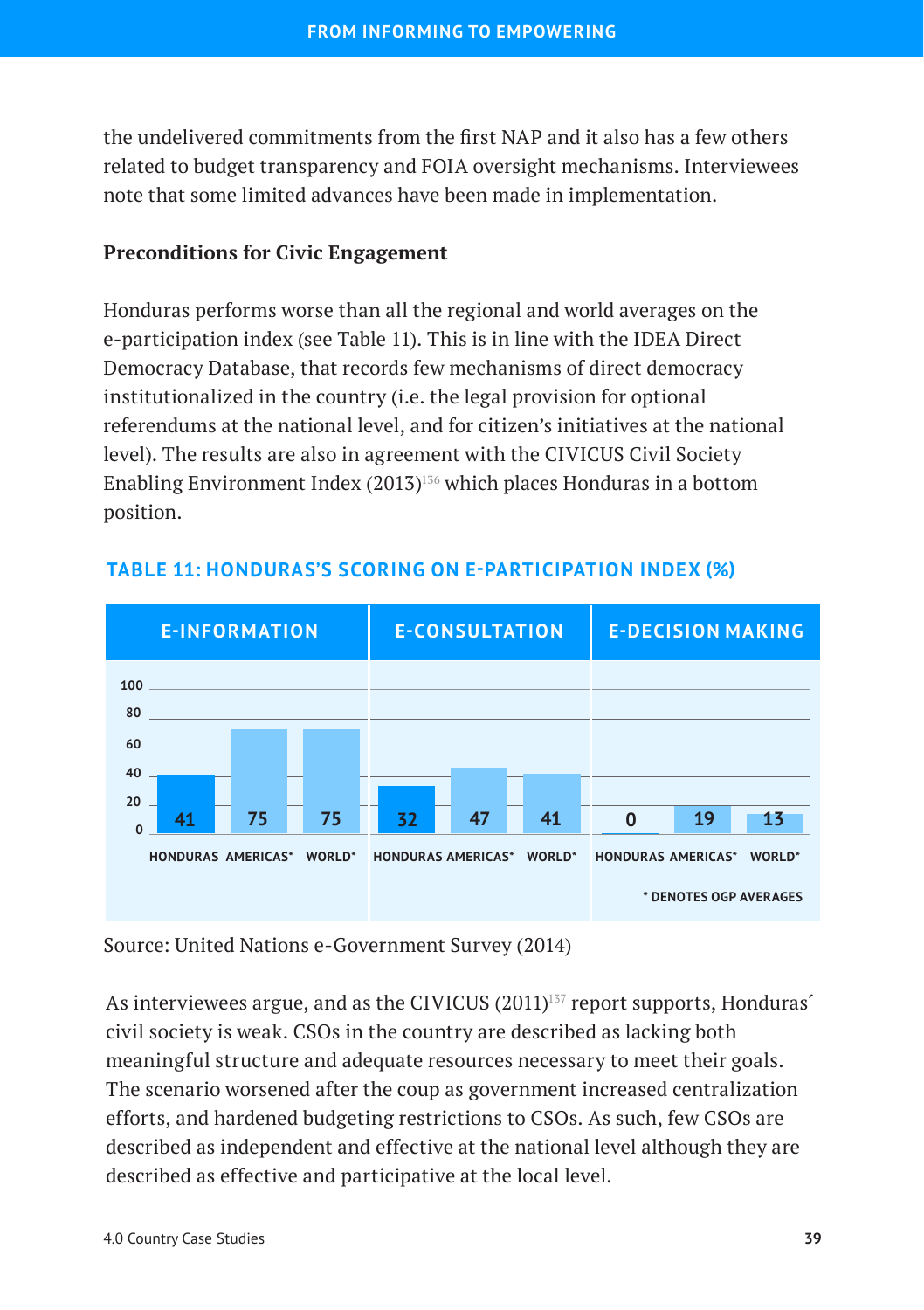The first and the second NAPs directly addressed some of these issues. The first NAP included commitments to strength mechanisms for citizen participation in the FOIA, such as those to promote anti-corruption controls and to foster civic monitoring of budget execution. As the IRM researcher reports, however, these commitments were mostly not delivered. The second NAP is described in a more positive way, but so far there is little evidence to suggest it has improved the foundation for civic participation in the country.

#### **Civic Engagement in the OGP process**

As interviewees and the IRM report agree, the first NAP in Honduras started with very limited engagement of civil society, and was implemented with minor civil society monitoring. As such, it is described as mostly non-participatory. At the same time, interviewees describe an increasing (even though minimal) support for transparency and participation.

Interviewees however report a different approach to the second NAP. It is seen as more participatory and inclusive (although still in need of improvement). Interviewees generally agree that the main reason the government joined OGP was to improve its public image with international funders. Interviewees commend the inclusion of a Steering Committee in the second NAP, as it gathers government, civil society and private sector actors in a permanent engagement forum.

The Steering Committee could be improved by strengthening the rules to provide for more training and structured participation. In addition, the government needs to view the Committee as an opportunity for collaborative decision-making. Even so, the Committee interviewees consider it an improvement in relation to the first NAP experience. Part of the optimism comes from the consultation phase of the second NAP, when a structured consultation was run. Interviewees also reported that CSOs organized, before the consultation phase started, training and information sessions to interested CSOs, which improved participation.

At the same time, in spite of optimism, interviewees were critical of the fact that government made the final decision regarding which commitments were included in the NAP. Although interviewees perceived CSOs to have influenced the NAP, they criticized government for adopting ambitious and vague commitments, and for ignoring pressure to include commitments related to citizen security. The optimist view expressed during the consultation phase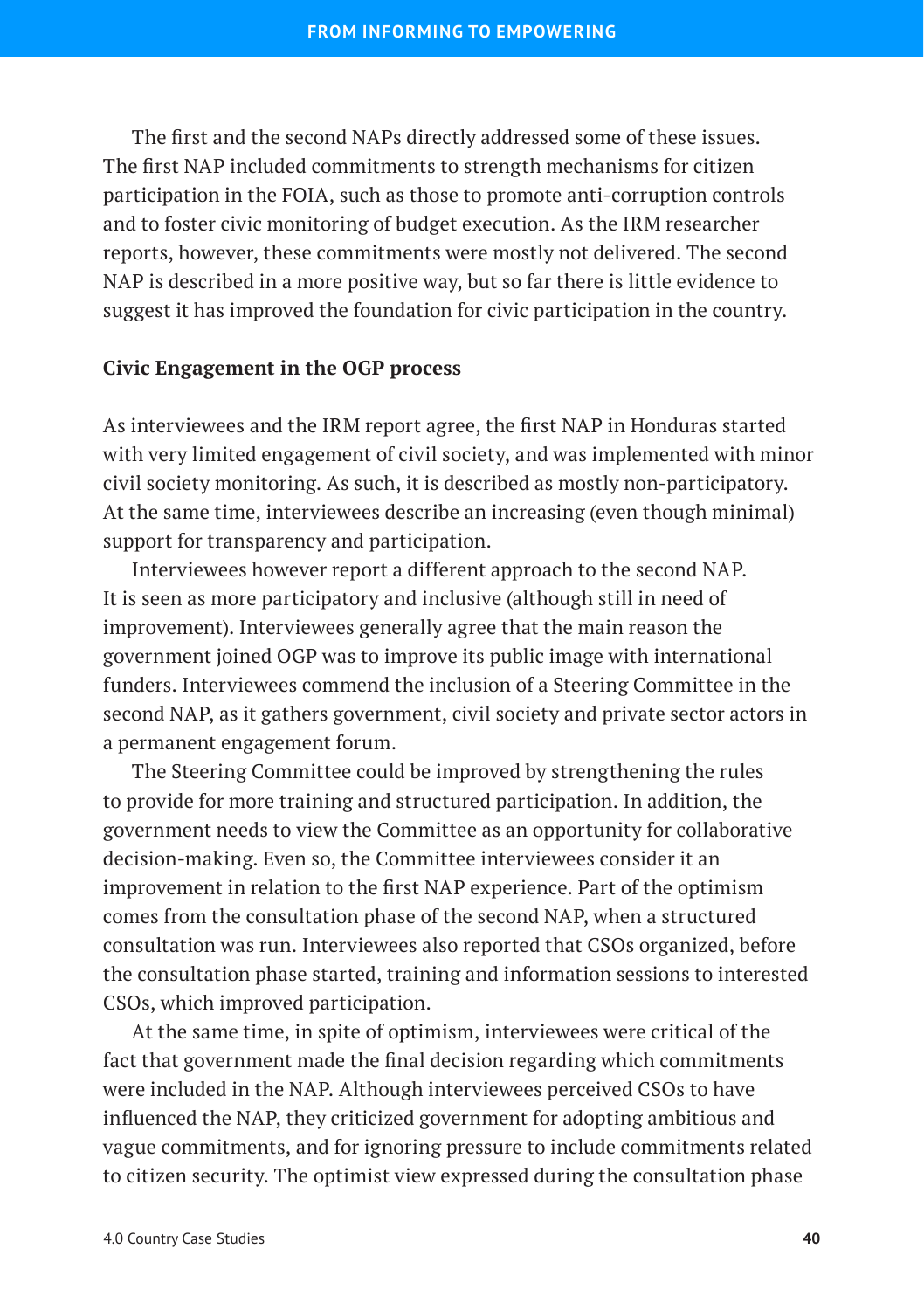doesn't carry into implementation when government is perceived to have run the NAP implementation without citizen participation.

Interviewees see no IAP2 mechanisms for participation in Honduras aside from information and consultation. They emphasize the importance of methods for offline information delivery, such as print which could provide information like budget information to be displayed in the educational sector, and in local city administrations. They also mention the importance of transparency portals, but highlight that they have limited use by the general population although highly valuable for organized CSOs.

Consultation mechanisms at the city level are described by interviewees as the most effective although they are only seen as being used in ad hoc situations. Interviewees also reported that since 2011, government has promoted national dialogue initiatives that theoretically could be classified as collaboration under the IAP2 framework. In reality, however, it is reported that the government often arrived at these initiatives with set decisions and simply wanted to inform and not to collaborate.

## **Conclusions**

Honduras has strong access to information and civic participation legal frameworks, although interviewees describe implementation of both as limited. OGP in the country has contributed to fulfill this gap, although it is clear that the contribution of the second NAP is larger than the first.

 The experience of the Steering Committee is seen as particularly positive, although the experience during the consultation phase is described as more positive than the experience during the implementation phase. As such, the country currently has a "consultant" mechanism when it comes to OGP governance, but not to decision-making more widely.

## **4.6 CHILE**

Chile signaled its intent to join OGP in September 2011. So far it has completed one NAP (2012-2014), and it is at the end of its second NAP (2014-16).<sup>138</sup> The country received full points on its OGP eligibility criteria (see Table 12).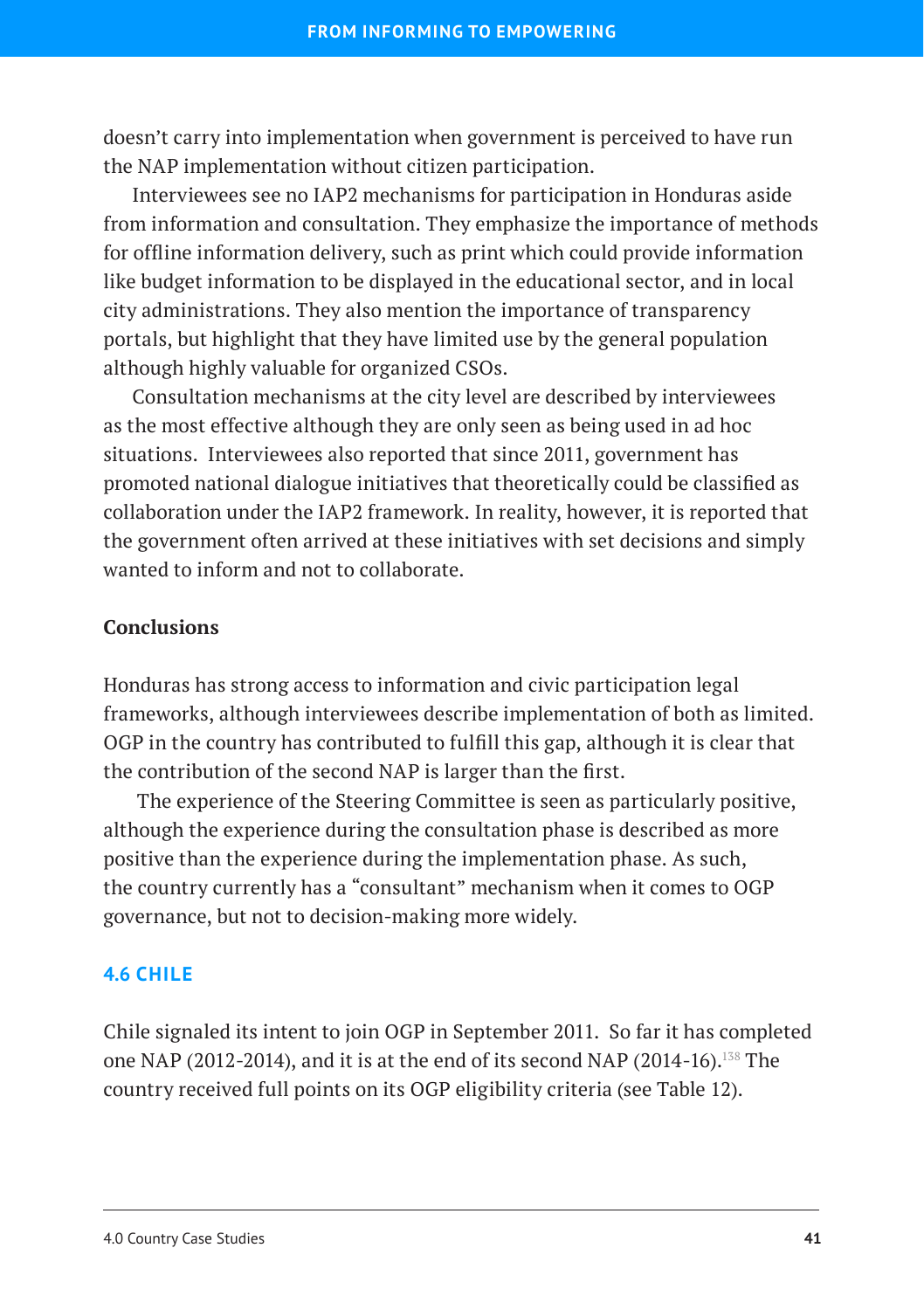

## **TABLE 12: CHILE'S OGP ELIGIBILITY CRITERIA SCORES**

#### **Foundation for Civic Engagement: National Context and Performance**

Chile has a strong legal framework for access to information and for public participation. The FOIA in the country dates from 2009.139 It also has legislation promoting public participation  $(2011).<sup>140</sup>$  However, the implementation of both legal frameworks is perceived as limited by interviewees (particularly the participation law).

At the end of the 1980s Chile started a slow and gradual process of participation and openness that led to the end of an authoritarian regime that started in 1973 and fell when general elections were held in 1989. The consequences of such a long period of authoritarian rule are still present and are a challenge for open government policies that need to address a 20-year participatory deficit gap.<sup>141</sup>

In recent years Chile has improved civic participation in public administration. This was one of the main goals of the first Michelle Bachelet administration (2006-2010), which promoted a broad civic participation political agenda (the "Agenda Pro Participación Ciudadana"). The administration agenda focused on four areas of action. Two of them were highly prioritized at the expense of the others by the end of the administration: citizen's right to public information and participatory public administration.<sup>142</sup>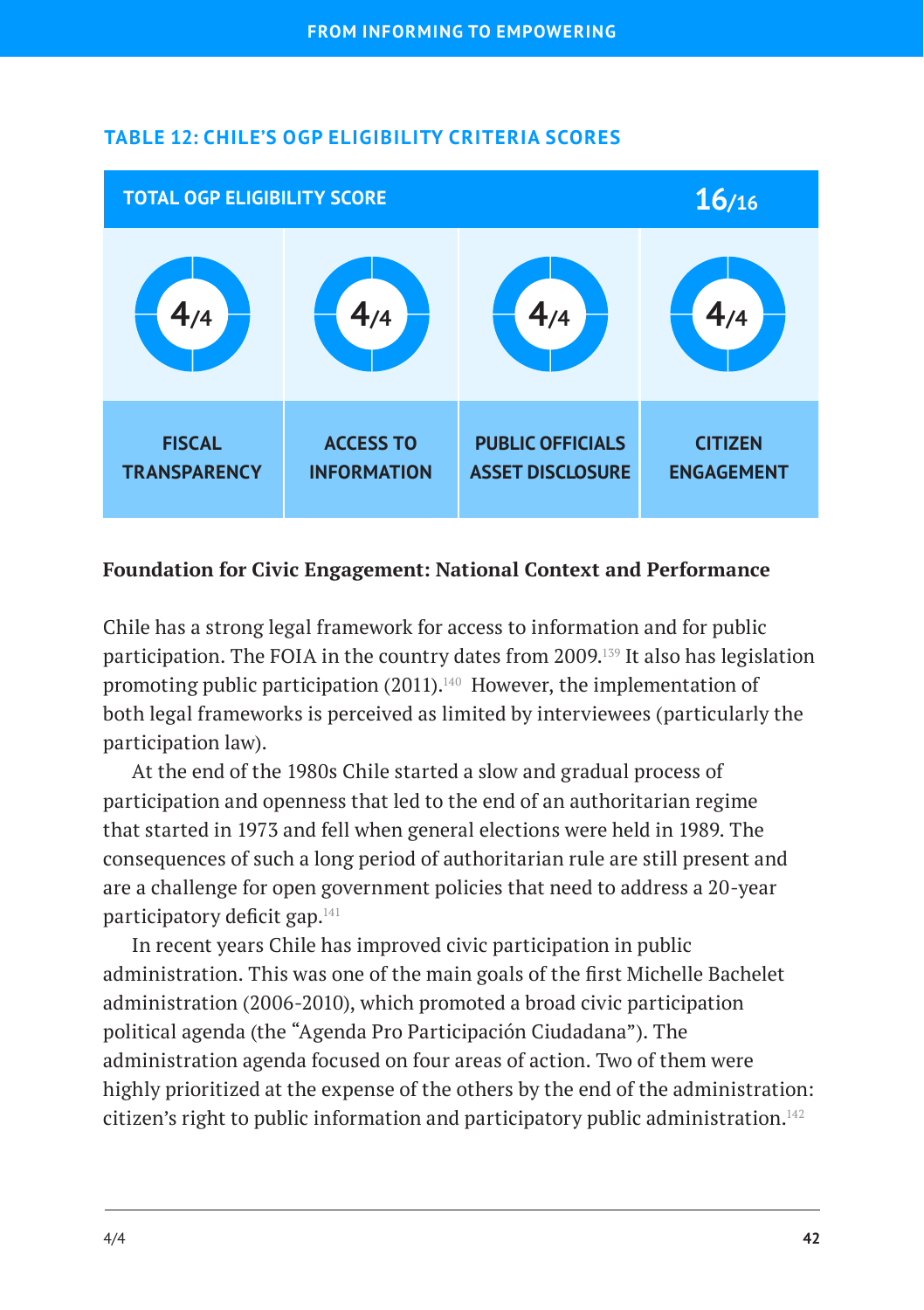#### **Access to Information**

In terms of a legal framework for access to information, the most important achievement in Chile is its FOIA, enacted in 2008 (and effective since 2009). The FOIA is perceived by interviewees as a strong mechanism to promote transparency in Chile. Amongst the celebrated aspects of the Law, interviewees mentioned the potential role for the Transparency Council as an independent monitoring and enforcement agency.<sup>143</sup>

In spite of celebrating the strength of the FOIA, interviewees clearly identify three shortcomings: low levels of compliance at the municipal-level (this should be addressed by extending monitoring processes, strengthening the Transparency Council's role, and improving digital archiving procedures); the limited coverage of the FOIA beyond executive branch institutions (it should be expanded to cover for example universities and political parties, as well as legislative and judicial branches); lastly, the low levels of awareness of the FOIA by citizens (the law is primarily used by a small number of CSOs).

The country's NAPs addressed some of these challenges and had commitments aimed at improving the implementation of the FOIA. The second NAP, for example, addressed the promotion of municipal transparency portals, and strengthening the Transparency Council. However, both NAPs are seen as having a minimal impact on the promotion of access to information in Chile. The IRM researcher considers the commitments related to FOIA as unambitious, with little impact under the first NAP. In the same way, interviewees described the second NAP as promising, but leading to minimal positive change.

#### **Preconditions for Civic Engagement**

Chile scores better than the regional and world averages on the e-participation index (see Table 13 on following page). This is in agreement with the CIVICUS Civil Society Index (2009-2011),<sup>144</sup> and the CIVICUS Civil Society Enabling Environment Index (2013) where Chile is ranked in a high position in terms of the openness of institutional processes and public participation.

In 2011 Chile passed a law that regulates public and civic engagement. The law (20.500) formalizes participatory mechanisms such as public consultations,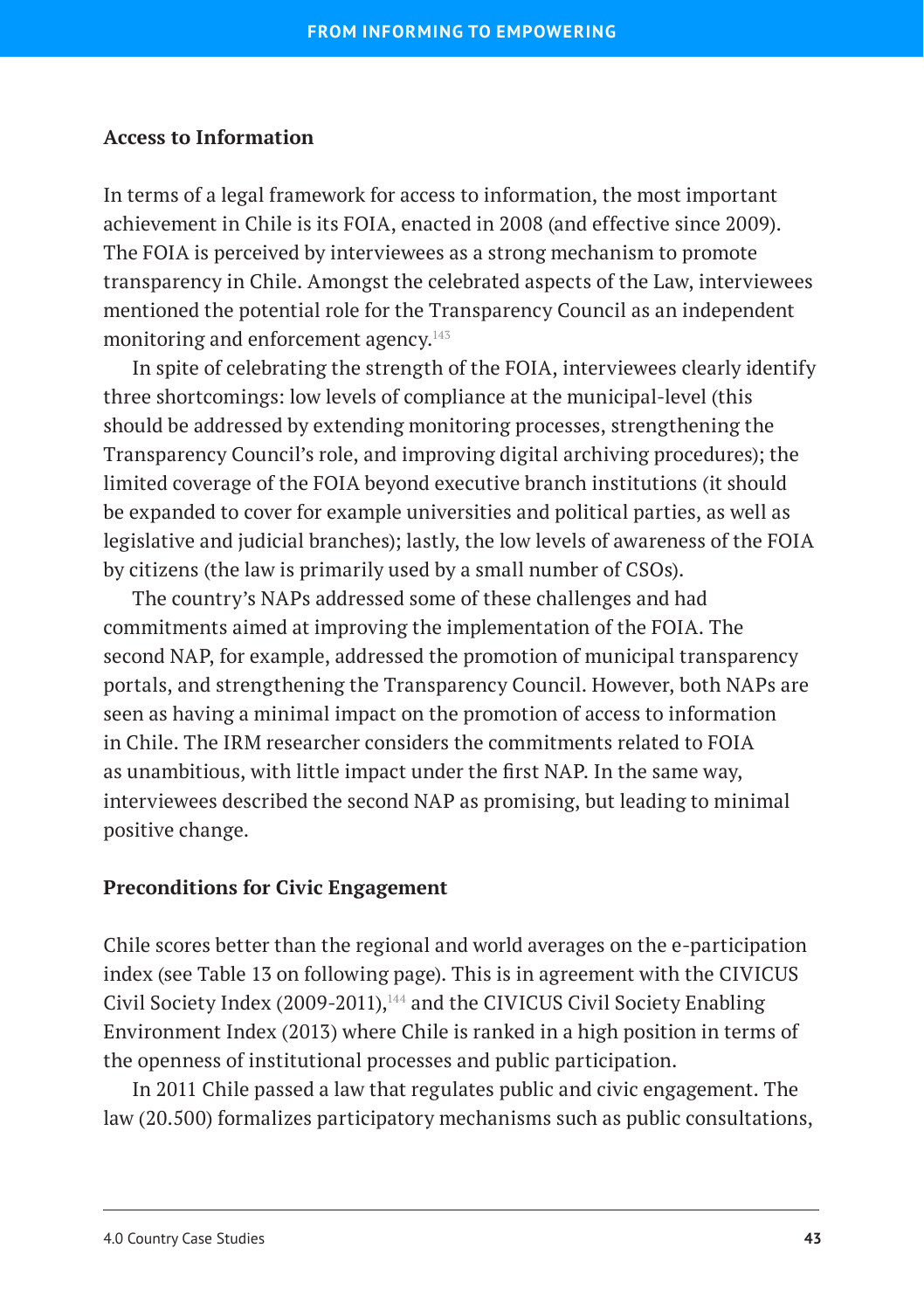

## **TABLE 13: CHILE'S SCORING ON E-PARTICIPATION INDEX (%)**

Source: United Nations e-Government Survey (2014)

civil society counsels, and participatory budgeting. As interviewees note however, the law was discussed for 12 years before receiving Congressional approval. During that process it lost several important mechanisms for public participation. As such, the interviewees agreed with the IDEA ranking, that scores Chile low in institutionalized mechanism for direct democracy.<sup>145</sup>

Interviewees clearly considered the 2011 law as innocuous, noting that most mechanisms prescribed by the law are not in use. When they are, they are largely used for self-publicity, and participation is very limited. Interviewees noted that this is particularly noticeable around the use of the Participatory Dialogues $146$  and participatory budgeting.

At the same time, a positive aspect of the law was the reduction of bureaucracy, cost and time to regularize CSOs. This is seen as the recent emergence of grassroots movements, particularly in the areas of the environment and education.

The Chilean NAPs introduced some commitments to improve the foundations for public participation. They suggested, for example, the implementation of digital participatory mechanisms such as Civil Society Councils and Citizen Consultations. However, as the IRM researcher for the first NAP reports, and interviewees agree, the NAP lacked political support needed to implement these commitments.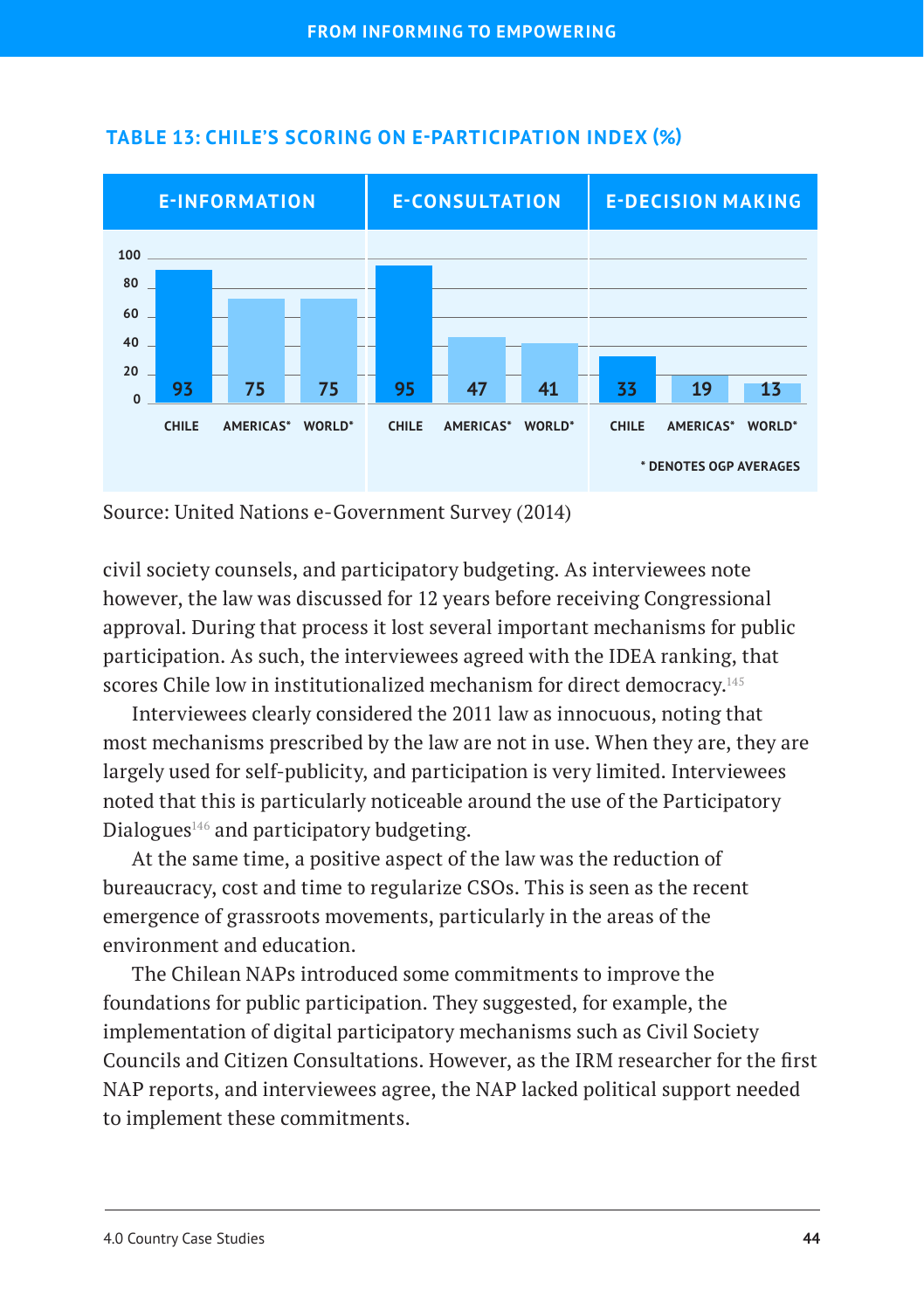#### **Civic Engagement in the OGP Process**

Interviewees said the first NAP in Chile started with very limited engagement of civil society. Few organizations (around 3 or 4) were called to comment during the consultation phase, and they were given very short notice. CSOs' role in monitoring was also limited during the first NAP. This shows an overall limited role of civic engagement in the country.

The second NAP, however, was described by interviewees in a much more positive light. The consultation is said to have made use of broad participatory mechanisms, including five regional consultations, and a structured feedback mechanism. Implementation of the second NAP is also perceived in a positive light. The highlight is a permanent forum for collaboration ("mesa permanente"). It is a participatory mechanism that met regularly and was based in constructive interactions between CSOs and government. The OGP Legislative Openness Working Group was also mentioned as a forum for engagement.<sup>147</sup>

As interviewees clearly argued, in spite of the improvements from the first to the second NAP cycle, civil society awareness of OGP in the country is still limited. Consultation and implementation forums only engaged selected organizations when it comes to the NAPs.

In terms of other participatory mechanisms in the country (see IAP2 spectrum), interviewees report that the main methods for information delivery are the country's transparency portals. The main consultation mechanisms are the growing number of online consultations and public hearings by private extractive companies.

Mechanisms related to participatory budgeting and others implemented by the 20.500 law fall, in theory, into the involvement or collaboration spectrum. However, interviewees stated that these are only used as information or consultation mechanisms. As such, the general perception of interviewees is that Chile has a young and still limited culture of civic participation and collaboration. Exceptions to this rule are the Transparency Portal, and the Mesa Permanente. Both are described as active collaborative mechanisms (although there are a limited number of CSOs that actually participate).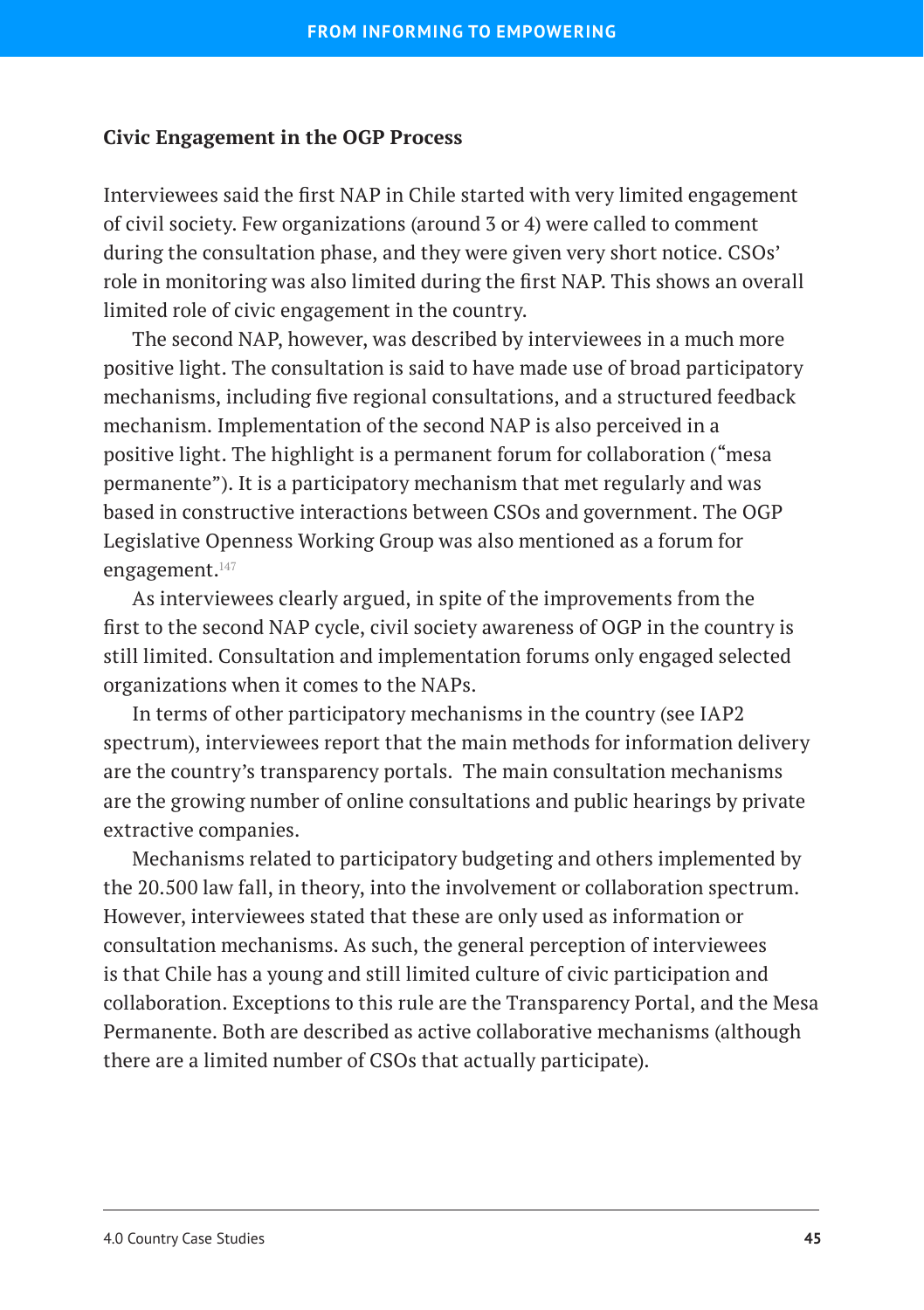Online consultations are described as promising tools. However, interviewees described these as having three main limitations: the non-binding characteristics, the limited transparency of feedback procedures, and the limited access/interest of average citizens to participate.

Five promising areas of experimentation mentioned by interviewees are: the role of private extractives companies in piloting collaboration mechanisms with local stakeholders; the impact of the Convention 169 regulation in Chile, that legally expanded binding instruments with indigenous and minority populations; the implementation of the Lobby Law Portal,148 the open data standards of the Public Archive (both acting as information mechanism of participation); and the collaborative mechanism achievements of the Anti-Corruption Council.149

#### **Conclusions**

Chile has strong legal frameworks for access to information and public participation. However, implementation of the former is more promising than the latter. The main challenges perceived to promoting citizen participation in Chile are the limited number of CSOs engaged, and the limited political will to promote open government initiatives.

It is worth noting that civic participation grew around OGP, particularly from the first to the second NAP. Moreover, most interviewees described the establishment of a permanent OGP forum in the country as a positive development. As such, Chile can be categorized as 'collaborate' according to IAP2 spectrum.

#### **4.7 SOUTH AFRICA**

South Africa (SA) is one of the eight founding countries of OGP, having joined in September 2011. So far the country has completed one NAP (2012-2013), and is implementing its second (2013-2015). It is worth noting that in October 2014, SA took up the position of OGP co-chair, which it will hold until October 2015 when it will assume the role of lead chair of OGP from Mexico.<sup>150</sup>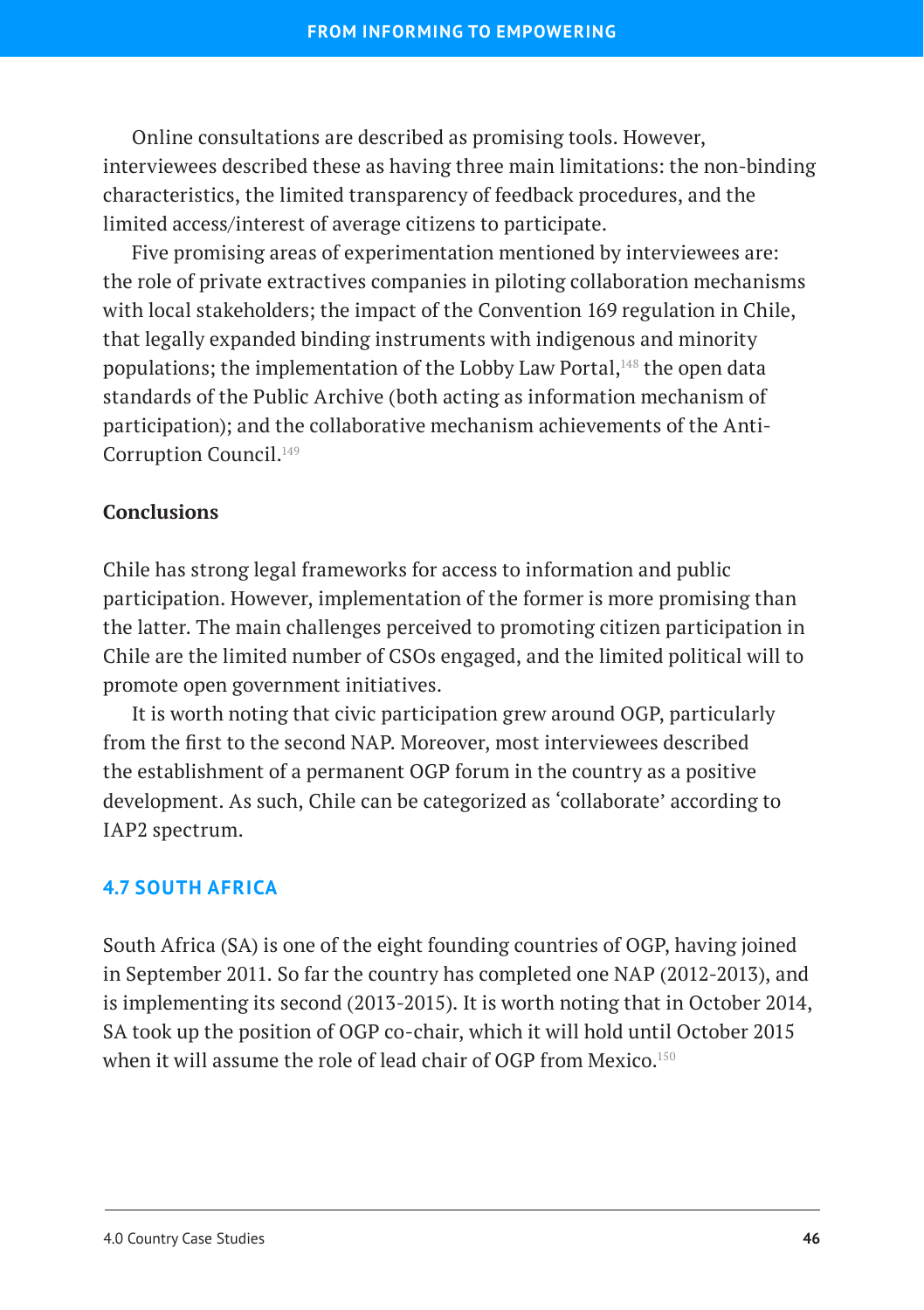

## **TABLE 14: SOUTH AFRICA'S OGP ELIGIBILITY CRITERIA SCORES**

## **Foundation for Civic Engagement: National Context and Performance**

South Africa has a strong legal framework for access to information, and some legal support for public participation. The FOIA in the country dates from 2000.151 There is no specific legislation promoting public participation, but this principle is supported on constitutional grounds.

## **Access to Information**

In terms of a legal framework for access to information, the most important achievement in the country is the enactment of the Promotion of Access of Information Act (2000). Aspects of the law worth noting are its applicability to both public and private bodies, the absence of enforcement mechanisms, and the attribution of two government agencies, the Department of Justice and the National Archives, to oversee access to information procedures.<sup>152</sup>

Only fifteen African countries have passed access to information legislation.153 South Africa was the first African country to pass such as law in 2000 and as such, SA is setting an example for other countries in the region. This is in agreement with the global RTI rating which ranks SA highly (17 out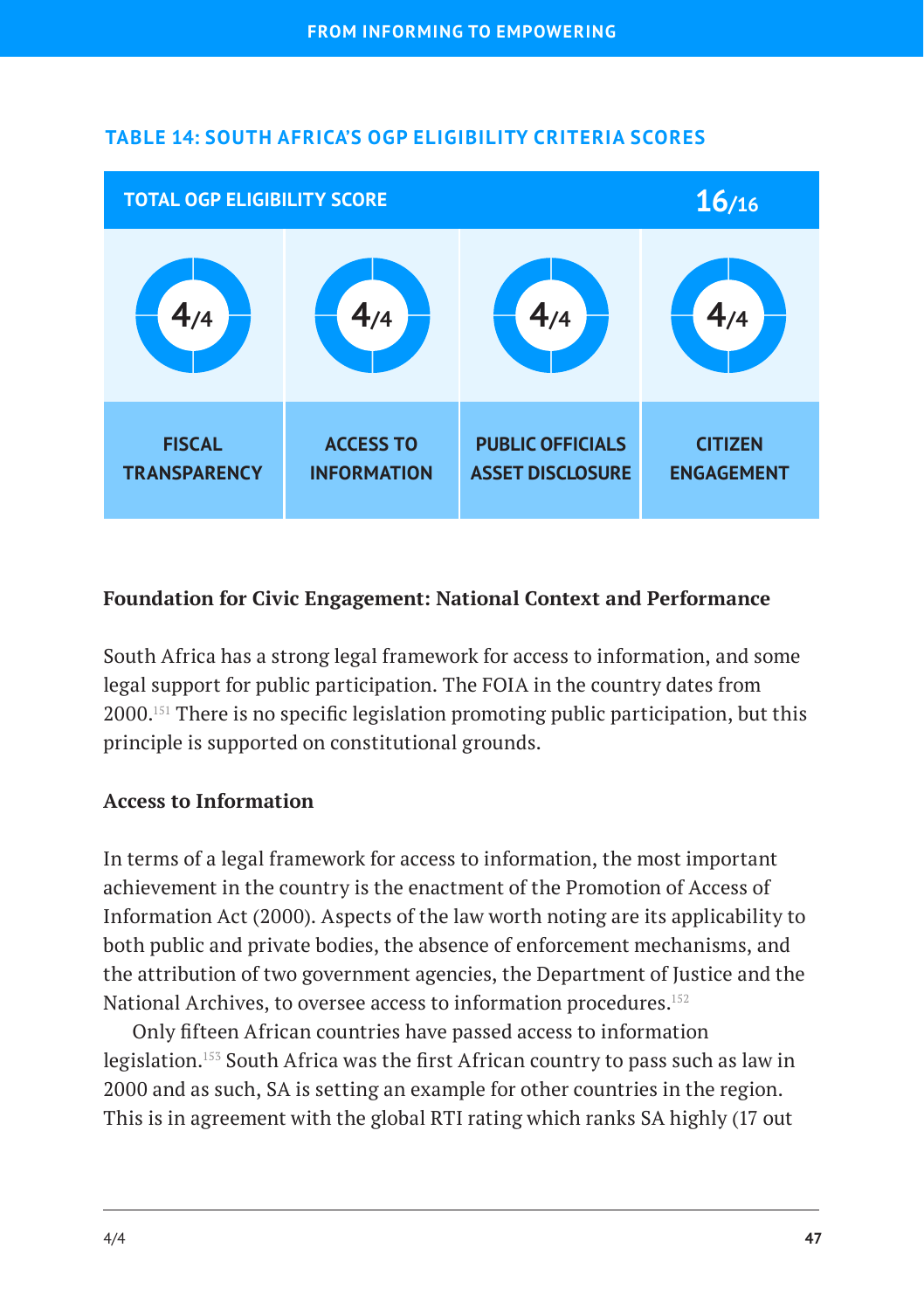of 102 countries) on access to information legislation.154 Other related legal frameworks of relevance in the country include the National Archives of South Africa Act of 1996, the Promotion of Equality and Unfair Discrimination Act 4 of 2000, the Promotion of Administrative Justice Act of 2000, the Protected Disclosures Act of 2000, the Protection of Personal Information Act of 2013 and the debate to update the Protection of Information Act 84 of 1982.<sup>155</sup>

There is however a gap in implementation when it comes to access to information. Because of its Apartheid history, where South Africa was effectively a secretive police state, the SA public service still shows traces of secrecy being adopted as a default position by some officials. The Promotion of Access of Information Act (PAIA) "is being used as a method to broaden restrictions on access rather than narrow the extent to which the constitutional right can be limited."7 There are excessive delay times in appeal processes, and a tendency to refuse access to information requests without recourse to an easily accessible, low cost and specialist alternative dispute resolution mechanism such as an Information Commission. Disorganized institutional record and information management practices exacerbate these problems.157

Some interviewees reported long waiting periods (longer than one-year in some cases, and even longer in cases of refusal when the courts of law are used as an appealing mechanism). Interviewees also reported that, in general, citizens are not aware of the PAIA, with the exception of few CSOs, and that at the local level, the law is rarely effective.

The first and the second NAPs indirectly addressed promoting the PAIA. The first NAP had one commitment related to the development of a portal for environmental management information, and another one that referred to the Protection of State Information Bill. At the same time, the first IRM report found that commitments were either incomplete or delayed. Interviewees said this is also true of the second NAP. As such, it is feasible to argue that OGP commitments have only promoted access to information in a limited way in SA.

#### **Preconditions for Civic Engagement**

SA performs better than the African and OGP averages in the E-information index, but performs worst in all the other averages (except on e-Decision making, where all African countries scores zero).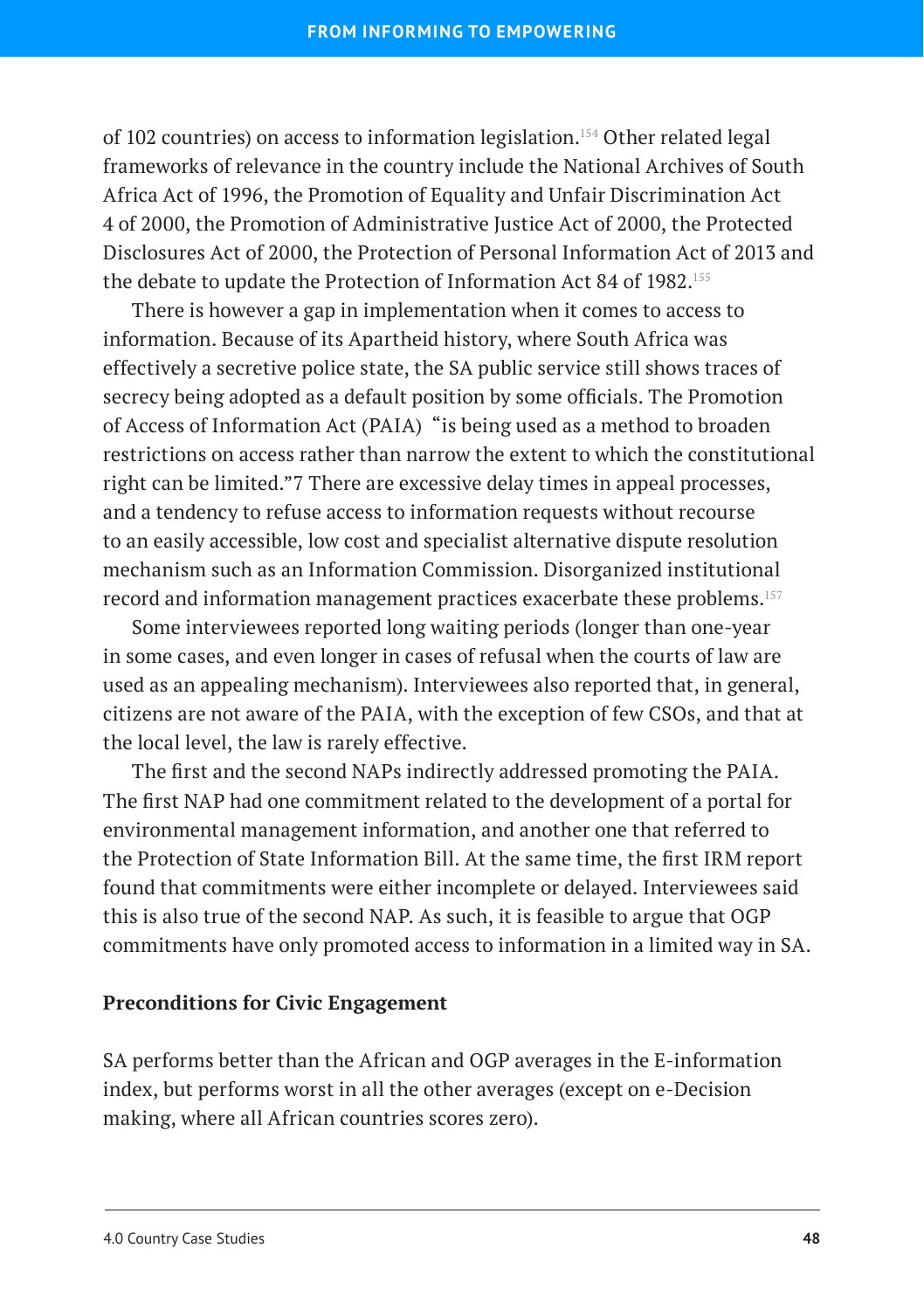

### **TABLE 15: SOUTH AFRICA'S SCORING ON E-PARTICIPATION INDEX (%)**

Source: United Nations e-Government Survey (2014)

This is perhaps unsurprising given the lack of a specific law for public participation in the country. It is also in agreement with the IDEA Database, that shows few institutionalized mechanisms for direct democracy in the country (i.e. the legal provision for optional referendums at national level). The provision for civic participation around housing rights is worth noting158 as researchers see mandatory civic participation in this area as important.<sup>159</sup>

Interviewees perceive limitations for civic engagement in the country. As interviewees say, "professional – mostly foreign funded NGOs – and the highly competent media have been at the forefront of this effort. It is for this reason that government has begun to question the involvement of NGOs in the governance discourse, expressing a preference for NGOs to focus on service delivery issues (working together with government)".

Illustrating these challenges, the CIVICUS Civil Society Report (2013) argues that in SA "it is questionable whether CSOs have adequately responded to the current socioeconomic and political landscape."160 The report outlines an increase of local protests in recent years, motivated largely by post-apartheid levels of inequality between rich and poor, democratic deficit (particularly at the local government level), and state's heavy-handed reaction to protests including the frequent use of force.<sup>161</sup>

The first and second SA NAPs focused on some of these issues. Out of the 8 commitments in the first NAP, 3 were specifically related to civic participation: the commitments to implement participatory budgeting, the commitment to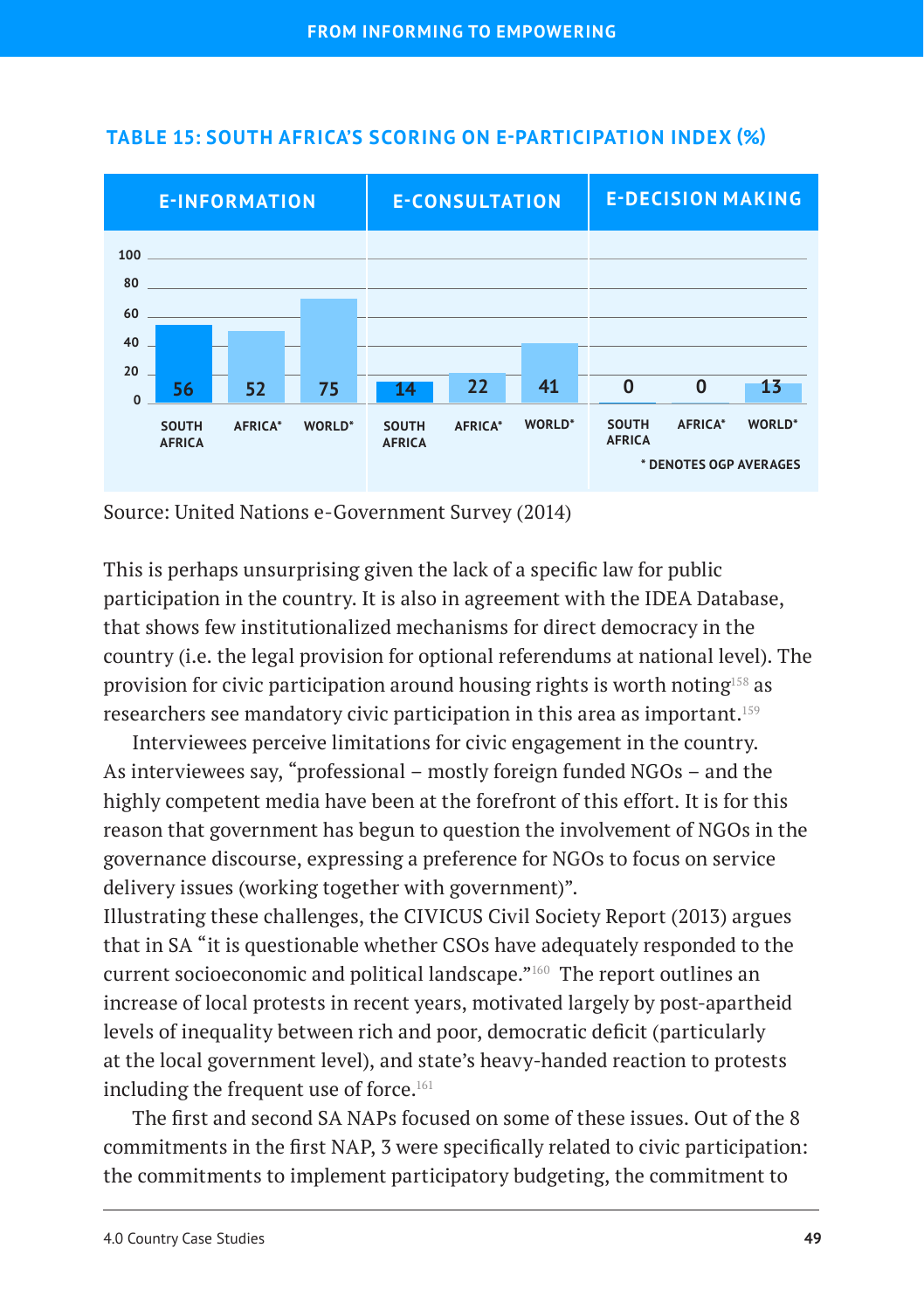develop a citizens participation guideline for public sector departments, and the commitment to roll-out education campaigns to raise awareness of civil society access to socio-economic rights. In the second NAP, 6 out 7 commitments addressed the theme, including commitments related to mainstream citizen participation in the public sector, development of an online crowd-sourcing tool to public submission of data on Protected and Conservation areas, and actions to raise awareness of civil society rights.

However, the first IRM report found that no commitments related to public participation were completed, and at least one commitment marked as delivered referred to pre-existing government programs. In relation to the second NAP, interviewees saw no clear evidence of a better record in terms of commitment implementation.

## **Civic Engagement in the OGP Process**

As interviewees and the IRM report agreed, the first NAP in SA started with very limited engagement of civil society. According to the IRM report, the country did not comply with OGP consultation processes during the development of the first NAP. Timelines for consultation were not published in advance, a draft NAP was not made public online, the deadline for responding the call for engagement lasted only a few days, and no budget was allocated for promoting the consultation (there was limited outreach to potential participants). As a result, the overall breadth of consultation for the first NAP is described as limited by the IRM researcher. This was confirmed by interviewees.

The implementation of the first NAP saw minor improvements. Interviewees reported that the OGP coordination in the country rarely convened, and when it did, several CSOs were left out. There was no clear mechanism for participation, or evidence of civil society influence in the decision-making process. The NAP made reference to partnership with the South African NGO Coalition (SANGOCO), an umbrella body of civil society organizations in the Southern African region. Interviewees, however, did not consider the partnership as extensive or effective in promoting coordination of CSOs.<sup>162</sup>

The consultation phase for the second NAP was improved compared to the first. The government reported that it made use of participatory methodologies such as in-depth interviews with key respondents, consultations in three provinces (with a total of around 300 participants), and face-to-face opinion surveys administered by Community Development Workers. Also mentioed is a national colloquium organized in partnership with the 1000 Voices campaign.163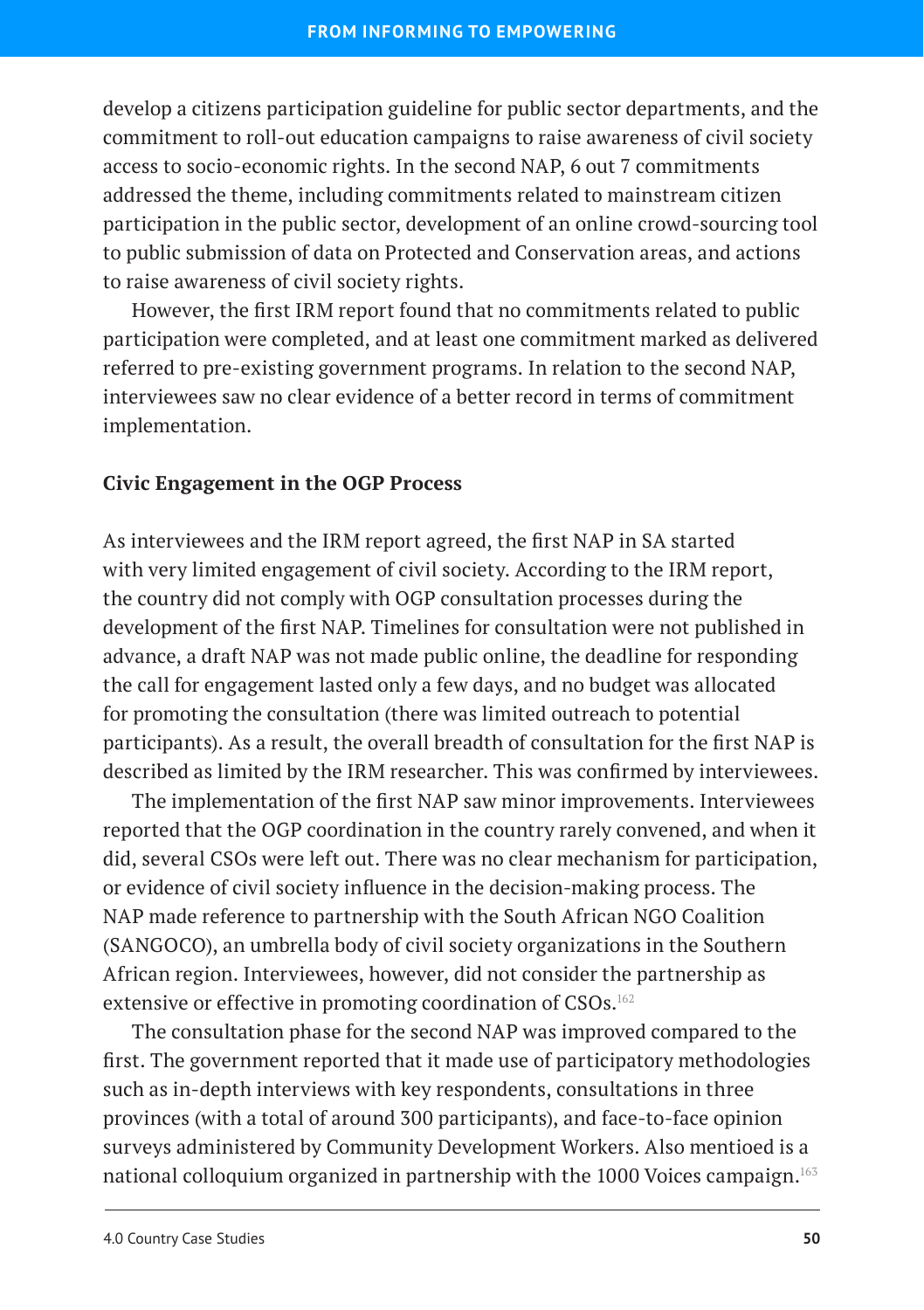Interviewees however were not familiar with these events, and there is no evidence of clear civil society engagement in these activities. As one interviewee described, CSOs saw a draft version of the second NAP, shortly before it was finalized.

In terms of OGP governance, interviewees report that only information mechanisms for participation are in use in the country. In other areas, interviewees report consultation or information mechanisms used only. This is the case with the Community policing forums (said to be distrusted by local civil society organizations due to corruption of local government), the Housing Act consultations (said to be run with ad hoc mechanisms of participation), and referendums (described as rarely used, and when used to achieve only limited results).

#### **Conclusions**

SA has a strong access to information legal framework, one that stands out from other African countries. At the same time, implementation of the PAIA is described by interviewees as limited. This is also true of the use of participatory mechanisms. Interviewees do not recognize OGP in SA as having an active civil society forum and consider investments in human resources and in empowering the Steering Committee are key to driving civil society collaboration in the country. As such, SA can be placed on the rung of 'inform' on the IAP2 spectrum of engagement given that the government is perceived as having consulted civil society during key steps of the OGP process. It did not go beyond consulting to engage in shared decision-making processes.

#### **4.8 GHANA**

Ghana signaled its intent to join OGP in 2011, having officially joined it in May 2012. So far the country has implemented one NAP (2012-2013). It is currently running a consultation on the draft of its second NAP.

Ghana entered the Partnership with an entry score of 12 out of 16 (see Table 16). The remaining four points were lost due to the lack of a passed FOIA, the lack of a law requiring asset disclosure accessible to the public, and a limited score on the EIU Democracy Index.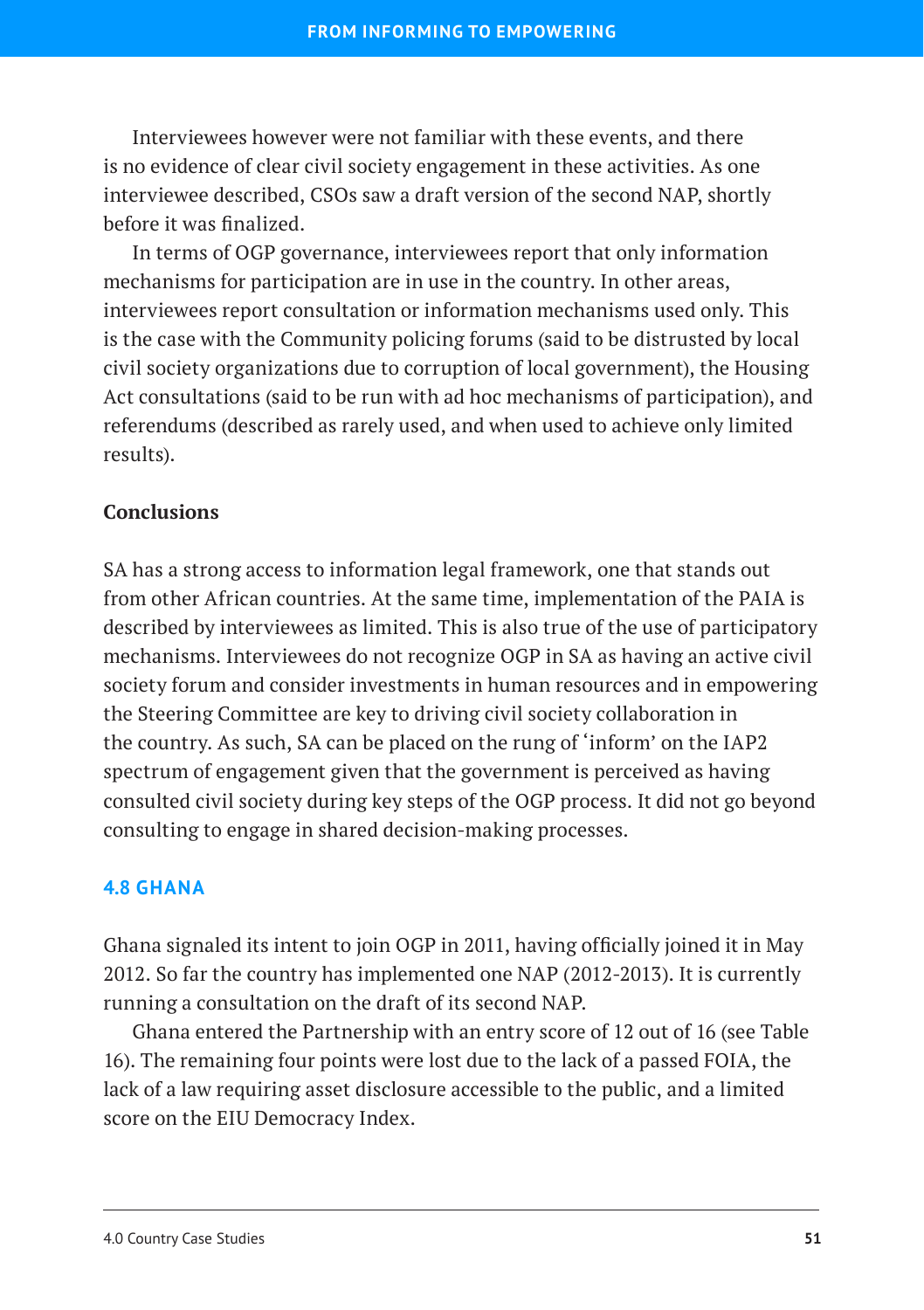

## **TABLE 16: GHANA'S OGP ELIGIBILITY CRITERIA SCORES**

## **Foundation for Civic Engagement: National Context and Performance**

Ghana has a fragile legal framework for access to information and for public participation. There is no FOIA passed in the country, and no specific legislation promoting public participation (although both principles do have constitutional grounds). Interviewees described the implementation of both legal frameworks as limited.

In recent years, civil society organizations have improved in Ghana. The country adopted a multi-party democracy in 1992. Since then it has witnessed an increase in the mobilization of CSOs addressing issues such as poverty reduction and aid effectiveness (particularly since 2008, when the country held the third High Level Forum on Aid Effectiveness).<sup>164</sup>

#### **Access to Information**

In terms of legal framework, the country only promotes access of information based on constitutional law. Civil society has campaigned to pass a FOIA since the 1990s. A bill has been in Parliament since the early 2000s. Pressure from civil society has been particularly organized by the Coalition on the Right to Information.165 As interviewees note a widely supported version of the bill was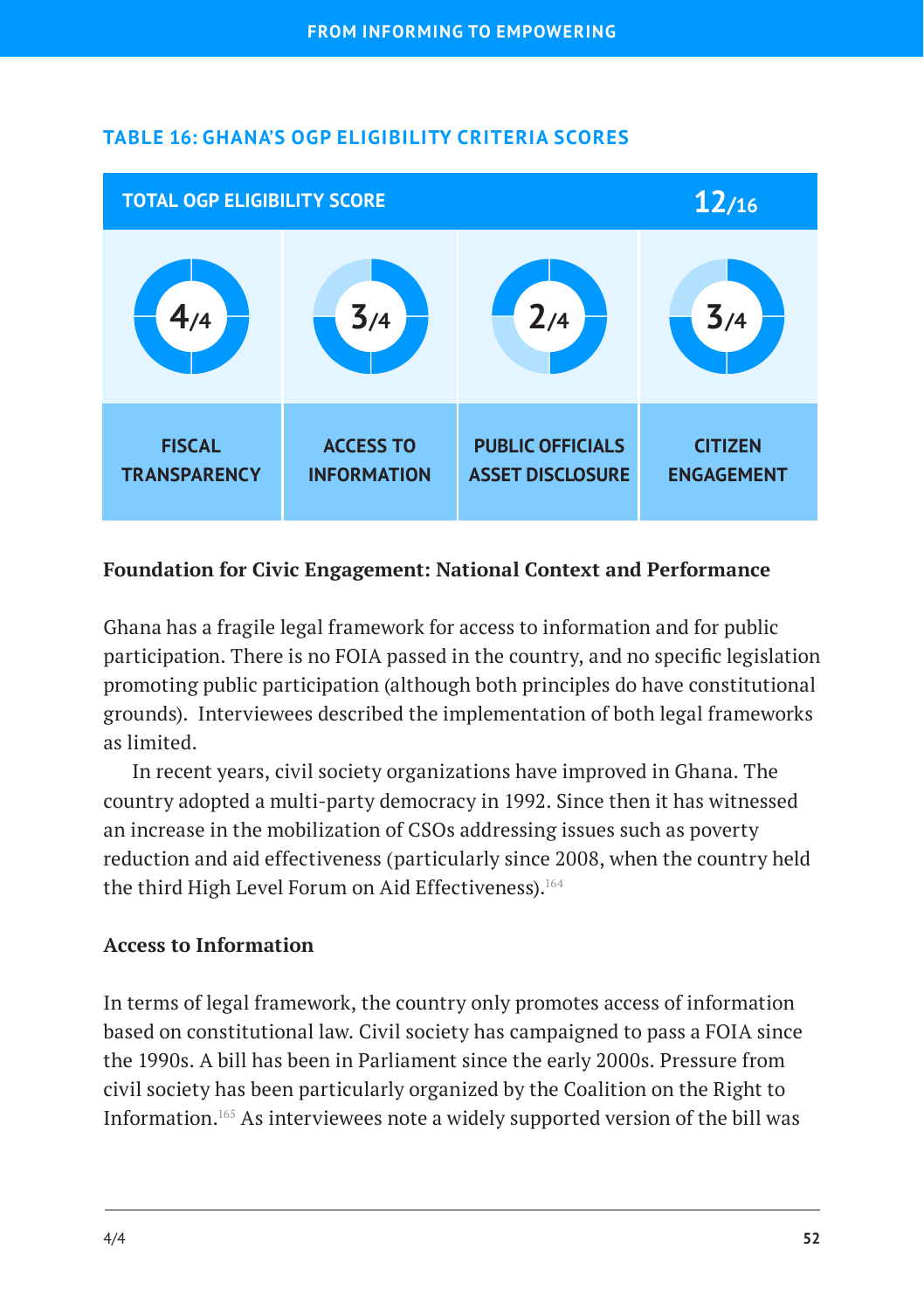sent to Parliament to be voted on in 2010. Since then several hearings and workshops to pressure government for its approval have been set.

Without a FOIA public institutions have no obligation to disclose information.166 Public institutions have provisions to access information held by citizens, but there is no corresponding obligation to release it back to the public. Publication in an official gazette is provided in the case of submission to reports to public agencies, but the distribution of the gazette is limited. Deliberations of Parliament may be accessed through a record that is made available only by a Government printing house. Some online initiatives, such as, transparency portals have also been set up,167 but interviewees described these as limited and not widely accessible.

Interviewees said that access to information requests made to the executive branch are usually successful. Problems emerge however when the government refuses to release information. In these cases the only path for recourse is to use the High Court<sup>168</sup>. Interviewees described this mechanism expensive, bureaucratic and inefficient (this is one reason why CSOs campaign for a FOIA that includes an independent appeal institution).

The first NAP addressed some of these issues and made commitments to pass the FOIA, and to implement the Ghana Open Data Initiative. Nonetheless, as the IRM researcher indicated, these commitments were largely or completely undelivered. This was confirmed by interviewees.

#### **Preconditions for Civic Engagement**

Ghana performs better than the African OGP average in the E-information index (see Table 17 on page 55), and worst in all the other averages (except on e-Decision making, where all African countries scored zero).

This may be in part because of the lack of specific law for public participation. It is in agreement with the IDEA Database, that shows Ghana as having few institutionalized mechanisms for direct democracy (i.e. a legal provision for mandatory referendums at national level, and a mandatory referendum for creation, alteration of boundaries, and merger of regions). Interviewees noted however, that there is no record of using of such mechanism in the country. This shows that the legal framework in the country only indirectly supports public participation.

It is worth noting that since 1989 there have been grassroots mechanisms for participation in Ghana: the Metropolitan, Municipal and District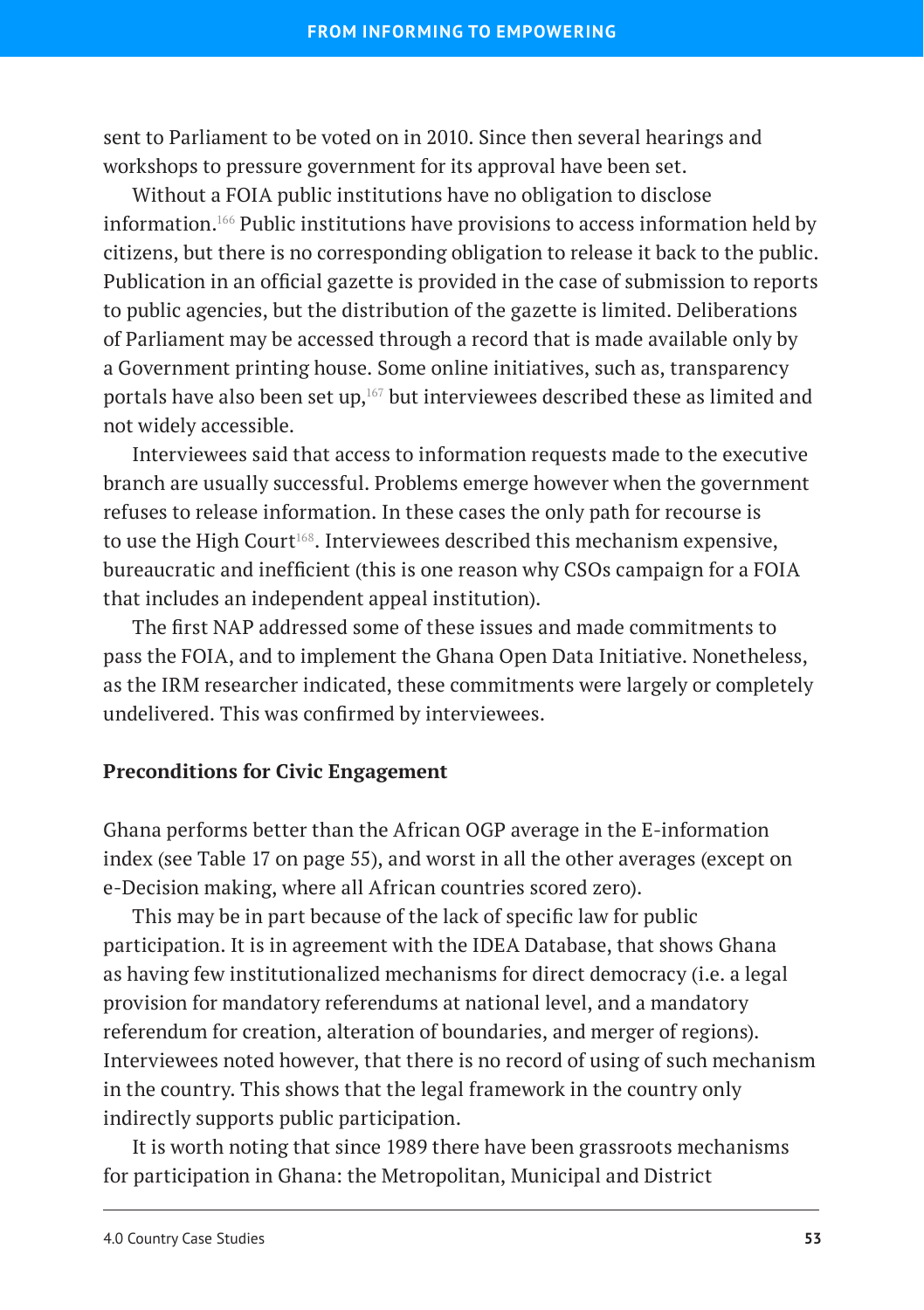

## **TABLE 17: GHANA'S SCORING ON E-PARTICIPATION INDEX (%)**

Source: United Nations e-Government Survey (2014)

Assemblies (MMDAs). DAs are participatory mechanisms that make decisions at the local level. They have elected representatives including civil society representatives.169 They are therefore a potentially important mechanism of civic participation.

Research shows however that MMDAs, even after three decades of existence, have a sharp gender imbalance.<sup>170</sup> They are generally understaffed, suffer political interference, have limited funding resources $171$  and have weak forms and mechanisms for accountability.172 Interviewees also describe the MMDAs as inefficient, particularly because access to information at the local level is poor.

The first NAP in the country addressed some of these issues, particularly in terms of improving citizen participation in grassroots forums (such as the MMDAs). According to the IRM report, however, the commitment had minor impact, in spite of its substantial completion. This was confirmed by interviewees.

## **Civic Engagement in the OGP Process**

Interviewees described limited engagement of civil society in the implementation of the first NAP, with more opportunity for participation in the development of the plan. Officially, the country has a Steering Committee with equal representation of CSOs and government, and according to the IRM report the country followed the required processes of consultation.173 Of note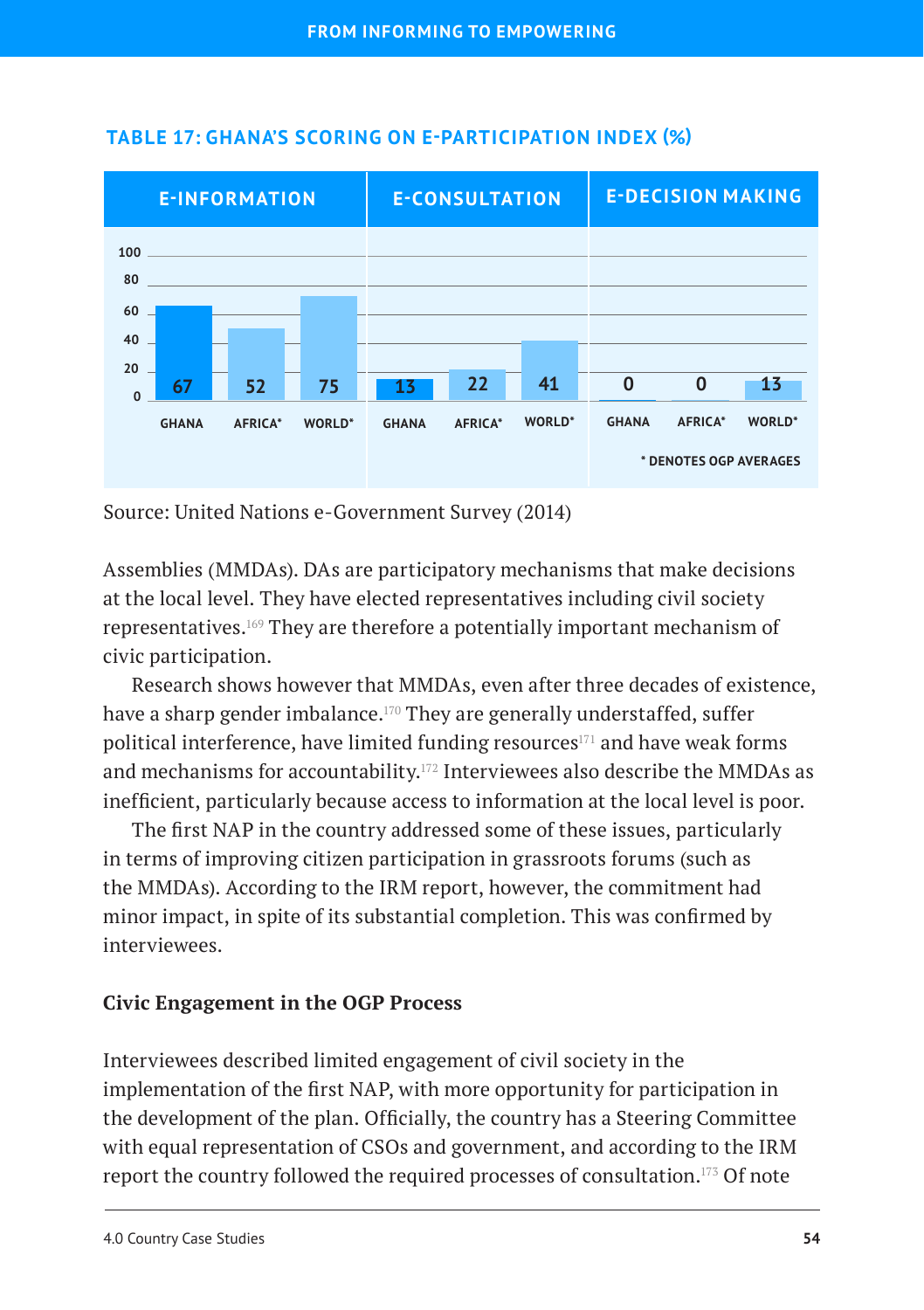is the use of workshops organized by the government in three different regions (interviewees described this as a positive aspect of the consultation phase).

Interviewees were, however, not confident of the role of civil society in relation to OGP. They saw three main limitations: lack of awareness of OGP (not only in civil society, but also inside the government); limited transparency of how OGP participatory mechanisms are reflected in implemented policy; and the frequent use of participatory mechanisms only when government is being criticized for not being transparent. In the meetings of the Steering Committee, for example, government participation was low, and interviewees reported no evidence that the meetings impacted the design or implementation of the NAP.

The perceived lack of participation is seen in both the consultation and in the implementation phases. The latter described more critically than the former. Interviewees saw no real possibility for civil society to monitor the implementation of the commitments.

In relation to mechanisms for participation in the country, interviewees mainly referred to the use of public meetings, working groups, public audiences, consultations, and budget review meetings. However, interviewees described these events as only open to select institutions. This means that in spite of a broad potential to promote civic participation, mechanisms for participation in Ghana are limited.

The main mechanism for relaying information in the country, according to the IAP2 spectrum, are media reports (mainly broadcast radio and television). As interviewees described, CSOs monitor what the government says in the media and use this to push for more participation or better access to information. They also report a promising increase of parliamentary blogging.

The country has no record of participatory mechanisms that led to shared decision-making. This is true of OGP and non-OGP issues. DAs, for example, are only used for consultation. They are described by interviewees as opportunities for government to collect civil society's opinion, and to provide necessary information.

## **Conclusions**

Ghana has fragile legal frameworks on access to information and public participation. OGP has an institutionalized mechanism for participation, the Steering Committee, but it is not recognized as effective by interviewees. As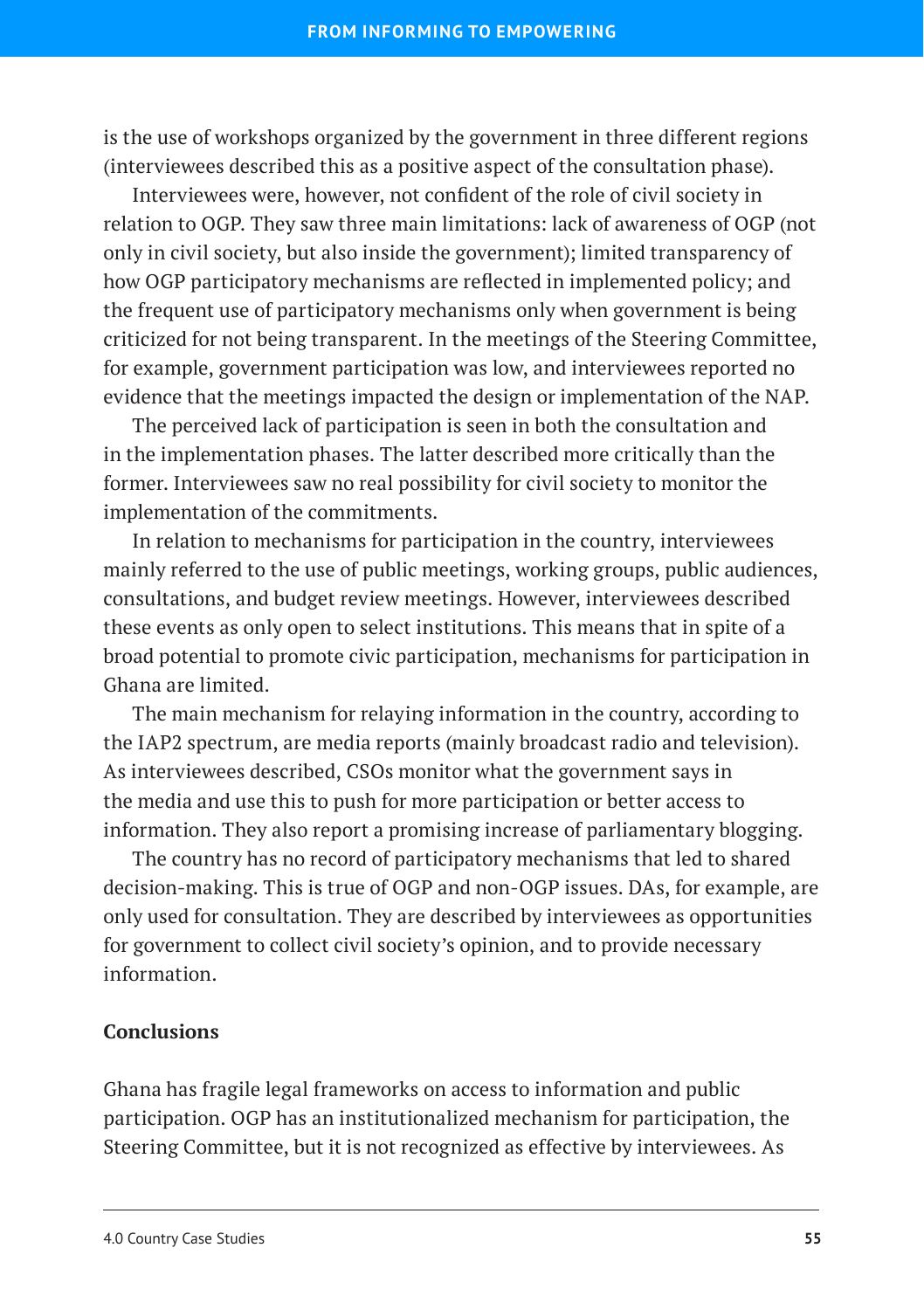such, Ghana can be categorized as 'inform' according to the IAP2 spectrum of engagement.

Ghana has witnessed a strengthening of organized civil society, addressing key issues in the country such as aid effectiveness and poverty reduction. At the same time, advances in the country are fragile and depend heavily on political will (rather than on civil society power to push for more participation). OGP however is described by interviewees as a desired window of opportunity to push for open government agendas, particularly the approval of the FOIA law to promote better mechanisms of participation.

## **4.9 TANZANIA**

Tanzania signaled its intent to join OGP in September 2011. It has completed its first action plan and is working toward the implementation of its second plan (2014-2016).Tanzania received 12 out of a possible 16 points according to the OGP Eligibility Criteria.



## **TABLE 18: TANZANIA'S OGP ELIGIBILITY CRITERIA SCORES**

Points were lost for public official asset disclosure as only parliamentary assets are disclosed. Partial points were awarded for access to information recognizing it is embedded in the constitution, but that no official access law has been passed and partial points were also awarded for civic participation.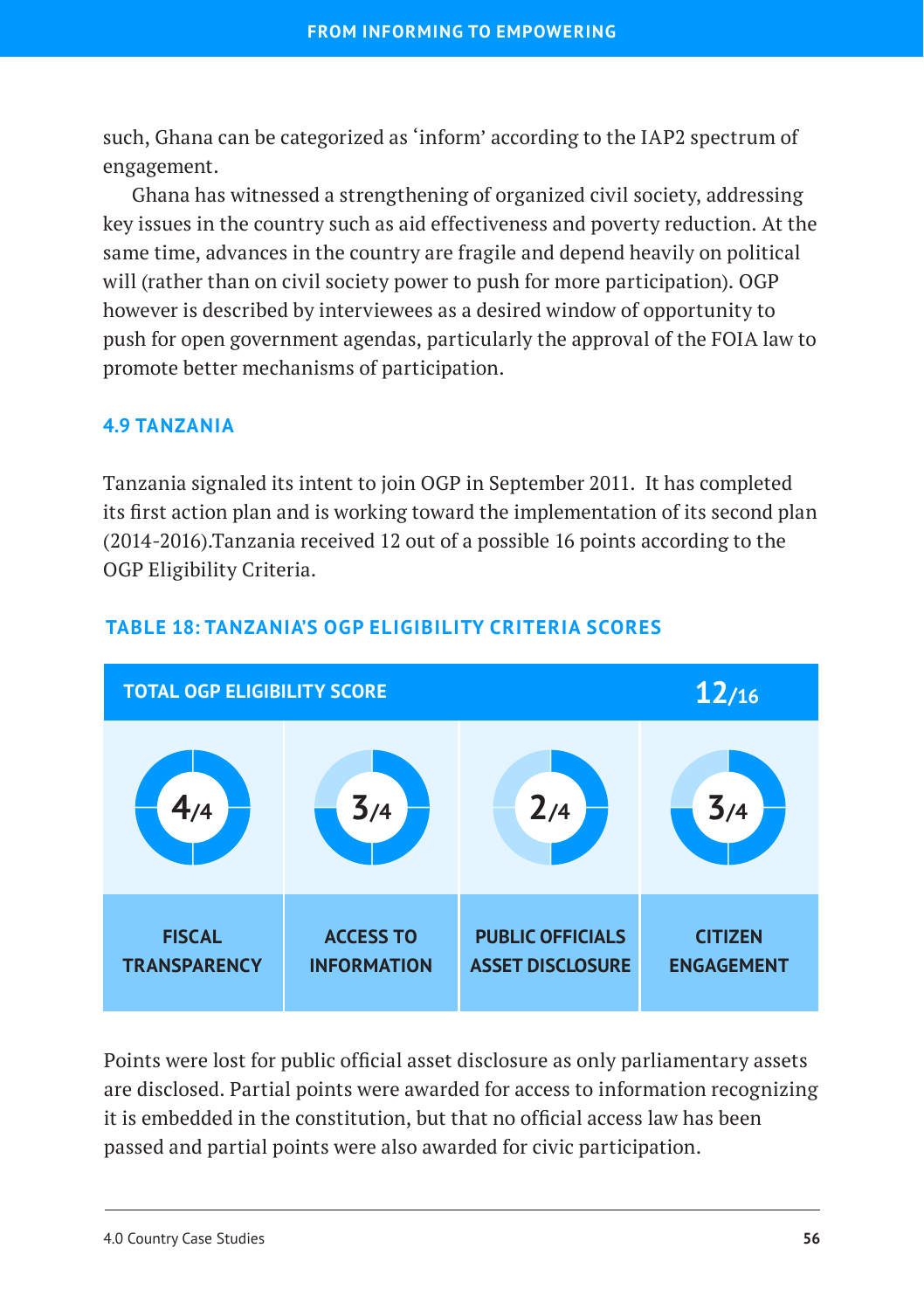## **Foundation for Civic Engagement: National Context and Performance**

According to the IRM report for Tanzania, "recent events in Tanzania suggest challenges related to access to information, public participation, accountability mechanisms, and the enabling environment for open governance. Many aspects of government in Tanzania remain characterized by selective participation, limited access to government-held information, and the use of technology that does not benefit end users."<sup>174</sup> Civil society appears to be engaged around a number of issues, including access to information. Eleven civil society organizations have formed a coalition on the Right to Information.

Civil society has undergone a great deal of change and has grown in an era of political pluralism that started in the early 1990s.<sup>175</sup> While the political environment has become more conducive to a growing and engaged civil society, there are still some restrictions and limitations, some of which are noted below in reference to access to information, that impede the work and strength of civil society.

#### **Access to Information**

Tanzania does not have a legal framework for access to information. The government made a commitment to public access to public information at the OGP London Summit in 2013, and draft legislation was released for stakeholder review in 2006176, but it has not been passed. One commitment in the first NAP committed to conduct a study of global best practices in access to information legislation in preparation for a new access to information bill. However, the IRM researcher for Tanzania found that this commitment was not met and recommended the commitment be rephrased to outline a clear process for the tabling of new access to information legislation. The second NAP contained a clear commitment to "enact Access to Information Act by December 2014." A draft bill was brought before Parliament in March 2015 under a certificate of urgency, but it was withdrawn later that month following pressure from CSOs. The certificate of urgency would have allowed government to move through all stages of the bill in one sitting. CSOs argued that this did not leave sufficient time for Members of Parliament to study the bill, or for public consultation.177 The Centre for Law and Democracy conducted an analysis of the draft legislation and gave it a score of 91 according to the RTI Ratings,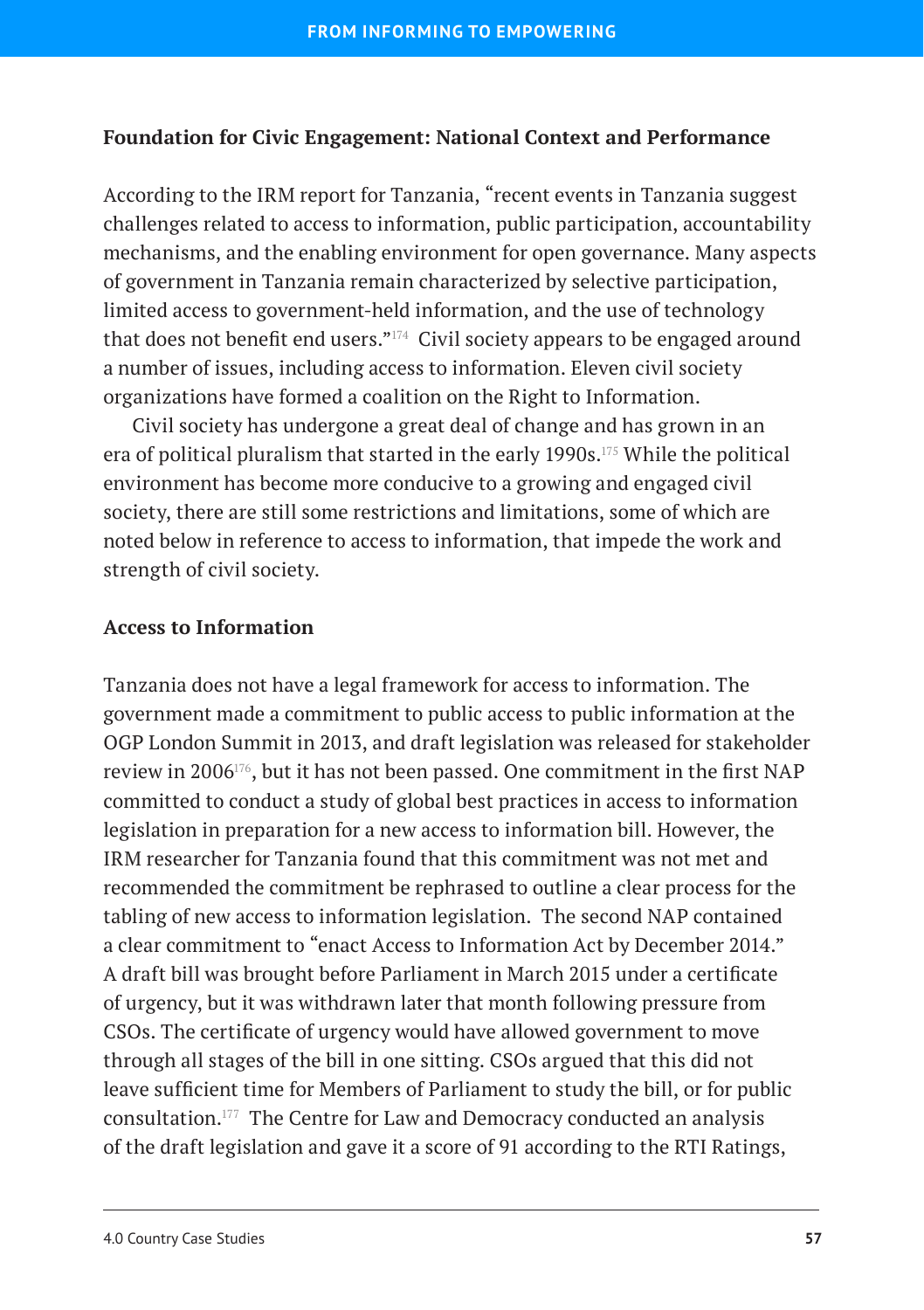putting Tanzania in 42nd place out of the 102 countries covered by the ranking. The Centre for Law and Democracy notes that the draft is a start and has some strengths, including the limited number of exceptions, but also needs to be brought more in line with international access to information standards. The Africa Freedom of Information Centre has also called for similar improvements, noting that "the Bill does not meet standard set by the African Model on Access to Information in respect of: obligation for officials to create, manage and disclose records, acknowledgement of receipt of information requests, duty to assist requesters, long time frames and procedures for transfer of requests. Other concerns include open-ended deferrals, restrictive form of request, fees and wide exemptions among others" (AFIC, 2015).

In the absence of formal legislation, there are some institutions that provide a foundation for access to information. Tanzania is party to the African Charter on Human and Peoples' Rights that has provisions for access to information, and it also amended its constitution in 2005 to broaden the right to information.178 However, concerns have been raised with regard to compliance with these institutions. In addition, a range of dated, national laws are proving to have a negative impact on access to information, including The Newspapers Act of 1976, The National Security Act of 1970, and The Public Service Act of 2002.179 According to the OGP IRM report, these laws "counteract and contradict open government principles."180

Since joining OGP, some improvements have been made in terms of access to government information. A number of websites and portals<sup>181</sup> have been established to provide information to citizens including: open government website<sup>182</sup>, a Parliamentary website<sup>183</sup>, a centralized portal<sup>184</sup>, a citizen's portal<sup>185</sup>, and a website for the National Audit Office.<sup>186</sup> The IRM researcher for Tanzania did, however, point out that many government websites are not frequently updated, do not always function properly, or are not available in the national language.

## **Preconditions for Civic Engagement**

Tanzania is a signatory to many civil, political, and human rights conventions such as The Universal Declaration of Human Rights and the Covenant on Civil and Political Rights. At the regional level, it has ratified the African Charter of Human and Peoples' Rights. Nationally, it has its own Bill of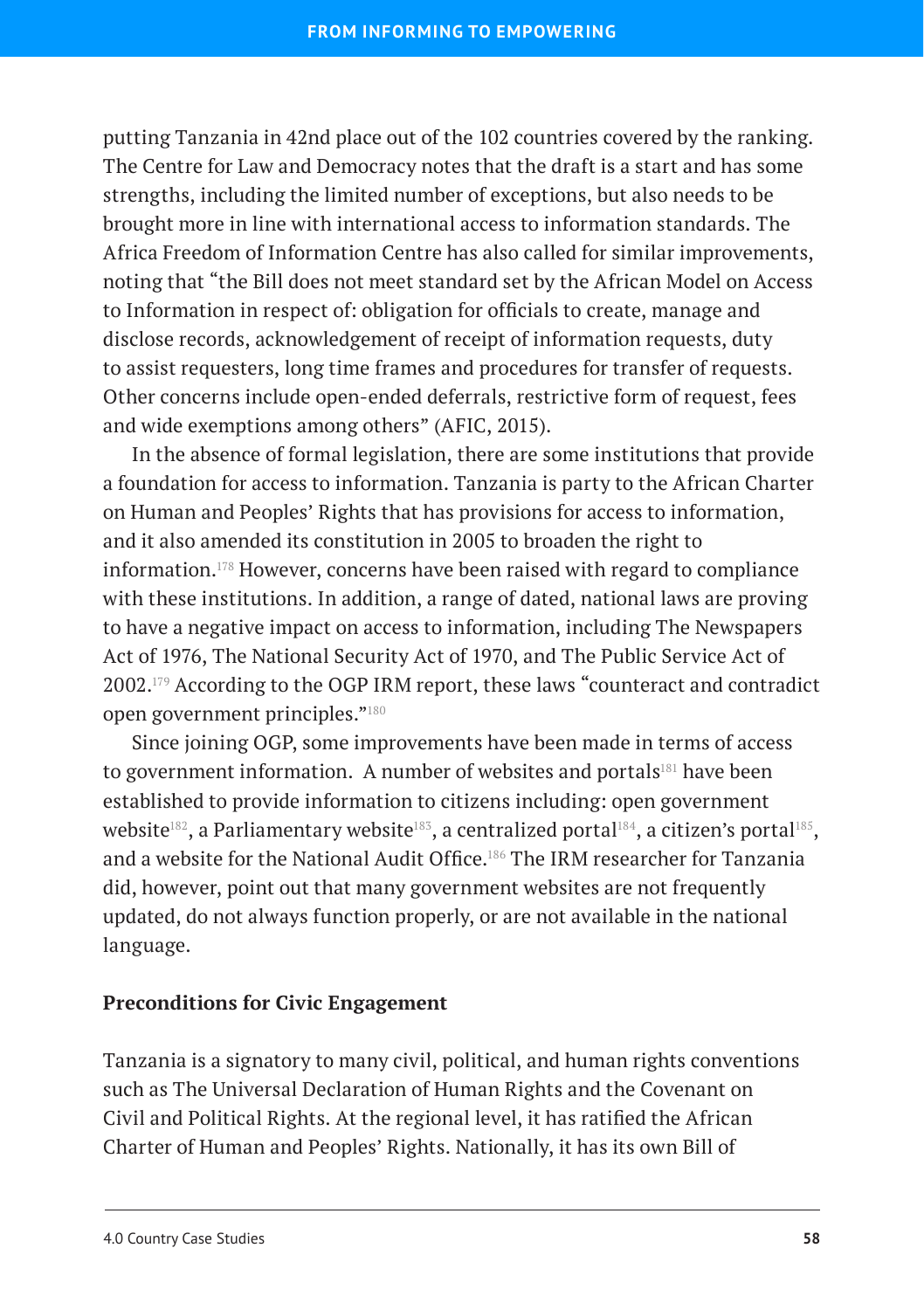Rights, which is enshrined in its constitution. As such there is a foundation for civic engagement. However, as noted above, there are issues, like access to information which challenge or limit engagement.

According to CIVICUS, "limited space for civil society engagement with government exists. Civil society has been regularly invited by government to participate in policy dialogues, such as National Strategy for Growth and Reduction of Poverty, decentralisation and local government reforms, privatisations, constitutional and legal reform processes. However, no formal institutional framework to manage and sustain partnership exists at different levels of the government."<sup>187</sup>

Tanzania scores above the African OGP average for e-information according to the e-participation index (see Table 19). This indicates that government is using technology to provide some information to citizens. However, it lags behind African and other OGP countries in the areas of e-consultation and e-decision making.



## **TABLE 19: TANZANIA'S SCORING ON E-PARTICIPATION INDEX (%)**

Source: United Nations e-Government Survey (2014)

Penetration of various communication technologies that might facilitate some mechanisms for engagement have been growing. In 2014, the Tanzania Communication Regulatory Authority reported that Internet usage was estimated at 9.3 million users out of a population of approximately 45 million.<sup>188</sup> This is constitutes 20% of the total population. Fixed and mobile penetration is comparatively higher at 30.6 million, or 68% of the population.189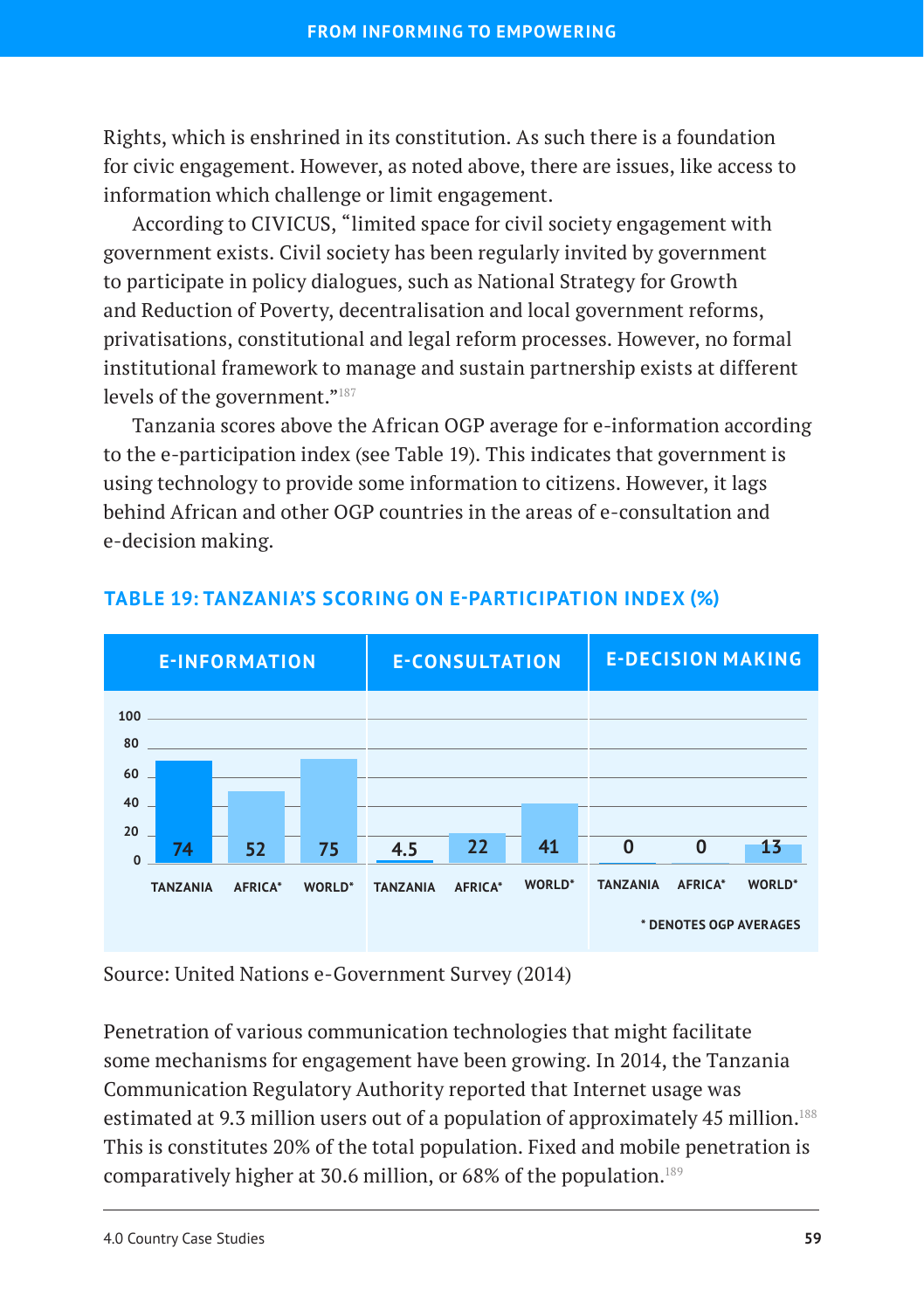#### **Civic Engagement in the OGP Process**

For the most part, the government has followed the OGP process for consultation and, as the IRM report noted, developed its first NAP in a participatory manner. The public was provided with a draft plan, a timeline for the consultation was made available, advance notice of the consultation was provided, awareness raising activities took place, and online and in person consultations were conducted.

While the process was participatory, the IRM researcher for Tanzania noted several important weaknesses. The draft plan and advance notice were not published in the national language of Kiswahili, differing deadlines for the consultation were published, civil society contributions were ultimately watered down, or not included in the final NAP, and a summary of the feedback received during the consultation was not made available to the public.

The government did publish a self-assessment report on its first NAP, but the report was published late, was not available in the national language, and a two week public comment period was not provided. In short, it was a less participatory process than the process around the development of the first NAP.

A national level OGP joint Government and Civil Society National Task Force was established as a consultative forum during the implementation of the first NAP and was reconstituted to implement the second NAP. Following the first NAP, the IRM noted that some civil society organizations were included on the Task Force, but it is impossible to know how engaging or participatory the Task Force is as it has not publically documented its meetings. No additional measures or spaces were created for citizen engagement in the OGP process. Government has noted that CSOs are not very active, particularly when it comes to attending Task Force meetings.<sup>190</sup>

Interviewees noted that OGP has provided an opportunity for citizen engagement and a range of mechanisms have been established for this purpose. Many of these initiatives would fall into the category of 'inform' under the IAP2 participation spectrum, supporting the findings of the e-participation index noted above. Websites are one example.

Interviewees noted that government institutions have also created websites to provide information to citizens. However, at the current time many of the websites remain offline and are not accessible as a result of the costs to run the sites. Accessibility is also impacted by the fact that the sites are in English as opposed to the national language Kiswahili, which is more widely understood.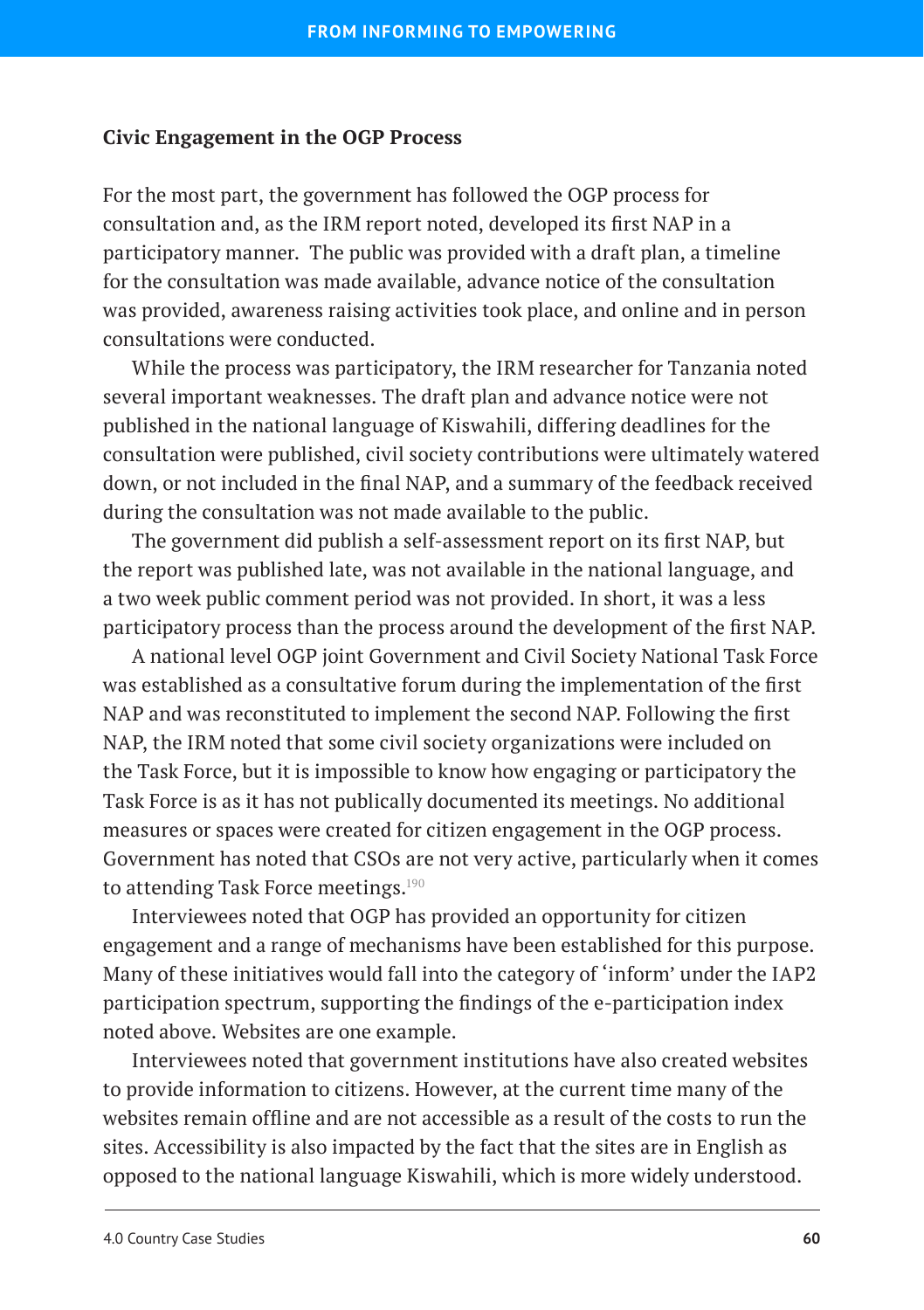Another initiative has been to improve the accessibility of budget documents. According to the second NAP, reports of the Controller and Auditor General are made publically available following their presentation to Parliament. In addition, a 'Citizens Budget' is published in cooperation with Policy Forum, a CSO. This document aims to make aspects of the national budget more accessible.

Other initiatives in Tanzania might be classified as 'consult' or potentially 'involve' according to the IAP2 spectrum. For example, the government operates a citizen's website ([www.wananchi.go.tz](http://www.wananchi.go.tz)). In addition to providing information, it also allows citizens to provide feedback to government. CIPESA has noted that there is a lack of information about how citizens are using the portal or how their engagement is handled. One of the government's commitments in its first NAP was to strengthen the site and to make it "more robust and responsive as a platform for citizens to participate in the running of government."191 While the IRM researcher for the country called this a potentially transformative commitment for citizen participation, he also noted that the commitment was not fulfilled.

In addition to improving the citizen website, the government also made a commitment to "Ensure wider participation of the citizens in the running of Government by establishing a platform for citizens to be able to send comments by mobile phone, emails and other means, and receive feedback within reasonable time."192 The commitment points to the potential mechanisms for engagement, but according to the IRM the commitment itself has yet to be fulfilled.193 Government participants in this study noted that the service is "not well known by the public hence they do not know where to report their complaints."194 A related initiative was the development of a free toll mobile, which citizens could use to send comments, complaints and suggestions, and to receive feedback. However, government has noted that the service has not been made known to the public.<sup>195</sup>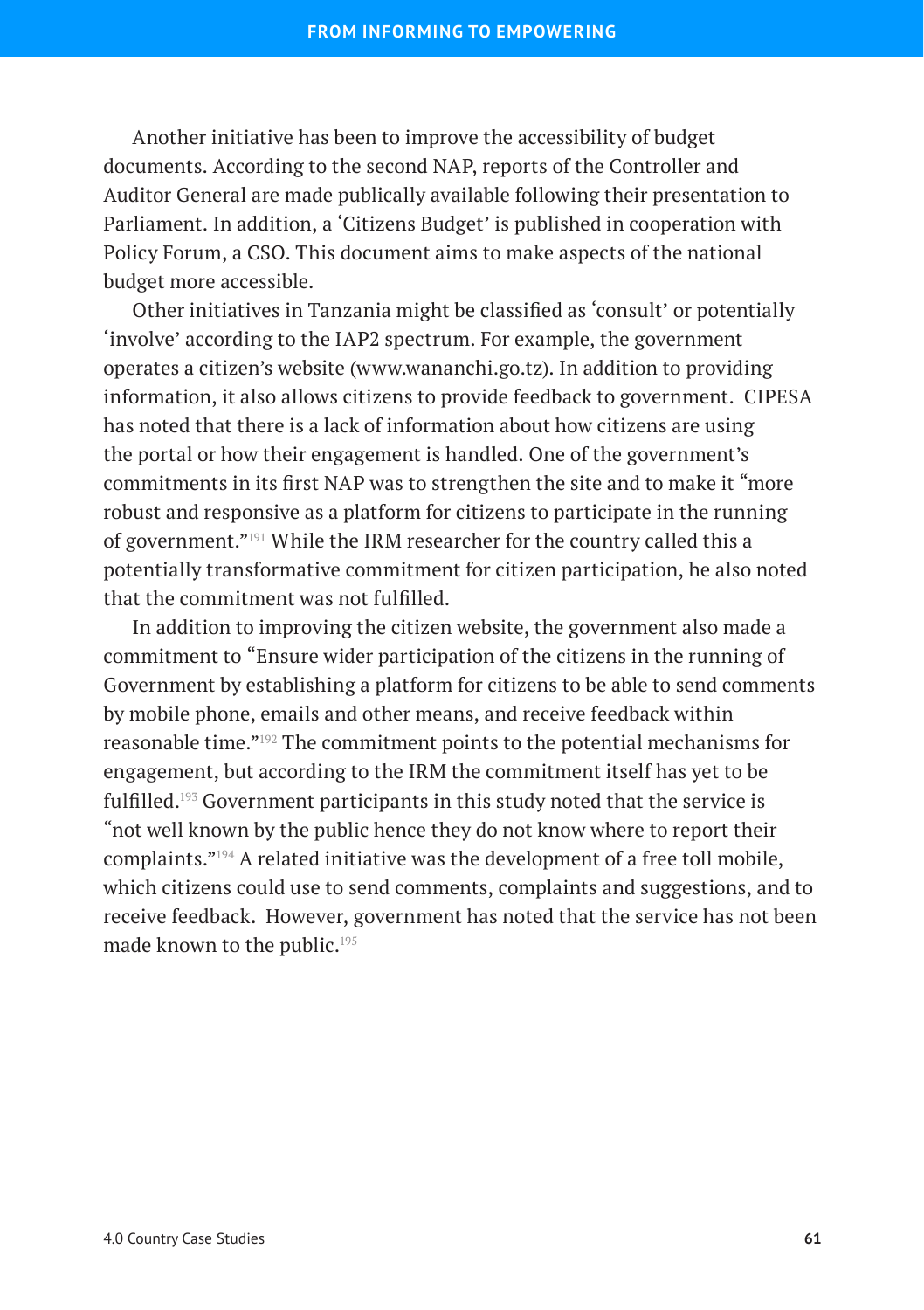#### **Conclusions**

There appears to be some space and willingness on the part of government to engage with civil society in Tanzania. There are a range of international, regional, and legal instruments that outline freedoms and provide for an environment conducive to citizen engagement. However, there is also a body of dated legislation and impediments to the flow of information that continue to challenge citizen engagement. Government has noted that "the main problem which exists between the government and civil society that needs great improvement is a communication breakdown between these two parties. Low participation from civil society and the private sector was experienced since the implementation of the first action plan."

Currently the majority of the initiatives in Tanzania would be best categorized as 'inform' according to the IAP2 spectrum of engagement. The provision of information on websites, and the citizen budget are examples of this. A few mechanisms that would be classified as 'consult' on the spectrum have been in place, including the citizen's website and the mobile initiative as well as the Task Force. To move along the continuum of the IAP2 spectrum of participation from 'inform' and 'consult' to 'collaborate' or 'empower', the communication breakdown noted above needs to be addressed and further work needs to be done to publicize mechanisms for engagement and barriers to accessibility, including a move from English-only publications to an environment where information is provided in the national language. Mechanisms that go beyond the provision of information and beyond seeking input to engage civil society in collective decision-making would be necessary. This would require a strengthened voice for CSOs in the country where a diverse range of voices participate in a regular and sustained way.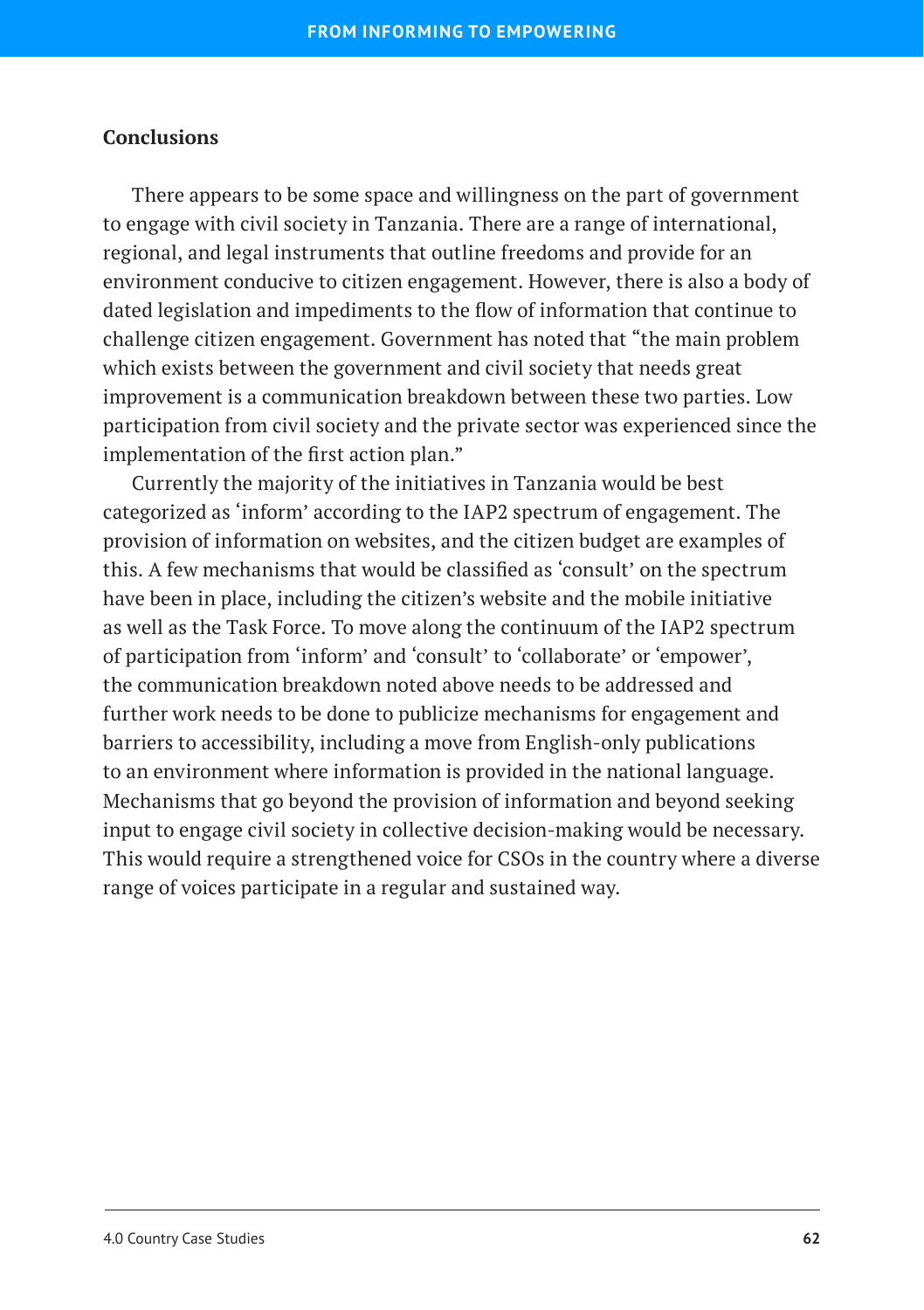# **5.0. LEVELS OF CIVIC ENGAGEMENT IN OGP: OPPORTUNITIES AND CHALLENGES**

## **5.1. LEVELS OF CIVIC ENGAGEMENT IN OGP**

While the qualitative and quantitative data outlined in this report provides some information that helps to understand civic engagement, it only scratches the surface. To grasp the extent to which citizens are empowered, engagement needs to be addressed in a more in depth manner.

One way of conceptualizing different levels of engagement is illustrated by the spectrum of International Association for Public Participation (IAP2) in Figure 1 below. The spectrum ranges from low participation, where people are simply informed about the relevant problems and alternative solutions (on websites for example) to high, where they are empowered to take the final decision on the issue at hand (i.e., through citizen juries or referendums).

## **FIGURE 1. THE NINE COUNTRIES ON THE IAP2 PARTICIPATION SPECTRUM (FROM LOW TO HIGH LEVELS OF PARTICIPATION)196**



\*Peru is no longer at this level on the IAP Participation Spectrum as the mechanism for civil society participation is now on hold.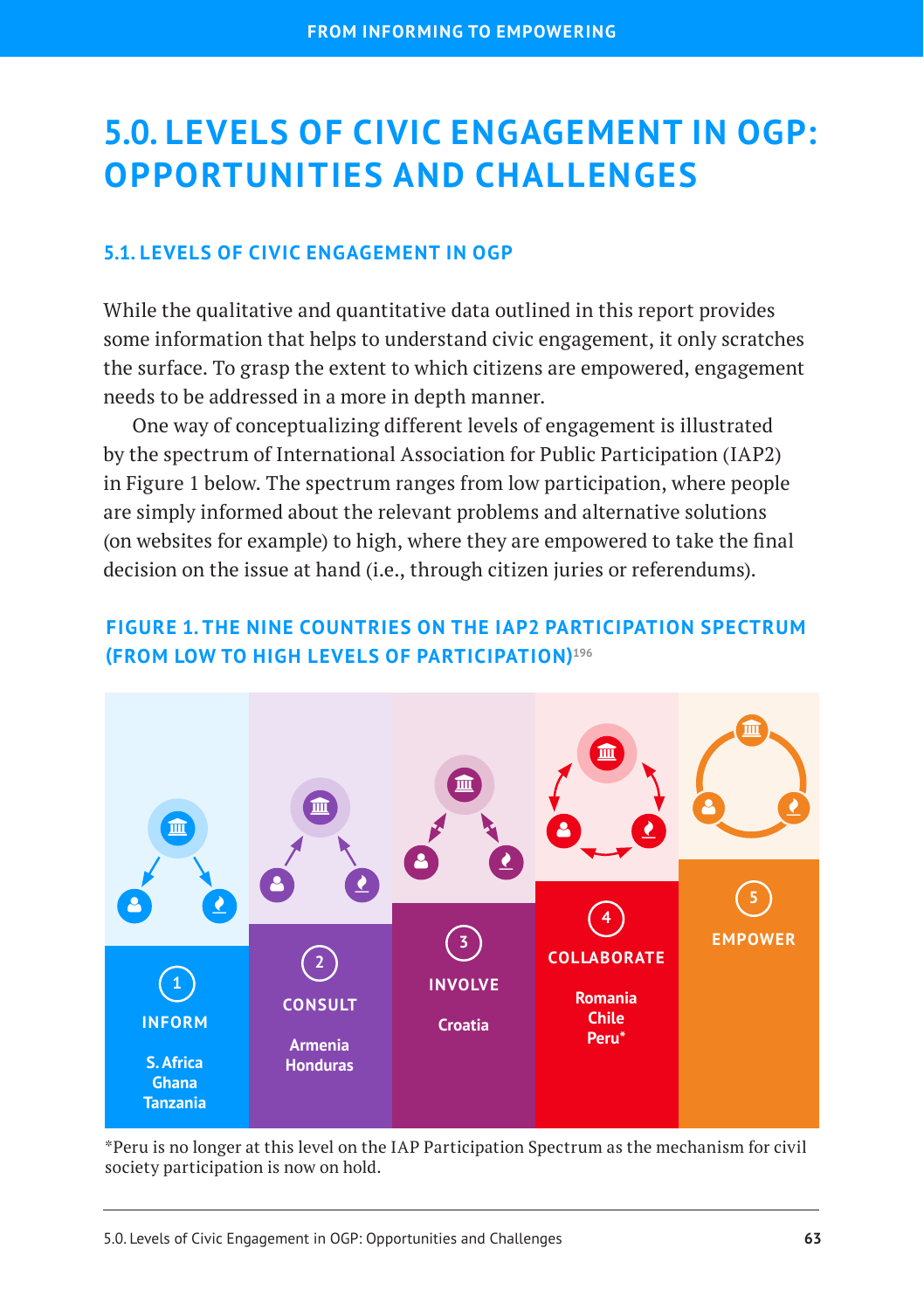Based on the desk research and on the interviews we coded the current mechanisms of participation in one of the five IAP2 categories. In the nine countries touched on in this report, most of the countries involve CSOs rather superficially. None of the nine places final decision-making power in the hands of the public, which is a criterion for empowerment according to the spectrum. However all of the nine are at least performing within the 'inform' range, some more comprehensively than others. And, while we notice instances of collaboration between government and civil society, the most common level of participation is 'inform.' This indicates that most mechanisms used for government and civil society interaction are designed to ask citizens for feedback on alternatives or decisions already defined by the government.

In the framework of the OGP process, the governments have made clear progress in involving CSOs, especially in Croatia, Romania, Armenia and Chile. Temporary progress had been made in Peru which has ended at present. In some countries (Romania), OGP consultations are considered to be an example of good practice of civic engagement. In other countries (Honduras and Ghana) with a weak civil society and weak foundations for access to information and public participation, the likelihood of success at the high end of the spectrum is limited.

The Eurasian countries examined in the framework of this report (Armenia, Croatia and Romania) all reach above the 'inform' level of the IAP2 spectrum. This is in line with their success rate on Civic Engagement across OGP countries, which was at the basis of the analysis carried out in Phase one of this study: all of the three countries score above average (see Graph 1 in Section 3). Hence, the institutional and legal context probably facilitates cooperation of government and civil society in the framework of OGP.

Romania is one of the stronger performing countries when it comes to empowerment. The government and civil society have managed to establish a fruitful working relationship and are jointly identifying open government solutions. The government incorporates CSOs' suggestions into decisions, which places Romania on the level of 'collaborate' of the IAP2 participation spectrum.

Croatia also shows good results in terms of participation. In the framework of OGP, the government has carried out broad and open consultations, which received praise by CSOs. The evident efforts by the government to ensure that the concerns of civil society are heard, places Croatia on the level of 'involve'. However, Croatia falls short of the next IAP2 level ('collaborate'). In order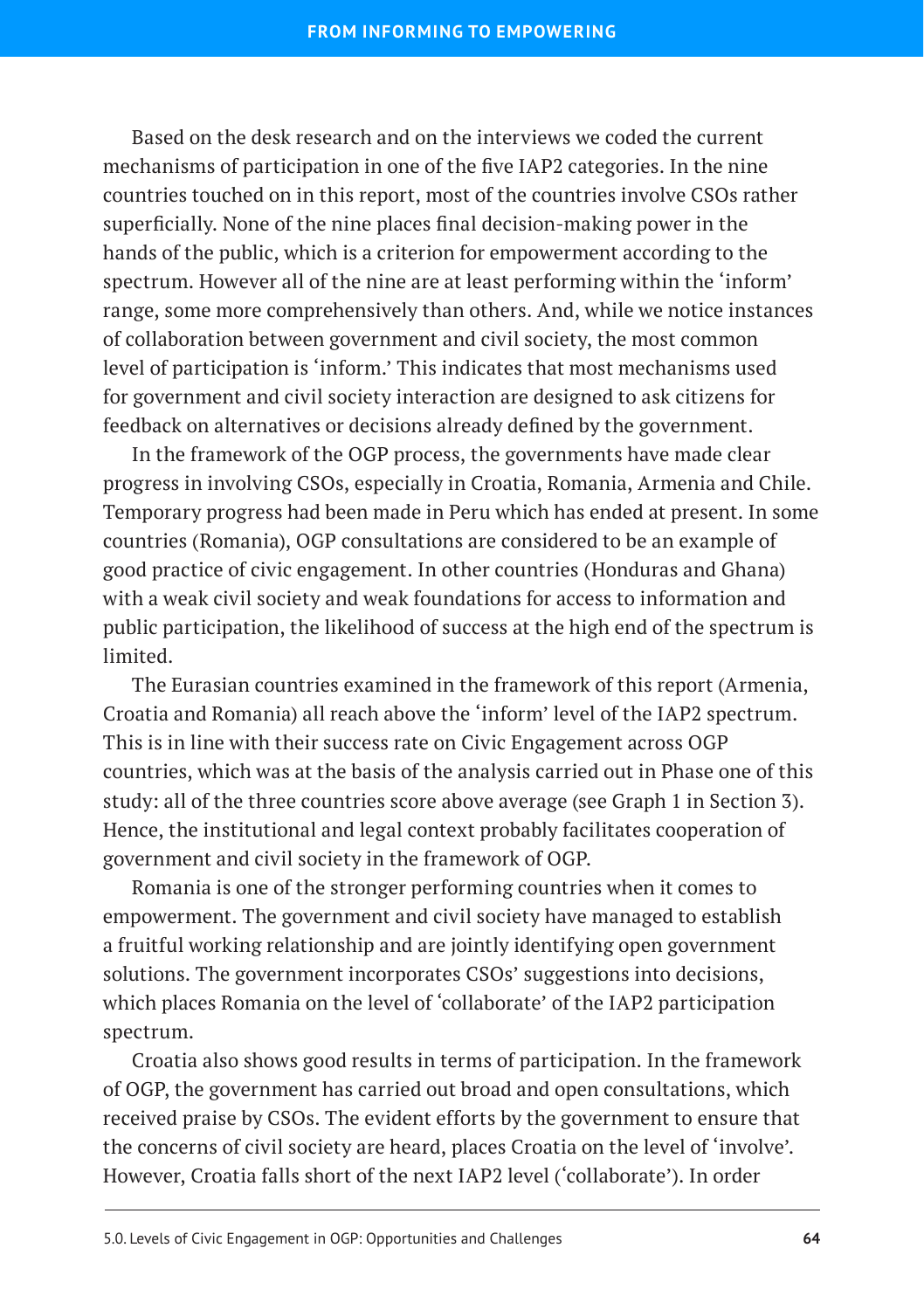to reach that level, the government would need to take on board the more ambitious civil society proposals.

Armenia can be placed on the next level, 'consult', given that the government has listened to the feedback provided by the civil society during the OGP process. The majority of Armenia's present NAP commitments were developed with the involvement from the civil society and CSOs are assigned responsibility for almost half of the present commitments. However, CSOs report that they had only a very limited influence on decisions regarding the final version of the Armenian NAP.

The African countries examined in the framework of this report (South Africa, Ghana and Tanzania) fall within the first level of the IAP2 spectrum. Here the focus has been on the provision of information and the foundations for civic participation and access to information are not as strong as they are in other regions.

The Latin American countries examined in the report (Peru, Honduras and Chile) show mixed results falling between 'consult' and 'collaborate.' Chile and Peru, which are/were both on the level of 'collaborate' also have high success rates in civic engagement according to our research in Phase one (see Graph 1). Chile has the most permanent forum for civil society participation, followed by Peru and (with minor participation) Honduras. Peru and Chile, however, are countries that likely rely on the political will of the executive branch to support OGP activities (Peru's mechanism of participation for civil society is on hold).

## **5.2. OPPORTUNITIES AND CHALLENGES**

There are opportunities for empowerment and improved citizen engagement within OGP countries and this report suggests recommendations for their expansion in the next section. One of the mechanisms that works well and helps to empower civil society is the existence of a regular structure for OGP dialogue within a country. Croatia serves as a good example. It has an OGP Council, which oversees the development and monitoring of its NAP. The key for success seems to have been the transparent selection of members; as well as the involvement of enthusiastic and proactive public servants on the one hand, and expert CSO representatives on the other hand, both pushing in the same direction.

Tanzania is another example of a country with a more firmly established forum with its National Task Force. However, it has not been as successful as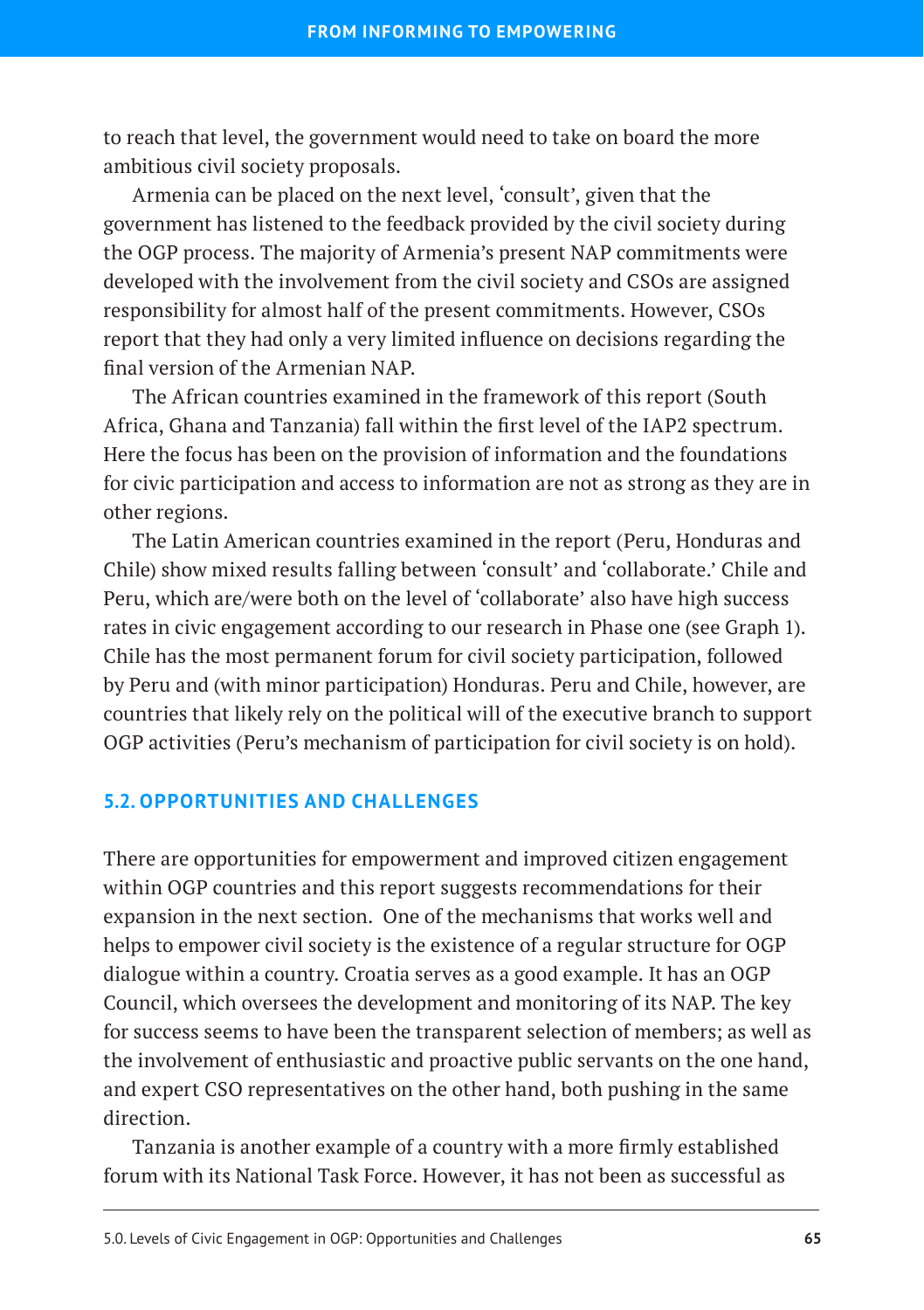dialogical mechanisms in other countries. Evidence suggests that its meetings have not been well attended and the lack of documentation about meetings has rendered it opaque. This draws attention to the importance of not simply establishing a permanent dialogue mechanism, but for the concurrent establishment of operating procedures and record keeping.

In some instances, civil society actors have united, or joined forces to pursue OGP related issues. Such collaboration within civil society has the potential to enhance their voice and foster empowerment. Some government representatives interviewed for this study noted that it is easier for them to communicate with a bloc, or clustering of actors rather than with many individual organizations. The Coalition for open data in Romania, for example has about 30 members and includes universities, businesses IT associations, and NGOs with different profiles and expertise in the field of open government. It has established a working relationship by gathering face-to-face in monthly "OGP club-meetings" on different topics, where also government representatives take part, and by communicating frequently through an email list. The Coalition organizes joint events and puts pressure on the government through open letters. It also works as an intermediate by disseminating information to their networks and by consulting them.

Our research shows that the NAPs also constitute a mechanism for consultation, involvement, and empowerment. The OGP format helps to provide a framework for discussion between government and civil society. Engagement is built into the OGP process. Standards are particularly clear around the development of NAPs. Strong evidence of engagement in the NAP process across the three regions studied indicates these guidelines can be effective. Standards are less clear, however, during the implementation of NAPs and some countries have struggled to determine how to continue the momentum of engagement established during NAP development.

While there are certainly opportunities for the empowerment of civil society, and innovative and successful practices are taking place, there are some challenges that remain and that can impact the participation of civil society in OGP countries. The NAPs are a valuable tool; however, it is not uncommon for citizens generally, outside of formally constituted civil society organizations, to remain excluded from the NAP development and implementation. They are less likely to be recognized as equal partners in decision-making than NGOs. Moreover, open government commitments are often not readily accessible for lay persons; they tend to be too complex and technical.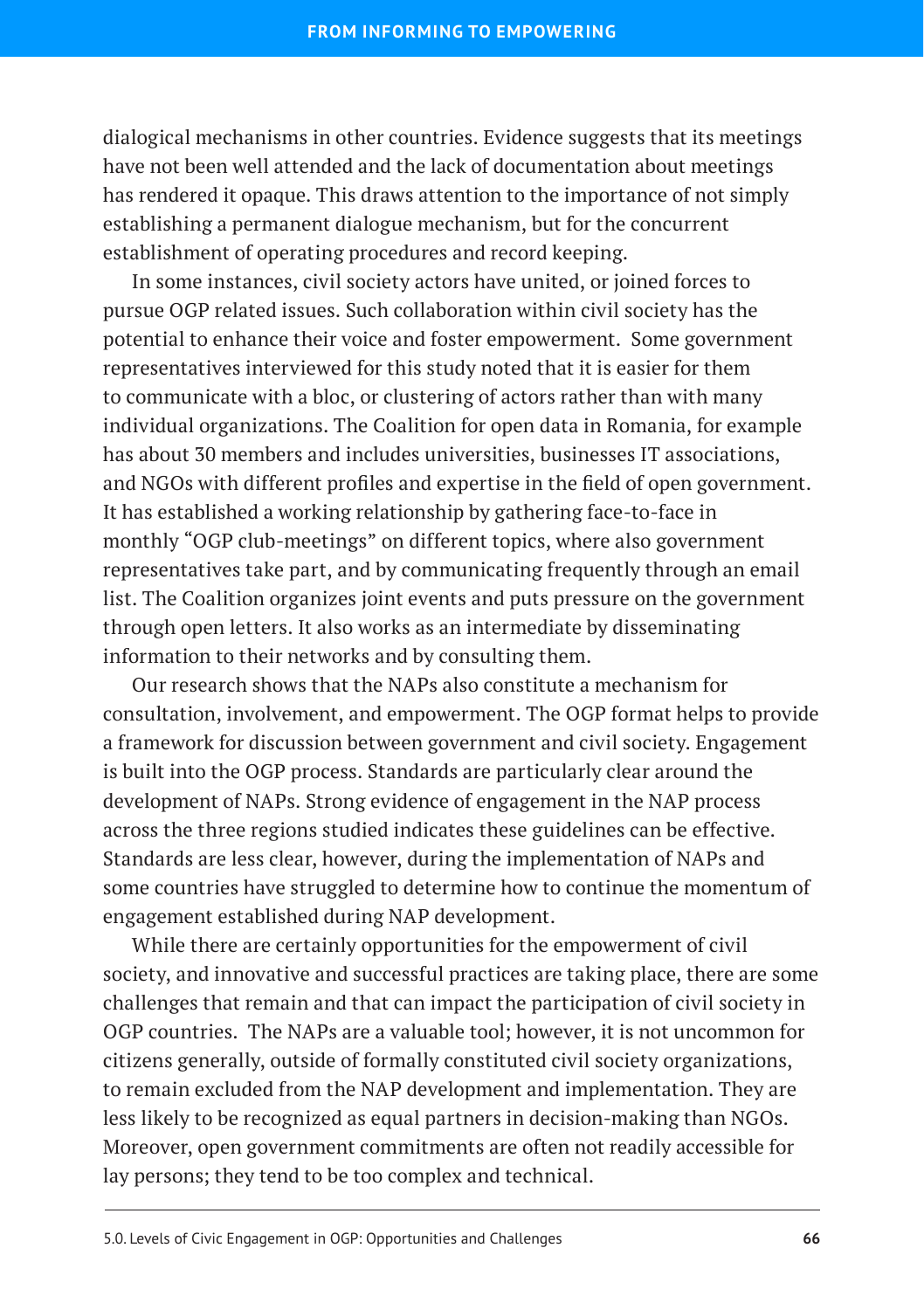A good practice to involve a broader public in the OGP process has been sponsored by the Croatian Government Office for Cooperation with NGOs, which promotes its consultations using social media and publishes consultation reports with individual feedback to each participant. This tactic seems to have worked since the number of comments submitted has grown, and most of them come from individual citizens. Moreover, one of the Romanian interviewees emphasised that there is a need for champions who could promote OGP and 'sell viable (open government) solutions' to the wider public, both on behalf of the government and the opposition, and on behalf of the civil society.<sup>197</sup>

Organized groups can also be left out of OGP related discussions at times, or are perhaps only engaged selectively. The case studies in Eurasia show that one of the main future challenges is to broaden the participation beyond the narrow circle of CSO that are currently involved in the OGP process. In particular, locally based and smaller CSOs are often not involved. Moreover, in South Africa, Ghana and Honduras, civil society is called for engagement only when information is needed. They are not engaged as collaborators or empowered as decision makers. One of the main challenges in these countries is to deepen participation by advancing along the IAP2 spectrum described in section 5.1 of this report, as appropriate.

Some of the problems related to the engagement of CSOs, and individual citizens more generally, point to a need to build capacity among civil servants in OGP countries to carry out effective and responsive consultations, both in face-to-face and in online settings. The types of capacities needed are communication, discussion, and analytical skills. It is especially important to build institutional memory in this area given the rather high staff turnover in government.

In addition, capacity building remains a challenge within civil society when it comes to specific OGP areas or processes. For example, in Croatia the government lacks discussion partners on commitments related to fiscal transparency and public procurement given that only a few organizations are working in these fields. In Peru, organizations working in the areas of transparency and anti-corruption tended to participate in the OGP process, but few working in other OGP areas were actively and consistently involved. The situation is similar in Tanzania where government has noted that only one CSO, Twaweza, has participated regularly when it comes to OGP.198

The broad scoping of all OGP countries in phase one of this study, coupled with the more detailed research undertaken in phase two and three, indicate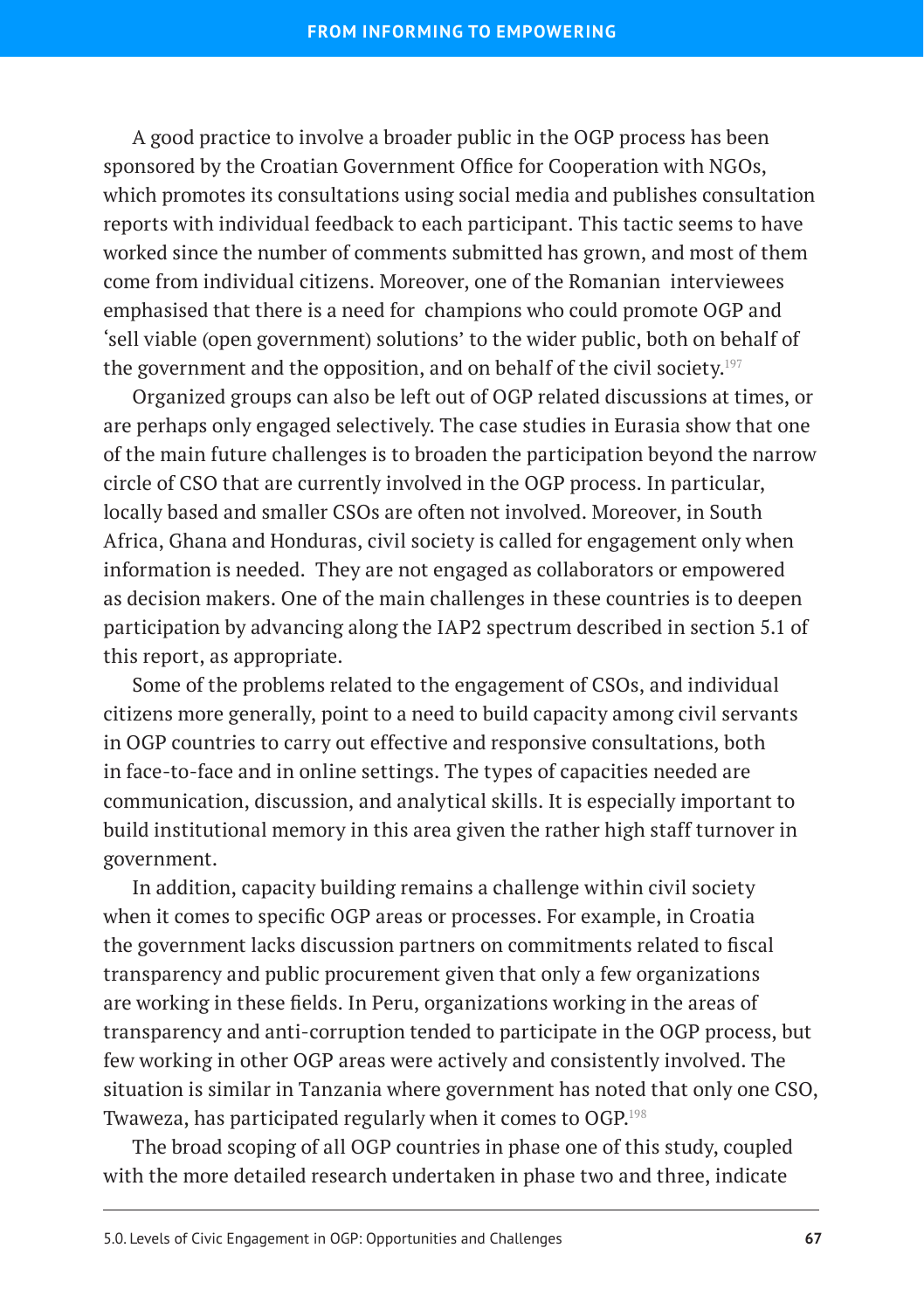that there is cause to be optimistic about the future of government-civil society engagement within OGP countries. In a small sampling of nine countries there is evidence that governments are willing to engage with civil society. In some countries, particularly those where there is a permanent forum for dialogue, engagement has been fairly frequent and fruitful. Other countries, such as Tanzania, have shown a willingness to engage, but it has been limited and ill documented. There is also evidence that OGP countries can learn from one another. The following section offers a series of recommendations geared toward maintaining the momentum of improved civic engagement within OGP and within OGP countries. These constitute a starting point. Additional studies about the state of civic engagement, and especially about regular forums for government-civil society dialogue, should be undertaken to identify further best practices and challenges. Such studies should be replicated over time as the nature of engagement changes and as new challenges may arise that necessitate additional, or different recommendations.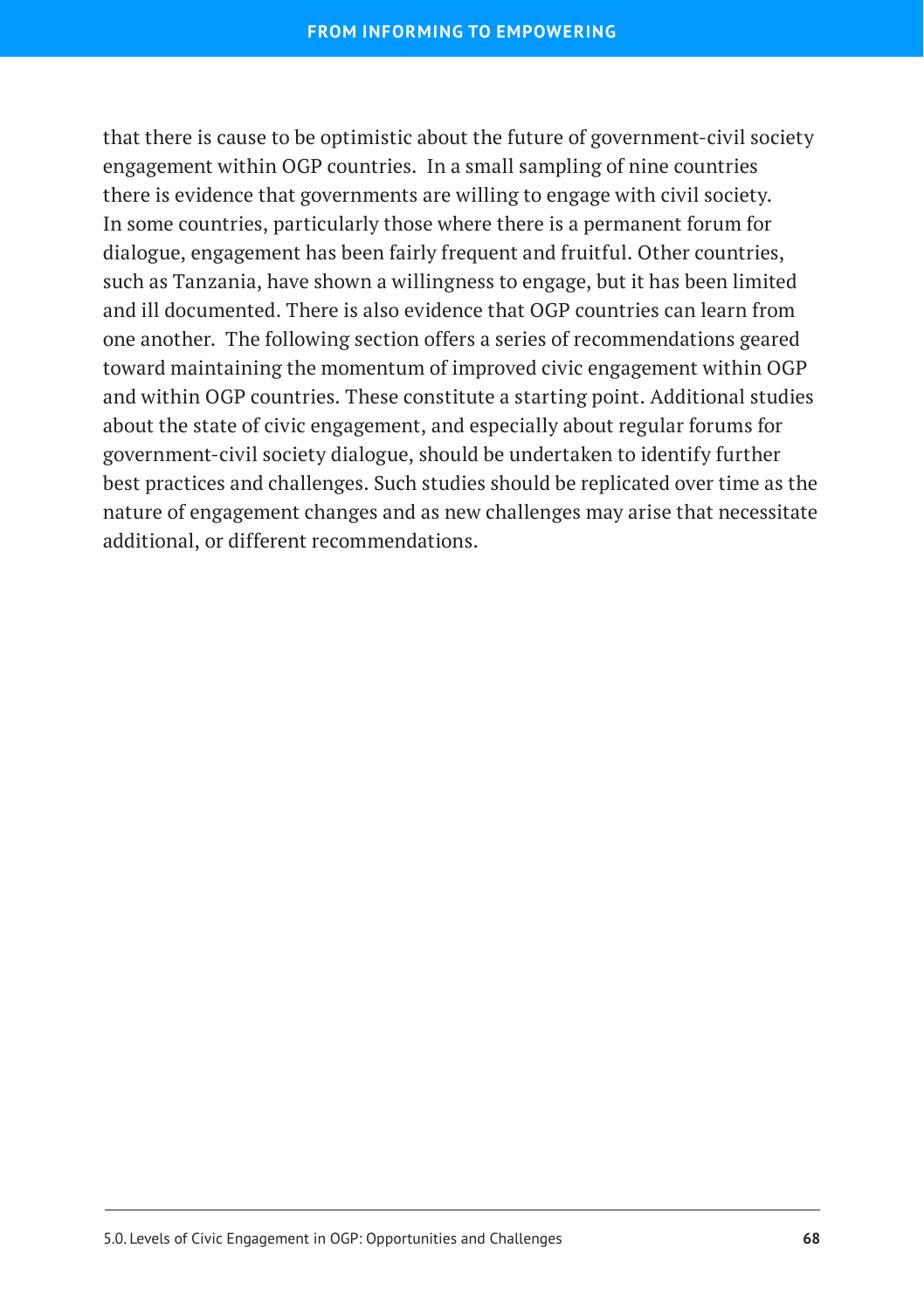# **6.0. RECOMMENDATIONS FOR IMPROVING GUIDELINES AND SUPPORT TO GOVERNMENT AND CSOS**

Our analysis shows that OGP has been important for improving the dialogue between governments and civil society, both within and across the OGP countries. The OGP consultation requirements have brought civic engagement to the attention of the highest levels of government. At the same time, the number of CSOs involved in OGP is growing.

Moreover, the dialogue between governments and civil society seems to be reinforced over time. A number of civil society actors interviewed believe that the government has become more open and more willing to cooperate with civil society. OGP has helped civil society to promote public policies in the field of transparency and access to information, and has proven especially useful as an advocacy instrument. The fact that OGP is an international instrument with many member countries puts pressure on governments to respect their commitments.

That said, there are a number of steps that could be taken to maintain and enhance the momentum of improved citizen engagement within OGP countries. The recommendations below outline some proposed steps. The recommendations are centred on the themes of structures for civic engagement, monitoring mechanisms, OGP guidelines, capacity building, and awareness raising.

## **1. OGP SHOULD REQUIRE ITS MEMBERS TO ESTABLISH REGULAR AND INSTITUTIONALIZED STRUCTURES FOR CIVIC ENGAGEMENT AND DIALOGUE**

Not all countries have a formal structure that connects government and civil society on a regular basis. Among those that do, some are better than others. In Croatia, for example, a permanent dialogue mechanism has worked quite well. In Tanzania, the IRM researcher notes that there is room for improvement. In Peru the presence of a permanent dialogue mechanism was welcomed by civil society. It was also used as a way to protest when government delayed to implement the coming NAP. The value, and potential value, of having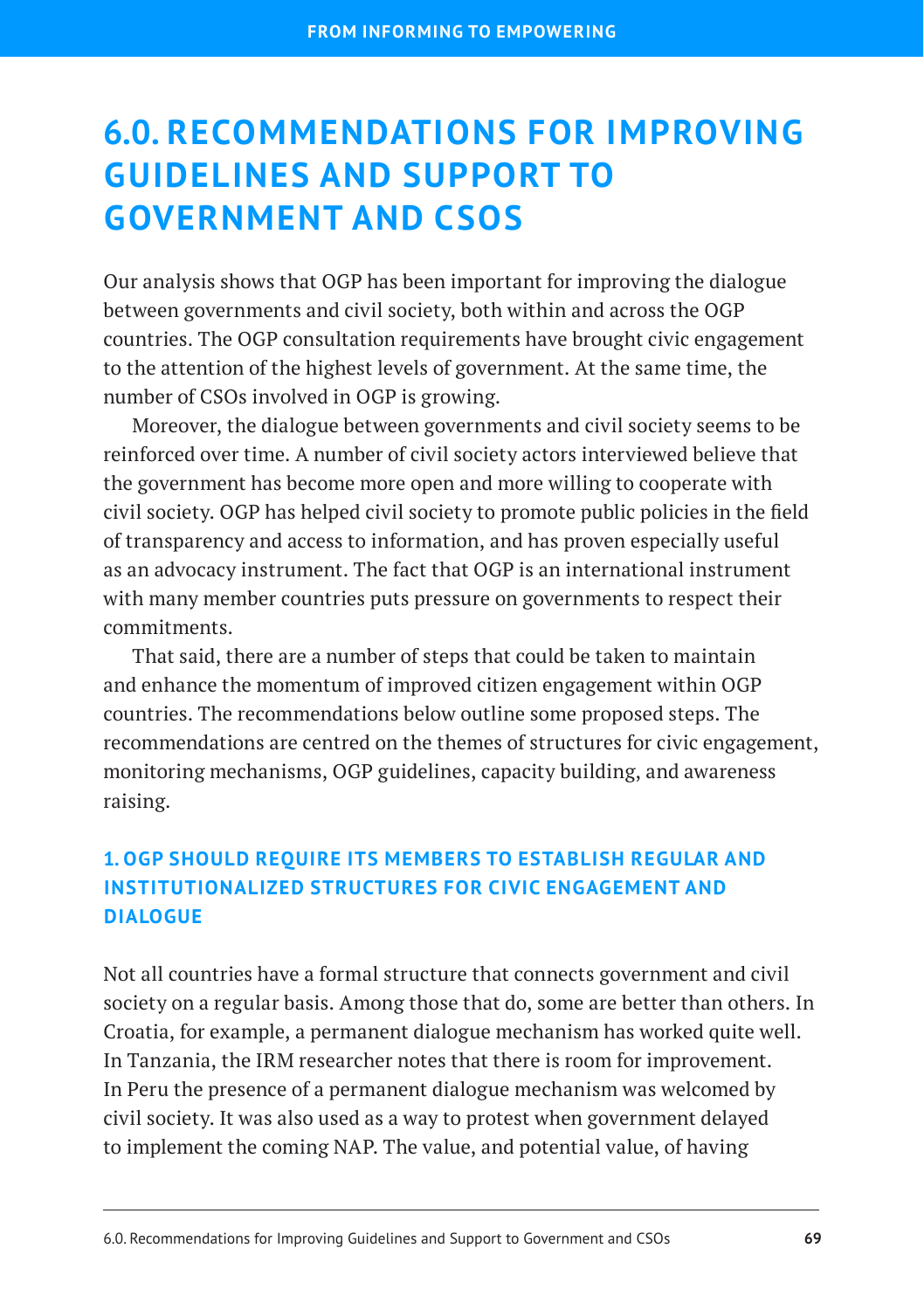such structures is clear. They bring civil society and government together on a regular basis. They have the potential to improve long-term engagement and also help to overcome the institutional memory issue discussed above. Guidelines for the development of permanent dialogue mechanisms should include, at a minimum, standards around the selection of members, their mandate, their tenure, as well as the recording and publication of meeting proceedings.

### **2. OGP SHOULD STRENGTHEN ITS MONITORING MECHANISMS FOR THE ENGAGEMENT OF CIVIL SOCIETY**

OGP member countries are provided with a fairly detailed set of guidelines outlining a procedure for engaging civil society in the development and assessment of NAPs. The IRM measures adherence to this procedure. However, both the NAP guidelines and the IRM assessment framework could be developed further. Several of the interviewees called for a 'standardization' of CSO engagement in NAP development and implementation across countries, in order to prompt countries to enhance the level of CSO engagement. In particular, the procedures and measurement of civil society engagement in the NAP implementation could be enhanced. Clearer standards for ongoing engagement, as called for in our first recommendation, would provide governments in OGP countries with goals for engagement and could potentially help to think about implementation of open government as a collaborative endeavor.

The standardisation could take form in the development of an analytical framework and indicators to measure progress of government and civil society interaction. The EC and USAID have already started to fund the development of a set of indicators on government-CSO relationship and a related toolkit<sup>199</sup> at the regional level, which could be used as a starting point for discussion on OGP indicator development.<sup>200</sup> Moreover, tools, such as the IAP2 spectrum discussed in the previous section, may serve as a means of conceptualizing different levels of engagement from simply informing, to empowerment or collective decisionmaking and implementation.

The monitoring exercise of government-civil society interaction could serve as a basis for regular meetings with governments and CSOs to analyze the state of play and progress against international standards, as well as to identify areas for reform and share best practices.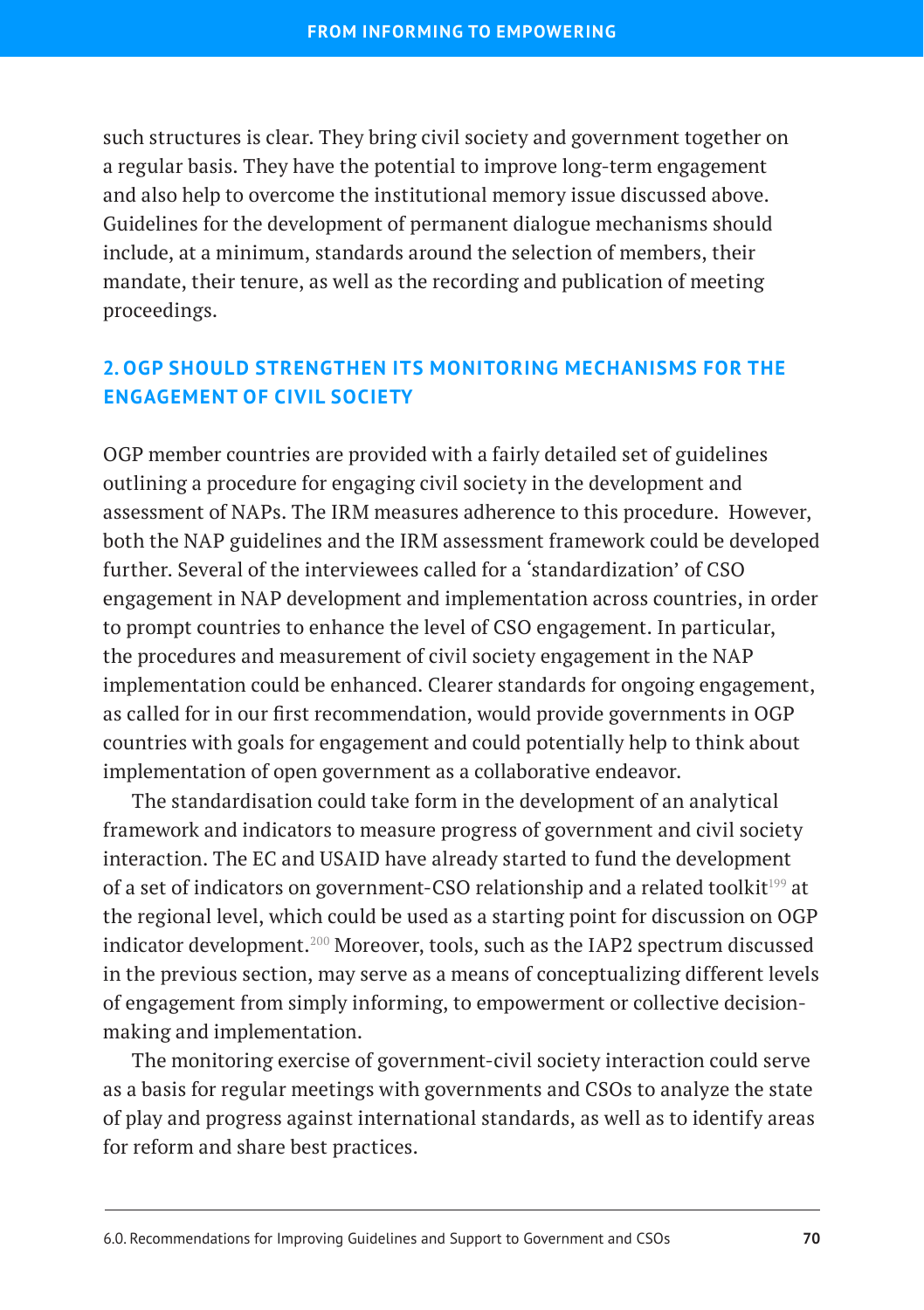### **3. OGP SHOULD DEVELOP GUIDELINES TO ENSURE THAT SUGGESTIONS FROM CSOS ARE CONSIDERED IN THE OGP PROCESSES**

Currently, the IRM evaluates whether government posts a summary of comments received from the civil society. This is a binary measure with a simple answer of yes or no. Standards for this summary should be strengthened with OGP providing a set of guidelines outlining what these documents should include. Guidelines could include: a public (online) repository of all of the individual comments received from citizens and civil society, a summary of comments received, government response to the comments clearly outlining how they were used to inform the final version of the NAP, or why they may not have been incorporated at that particular moment in time, and timelines for publishing these documents.

The aim of the recommendation is to improve both transparency of the NAP process and the accountability of governments, which are ultimately in charge of the NAP implementation. The enhanced guidelines would help civil society to see how they contributed to decision-making and could help to move governments along the IAP2 scale. This may also help to overcome feelings of apathy and mistrust that were shown to plague civil society in some countries. In the long-term, enhanced guidelines in line with our recommendation could also give more space to the civil society to influence the NAP process by creating a mechanism for NAP consensus.

### **4. OGP SHOULD DEVELOP BASIC GUIDELINES FOR OGP-RELATED RECORD KEEPING FOR GOVERNMENTS**

Institutional memory is a concern in many OGP countries. Some have undergone multiple changes of government, and it is not uncommon to witness the turn over of civil servants working on OGP within countries. Civil society actors and governments have found this frustrating at times. Key actors and activities to date are not always well documented. Government actors stepping into a mandate that includes OGP can feel as if they are starting from nothing and civil society often feels similarly when there has been a dramatic shift of responsibility for OGP within government. Basic guidelines about OGP related recordkeeping will help to preserve institutional memory, facilitate transition when there are changes with national level OGP offices, and in general help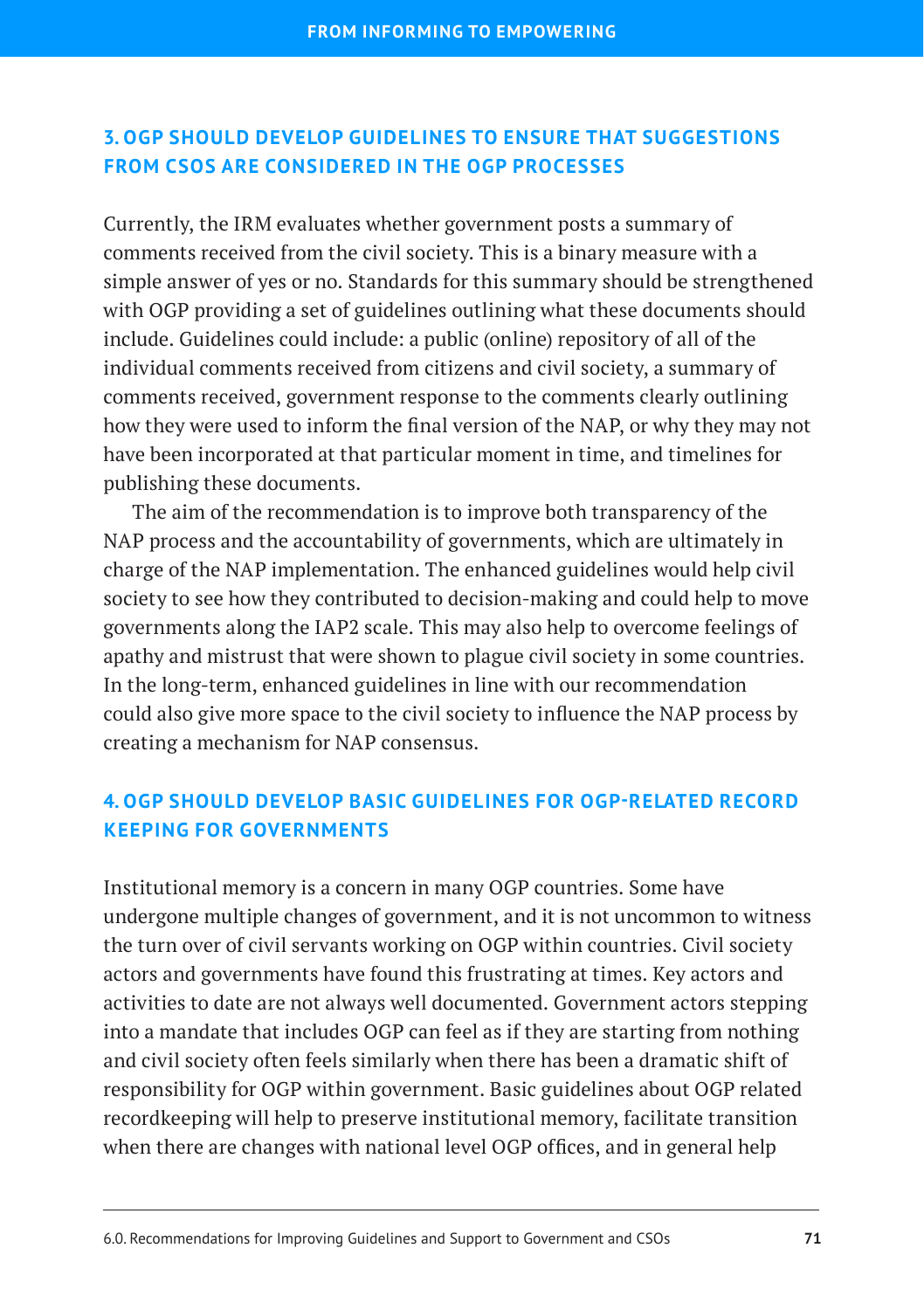to promote the values of transparency and accountability that are key to the notion of open government.

### **5. OGP SHOULD PROVIDE SUPPORT TO ENCOURAGE THE TRANSLATION OF ITS GUIDELINES INTO THE OFFICIAL NATIONAL LANGUAGES IN ITS MEMBER COUNTRIES**

While this is a resource intensive endeavour, it is important. This is not to suggest changing the operating language of OGP, but to ensure that vital guidelines that detail standards and procedure for the implementation of the official national language of its member countries. This study has shown that not all aspects of the guidelines are well understood among government or civil society. Translation aid would help toward clarification and awareness raising.

### **6. OGP SHOULD CONTINUE TO GROW ITS NETWORK OF INTERNATIONAL PARTNERS AS A MEANS OF ENHANCING AWARENESS ABOUT OGP, AND TO CONTINUE TO HELP BUILDING CAPACITY IN OGP COUNTRIES**

OGP already has some international partners that focus on civic engagement such as the OECD, just to name one.<sup>201</sup> Other institutions, such as the European Union, have shown interest in supporting OGP for example through the funding of consultations on OGP, as was seen in Croatia  $2012.^{202}$  Strengthened relationships between OGP and other international partners have the potential to improve the capacity for engagement and open government among civil servants and civil society by enhancing opportunities for training on partnership development and on establishing constructive communications with stakeholders.<sup>203</sup> The types of capacities needed are communication, discussion, and analytical skills applicable to both face-to-face and online settings.

### **7. OGP SHOULD STRENGTHEN CONNECTIONS BETWEEN WORKING GROUPS AND CIVIL SOCIETY IN ITS MEMBER COUNTRIES**

Some governments have indicated that they lack discussion partners in certain open government areas. For example, the Croatian NAP includes commitment on fiscal transparency and public procurement, but only a few NGOs are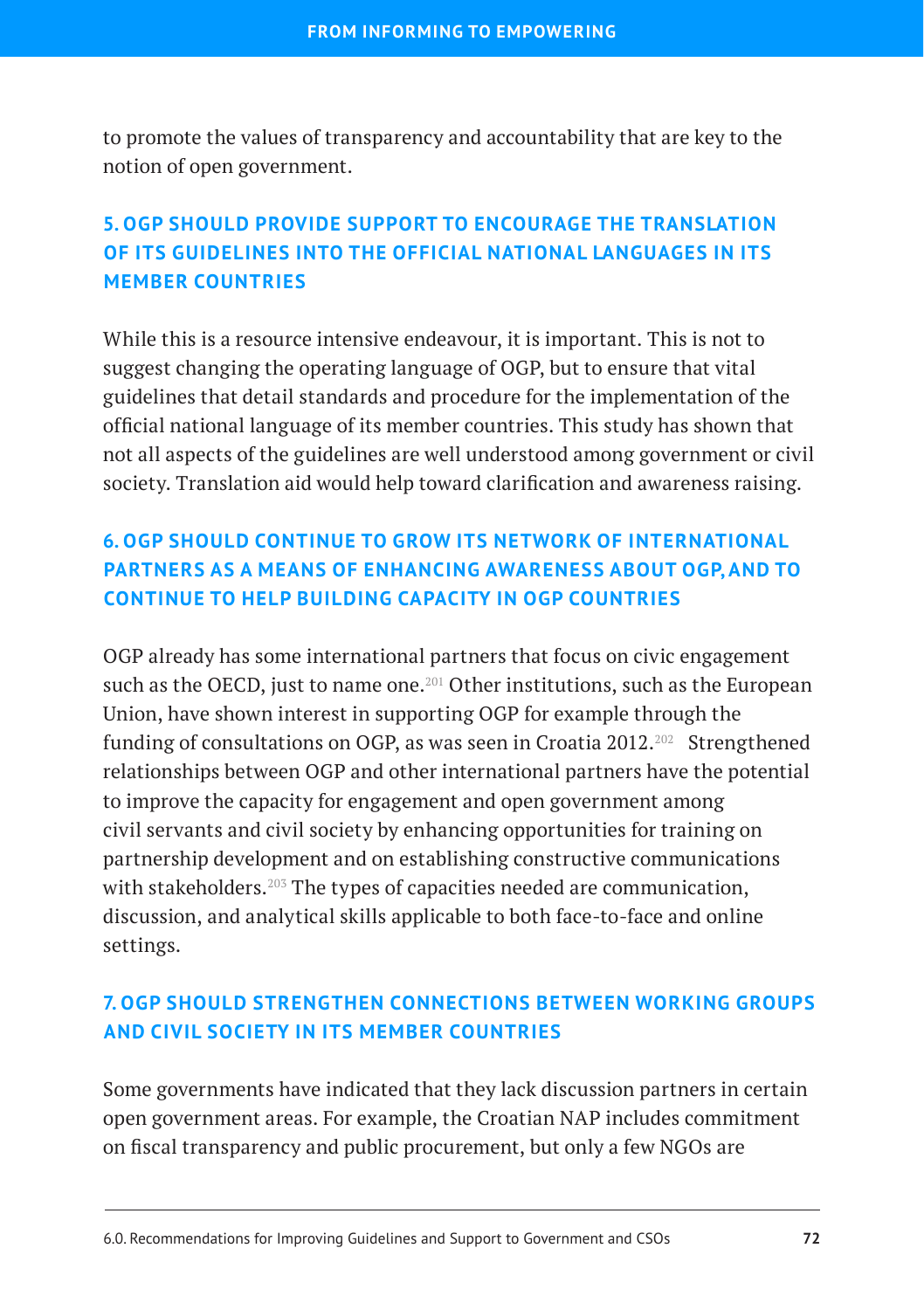working in these fields. To some extent, this process has already started through the OGP Working Groups, in areas such as Fiscal Openness<sup>204</sup> and Open Data, which aim at conducting on-demand coaching ad training in their fields,205 but could be advanced even further. OGP could, for example, offer more support to facilitate CSOs in connecting to these Working Groups. An innovative example is the recently launched Open Data Leaders' Network,<sup>206</sup> which connects peers who are leading the design and implementation of open data programmes and offers them opportunities to exchange ideas and to solve problems that arise during implementation.

### **8. OGP SHOULD WORK TO DEVELOP ADDITIONAL AWARENESS RAISING MATERIAL THAT CAN BE USED BY GOVERNMENTS AND CIVIL SOCIETY ACTORS TO ENHANCE PARTICIPATION IN OGP WITHIN MEMBER COUNTRIES**

Several interviewees mentioned that the public interest and engagement in OGP is limited. Generally, only a handful of CSOs are interacting with the government in the framework of OGP. Most of the regional and local NGOs are left outside the process.

Also the general public tends to have limited knowledge about open government.<sup>207</sup> This is mainly due to the complexity of the thematic and the limited awareness-raising activities undertaken by government and CSOs. The lack of awareness is especially visible outside the major cities, where social problems are more widespread and open government is probably mostly needed.

To address this gap, OGP could develop guidelines and toolkits on promotion of Open Government among CSOs, the media and the general public. Open government would need to be explained in a simple, accessible format. These tools could be used by both governments and the CSOs to promote the open government and participation in OGP.

### **9. OGP SHOULD MAINTAIN, OR INCREASE ITS REGIONAL AND INTERNATIONAL FORUMS FOR GOVERNMENT AND CSOS**

CSOs emphasize that it is very important for government officials involved in NAP implementation to attend international forums organized by OGP. This allows them to grasp the essence of OGP core values and facilitates their dialogue with CSOs. These forums should shed light on relevant topics (e.g.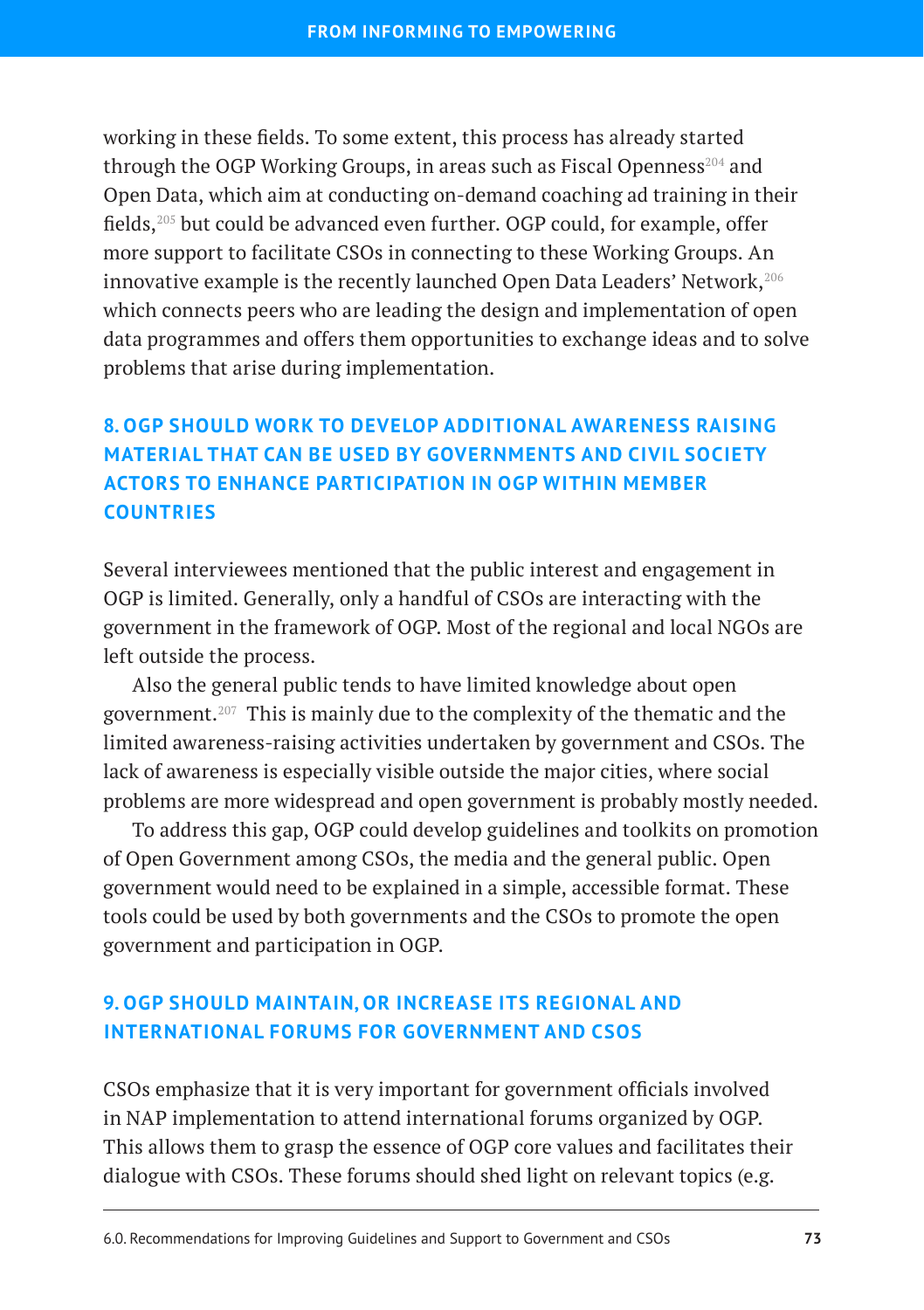open data) or on civic engagement practices in other countries. Regular forums are especially important since the NAP implementation is sensitive to changes of key figures in government.

### **10. OGP SHOULD EXPAND ITS WEBSITE, PARTICULARLY IN THE AREAS OF 'RESOURCES' AND 'HOW TO GET INVOLVED'**

While the OGP website, www.opengovpartnership.org, provides a lot of useful information and resources, it could be expanded. It is not immediately clear to citizens or civil society organizations how to get involved with OGP, either internationally or nationally, short of joining a working group. There is potential for the website to be used more effectively to connect interested parties to others working on open government related issues at the international, national, and regional levels. One option might be to add a civil society tab to the country pages that notes civil society actors and monitoring reports if there are any. Currently users are directed away from the OGP site to the OGP Hub website for similar information. The OGP site itself, particularly in the country pages, is primarily government oriented and lacks reference or information about civil society. This division appears misaligned with the mandate and principles of OGP which, as is detailed in the introduction to this study, talk about open government as a collaborative goal.

The Resources section of the OGP website has many valuable tools falling into the broad categories of 1) Develop your action plan, 2) Learn from your peers, and 3) Track Progress on OGP. A fourth category on collaboration and building capacity could be added. This could include the tools for awareness raising and capacity building as noted under recommendation numbers 6 and 8, respectively, above.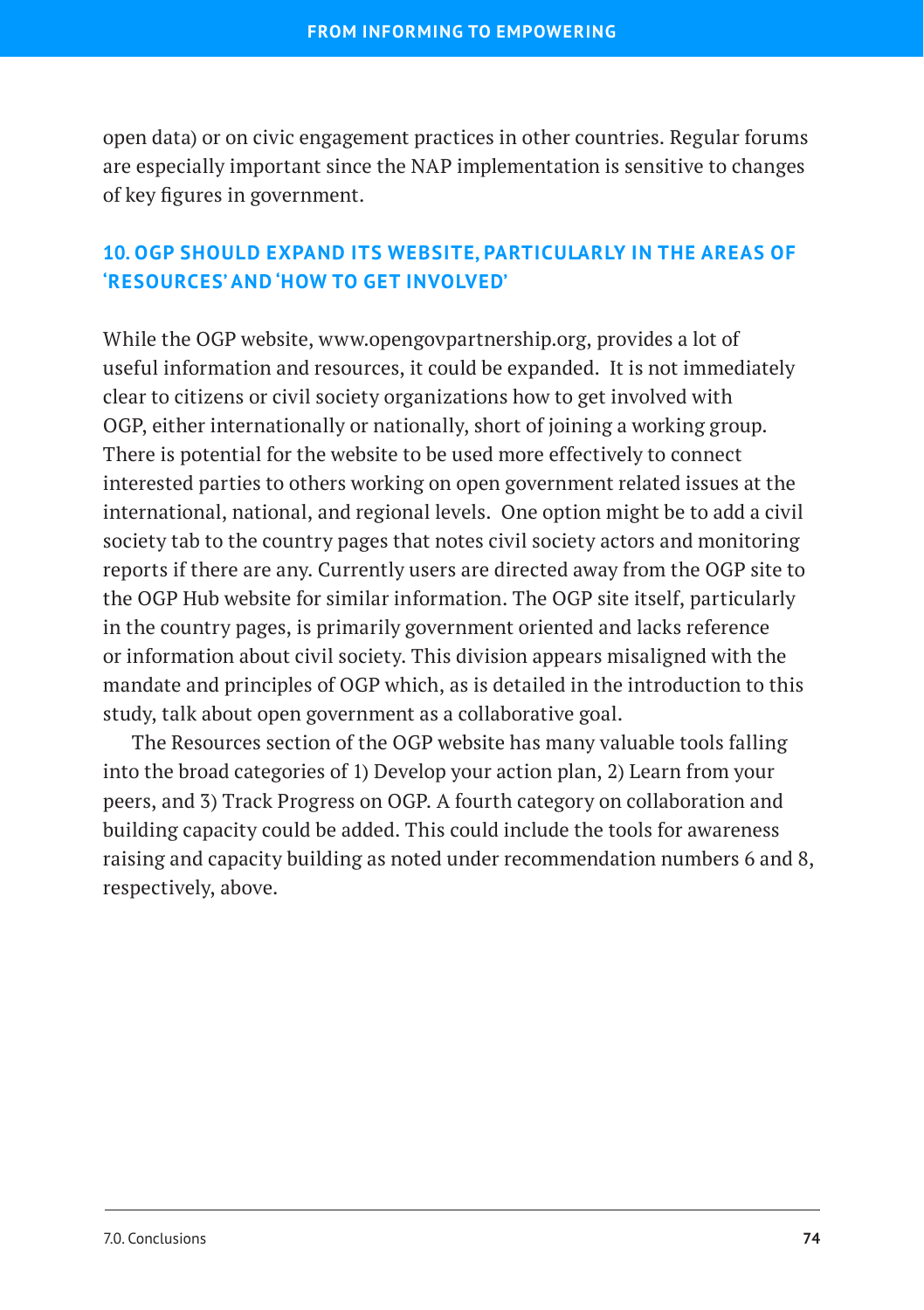### **7.0. CONCLUSIONS**

While the recipe for strong government/civil society interactions is not entirely clear, and is arguably subject to change over time as OGP, governments, and civil society refine processes, and guidelines and as open government continues to evolve, there are a few areas which appear to help foster citizen engagement. Among other things these include: clear and formally established mechanisms for interaction, increased information and awareness raising, shared resources, the building of networks of collaboration, and clear guidelines and expectations from OGP. The recommendations above are oriented toward making improvements in these areas.

By way of closing, it is useful to briefly return to the question guiding this study: *How have governments in OGP participating countries interacted with civil society on matters related to OGP? And, what factors have been critical for success or failure?*

It is difficult to provide a singular answer to the questions above. As was seen with the nine country case studies in this report, engagement has taken different forms in different countries and context matters. What works in one country may not work in other, or may not work in a changed political, economic, or social context. What is clear however, is that civic engagement is vital to advancing open government. This study has shown that there is a solid foundation for engagement across OGP member countries. On average the weighted success score for engagement in OGP countries is approximately 43%. Engagement is happening to varying degrees and in varying forms, but there is certainly room for improvement.

While stated earlier in the report, it is useful to end with the caveat and reminder that this study is a limited examination at engagement in a sample of OGP countries. As the data from phase one shows, there are likely interesting approaches to engagement in other countries that could greatly inform this discussion. Understanding best practices is vital and recognizing that the opportunities and challenges when it comes to civic engagement are not fluid and need to be re-examined on an ongoing basis is also important.

OGP is still nascent and much remains to be learned about its impact on civic engagement. In some cases civic participation improved as member countries developed their second action plans. Future research should track engagement across action plans and attempt to discover the factors leading to its improvement or disintegration.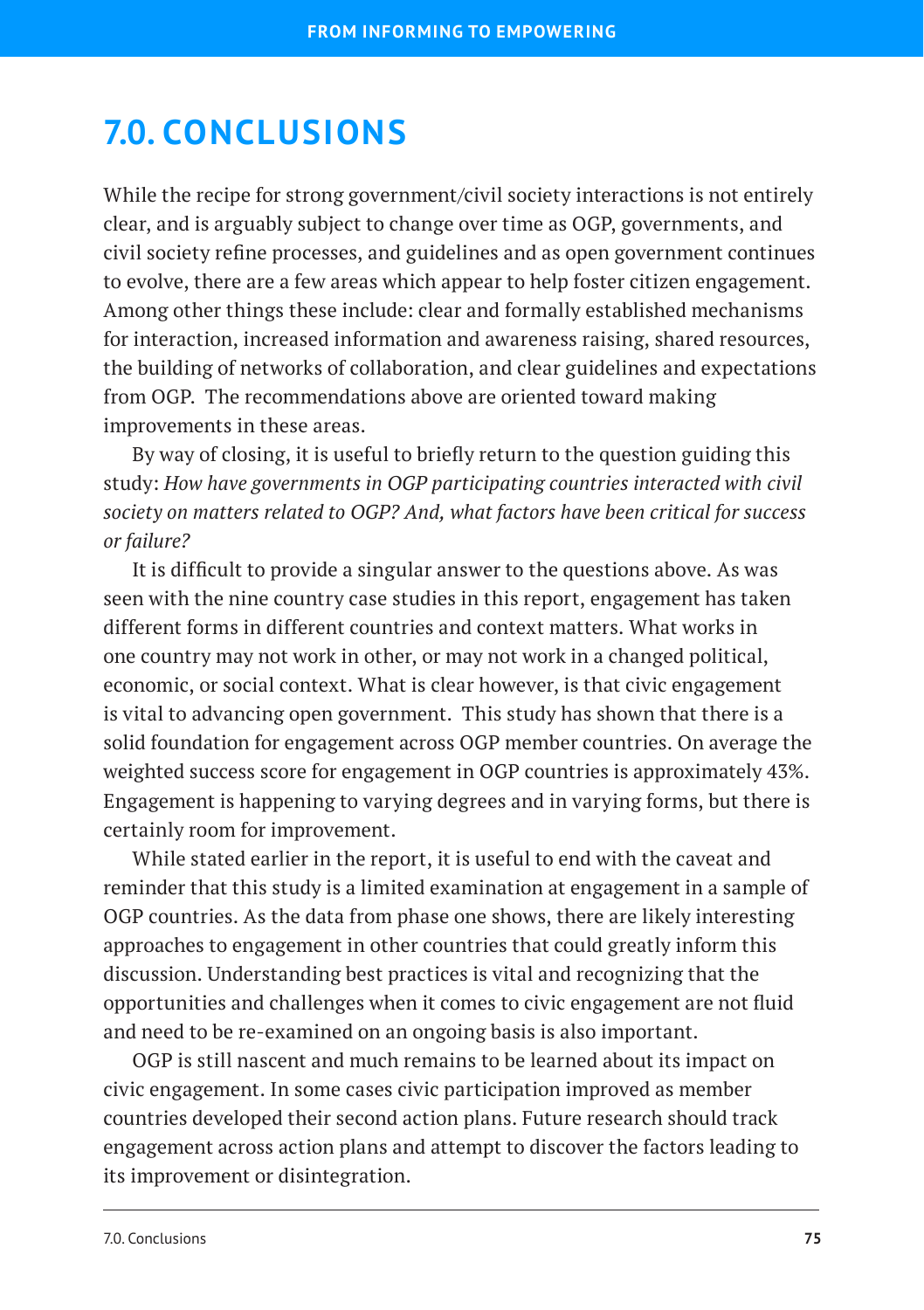*How have governments in OGP participating countries interacted with civil society on matters related to OGP? And, what factors have been critical for success or failure?*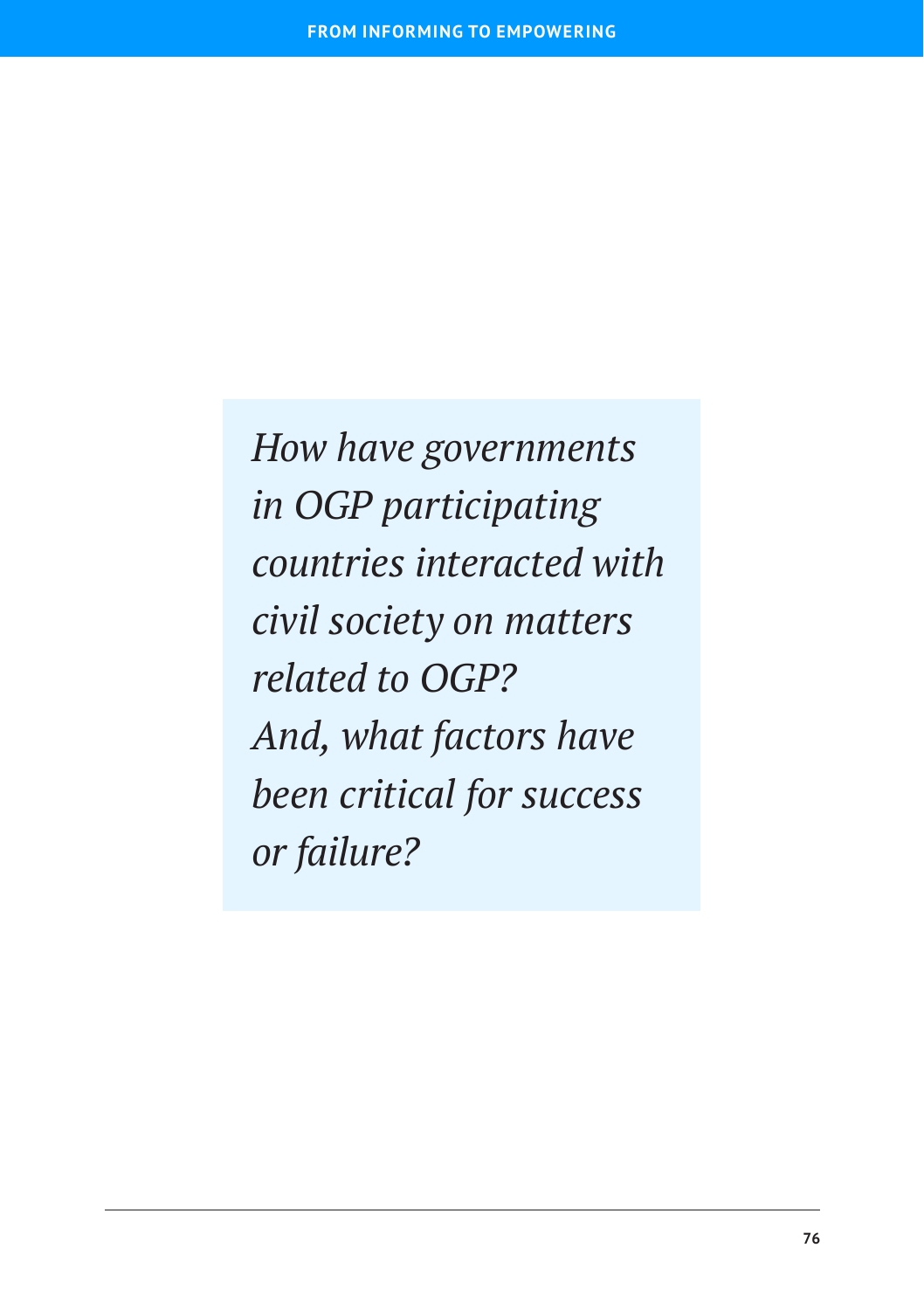# **REFERENCES**

'Access to Information Bill to be fast tracked through Tanzanian Parliament.' [http://mtega.com/2015/03/access-to-information-bill-to-be-fast-tracked](http://mtega.com/2015/03/access-to-information-bill-to-be-fast-tracked-through-tanzanian-parliament/)[through-tanzanian-parliament/](http://mtega.com/2015/03/access-to-information-bill-to-be-fast-tracked-through-tanzanian-parliament/)

Action Plan for implementation of the initiative Open Government Partnership in the Republic of Croatia for the period 2014-2016 (2014). [http://www.](http://www.opengovpartnership.org/sites/default/files/Croatia%20-%20Second%20Action%20Plan%2C%202014%20-%202016_0.pdf) [opengovpartnership.org/sites/default/files/Croatia%20-%20Second%20](http://www.opengovpartnership.org/sites/default/files/Croatia%20-%20Second%20Action%20Plan%2C%202014%20-%202016_0.pdf) [Action%20Plan%2C%202014%20-%202016\\_0.pdf](http://www.opengovpartnership.org/sites/default/files/Croatia%20-%20Second%20Action%20Plan%2C%202014%20-%202016_0.pdf)

Albavera. (2013). 'Acuerdo nacional y gestión presupuestal en el Perú.' [http://repositorio.cepal.org/bitstream/handle/11362/7297/S0311845\\_](http://repositorio.cepal.org/bitstream/handle/11362/7297/S0311845_es.pdf?sequence=1) [es.pdf?sequence=1](http://repositorio.cepal.org/bitstream/handle/11362/7297/S0311845_es.pdf?sequence=1)

Belaunde. (2014). 'Instituciones para un gobierno abierto.' [http://revistas.pucp.](http://revistas.pucp.edu.pe/index.php/themis/article/viewFile/10685/1164) [edu.pe/index.php/themis/article/viewFile/10685/1164](http://revistas.pucp.edu.pe/index.php/themis/article/viewFile/10685/1164)

Blanco. (2011). 'Deepening Democracy: Civil Society in Chile.' CIVICUS Civil Society Index in Chile. [http://www.civicus.org/images/stories/csi/csi\\_phase2/](http://www.civicus.org/images/stories/csi/csi_phase2/chile%20acr.pdf) [chile%20acr.pdf](http://www.civicus.org/images/stories/csi/csi_phase2/chile%20acr.pdf)

Bucur A. and Voicu O. (2014). Open government in Romania. "Open Society Reports" supported by the NGO Fund.

Caucasus Barometer: Armenia (2013). [http://caucasusbarometer.org/en/cb-am/](http://caucasusbarometer.org/en/cb-am/TRUNGOS) **[TRUNGOS](http://caucasusbarometer.org/en/cb-am/TRUNGOS)** 

Checa, L. et al. 'The Case of Chile during Michelle Bachelets Administration. Citizenship Participation for Strengthening Democracy.' [http://www.scielo.org.](http://www.scielo.org.ve/scielo.php?pid=S0254-16372011000200002&scritp=sci_arttext) [ve/scielo.php?pid=S0254-16372011000200002&scritp=sci\\_arttext](http://www.scielo.org.ve/scielo.php?pid=S0254-16372011000200002&scritp=sci_arttext)

Chenwi, L. and Tissington, K. (2010). 'Engaging Meaningfully With Government on Socio-Economic Rights, [https://www.escr-net.org/](https://www.escr-net.org/docs/i/1529388) [docs/i/1529388](https://www.escr-net.org/docs/i/1529388)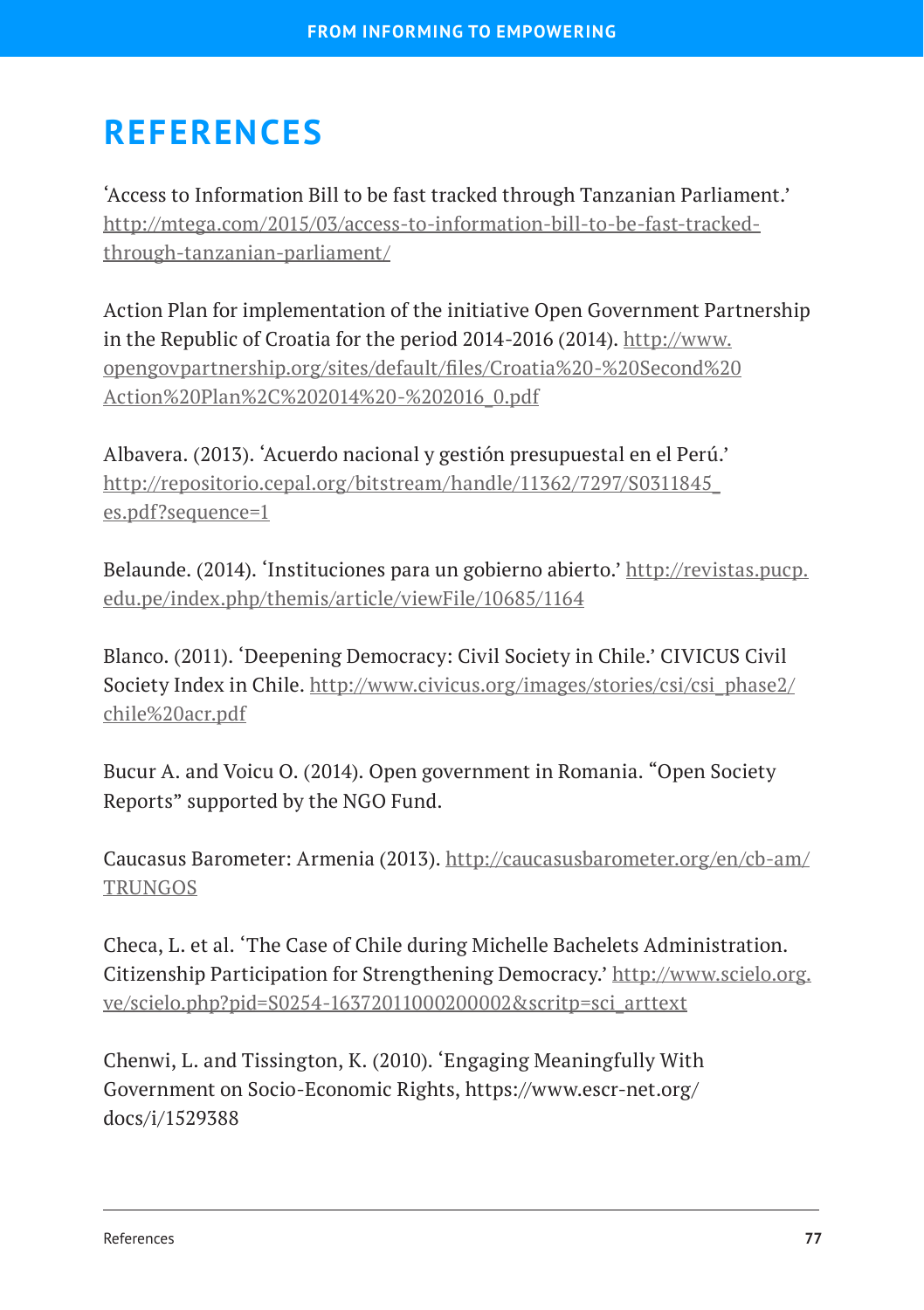CIPESA. 'The Right to Information in Tanzania: Insights on the Laws, Policies and Practices.' [http://www.cipesa.org/?wpfb\\_dl=105](http://www.cipesa.org/?wpfb_dl=105)

CIVICUS EEI Index, <http://civicus.org/eei/>

CIVICUS. (2013). State of Civil Society 2013. [http://www.3sektorius.It/](http://www.3sektorius.It/docs/2013StateofCivilSocietyReport_full_2013-05-02_10:53:58.pdf0i.pdf) [docs/2013StateofCivilSocietyReport\\_full\\_2013-05-02\\_10:53:58.pdf0i.pdf](http://www.3sektorius.It/docs/2013StateofCivilSocietyReport_full_2013-05-02_10:53:58.pdf0i.pdf)

CIVICUS Civil Society Index, Country Analytical Report: from Transition to Consolidation (2010). [http://program.counterpart.org/Armenia/?page\\_id=48](http://program.counterpart.org/Armenia/?page_id=48)

CIVICUS Civil Society Index (2014). Rapid Assessment Armenian Civil Society: Consolidated but Detached from the Broader Public Policy. Action Brief Prepared by Yevgenya Jenny Paturyan Yerevan. Counterpart International Armenia.

CIVICUS Civil Society Index in Croatia (2011). Building identity: future challenges for CSOs as professionals in the societal arena. [http://www.civicus.](http://www.civicus.org/images/stories/csi/csi_phase2/croatia%20csi%20analytical%20country%20report.pdf) [org/images/stories/csi/csi\\_phase2/croatia%20csi%20analytical%20country%20](http://www.civicus.org/images/stories/csi/csi_phase2/croatia%20csi%20analytical%20country%20report.pdf) [report.pdf](http://www.civicus.org/images/stories/csi/csi_phase2/croatia%20csi%20analytical%20country%20report.pdf)

CIVICUS Country Report Honduras, [http://www.civicus.org/media/CSI\\_](http://www.civicus.org/media/CSI_Honduras_Country_Report.pdf) [Honduras\\_Country\\_Report.pdf](http://www.civicus.org/media/CSI_Honduras_Country_Report.pdf)

CIVICUS CSI Analytical Country Reports for Tanzania. [http://civicus.org/](http://civicus.org/downloads/CSI/Tanzania.pdf) [downloads/CSI/Tanzania.pdf](http://civicus.org/downloads/CSI/Tanzania.pdf)

Civil Society Monitoring Reports,<http://www.ogphub.org/resources/>

Comisión Multisectorial de Naturaleza Permanente para el Seguimiento de la Implementación del Pal de Gobierno Abierto del Perú.

Consejo para la transparencia,<http://www.consejotransparencia.cl/>

Consejo Asesor Presidencial Contra los Conflictos de Interés, el Tráfico de Influencias, y la Corrupción, <http://consejoanticorrupcion.cl/>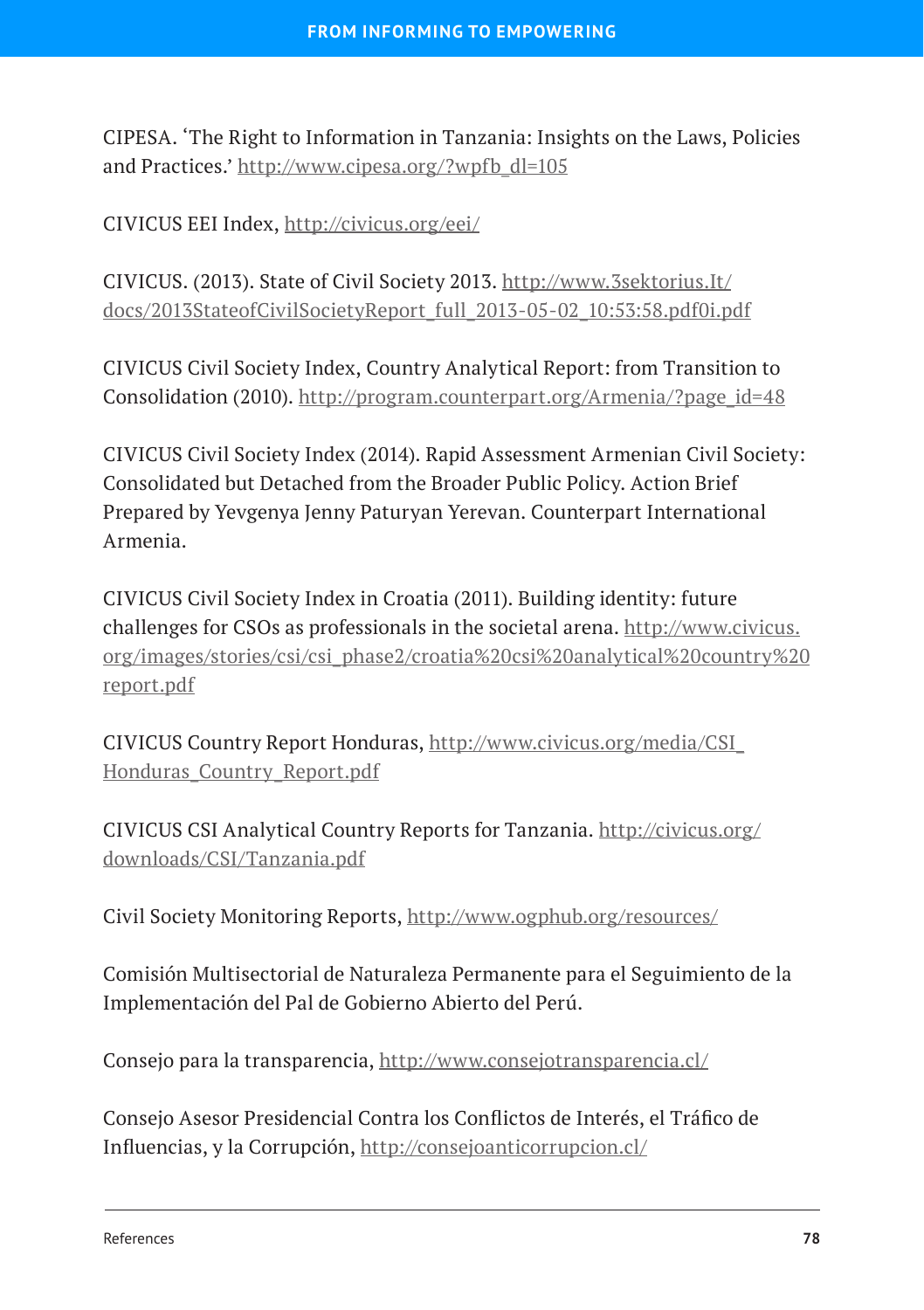Cruz, A. (2009). 'Building Political Will for Enhanced Citizen Access to Information: Lessons from Latin America.' In Carmen Malena eds. Building Support for Participatory Governance. Kumarian Press.

Debrah, E. (2009). 'Assessing the Quality of Accountability in Ghana's District Assemblies, 1993-2008.' African Journal of Political Science and International Relations. 3(6).

Draft Bill for the Freedom of Information, Tanzania, [http://www.](http://www.humanrightsinitiative.org/programs/ai/rti/international/laws_papers/tanzania/draft_foi_bill_2006.pdf) [humanrightsinitiative.org/programs/ai/rti/international/laws\\_papers/](http://www.humanrightsinitiative.org/programs/ai/rti/international/laws_papers/tanzania/draft_foi_bill_2006.pdf) [tanzania/draft\\_foi\\_bill\\_2006.pdf](http://www.humanrightsinitiative.org/programs/ai/rti/international/laws_papers/tanzania/draft_foi_bill_2006.pdf)

European Union Advisory Group to the Republic of Armenia (2012). Strengthening Civil Society and its Interaction with State Institutions. Policy Paper.<http://www.euadvisorygroup.eu/>

Freedom House, <https://www.freedomhouse.org/>

Freedom in the World (2014). Freedom House. [https://freedomhouse.org/report/](https://freedomhouse.org/report/freedom-world/2014/croatia#.VOyOk7PF-Hw) [freedom-world/2014/croatia#.VOyOk7PF-Hw](https://freedomhouse.org/report/freedom-world/2014/croatia#.VOyOk7PF-Hw)

Freedom in the World: Romania (2014). Freedom House. [https://freedomhouse.](https://freedomhouse.org/report/freedom-world/2014/romania#.VQSb5GTF-Hx) [org/report/freedom-world/2014/romania#.VQSb5GTF-Hx](https://freedomhouse.org/report/freedom-world/2014/romania#.VQSb5GTF-Hx)

Freedom in the World: Armenia (2014). [https://freedomhouse.org/report/](https://freedomhouse.org/report/freedom-world/2014/armenia#.VPSsf7PF-Hw) [freedom-world/2014/armenia#.VPSsf7PF-Hw](https://freedomhouse.org/report/freedom-world/2014/armenia#.VPSsf7PF-Hw)

Garcia, H. et al. (2014). Social and Economic Rights in Theory and Practice: Critical Inquiries. Routledge.

Ghana Open Data Initiative. 'Break Down of Metropolitan, Municipal and District Assemblies in Ghana.' [http://data.gov.gh/dataset/break-down](http://data.gov.gh/dataset/break-down-metropolitan-municipal-and-district-assemblies-ghana)[metropolitan-municipal-and-district-assemblies-ghana](http://data.gov.gh/dataset/break-down-metropolitan-municipal-and-district-assemblies-ghana)

Gobierno Abierto (2014). [http://vigilagobiernoabierto.pe/blog/sociedad-civil](http://vigilagobiernoabierto.pe/blog/sociedad-civil-suspende-acompa-amiento-proceso-de-gobierno-abierto-peruano)[suspende-acompa-amiento-proceso-de-gobierno-abierto-peruano](http://vigilagobiernoabierto.pe/blog/sociedad-civil-suspende-acompa-amiento-proceso-de-gobierno-abierto-peruano)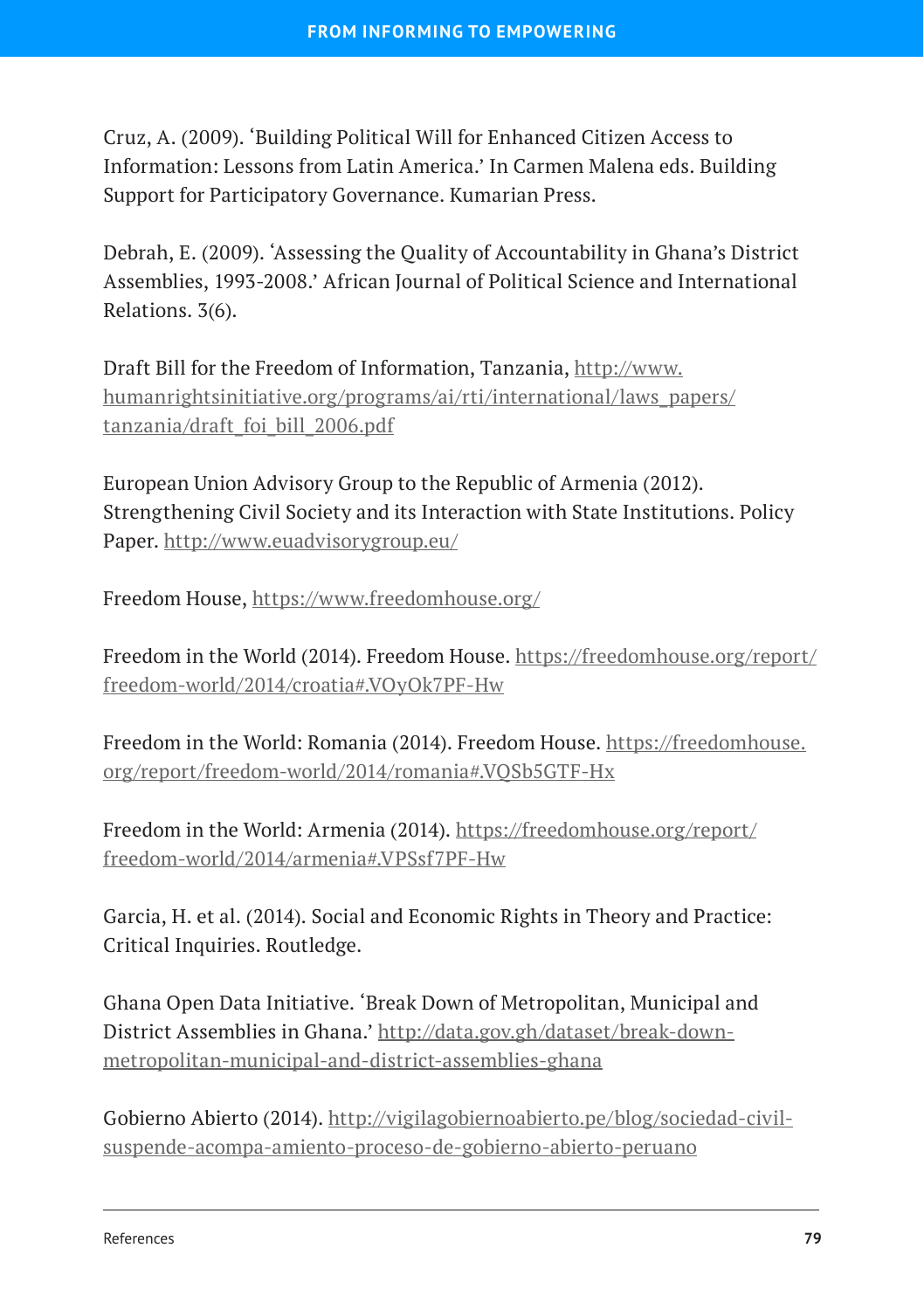Government Self-Assessment Reports,<http://opengovpartnership.org/countries>

Government Office for Cooperation with NGOs (2013). Report on the Implementation of the Code for consultation with the interested public in procedures of adopting laws, other regulations and acts in 2012. [http://](http://www.uzuvrh.hr/userfiles/file/Izvje%C5%A1%C4%87e%20o%20provedbi%20Kodeksa%20u%202012%20-%20final.pdf) [www.uzuvrh.hr/userfiles/file/Izvje%C5%A1%C4%87e%20o%20provedbi%20](http://www.uzuvrh.hr/userfiles/file/Izvje%C5%A1%C4%87e%20o%20provedbi%20Kodeksa%20u%202012%20-%20final.pdf) [Kodeksa%20u%202012%20-%20final.pdf](http://www.uzuvrh.hr/userfiles/file/Izvje%C5%A1%C4%87e%20o%20provedbi%20Kodeksa%20u%202012%20-%20final.pdf)

Government Office for Cooperation with NGOs (2015). Report on the Implementation of the Code for consultation with the interested public in procedures of adopting laws, other regulations and acts in 2014.

Guevara, A.. (2014). 'Social Movements and Politics Actually in Peru.' [http://](http://www.scielo.org.mx/scielo.php?pid=S1665-85742014000100004&script=sci_arttext) [www.scielo.org.mx/scielo.php?pid=S1665-85742014000100004&script=sci\\_](http://www.scielo.org.mx/scielo.php?pid=S1665-85742014000100004&script=sci_arttext) [arttext](http://www.scielo.org.mx/scielo.php?pid=S1665-85742014000100004&script=sci_arttext)

Hambuba, C. and Kagoiya, R. (2009). 'Freedom of Information (FOI) & Women's Rights in Africa.' [http://portal.unesco.org/ci/en/files/29376/12605246833foi\\_](http://portal.unesco.org/ci/en/files/29376/12605246833foi_africa_en.pdf/foi_africa_en.pdf) [africa\\_en.pdf/foi\\_africa\\_en.pdf](http://portal.unesco.org/ci/en/files/29376/12605246833foi_africa_en.pdf/foi_africa_en.pdf)

Hivos, <https://hivos.org>

IAP2 Spectrum of Public Participation. (2007). [http://c.ymcdn.com/sites/www.](http://c.ymcdn.com/sites/www.iap2.org/resource/resmgr/imported/IAP2%20Spectrum_vertical.pdf) [iap2.org/resource/resmgr/imported/IAP2%20Spectrum\\_vertical.pdf](http://c.ymcdn.com/sites/www.iap2.org/resource/resmgr/imported/IAP2%20Spectrum_vertical.pdf)

IDEA, http://www.idea.int/

IDEA Direct Democracy Database (2015). [http://www.idea.int/elections/dd/](http://www.idea.int/elections/dd/search.cfm) [search.cfm](http://www.idea.int/elections/dd/search.cfm)

International Budget Partnership. 'Assessment of Budget Transparency in Honduras.' [http://internationalbudget.org/publications/assessment-of-budget](http://internationalbudget.org/publications/assessment-of-budget-transparency-in-honduras/)[transparency-in-honduras/](http://internationalbudget.org/publications/assessment-of-budget-transparency-in-honduras/)

IRM reports, [http://www.opengovpartnership.org/independent-reporting](http://www.opengovpartnership.org/independent-reporting-mechanism)[mechanism](http://www.opengovpartnership.org/independent-reporting-mechanism)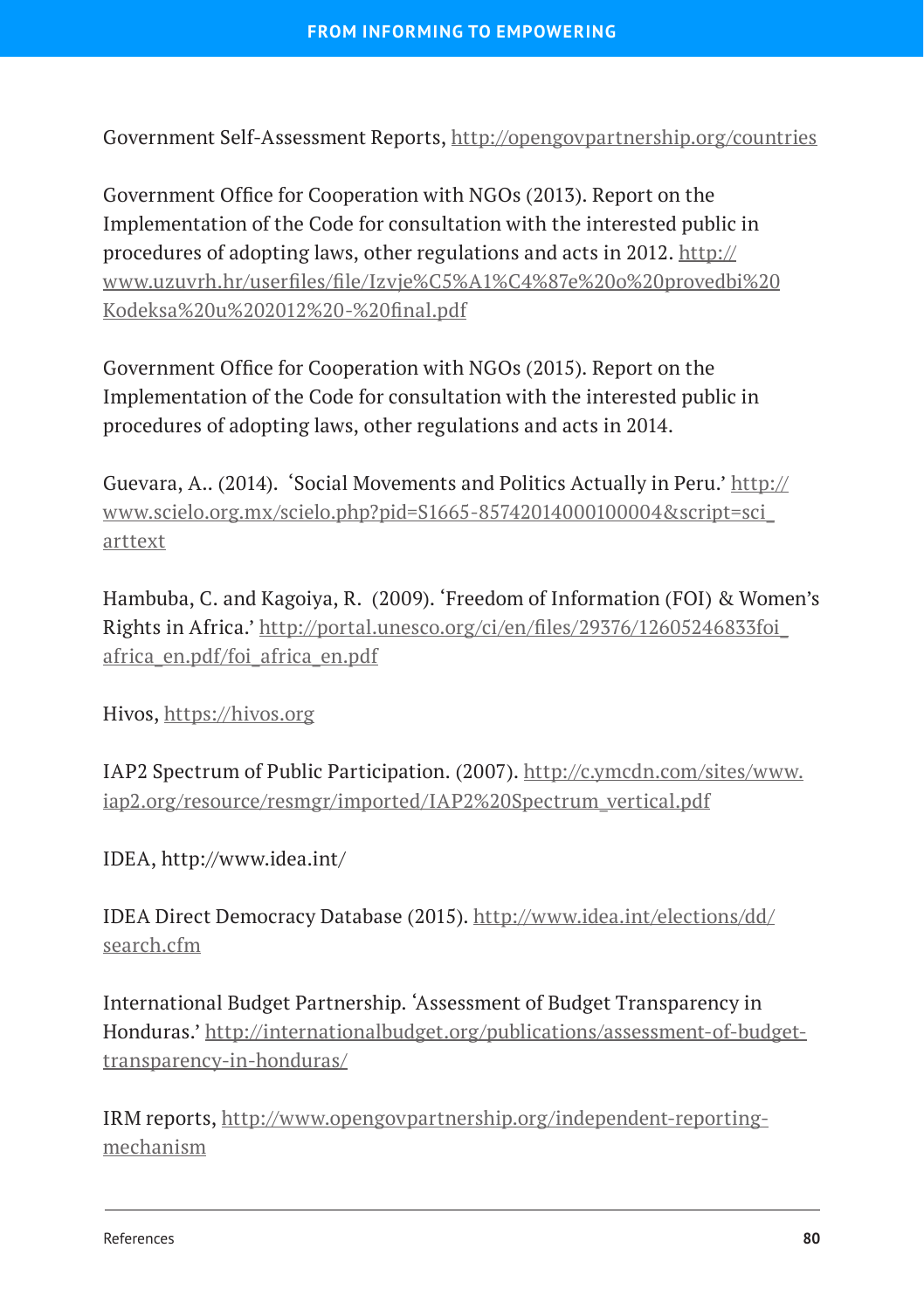ITU (2013). ITU World Telecommunication/ICT Indicators database. [http://](http://www.itu.int/en/ITU-D/Statistics/Pages/stat/default.aspx) [www.itu.int/en/ITU-D/Statistics/Pages/stat/default.aspx](http://www.itu.int/en/ITU-D/Statistics/Pages/stat/default.aspx)

ITU Statistics,<http://www.itu.int/en/ITU-D/Statistics/Pages/stat/default.aspx>

Jumah, B. (2011). 'Towards Democratic Ownership in Ghana: Strong progress in civil society engagement.' [http://www.alliance2015.org/fileadmin/Texte\\_Pdfs/](http://www.alliance2015.org/fileadmin/Texte_Pdfs/Text_Documents/Ghana_Democratic_Ownership_country_brief_2011.pdf) [Text\\_Documents/Ghana\\_Democratic\\_Ownership\\_country\\_brief\\_2011.pdf](http://www.alliance2015.org/fileadmin/Texte_Pdfs/Text_Documents/Ghana_Democratic_Ownership_country_brief_2011.pdf)

Kariuki, M. et al. (2015). 'Africa in OGP: Why 2015 is a big year,' [http://www.](http://www.ogphub.org/blog/africa-in-the-ogp-why-2015-is-a-big-year/) [ogphub.org/blog/africa-in-the-ogp-why-2015-is-a-big-year/](http://www.ogphub.org/blog/africa-in-the-ogp-why-2015-is-a-big-year/)

Kibamba, D. (2014). 'Tanzania in yet another Lost Century.' [http://www.](http://www.freedominfo.org/2014/11/tanzania-yet-another-lost-century/#ftn05) [freedominfo.org/2014/11/tanzania-yet-another-lost-century/#ftn05](http://www.freedominfo.org/2014/11/tanzania-yet-another-lost-century/#ftn05)

Ley deTransparencia y Accesso a la Información Pública Peru (2002). [http://](http://www.peru.gob.pe/normas/docs/LEY_27806.pdf) [www.peru.gob.pe/normas/docs/LEY\\_27806.pdf](http://www.peru.gob.pe/normas/docs/LEY_27806.pdf)

Ley Marco de Presupuesto Participativo (2003). [http://www.oas.org/juridico/](http://www.oas.org/juridico/spanish/per_res19.pdf) [spanish/per\\_res19.pdf](http://www.oas.org/juridico/spanish/per_res19.pdf)

Ley del Derecho a la Consulta Previa a los Pueblos Indigenas u Originarios. <http://www4.congreso.gob.per/ntley/Imagenes/Leyes/29785.pdf>

Ley de Transparencia y Acceso a la Información de Honduras, [http://www.ccit.](http://www.ccit.hn/wp-content/uploads/2013/12/LEY-DE-TRANSPARENCIA-Y-ACCESO-A-LA-INFORMACION1.pdf) [hn/wp-content/uploads/2013/12/LEY-DE-TRANSPARENCIA-Y-ACCESO-A-LA-](http://www.ccit.hn/wp-content/uploads/2013/12/LEY-DE-TRANSPARENCIA-Y-ACCESO-A-LA-INFORMACION1.pdf)[INFORMACION1.pdf](http://www.ccit.hn/wp-content/uploads/2013/12/LEY-DE-TRANSPARENCIA-Y-ACCESO-A-LA-INFORMACION1.pdf)

Ley de Mecanismos de Participación Ciudadana. [http://www.tsc.ob.hn/leyes/](http://www.tsc.ob.hn/leyes/Ley_de_mecanismos_de_participacion_ciudadana_2013.pdf) Ley de mecanismos de participacion ciudadana 2013.pdf

Ley Sobre Acceso a la Información pública Chile, [http://www.leychile.cl/](http://www.leychile.cl/Navegar?idNorma=276363) [Navegar?idNorma=276363](http://www.leychile.cl/Navegar?idNorma=276363)

Ley Sobre Asociaciones y Participación ciudadana en la gestión pública Chile, <http://www.leychile.cl/Navegar?idNorma=1023143>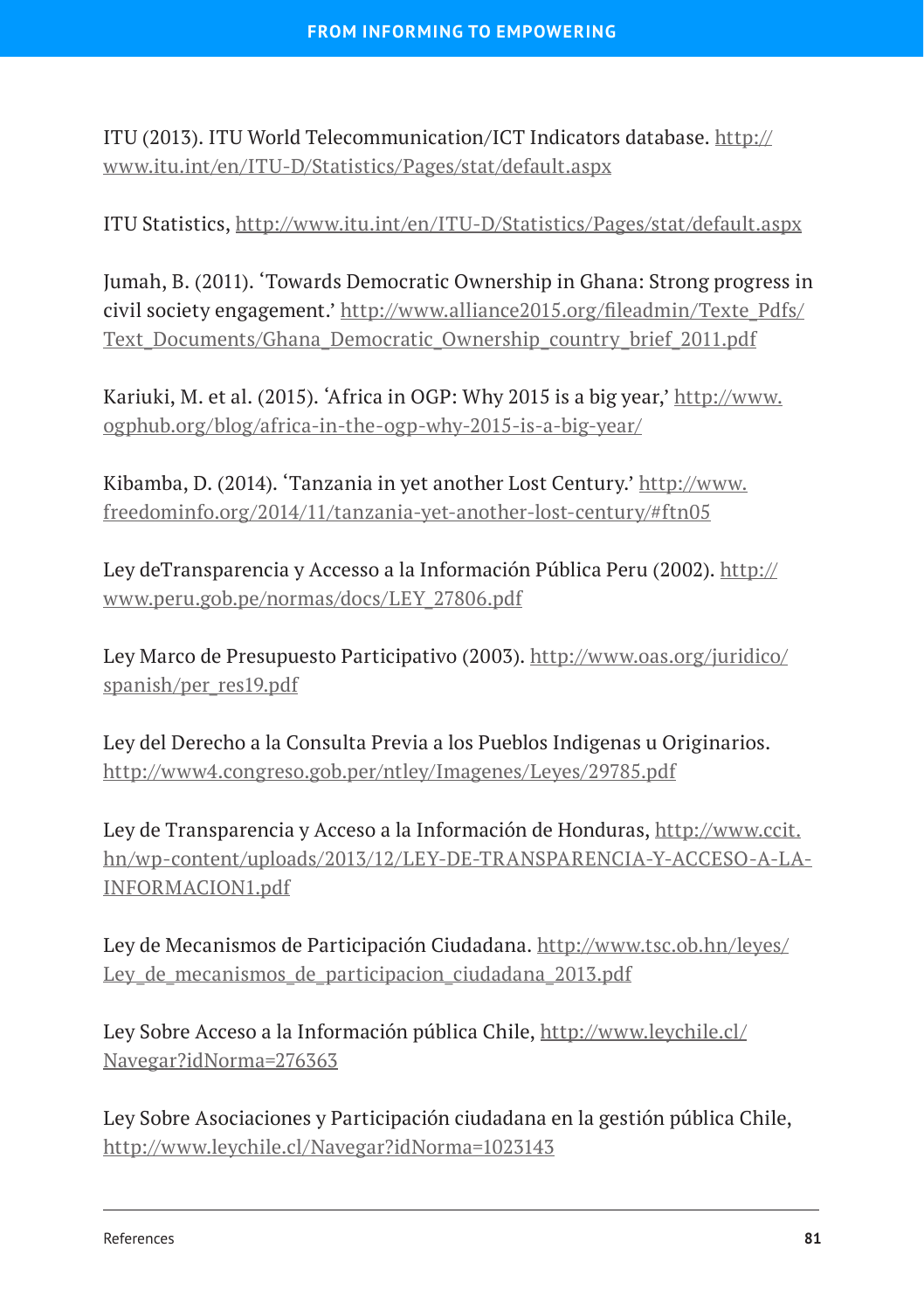McKinley, D. 'The State of Access to Information in South Africa.' [http://www.](http://www.ritecodev.co.za/csvrorig/docs/trc/stateofaccess.pdf) [ritecodev.co.za/csvrorig/docs/trc/stateofaccess.pdf](http://www.ritecodev.co.za/csvrorig/docs/trc/stateofaccess.pdf)

Mendel, T. (2013). 'El Derecho a la Información en América Latina.' [http://](http://unesdoc.unesco.org/images/0018/001832/183273s.pdf) [unesdoc.unesco.org/images/0018/001832/183273s.pdf](http://unesdoc.unesco.org/images/0018/001832/183273s.pdf)

Monitoring Matrix on Enabling Environment for Civil Society Development: <http://monitoringmatrix.net>

Montecios, E. (2014). Diseño institucional y participación ciudadana en los presupuestos participativos: Los casos de Chile, Argentina, Perú, República Dominicanada y Uruguay.' [http://200.10.244.82/ojscide/index.php/pyg/article/](http://200.10.244.82/ojscide/index.php/pyg/article/view/foi/10) [view/foi/10](http://200.10.244.82/ojscide/index.php/pyg/article/view/foi/10)

Morales. (2012). 'El gobierno abierto en el Perú: más democracia y más ciudadanía.' <http://www.dgsc.go.cr/DGSC/documentos/cladxvii/vargasmo.pdf>

National Bureau of Statistics, The United Republic of Tanzania. 'Basic Demographic and Social Economic Profile.' [http://www.nbs.go.tz/nbs/index.](http://www.nbs.go.tz/nbs/index.php?option=com_content&view=article&id=502:basic-demographic-and-socio-economic-profile-keyfindings&cati d=57:censuses&Itemid=82) [php?option=com\\_content&view=article&id=502:basic-demographic-and-socio](http://www.nbs.go.tz/nbs/index.php?option=com_content&view=article&id=502:basic-demographic-and-socio-economic-profile-keyfindings&cati d=57:censuses&Itemid=82)[economic-profile-keyfindings&cati d=57:censuses&Itemid=82](http://www.nbs.go.tz/nbs/index.php?option=com_content&view=article&id=502:basic-demographic-and-socio-economic-profile-keyfindings&cati d=57:censuses&Itemid=82)

National Strategy for the Creation of an Enabling Environment for Civil Society Development from 2012 to 2016. [http://www.uzuvrh.hr/userfiles/file/](http://www.uzuvrh.hr/userfiles/file/National%20Strategy-Civil%20Society-Croatia-2012-2016-eng_final.pdf) [National%20Strategy-Civil%20Society-Croatia-2012-2016-eng\\_final.pdf](http://www.uzuvrh.hr/userfiles/file/National%20Strategy-Civil%20Society-Croatia-2012-2016-eng_final.pdf).

Nations in Transit Study: Romania (2014). [https://freedomhouse.org/report/](https://freedomhouse.org/report/nations-transit/2014/romania#.VQSeFGTF-Hx) [nations-transit/2014/romania#.VQSeFGTF-Hx](https://freedomhouse.org/report/nations-transit/2014/romania#.VQSeFGTF-Hx)

National Action Plans, http://www.opengovpartnership.org/how-it-works/ action-plans

OECD. 'Open Government'. <http://www.oecd.org/gov/open-government.htm>

OGP Armenia website (2015). "Our steps should be directed towards monitoring". Article dated 06.03.2015. [http://www.ogp.am/en/news/](http://www.ogp.am/en/news/item/2015/03/06/collaboration) [item/2015/03/06/collaboration](http://www.ogp.am/en/news/item/2015/03/06/collaboration)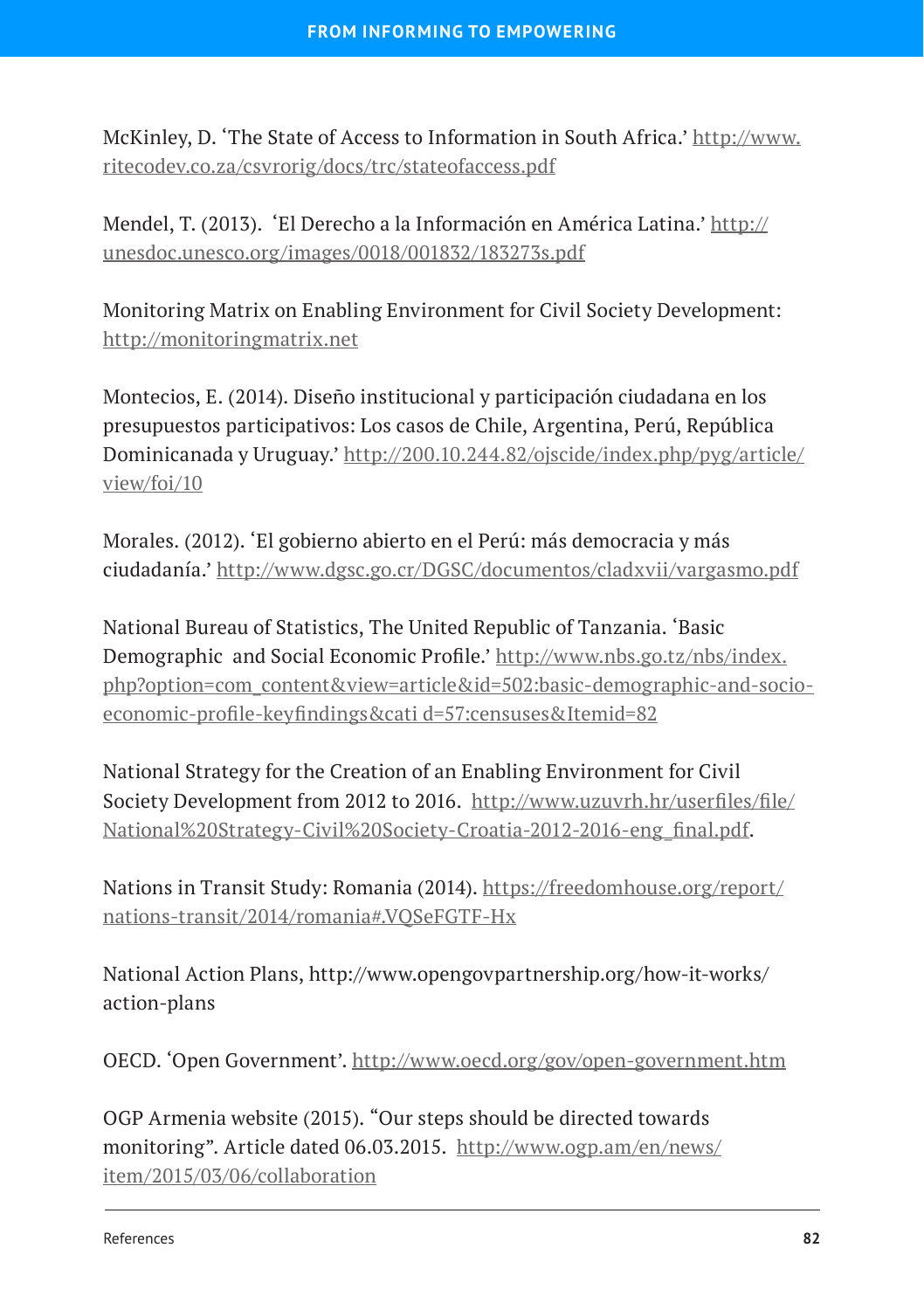Open Government Partnership: Second Action Plan of the Republic of Armenia (2014-2016). [http://www.ogp.am/en/plan/](http://www.ogp.am/en/plan)

OGP Eligibility Criteria, <http://www.opengovpartnership.org>

Open Government Declaration, <http://www.opengovpartnership.org>

Open Government Support Unit,<http://www.opengovpartnership.org>

Paredes. (2011). 'Citizenship, Participation and Democracy. Debt and deficit in the 20 years of 'democracy' in Chile.' [http://www.scielo.cl/scielo.](http://www.scielo.cl/scielo.php?pid=S0718-65682011000100022&script=sci_arttext) [php?pid=S0718-65682011000100022&script=sci\\_arttext](http://www.scielo.cl/scielo.php?pid=S0718-65682011000100022&script=sci_arttext)

Pino. (2012). 'El impacto del Índice de Presupuesto Abierto (Open Budget Index, OBI) y sus instituciones colaboradoras en la transparencia del presupuesto en Honduras.' [http://icefi.org/wp-content/uploads/2013/05/](http://icefi.org/wp-content/uploads/2013/05/ReporteFinalIBP5-5-12.pdf) [ReporteFinalIBP5-5-12.pdf](http://icefi.org/wp-content/uploads/2013/05/ReporteFinalIBP5-5-12.pdf)

Portal del Consolidación de datos de la Ley de Lobby del Estado de Chile, 2015, <http://www.infolobby.cl/>

Proetica. (2015). 'Informe revela que Ejecutivo no cimple con actualizar Portales de Transparencia.' [https://medium.com/@ProeticaPeru/informe-revela-que](mailto:https://medium.com/@ProeticaPeru/informe-revela-que-ejecutivo-no-cumple-con-actualizar-portales-de-transparencia-401e9454affb)[ejecutivo-no-cumple-con-actualizar-portales-de-transparencia-401e9454affb](mailto:https://medium.com/@ProeticaPeru/informe-revela-que-ejecutivo-no-cumple-con-actualizar-portales-de-transparencia-401e9454affb)

Promotion of Access to Information, Act 2 of 2000, South Africa, [http://www.](http://www.dfa.gov.za/department/accessinfo_act.pdf) [dfa.gov.za/department/accessinfo\\_act.pdf](http://www.dfa.gov.za/department/accessinfo_act.pdf)

Queiroz. (2008). 'El acceso a la información pública: Evaluación de la organización y los contenidos de las páginas Web de las entidades del Estado Peruano.' <http://eprints.rclis.org/12665/1/c.b.vol.1.no.1.quiroz.pdf>

Revista Latino Americana de Proteccion de Datos Personales. (2015). [http://](http://www.rlpdp.com/2015/01/peru-sanciones-a-datospublicos-org/) [www.rlpdp.com/2015/01/peru-sanciones-a-datospublicos-org/](http://www.rlpdp.com/2015/01/peru-sanciones-a-datospublicos-org/)

Right to Information,<http://www.right2info.org>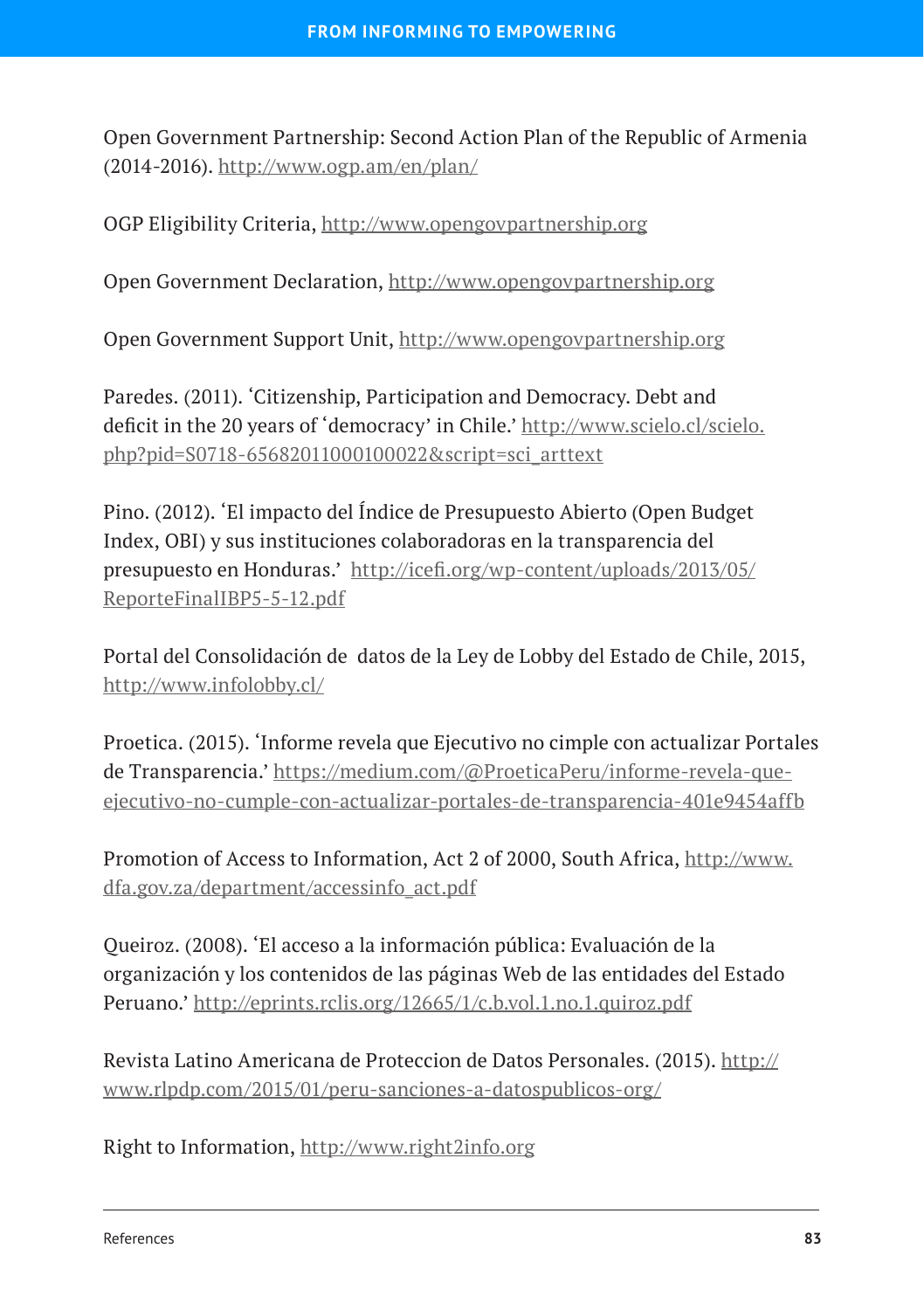Right to Know,<http://www.r2k.org/>

Right to Information Campaign Ghana, [http://www.rticampaignghana.com/](http://www.rticampaignghana.com/coalition) [coalition](http://www.rticampaignghana.com/coalition)

RTI Ratings, <http://www.rti-rating.org/>

South African History Archive, <http://www.saha.org.za/>

Swislow, D. (2013). 'Legislative Openness Comes to OGP.' [http://blog.](http://blog.openingparliament.org/post/56801753663/legislative-openness-comes-to-ogp) [openingparliament.org/post/56801753663/legislative-openness-comes-to-ogp](http://blog.openingparliament.org/post/56801753663/legislative-openness-comes-to-ogp)

Torres. (2013). 'Acceso a la información y datos personales: una vieja tension, nuevos desafíos.' [http://www.palermo.edu/cele/pdf/DatosPersonales\\_final.pdf](http://www.palermo.edu/cele/pdf/DatosPersonales_final.pdf)

Ukrainian Institute for Public Policy (2012). The OGP Process in EaP Countries and Russia: Where are we now and where do we go further? within the project «Strengthening capacities of the EaP civil society organizations in using Open Government Partnership as a tool for fight against corruption».

Urra, I. (2013). 'Qué pasa en Honuras.' [http://dialnet.unirioja.es/servlet/](http://dialnet.unirioja.es/servlet/articulo?codigo=4716564) [articulo?codigo=4716564](http://dialnet.unirioja.es/servlet/articulo?codigo=4716564)

USAID (2014). 2013 CSO Sustainability Index for Central and Eastern Europe and Eurasia: [http://www.usaid.gov/sites/default/files/documents/1863/](http://www.usaid.gov/sites/default/files/documents/1863/E%26E%202013%20CSOSI%20Final%2010-29-14.pdf) [E%26E%202013%20CSOSI%20Final%2010-29-14.pdf](http://www.usaid.gov/sites/default/files/documents/1863/E%26E%202013%20CSOSI%20Final%2010-29-14.pdf)

Vasani D. (2013). "Croatia: political transition provides a window of opportunity". OGP Civil society hub: [http://www.opengovpartnership.org/](http://www.opengovpartnership.org/blog/dolar-vasani/2013/07/15/croatia-political-transition-provides-window-opportunity) [blog/dolar-vasani/2013/07/15/croatia-political-transition-provides-window](http://www.opengovpartnership.org/blog/dolar-vasani/2013/07/15/croatia-political-transition-provides-window-opportunity)[opportunity](http://www.opengovpartnership.org/blog/dolar-vasani/2013/07/15/croatia-political-transition-provides-window-opportunity)

Wittek, J. (2014). 'Review of a Decade of Participatory Budgeting as a Mechanism for Civil Society Participation – A Case Study of Peru.' [http://www.](http://www.nadel.ethz.ch/Essays/MAS_2012_Wittek_Janine.pdf) [nadel.ethz.ch/Essays/MAS\\_2012\\_Wittek\\_Janine.pdf](http://www.nadel.ethz.ch/Essays/MAS_2012_Wittek_Janine.pdf)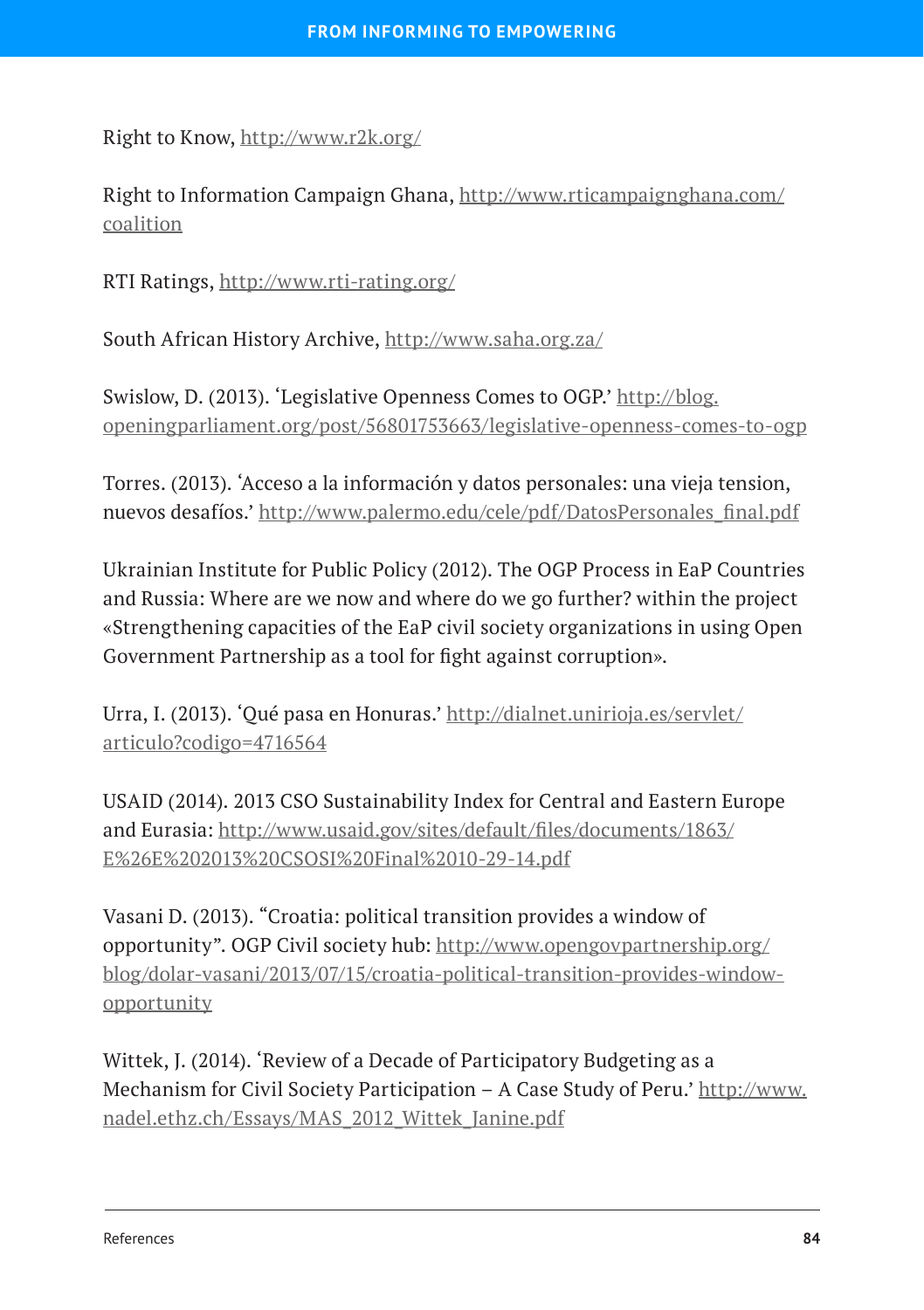World Bank (2008). 'Peru: The Role of Civil Society'. [http://siteresources.worldbank.org/EXTSOCIALDEV/](http://siteresources.worldbank.org/EXTSOCIALDEV/Resources/3177394-1168615404141/3328201-1192042053459/Peru.pdf?resourceurlname=Peru.pdf) [Resources/3177394-1168615404141/3328201-1192042053459/Peru.](http://siteresources.worldbank.org/EXTSOCIALDEV/Resources/3177394-1168615404141/3328201-1192042053459/Peru.pdf?resourceurlname=Peru.pdf) [pdf?resourceurlname=Peru.pdf](http://siteresources.worldbank.org/EXTSOCIALDEV/Resources/3177394-1168615404141/3328201-1192042053459/Peru.pdf?resourceurlname=Peru.pdf)

Yeboah, E. and Obeng-Odoom, F. (2010). 'We are not the Only Ones to Blame: District Assemblies' Perspectives on the State of Planning in Ghana.' Commonwealth Journal of Local Governance. No 7.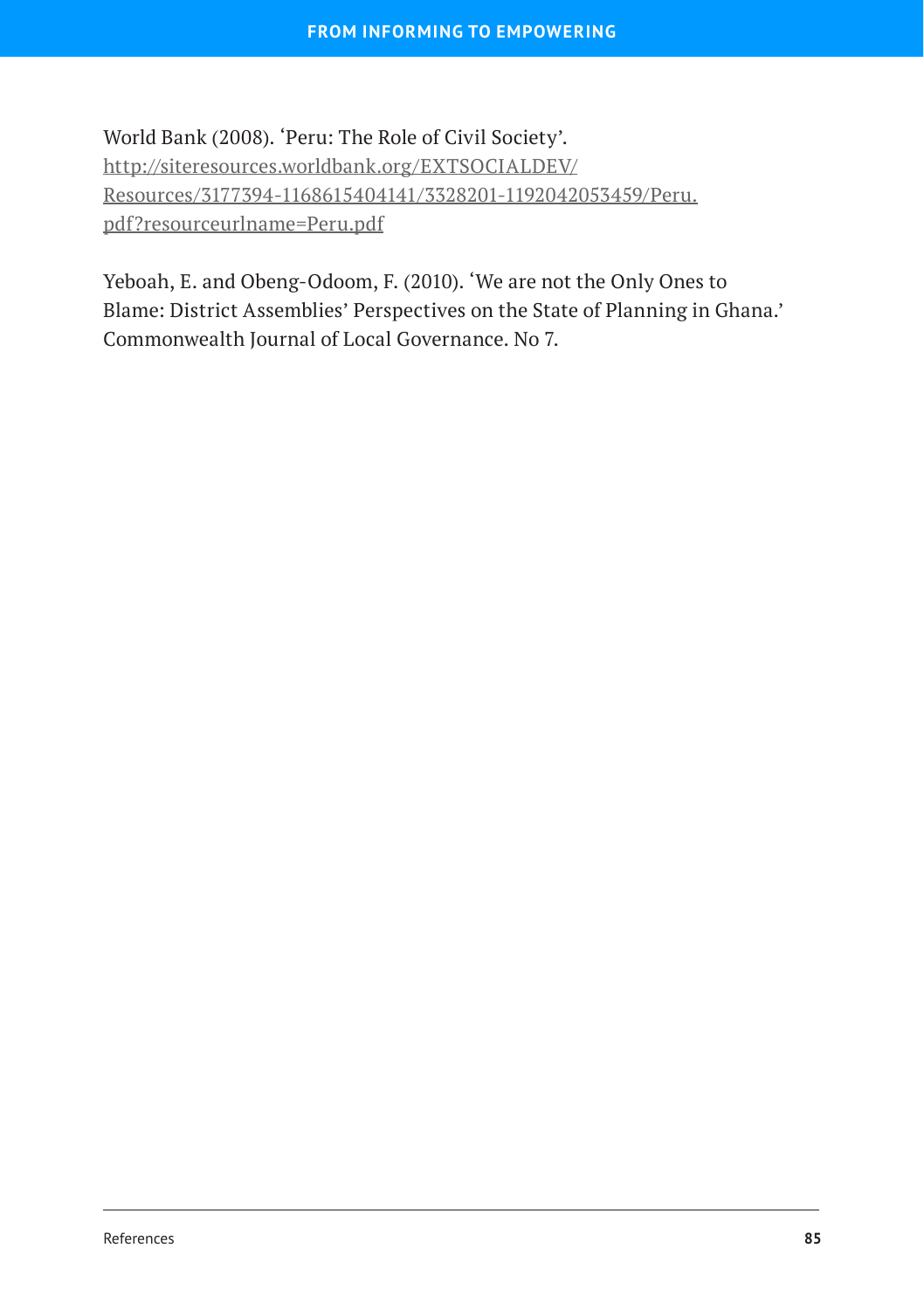## **APPENDIXES**

| <b>APPENDIX A.</b><br><b>CODING AND WEIGHTING OF INDICATORS</b> |    |
|-----------------------------------------------------------------|----|
| <b>APPENDIX B.</b><br><b>LIST OF INTERVIEWEES</b>               | RЧ |
| <b>APPENDIX C.</b><br><b>SOURCE DESCRIPTIONS: PHASE 2</b>       |    |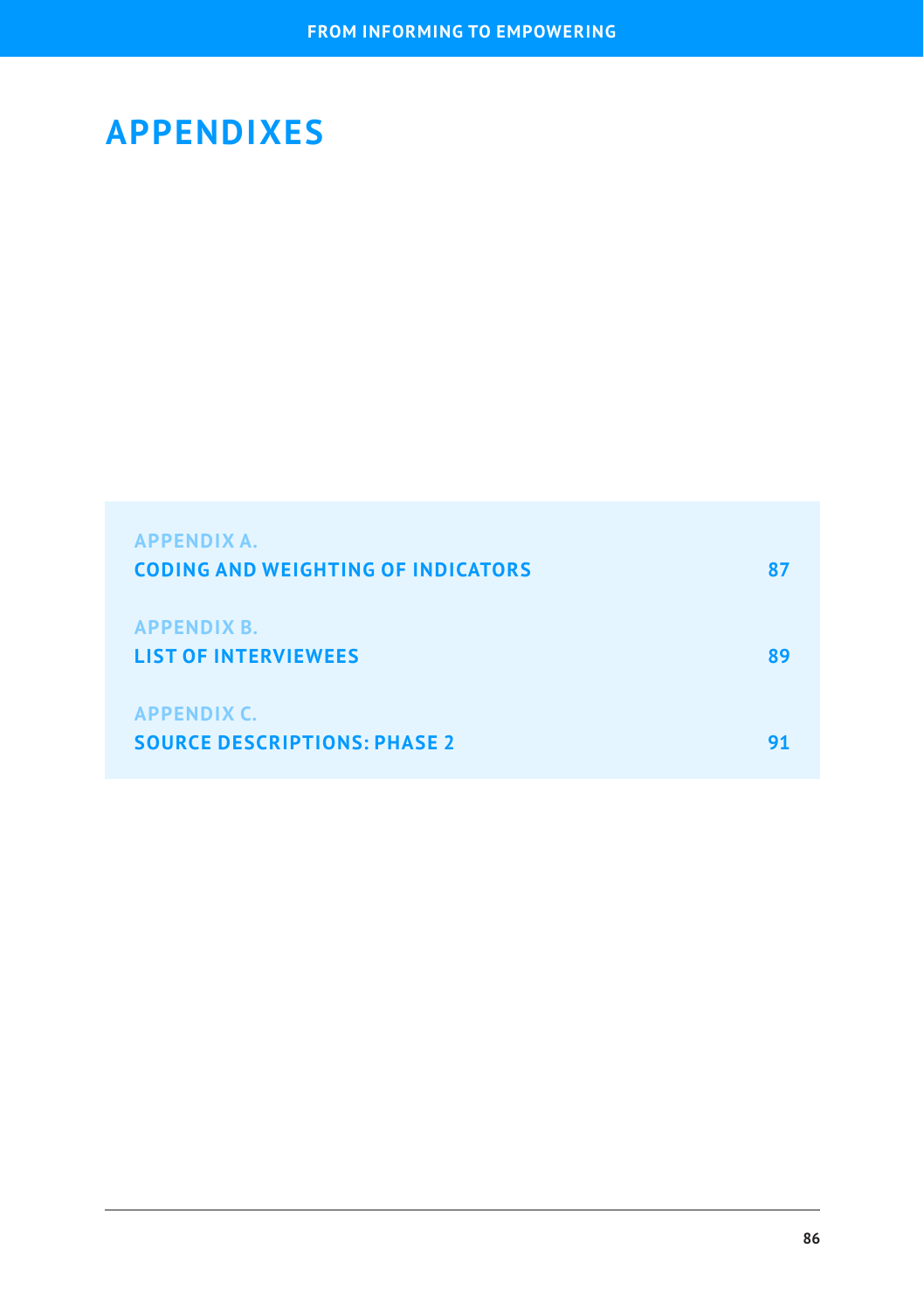# <span id="page-89-0"></span>**APPENDIX A. CODING AND WEIGHTING OF INDICATORS**

#### **TABLE A-1. LIST OF INDEXES AND WEIGHTING**

| <b>VARIABLE NAME</b>                                                                              | <b>SOURCE* X FACTOR MAX</b> |              |                         |
|---------------------------------------------------------------------------------------------------|-----------------------------|--------------|-------------------------|
| <b>CIVICUS</b><br><b>CIVICUS Policy Dialogue</b><br><b>CIVICUS NGO legal context</b><br>Sub-total | D<br>H                      | 1.25<br>1.25 | 5<br>5<br>10            |
| <b>OGP ENTRANCE CRITERIA</b><br>OGP Citizen Engagement Score<br>Sub-total                         | F                           | 1.25         | 5<br>5                  |
| <b>OGP ENGAGEMENT</b>                                                                             |                             |              |                         |
| Civil Society Monitoring report                                                                   | F                           | 0.5          | 0.5                     |
| Number of CSOs emails in OGP Hub website database                                                 | G                           | 0.5          | 0.5                     |
| Percent of NAP commitments with participation                                                     | <b>B1</b>                   | 1.5          | 6                       |
| Online Consultation Before NAP                                                                    | B                           | $\mathbf{1}$ | 1                       |
| Offline Consultation Before NAP                                                                   | <sub>R</sub>                | $\mathbf{1}$ | $\mathbf{1}$            |
| <b>Consultation Forum During NAP</b>                                                              | B                           | 6            | 6                       |
| Sub-total                                                                                         |                             |              | 15                      |
| <b>UN E-PARTICIPATION</b>                                                                         |                             |              |                         |
| E-information                                                                                     | $\subset$                   | 0.75         | 3                       |
| E-consultation                                                                                    | $\mathcal{C}$               | 0.75         | $\overline{3}$          |
| E-decision making                                                                                 | $\Gamma$                    | $\mathbf{1}$ | $\overline{\mathbf{4}}$ |
| Sub-total                                                                                         |                             |              | 10                      |
| <b>MAXIMUM POSSIBLE POINTS</b>                                                                    |                             |              | 40                      |

**\*NOTE:** See Table A-2 on following page for uncoded list of sources.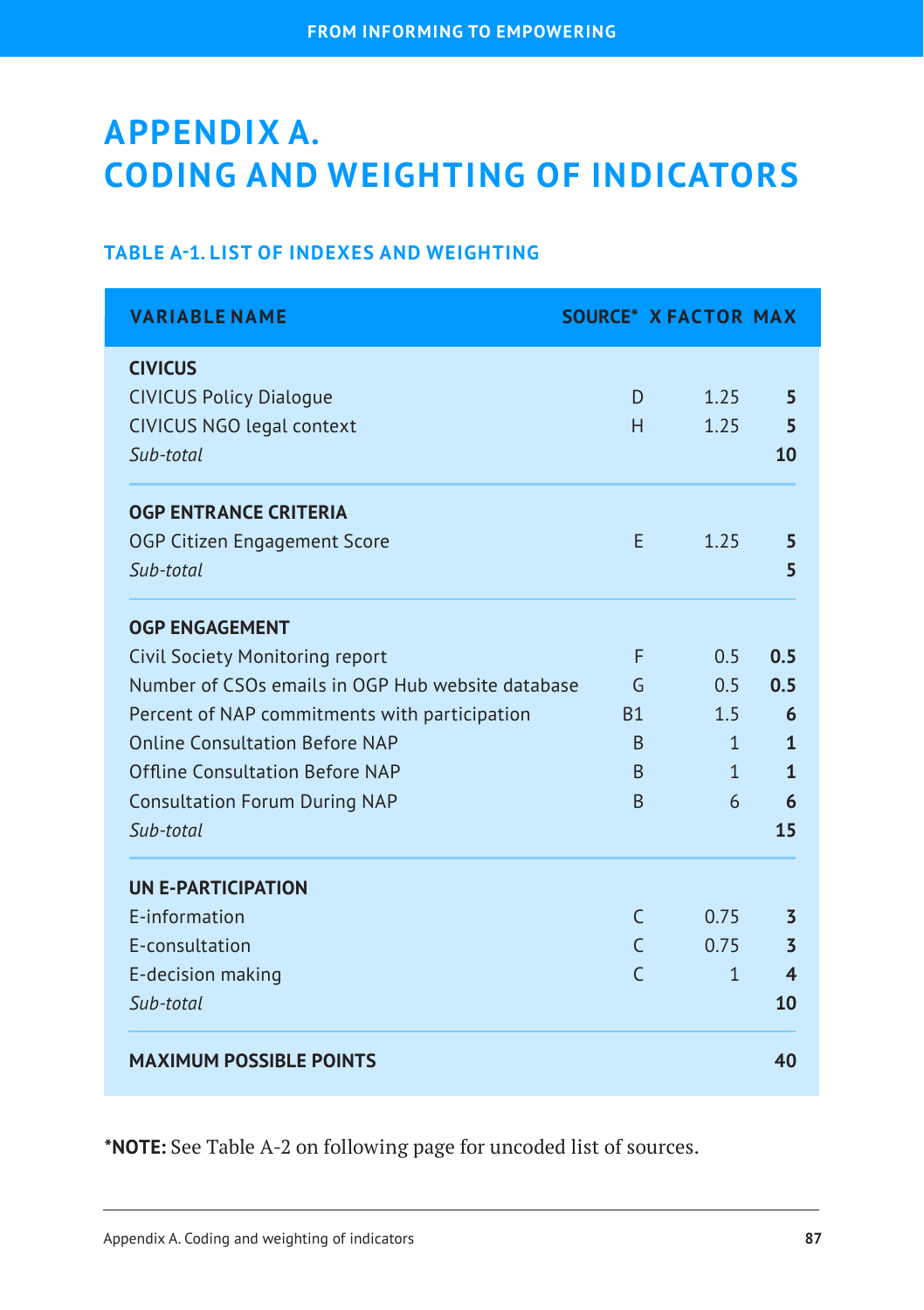#### **TABLE A-2. SOURCES AND VARIABLES USED**

|              | <b>CODE SOURCE</b>                                                                                                      | <b><i>VARIABLE</i></b>                                                                                                  |
|--------------|-------------------------------------------------------------------------------------------------------------------------|-------------------------------------------------------------------------------------------------------------------------|
| A            | <b>OGP WEBSITE</b><br>http://www.opengovpartnership.org/                                                                | Name of country,<br><b>OGP Action Plan Cycle</b>                                                                        |
| <b>B1</b>    | <b>OGP COMMITMENTS AND</b><br><b>ACTIONS DATABASE BETA</b>                                                              | Number of commitments,<br>Number of commitments with<br>participation, Percent of NAP<br>commitments with participation |
| <sub>B</sub> | <b>OGP-RELATED PARTICIPATION</b><br><b>PROCESSES, COMMITMENTS AND</b><br><b>CSO ENGAGEMENT</b><br>http://bit.ly/1m319EK | <b>Online Consultation Before NAP,</b><br>Offline Consultation before NAP,<br><b>Consultation Forum During NAP</b>      |
| C            | <b>E-PARTICIPATION INDEX</b><br>http://unpan3.un.org/egovkb/en-us/<br>About/Overview/E-Participation                    | Name of country's SUB-<br>main region, E-information,<br>E-consultation, E-decision making                              |
| D            | <b>CIVICUS</b><br>http://civicus.org/eei/                                                                               | <b>CIVICUS Policy Dialogue</b>                                                                                          |
| Е            | <b>OGP ELIGIBILITY CRITERIA</b><br>http://www.opengovpartnership.org/<br>how-it-works/eligibility-criteria              | Name of country's main region,<br>OGP Citizen Engagement Score                                                          |
| F            | OGP CIVIL SOCIETY MONITORING<br><b>REPORTS</b><br>http://www.ogphub.org/resources/                                      | <b>Civil Society Monitoring Report</b>                                                                                  |
| G            | OGP CSO ENGAGEMENT IN OGP<br>Files retrieved from Hivos                                                                 | Number of CSO emails in<br>OGP Hub website database                                                                     |
| н            | <b>CIVICUS</b><br>http://civicus.org/eei/                                                                               | CIVICUS NGO legal context                                                                                               |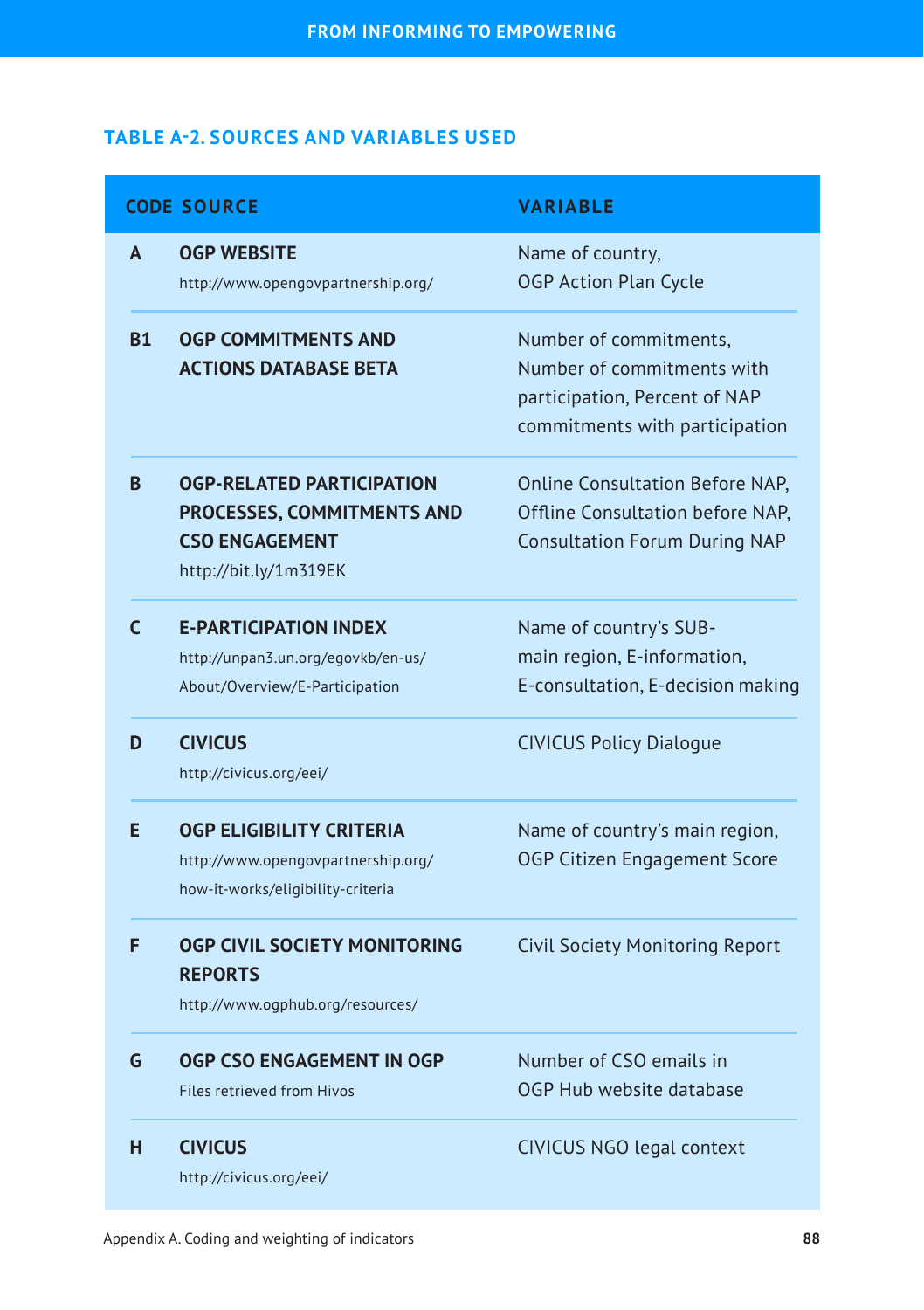### <span id="page-91-0"></span> **APPENDIX B. LIST OF INTERVIEWEES**

Anonymous, *Government, Armenia*

Nicholas Adamtey, *IRM Researcher, Peru*

Vitus A. Azeem, *Executive Director, Ghana Integrity Initiative, Ghana*

Jelena Berkovic, *GONG, Croatia*

Andra Bucur, *Foundation for an Open Society, Romania*

Mábel Cáceres, *Independent Researcher, Peru*

Samuel Rotta Castilla, *Proética, Peru*

Pablo Collada, *Ciudadano Inteligente, Chile*

Mukelani Dimba, *Deputy Chief Executive Officer, Open Democracy Advice, South Africa*

Liana Doydoyan, *Freedom of Information Center of Armenia, Armenia*

Rebeca Yañez Fuentes, *Universidad Católica de la Santísima Concepción, Chile*

Caroline Gibu, *Ciudadanos al Día, Peru*

Artak Kyurumyan, *Independent Researcher, Armenia*

Marlyn Denisse Miranda Erazo, *Governance and Transparency Coordinator in FOPRIDEH, Honduras*

OGP Secretariat, *Tanzania*

Ivona Mendeš, *Independent Researcher, Croatia*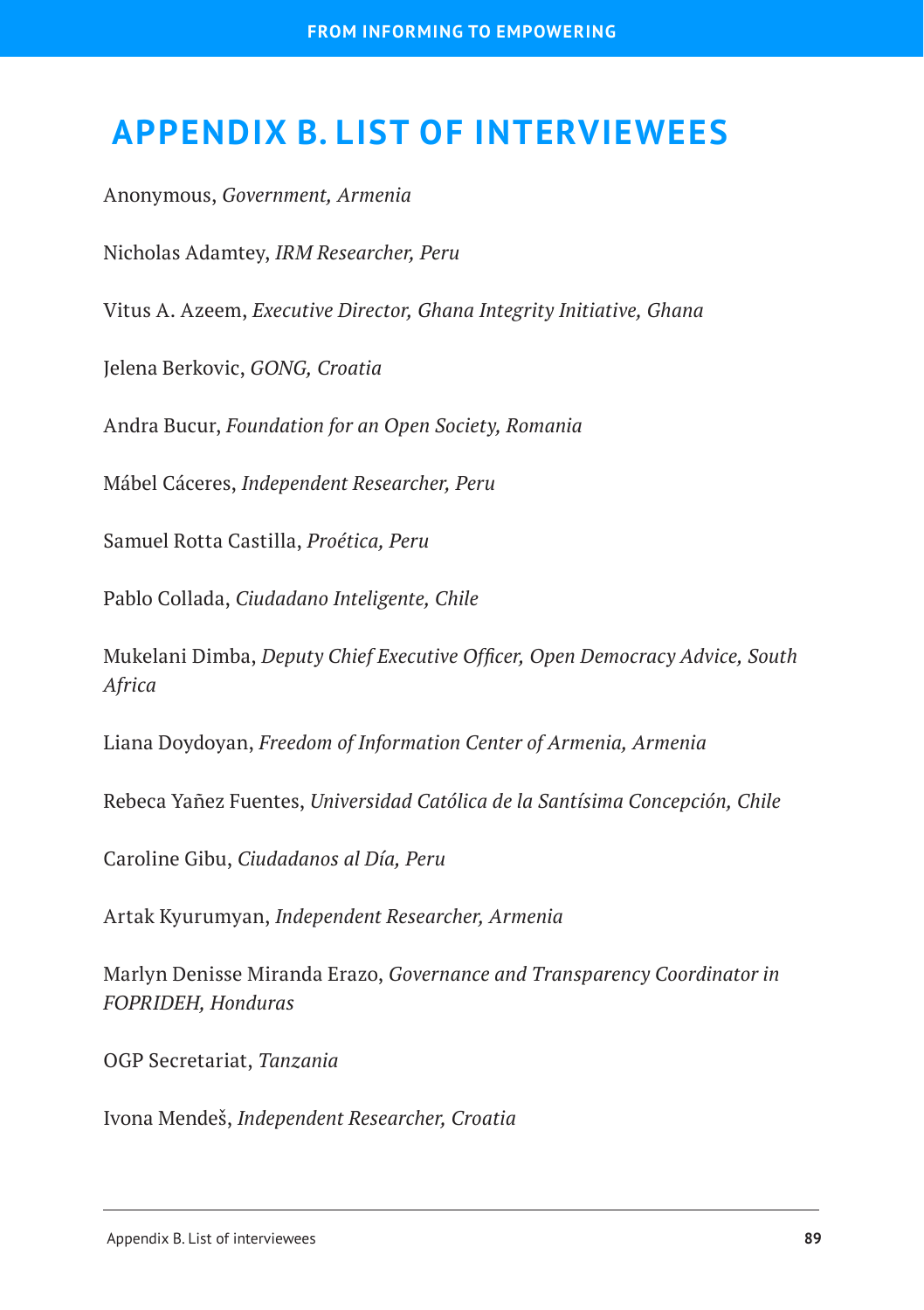Katarina Ott, *Director, Institute of Public Finance, Croatia* Alberto Precht, *Chile Transparente, Chile* Radu Puchiu, *Prime Minister's Chancellery, Romania* Lester Ramírez, *First IRM Researcher, Honduras* Dani Sandu, *Independent Researcher, Romania* Andrea Sanhueza, *IRM Researcher, Chile* Varazdat Sargsyan, *Advocacy expert, World Vision Armenia, Armenia* Ugonna Ukaigwe, *Right to Information Coalition, Ghan*a Igor Vidačak, *Director, Government Office for Cooperation with NGOs, Croatia* Codru Vrabie, *Helpdesk Advisor, Integrity Action, Romania*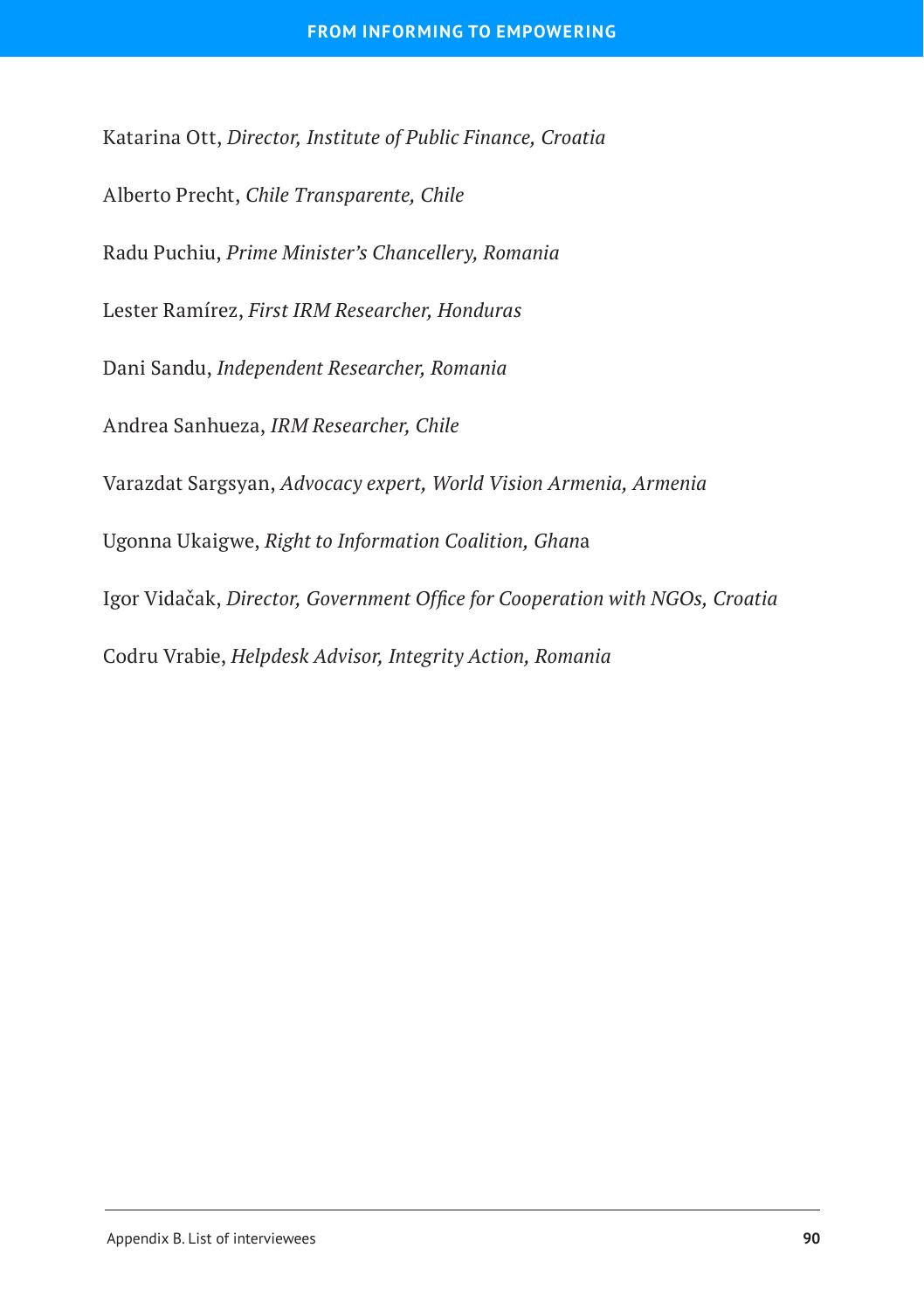# <span id="page-93-0"></span>**APPENDIX C. SOURCE DESCRIPTIONS: PHASE 2**

**CIVICUS Civil Society Enabling Environment Index (2013).** Indicator: Governance Environment, sub-indicators: (i) Policy dialogue: Motivation: this indicator assesses the openness of institutional processes to CSO inputs (see Participation in policy);<sup>208</sup> and (ii) NGO legal context.<sup>209</sup> Source: [http://civicus.](http://civicus.org/eei/) [org/eei/](http://civicus.org/eei/)

**CIVICUS CSI country reports.** Various types of reports by NGOs and donors for different countries. Source: [http://www.civicus.org/index.php/en/media](http://www.civicus.org/index.php/en/media-centre-129/reports-and-publications/csi-reports/europe-country-reports)[centre-129/reports-and-publications/csi-reports/europe-country-reports](http://www.civicus.org/index.php/en/media-centre-129/reports-and-publications/csi-reports/europe-country-reports)

**Freedom in the World** is Freedom House's annual country-by-country report on global political rights and civil liberties. Source: [https://freedomhouse.org/](https://freedomhouse.org/report/freedom-world/2014/armenia#.VPSsf7PF-Hw) [report/freedom-world/2014/armenia#.VPSsf7PF-Hw](https://freedomhouse.org/report/freedom-world/2014/armenia#.VPSsf7PF-Hw)

**IDEA Direct Democracy Database.** The following indicators in were consulted: (i) Legal provisions for mandatory referendums; (ii) Legal provisions for optional referendums, (iii) Legal provisions for citizens' initiatives, and (iv) What is the legal basis for direct democracy at the national level? Source: IDEA Direct Democracy Database (2015). Source: [http://www.idea.int/elections/dd/](http://www.idea.int/elections/dd/search.cfm) [search.cfm](http://www.idea.int/elections/dd/search.cfm)

**Nations in Transit study (2014),** a comparative study of reform in the former Communist states of Europe and Eurasia with numeric ranking. The scores range between 1-7, where 1 is the highest and 7 is the lowest score. Source: <https://www.freedomhouse.org/report-types/nations-transit#.VJRhMsAAGA>

**The RTI rating,** carried out by Access Info Europe and The Centre for Law and Democracy, is a system for assessing the strength of the legal framework for guaranteeing the right to information in a given country. It is limited to measuring the legal framework, and does not measure quality of implementation. Source:<http://www.rti-rating.org/methodology>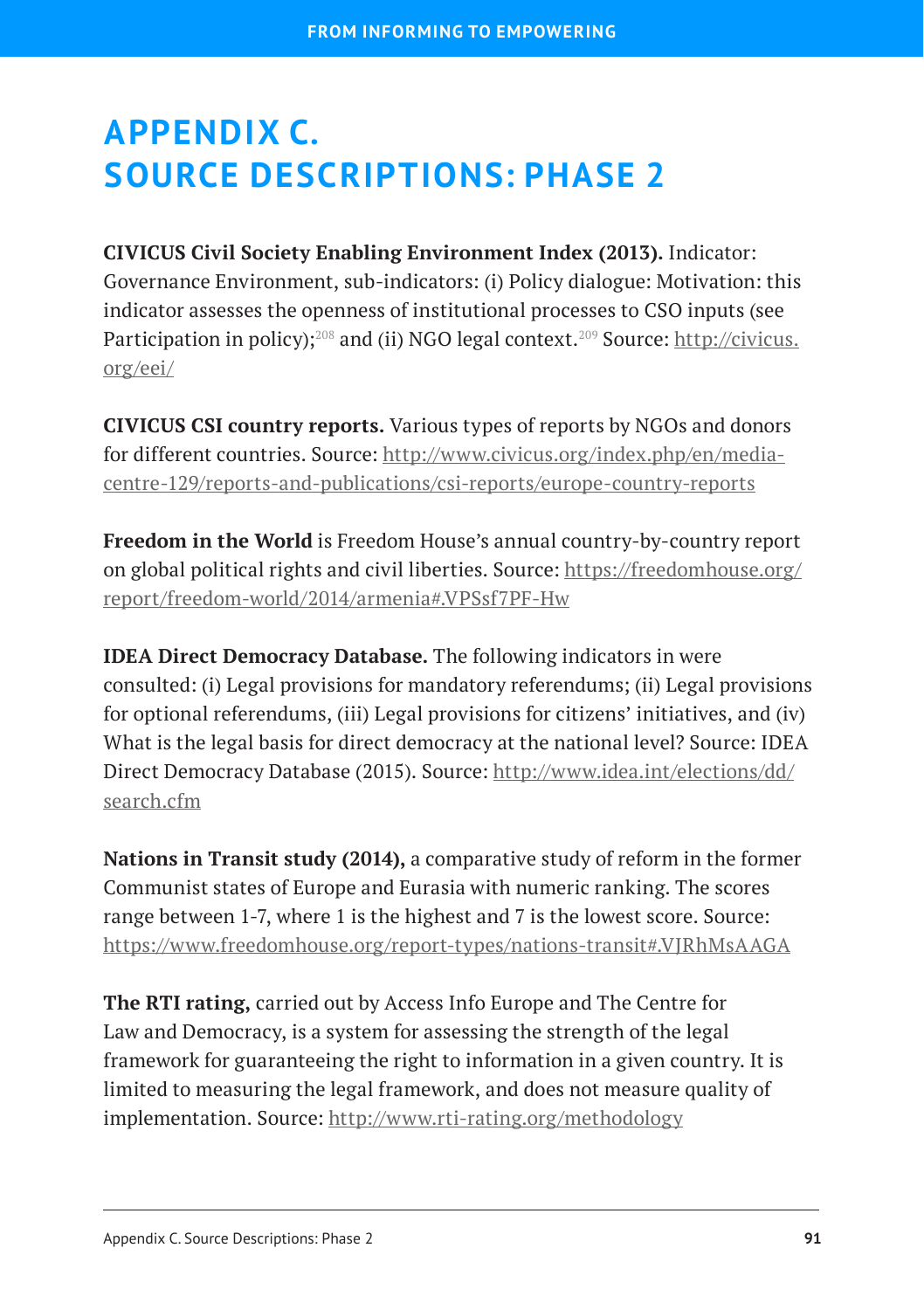**United Nations e-Government Survey (2014).** The 2014 United Nations e-Government Survey uses a three-level model of e-participation that moves from more "passive" to "active" engagement with people. The model includes: 1) e-information that enables participation by providing citizens with public information and access to information upon demand, 2) e-consultation by engaging people in deeper contributions to and deliberation on public policies and services and 3) e-decision-making by empowering people through codesign of policy options and co-production of service components and delivery modalities. Sources: <http://unpan3.un.org/egovkb/Data-Center> and [http://](http://unpan3.un.org/egovkb/Portals/egovkb/Documents/un/2014-Survey/E-Gov_Complete_Survey-2014.pdf) [unpan3.un.org/egovkb/Portals/egovkb/Documents/un/2014-Survey/E-Gov\\_](http://unpan3.un.org/egovkb/Portals/egovkb/Documents/un/2014-Survey/E-Gov_Complete_Survey-2014.pdf) [Complete\\_Survey-2014.pdf](http://unpan3.un.org/egovkb/Portals/egovkb/Documents/un/2014-Survey/E-Gov_Complete_Survey-2014.pdf)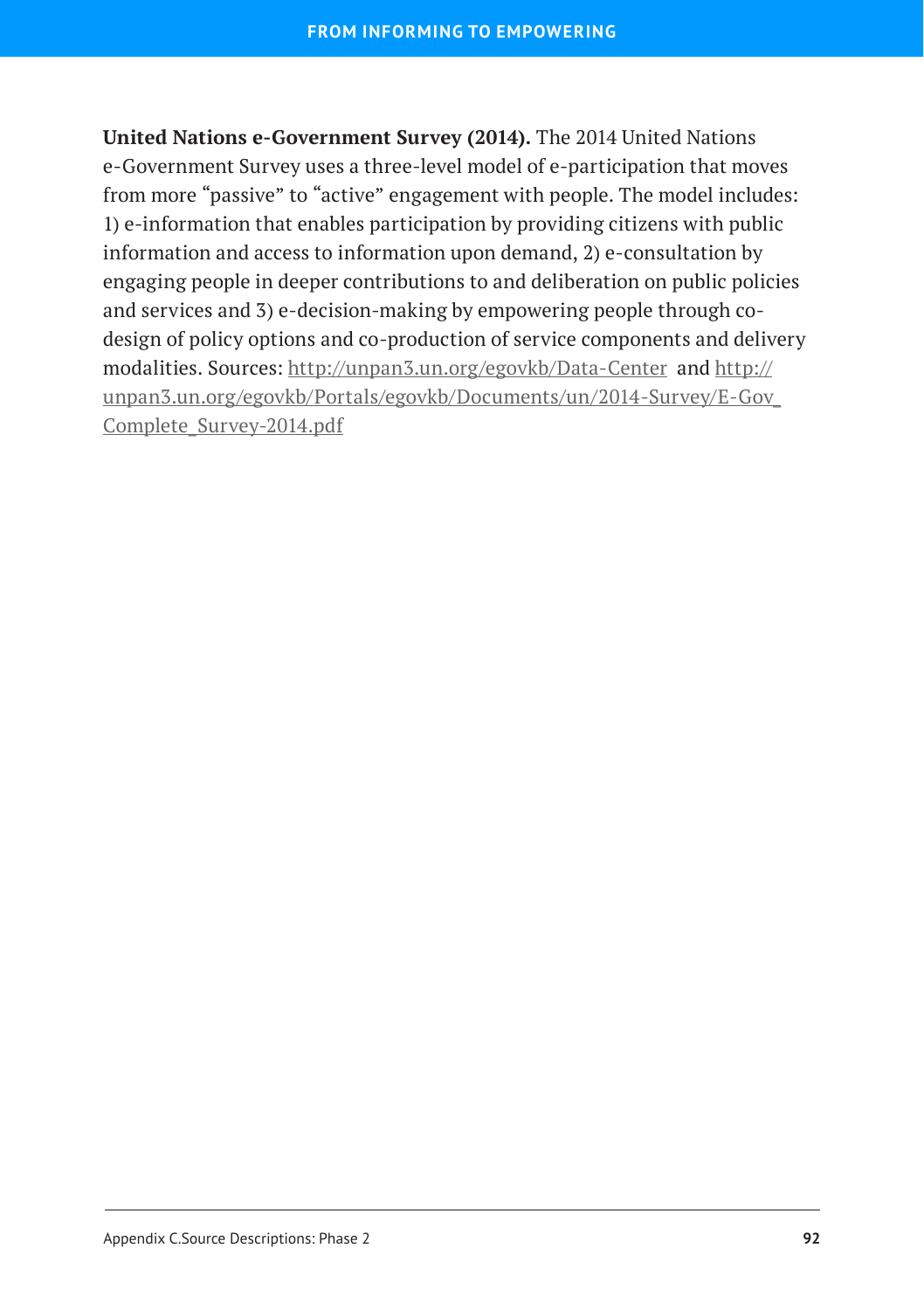## **NOTES**

- 1. A full list of OGP member countries and the OGP's Open Government Declaration can be found at: http://www.opengovpartnership.org/
- 2. Open Government Declaration: <http://www.opengovpartnership.org>
- 3. Support Unit: [http://www.opengovpartnership.org/](http://www.opengovpartnership.org)
- 4. Hivos: <https://hivos.org>
- 5. Some civil society monitoring reports cover multiple countries. In these cases the presence of a monitoring report was noted for each country included in the joint report.
- 6. National action plans, [http://www.opengovpartnership.org/how-it-works/](http://www.opengovpartnership.org/how-it-works/action-plans) [action-plans](http://www.opengovpartnership.org/how-it-works/action-plans)
- 7. IRM reports, [http://www.opengovpartnership.org/independent-reporting](http://www.opengovpartnership.org/independent-reporting-mechanism)[mechanism](http://www.opengovpartnership.org/independent-reporting-mechanism)
- 8. Civil society monitoring reports, <http://www.ogphub.org/resources>
- 9. Government self-assessment reports, [http://www.opengovpartnership.org/](http://www.opengovpartnership.org/countries) [countries](http://www.opengovpartnership.org/countries)
- 10. OGP Eligibility Criteria, [http://www.opengovpartnership.org/how-it](http://www.opengovpartnership.org/how-it-works/eligibility)[works/eligibility](http://www.opengovpartnership.org/how-it-works/eligibility)-criteria
- 11. RTI rating,<http://www.rti-rating.org/>
- 12. CIVICUS EEI Index, <http://civicus.org/eei/>
- 13. Freedom House, <https://freedomhouse.org/>
- 14. IDEA, <http://www.idea.int/>
- 15. ITU,<http://www.itu.int/en/ITU-D/Statistics/Pages/stat/default.aspx>
- 16. One of the rationales to use the weighted score is to make sure that the top countries are ranked based on a maximum consistency of scores, across different groups of variables. The "overall success-weighted score" is calculated by multiplying the percentage of existing data by the weighted score. In practice, a country with less data has an overall lower rank. Finland for example has little data in our sample (only 40% of the maximum points can be achieved by the country). With weighted success rates, the country rank 57th, while without weighting the country would rank 21st. Estonia however has data for all variables, and score 1st according to our weighted score, and 8th without weighting score.
- 17. Action Plan for implementation of the initiative Open Government Partnership in the Republic of Croatia for the period 2014-2016 (2014).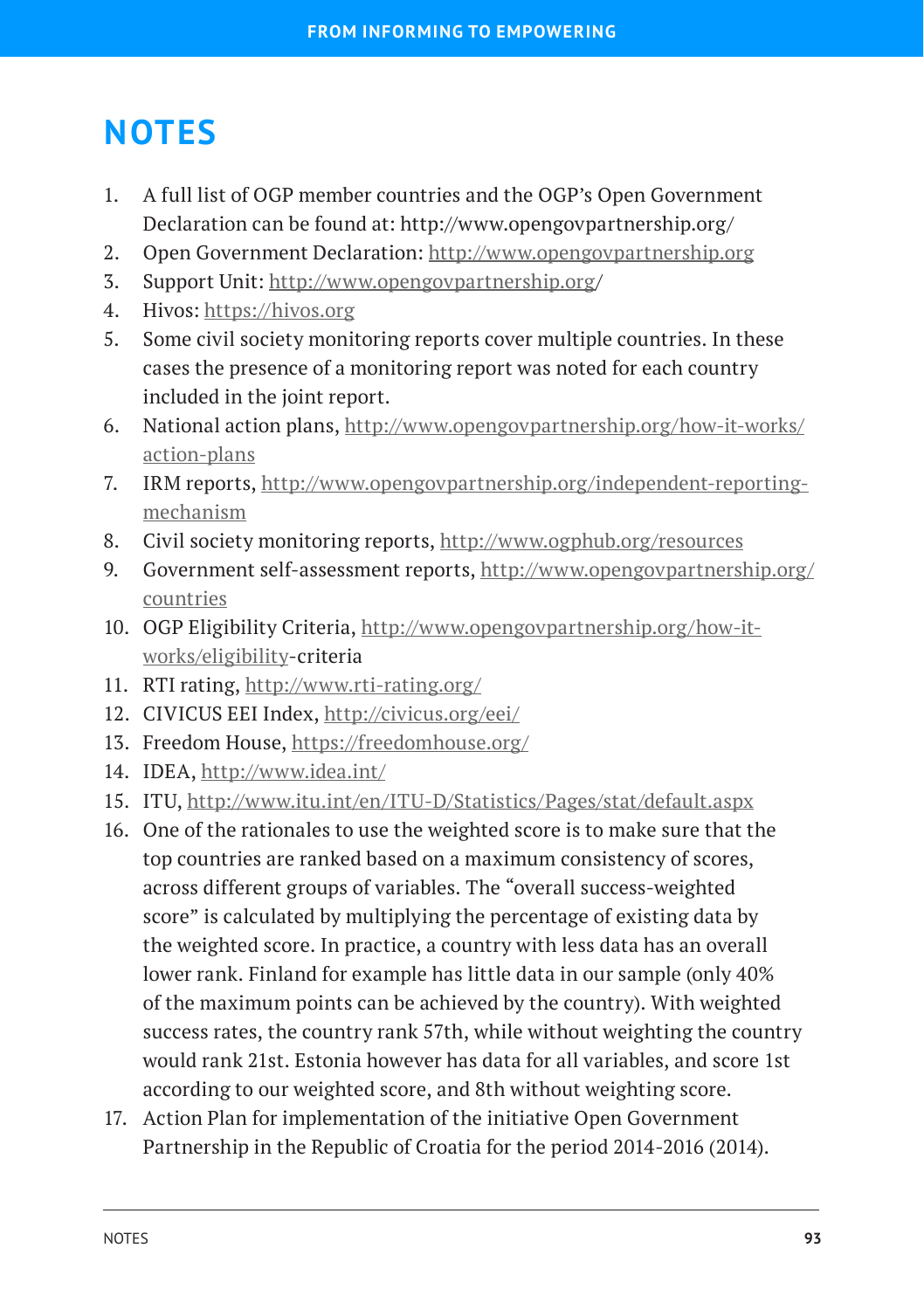- 18. The Government Office for Cooperation with NGOs provides data only for 107 out of 144 consultations carried out and excludes online consultations Government Office for Cooperation with NGOs (2013).
- 19. Source: Government Office for Cooperation with NGOs 2015 and Government Office for Cooperation with NGOs 2013.
- 20. CIVICUS Civil Society Index in Croatia (2011).
- 21. Freedom in the World 2014 Report (2014).
- 22. National Strategy: Creating an enabling environment for civil society development from 2012 to 2016.
- 23. CIVICUS Civil Society Index in Croatia (2011).
- 24. Data from 2012. Source: Monitoring Matrix on Enabling Environment for Civil Society Development:<http://monitoringmatrix.net/>
- 25. IRM Croatia: Progress Report 2012-13.
- 26. RTI rating. Source: <http://www.rti-rating.org/methodology>
- 27. RTI rating. Source: <http://www.rti-rating.org/files/pdf/Croatia.pdf>
- 28. Government Office for Cooperation with NGOs (2013).
- 29. "Measure 5: Improving the Legislative Framework for Exercising the Right of Access to Information" in the first NAP.
- 30. Office of Information Commissioner website: <http://www.pristupinfo.hr/en>
- 31. IRM Croatia: Progress Report 2012-13.
- 32. IRM Croatia: Progress Report 2012-13.
- 33. CIVICUS Civil Society Enabling Environment Index (2013).
- 34. IDEA Direct Democracy Database (2015).
- 35. Government Office for Cooperation with NGOs website: [http://www.](http://www.uzuvrh.hr/defaulteng.aspx) [uzuvrh.hr/defaulteng.aspx](http://www.uzuvrh.hr/defaulteng.aspx)
- 36. Council for Civil Society Development website: [http://www.uzuvrh.hr/page.](http://www.uzuvrh.hr/page.aspx?pageID=75) [aspx?pageID=75](http://www.uzuvrh.hr/page.aspx?pageID=75) ITU (2013).
- 37. National Strategy for the Creation of an Enabling Environment for Civil Society Developmentfrom 2012 to 2016
- 38. ITU (2013).
- 39. The stakeholders interviewed by the IRM researcher were all satisfied with the consultation process (IRM Croatia: Progress Report 2012-13).
- 40. IRM Croatia: Progress Report 2012-13.
- 41. Vasani D. (2013).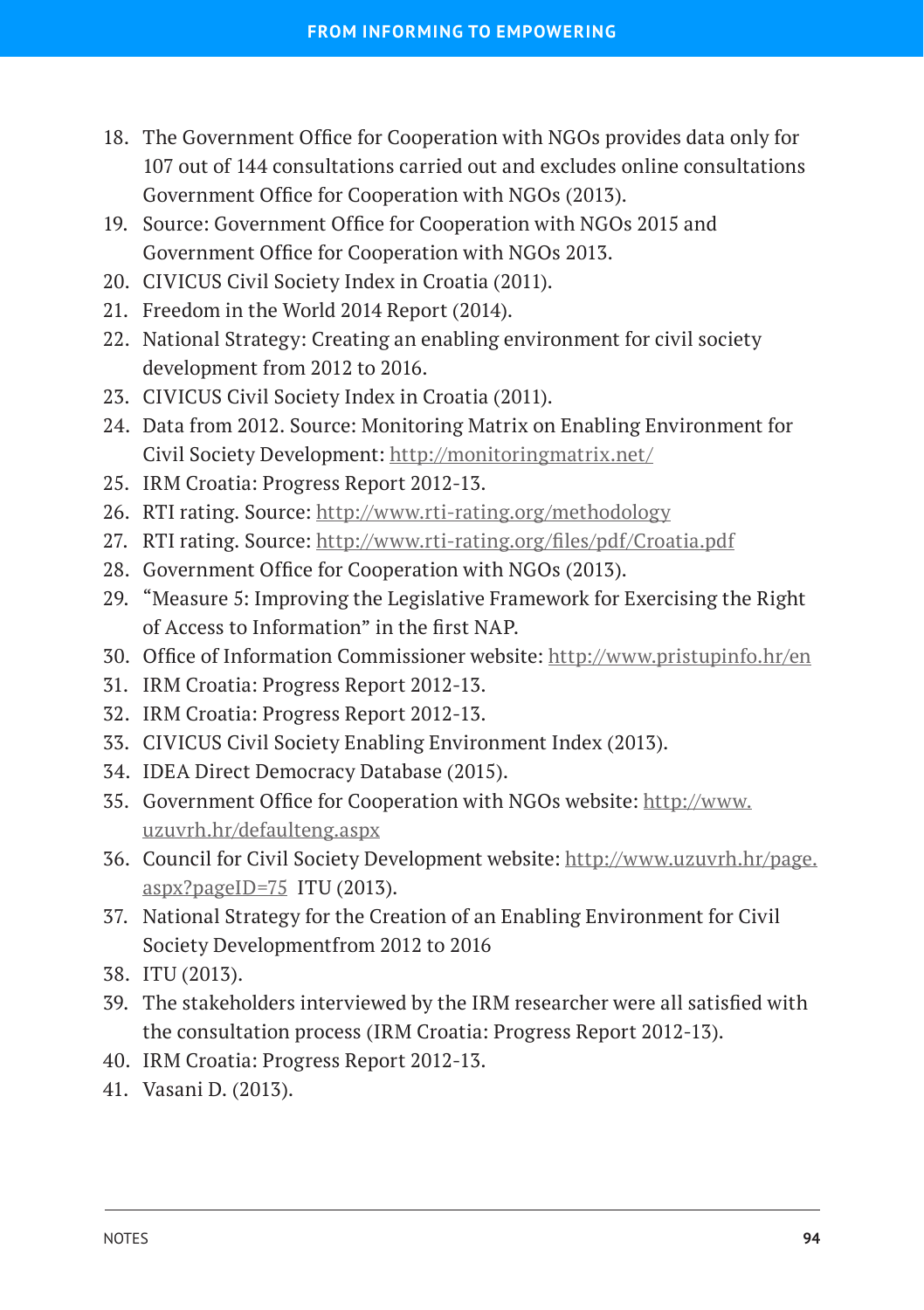- 42. Activity "3.3. Open the central state repository for data and release data for re-use on the portal data.gov.hr" and "12.1. Inclusion of the values and content upon which the initiative Open Government Partnership is based in the Curriculum programme for civil education" in the Action Plan for implementation of the initiative Open Government Partnership in the Republic of Croatia for the period 2014-2016 (2014).
- 43. Citation by Katarina Ott, Director of the Institute of Public Finance, in Vasani D. (2013).
- 44. E.g. The government will conduct educational campaigns on the right of access to information and the importance of transparent government operations among citizens; and publish a guide for citizens about key government budget documents (Activities 2.3. and 4.5. in the Action Plan for implementation of the initiative Open Government Partnership in the Republic of Croatia for the period 2014-2016 (2014).
- 45. The 504 consultations on laws or regulations were carried out by 31 government agencies.
- 46. Statement by Igor Vidačak, Director of the Government Office for Cooperation with NGOs in Vasani D. (2013).
- 47. Government institutions provided summary report for 300 consultations. Source: Government Office for Cooperation with NGOs (2015).
- 48. The remaining comments were submitted by trade unions and employers' associations (256), local and regional governments (300) and academia (92).
- 49. 18% were accepted and 15% partly accepted by state institutions
- 50. Government Office for Cooperation with NGOs (2015).
- 51. IRM Croatia: Progress Report 2012-13.
- 52. Nations in Transit study (2014).
- 53. USAID (2014).
- 54. Nations in Transit study (2014).
- 55. Freedom in the World: Romania (2014).
- 56. USAID (2014).
- 57. Romania scores 83 points out of 150.
- 58. RTI rating: Romania (2013).
- 59. CIVICUS Civil Society Enabling Environment Index (2013).
- 60. IDEA Direct Democracy Database (2015).
- 61. IRM Romania: Progress Report 2012-13.
- 62. Bucur A. and Voicu O. (2014).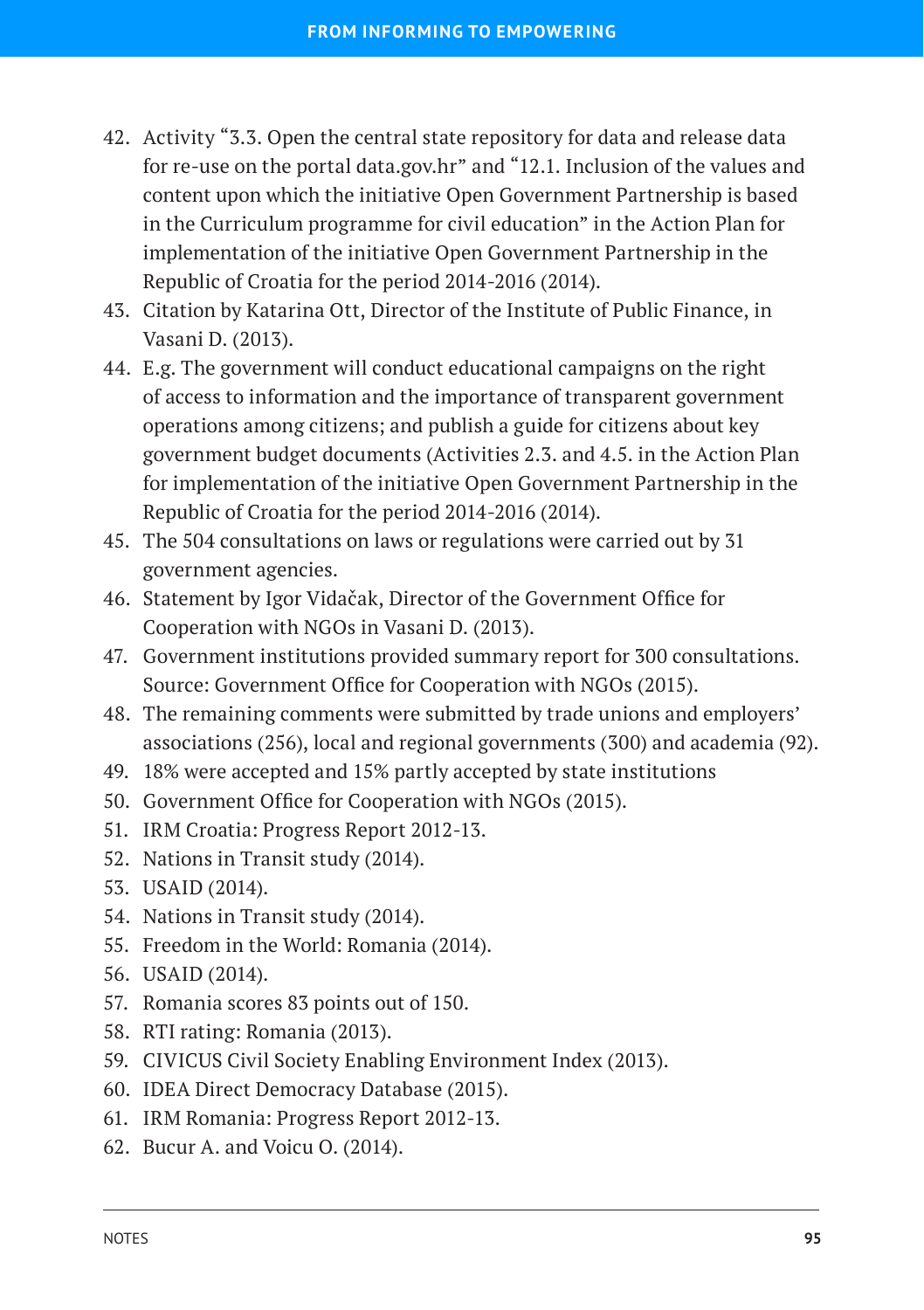- 63. IRM Romania: Progress Report 2012-13.
- 64. IRM Romania: Progress Report 2012-13.
- 65. USAID (2013).
- 66. A survey released by the National Institute for Surveying Citizens and Public Opinion (INSCOP) in October 2013 found that 34.2 percent of Romanian citizens trust CSOs (down from 38.4 percent in March 2013). Source: USAID (2014).
- 67. ITU (2013).
- 68. IRM Romania: Progress Report 2012-13.
- 69. IRM Romania: Progress Report 2012-13.
- 70. NAP Review: Pilot: Romania (2015).
- 71. I.e. the Department for Online Services and Design in the Chancellery of the Prime Minister.
- 72. NAP Review: Pilot: Romania (2015).
- 73. NAP Review: Pilot: Romania (2015).
- 74. NAP Review: Pilot: Romania (2015).
- 75. Open Government Partnership: Second Action Plan of the Republic of Armenia (2014-2016).
- 76. CIVICUS Civil Society Index in Armenia 2010.
- 77. According to the Caucasus Barometer (2013) the percentage of people who trust NGOs decreased from 32% in 2008 to 18% in 2013 in Armenia
- 78. CIVICUS Civil Society Index (2014).
- 79. Nations in Transit study (2014).
- 80. Nations in Transit study (2014).
- 81. This is quite low if compared to e.g. Croatia, which has similar size of population (circa 4,3 million inhabitants with respect to circa 3 millions in Armenia) and 46,000 NGOs.
- 82. Nations in Transit study (2014).
- 83. Freedom in the World: Armenia (2014).
- 84. Nations in Transit study (2014).
- 85. Nations in Transit study (2014).
- 86. CIVICUS Civil Society Index (2014).
- 87. CIVICUS Civil Society Index (2014).
- 88. RTI rating. Source: <http://www.rti-rating.org/methodology>
- 89. RTI ranking (2013).
- 90. RTI ranking (2013).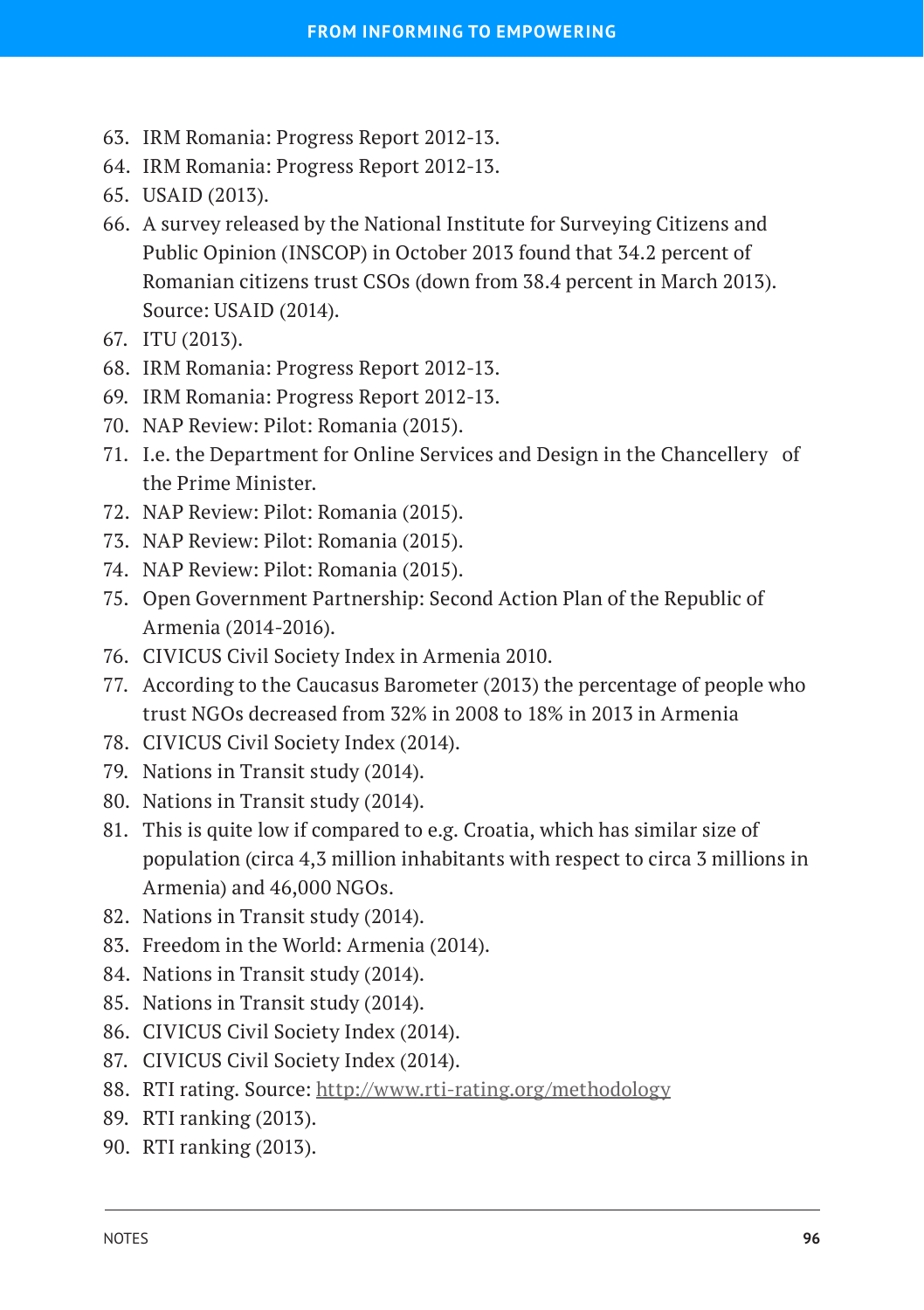- 91. Freedom in the World (2014).
- 92. Policy Dialogue indicator and NGO Legal Context indicator in CIVICUS Civil Society Enabling Environment Index (2013).
- 93. IDEA Direct Democracy Database (2015).
- 94. Civicus Civil Society Index, Country Analytical Report: from Transition to Consolidation (2010).
- 95. European Union Advisory Group to the Republic of Armenia (2012).
- 96. ITU World Telecommunication/ICT Indicators database.
- 97. See Article "27.1. Regulatory impact assessment of legal acts" in the law "On legal acts": [http://www.translation-centre.am/pdf/Translat/HH\\_](http://www.translation-centre.am/pdf/Translat/HH_orenk/Legal_Acts/Legal_Acts_en.pdf) [orenk/Legal\\_Acts/Legal\\_Acts\\_en.pdf](http://www.translation-centre.am/pdf/Translat/HH_orenk/Legal_Acts/Legal_Acts_en.pdf)
- 98. CIVICUS Civil Society Index (2014).
- 99. NGOs have used live streaming tools during protests (against the rise in public transportation prices and during the movement against pension reforms), apparently successfully in terms of influencing legislation in Armenia (Freedom on the net: Armenia 2014: [https://freedomhouse.](https://freedomhouse.org/report/freedom-net/2014/armenia) [org/report/freedom-net/2014/armenia](https://freedomhouse.org/report/freedom-net/2014/armenia)). Civic activists in Armenia are also using crowdsourcing and mapping technologies, based on Ushahidi platform, e.g. for election monitoring (iDitord and MyNews). Source: [https://innovation.internews.org/blogs/armenian-elections-monitoring](https://innovation.internews.org/blogs/armenian-elections-monitoring-crowdsourcing-public-journalism-mapping)[crowdsourcing-public-journalism-mapping](https://innovation.internews.org/blogs/armenian-elections-monitoring-crowdsourcing-public-journalism-mapping)
- 100.Ukrainian Institute for Public Policy (2012).
- 101. See Article "27.1. Regulatory impact assessment of legal acts" in the law "On legal acts": [http://www.translation-centre.am/pdf/Translat/HH\\_](http://www.translation-centre.am/pdf/Translat/HH_orenk/Legal_Acts/Legal_Acts_en.pdf) [orenk/Legal\\_Acts/Legal\\_Acts\\_en.pdf](http://www.translation-centre.am/pdf/Translat/HH_orenk/Legal_Acts/Legal_Acts_en.pdf)
- 102.IRM Armenia: Progress Report 2012-13.
- 103.<http://www.ogp.am/en/working-group/>
- 104.OGP Armenia website (2013).
- 105.Ukrainian Institute for Public Policy (2012).
- 106.CIVICUS Civil Society Index (2014).
- 107. Comisión Multisectorial de Naturaleza Permanente para el Seguimiento de la Implementación del Plan de Gobierno Abierto del Perú.
- 108.Gobierno Abierto, 2014. [http://vigilagobiernoabierto.pe/blog/sociedad](http://vigilagobiernoabierto.pe/blog/sociedad-civil-suspende-acompa-amiento-proceso-de-gobierno-abierto-peruano)[civil-suspende-acompa-amiento-proceso-de-gobierno-abierto-peruano](http://vigilagobiernoabierto.pe/blog/sociedad-civil-suspende-acompa-amiento-proceso-de-gobierno-abierto-peruano)
- 109.Guevara, 2014, [http://www.scielo.org.mx/scielo.php?pid=S1665-](http://www.scielo.org.mx/scielo.php?pid=S1665-85742014000100004&script=sci_arttext) [85742014000100004&script=sci\\_arttext](http://www.scielo.org.mx/scielo.php?pid=S1665-85742014000100004&script=sci_arttext)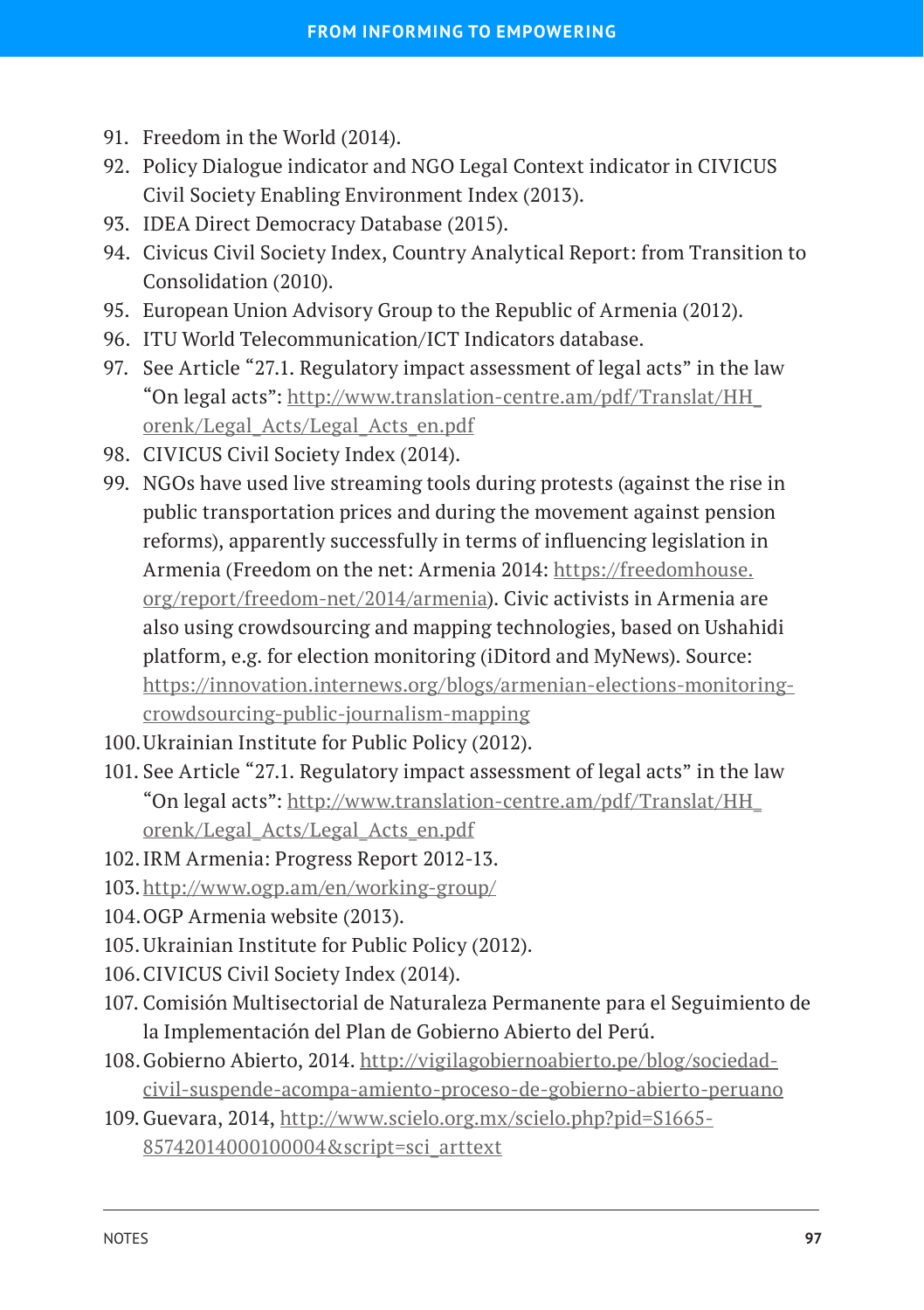- 110. Albavera, 2003, [http://repositorio.cepal.org/bitstream/handle/11362/7297/](http://repositorio.cepal.org/bitstream/handle/11362/7297/S0311845_es.pdf?sequence=1) [S0311845\\_es.pdf?sequence=1](http://repositorio.cepal.org/bitstream/handle/11362/7297/S0311845_es.pdf?sequence=1)
- 111. Belaunde, 2014, [http://revistas.pucp.edu.pe/index.php/themis/article/](http://revistas.pucp.edu.pe/index.php/themis/article/viewFile/10685/11164) [viewFile/10685/11164](http://revistas.pucp.edu.pe/index.php/themis/article/viewFile/10685/11164)
- 112. Ley 27806.- Ley de Transparencia y Acceso a la Información Pública, 2002. [http://www.peru.gob.pe/normas/docs/LEY\\_27806.pdf](http://www.peru.gob.pe/normas/docs/LEY_27806.pdf)
- 113. Ley 28056 Ley marco de presupuesto participativo, 2003. [https://www.](https://www.oas.org/juridico/spanish/per_res19.pdf) [oas.org/juridico/spanish/per\\_res19.pdf](https://www.oas.org/juridico/spanish/per_res19.pdf)
- 114. Ley 29785 Ley del derecho a la consulta previa a los pueblos indigenas u originarios <http://www4.congreso.gob.pe/ntley/Imagenes/Leyes/29785.pdf>
- 115. Torres, 2013, [http://www.palermo.edu/cele/pdf/DatosPersonales\\_Final.pdf](http://www.palermo.edu/cele/pdf/DatosPersonales_Final.pdf)
- 116. RTI ranking, 2013.<http://www.rti-rating.org/country-data>
- 117. Proetica, 2015. [https://medium.com/@ProeticaPeru/informe-revela](mailto:ttps://medium.com/@ProeticaPeru/informe-revela-que-ejecutivo-no-cumple-con-actualizar-portales-de-transparencia-401e9454affb)[que-ejecutivo-no-cumple-con-actualizar-portales-de-transparencia-](mailto:ttps://medium.com/@ProeticaPeru/informe-revela-que-ejecutivo-no-cumple-con-actualizar-portales-de-transparencia-401e9454affb)[401e9454affb](mailto:ttps://medium.com/@ProeticaPeru/informe-revela-que-ejecutivo-no-cumple-con-actualizar-portales-de-transparencia-401e9454affb)
- 118. Queiroz, 2008, <http://eprints.rclis.org/12665/1/c.b.vol.1.no.1.quiroz.pdf>
- 119. In general terms, habeas data is a legal remedy designed to protect, by means of an individual complaint the image, privacy, honour, information self-determination and freedom of information of a person.
- 120.Revista Latinoamericana de Proteccion de Datos Personales, 2015. [http://](http://www.rlpdp.com/2015/01/peru-sanciones-a-datospublicos-org/) [www.rlpdp.com/2015/01/peru-sanciones-a-datospublicos-org/](http://www.rlpdp.com/2015/01/peru-sanciones-a-datospublicos-org/)
- 121. IRM Report
- 122.World Bank, 2008. [http://siteresources.worldbank.org/EXTSOCIALDEV/](http://siteresources.worldbank.org/EXTSOCIALDEV/Resources/3177394-1168615404141/3328201-1192042053459/Peru.pdf?resourceurlname=Peru.pdf) [Resources/3177394-1168615404141/3328201-1192042053459/Peru.](http://siteresources.worldbank.org/EXTSOCIALDEV/Resources/3177394-1168615404141/3328201-1192042053459/Peru.pdf?resourceurlname=Peru.pdf) [pdf?resourceurlname=Peru.pdf](http://siteresources.worldbank.org/EXTSOCIALDEV/Resources/3177394-1168615404141/3328201-1192042053459/Peru.pdf?resourceurlname=Peru.pdf)
- 123.IDEA, 2014, [http://www.idea.int/uid/countryview.cfm?id=174#Direct](http://www.idea.int/uid/countryview.cfm?id=174#Direct Democracy)  [Democracy](http://www.idea.int/uid/countryview.cfm?id=174#Direct Democracy)
- 124.Wittek, 2014, [http://www.nadel.ethz.ch/Essays/MAS\\_2012\\_Wittek\\_Janine.](http://www.nadel.ethz.ch/Essays/MAS_2012_Wittek_Janine.pdf) [pdf](http://www.nadel.ethz.ch/Essays/MAS_2012_Wittek_Janine.pdf)
- 125.Montecinos, 2014, [http://200.10.244.82/ojscide/index.php/pyg/article/view/](http://200.10.244.82/ojscide/index.php/pyg/article/view/foi/10) [foi/10](http://200.10.244.82/ojscide/index.php/pyg/article/view/foi/10)
- 126.Morales, 2012, [http://www.dgsc.go.cr/DGSC/documentos/cladxvii/](http://www.dgsc.go.cr/DGSC/documentos/cladxvii/vargasmo.pdf) [vargasmo.pdf](http://www.dgsc.go.cr/DGSC/documentos/cladxvii/vargasmo.pdf)
- 127. IRM report
- 128.Decreto no 170-2006, La Ley de Transparencia y Acceso a la Información de Honduras. [http://www.ccit.hn/wp-content/uploads/2013/12/LEY-DE-](http://www.ccit.hn/wp-content/uploads/2013/12/LEY-DE-TRANSPARENCIA-Y-ACCESO-A-LA-INFORMACION1.pdf)[TRANSPARENCIA-Y-ACCESO-A-LA-INFORMACION1.pdf](http://www.ccit.hn/wp-content/uploads/2013/12/LEY-DE-TRANSPARENCIA-Y-ACCESO-A-LA-INFORMACION1.pdf)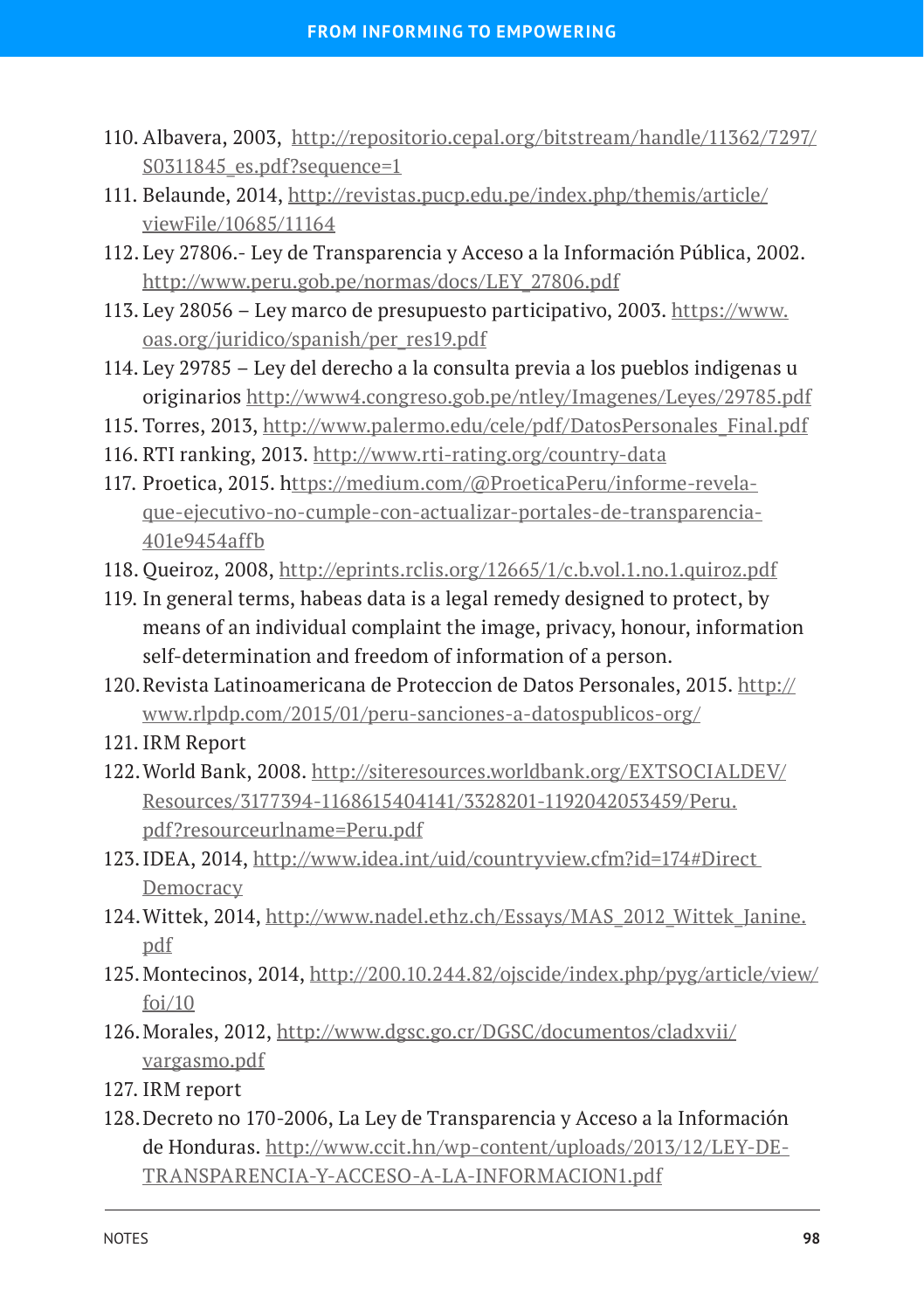- 129. See for example the Ley de Mecanismos de Participación Ciudadana, 2013. [http://www.tsc.gob.hn/leyes/Ley\\_de\\_mecanismos\\_de\\_participacion\\_](http://www.tsc.gob.hn/leyes/Ley_de_mecanismos_de_participacion_ciudadana_2013.pdf) [ciudadana\\_2013.pdf](http://www.tsc.gob.hn/leyes/Ley_de_mecanismos_de_participacion_ciudadana_2013.pdf)
- 130.Urra, 2013, <http://dialnet.unirioja.es/servlet/articulo?codigo=4716564>
- 131. [http://internationalbudget.org/publications/assessment-of-budget](http://internationalbudget.org/publications/assessment-of-budget-transparency-in-honduras/)[transparency-in-honduras/](http://internationalbudget.org/publications/assessment-of-budget-transparency-in-honduras/)
- 132.Pino, 2013, [http://icefi.org/wp-content/uploads/2013/05/](http://icefi.org/wp-content/uploads/2013/05/ReporteFinalIBP5-5-12.pdf) [ReporteFinalIBP5-5-12.pdf](http://icefi.org/wp-content/uploads/2013/05/ReporteFinalIBP5-5-12.pdf)
- 133.Mendel, 2013.<http://unesdoc.unesco.org/images/0018/001832/183273s.pdf>
- 134.Anabel Cruz, 'Building Political Will for Enhanced Citizen Access to Information: Lessons From Latin America,' in Carmen Malena, Building Support for Participatory Governance, Kumarian Press, 2009.
- 135.Instituto de Acceso a La Información Pública, IAIP.
- 136.<http://civicus.org/eei/>
- 137. [http://www.civicus.org/media/CSI\\_Honduras\\_Country\\_Report.pdf](http://www.civicus.org/media/CSI_Honduras_Country_Report.pdf)
- 138.OGP Chile, 215 http://www.ogp.cl/plan-de-accion-ogp-chile/
- 139. Ley 20285- Ley sobre acceso a la informacion pública, 2008, [http://www.](http://www.leychile.cl/Navegar?idNorma=276363) [leychile.cl/Navegar?idNorma=276363](http://www.leychile.cl/Navegar?idNorma=276363)
- 140.Ley 20500 Ley sobre asociaciones y participación ciudadana en la gestión pública, 2011, <http://www.leychile.cl/Navegar?idNorma=1023143>
- 141. Paredes, 2011, [http://www.scielo.cl/scielo.php?pid=S0718-](http://www.scielo.cl/scielo.php?pid=S0718-65682011000100022&script=sci_arttext) [65682011000100022&script=sci\\_arttext](http://www.scielo.cl/scielo.php?pid=S0718-65682011000100022&script=sci_arttext)
- 142.Checa et al., 2011. [http://www.scielo.org.ve/scielo.php?pid=S0254-](http://www.scielo.org.ve/scielo.php?pid=S0254-16372011000200002&script=sci_arttext) [16372011000200002&script=sci\\_arttext](http://www.scielo.org.ve/scielo.php?pid=S0254-16372011000200002&script=sci_arttext)
- 143.Consejo para la transparencia, 2015.<http://www.consejotransparencia.cl/>
- 144.Blano, 2011, [http://www.civicus.org/images/stories/csi/csi\\_phase2/](http://www.civicus.org/images/stories/csi/csi_phase2/chile%20acr.pdf) [chile%20acr.pdf](http://www.civicus.org/images/stories/csi/csi_phase2/chile%20acr.pdf)
- 145. <http://www.idea.int/uid/countryview.cfm?id=45#Direct Democracy>
- 146.In Spanish, Diálogos Participativos.
- 147. Swislow, 2013, 'Legislative openness comes to OGP', [http://blog.](http://blog.openingparliament.org/post/56801753663/legislative-openness-comes-to-ogp) [openingparliament.org/post/56801753663/legislative-openness-comes-to](http://blog.openingparliament.org/post/56801753663/legislative-openness-comes-to-ogp)[ogp](http://blog.openingparliament.org/post/56801753663/legislative-openness-comes-to-ogp)
- 148.Portal de consolidación de datos de la Ley de Lobby del Estado de Chile, 2015. <http://www.infolobby.cl/>
- 149. I n Spanish, Consejo Asesor Presidencial Contra los Conflictos de Interés, el Tráfico de Influencias, y la Corrupción, 2015. [http://consejoanticorrupcion.](http://consejoanticorrupcion.cl/) [cl/](http://consejoanticorrupcion.cl/)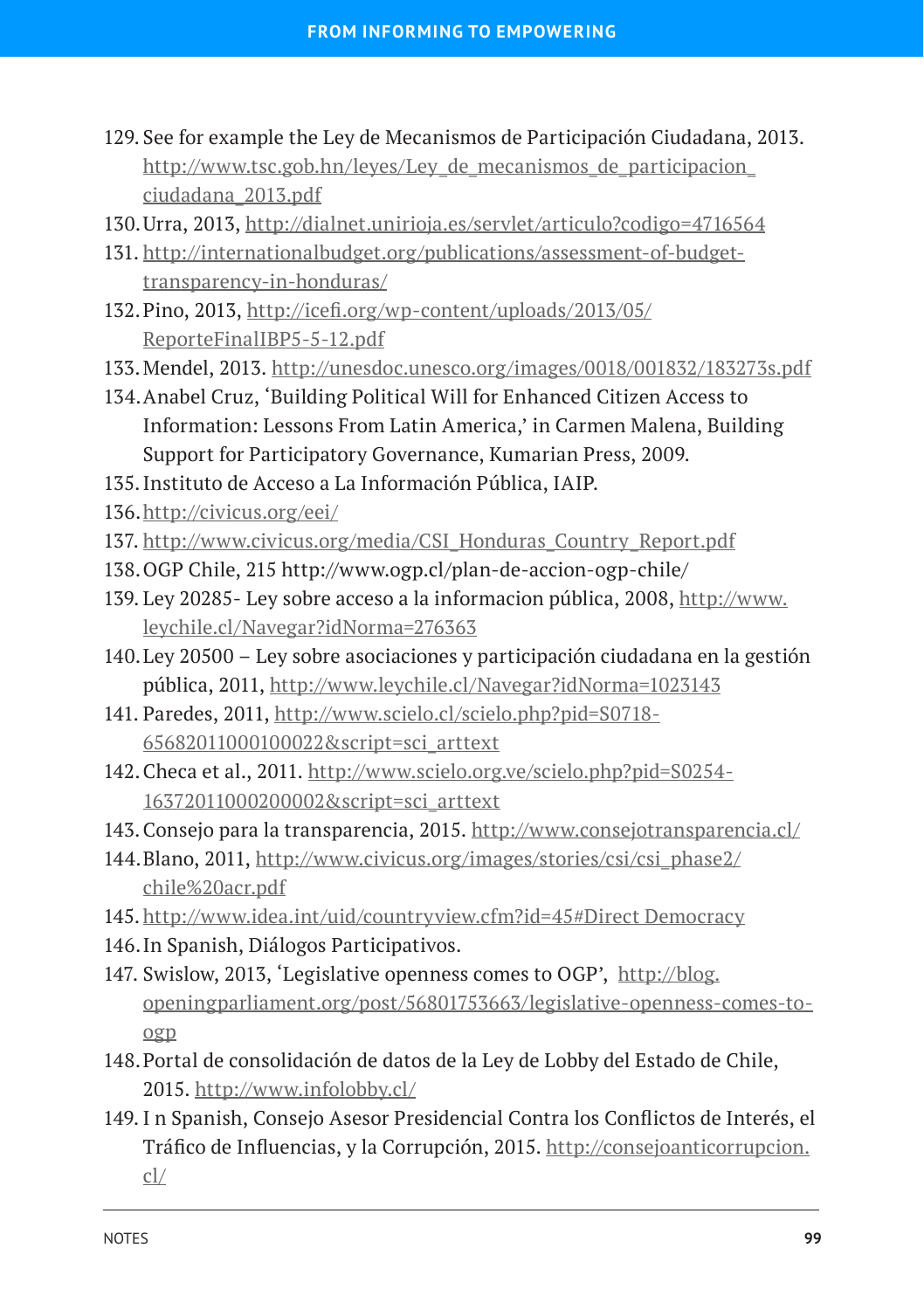- 150.Kariuki, M. et al., 2015, 'Africa in OGP: Why 2015 is a big year,' [http://www.](http://www.ogphub.org/blog/africa-in-the-ogp-why-2015-is-a-big-year/) [ogphub.org/blog/africa-in-the-ogp-why-2015-is-a-big-year/](http://www.ogphub.org/blog/africa-in-the-ogp-why-2015-is-a-big-year/)
- 151. Promotion of access to information, act 2 of 2000. [http://www.dfa.gov.za/](http://www.dfa.gov.za/department/accessinfo_act.pdf) [department/accessinfo\\_act.pdf](http://www.dfa.gov.za/department/accessinfo_act.pdf)
- 152.South African History Archive, <http://www.saha.org.za/>
- 153.Right to Information,<http://www.right2info.org/>
- 154.[http://www.rti-rating.org/country-](http://www.rti-rating.org/country-data)data
- 155.Right to Know, [http://www.r2k.org.](http://www.r2k.org)
- 156.South African History Archive, <http://www.saha.org.za/>
- 157. Dale McKinley, 'The State of Access to Information in South Africa', [http://](http://www.ritecodev.co.za/csvrorig/docs/trc/stateofaccess.pdf) [www.ritecodev.co.za/csvrorig/docs/trc/stateofaccess.pdf](http://www.ritecodev.co.za/csvrorig/docs/trc/stateofaccess.pdf)
- 158.Housing Act and the Prevention of Illegal Eviction from and Unlawful Occupation of Land Act 19 of 1998.
- 159. Lilian Chenwi and Kate Tissington, 'Engaging Meaningfully with Government on Socio-economic Rights, [http://docs.escr-net.org/usr\\_doc/](http://docs.escr-net.org/usr_doc/Chenwi_and_Tissington_-_Engaging_meaningfully_with_government_on_socio-economic_rights.pdf) Chenwi and Tissington - Engaging meaningfully with government on [socio-economic\\_rights.pdf](http://docs.escr-net.org/usr_doc/Chenwi_and_Tissington_-_Engaging_meaningfully_with_government_on_socio-economic_rights.pdf)
- 160.[http://www.3sektorius.lt/docs/2013StateofCivilSocietyReport\\_full\\_2013-](http://www.3sektorius.lt/docs/2013StateofCivilSocietyReport_full_2013-05-02_10:53:58.pdf0i.pdf) [05-02\\_10:53:58.pdf0i.pdf](http://www.3sektorius.lt/docs/2013StateofCivilSocietyReport_full_2013-05-02_10:53:58.pdf0i.pdf)
- 161. Garcia, H. et al., 2014, Social and Economic Rights in Theory and Practice: Critical Inquiries, Routledge.
- 162. Freedom House, 2015 [https://freedomhouse.org/report/twenty-years](https://freedomhouse.org/report/twenty-years-south-african-democracy/section-4-public-participation-engagement-system-and)[south-african-democracy/section-4-public-participation-engagement](https://freedomhouse.org/report/twenty-years-south-african-democracy/section-4-public-participation-engagement-system-and)[system-and](https://freedomhouse.org/report/twenty-years-south-african-democracy/section-4-public-participation-engagement-system-and)
- 163. See second NAP.
- 164.Jumah, B, 2011, 'Towards Democratic Ownership in Ghana: Strong Progress in Civil Society Engagement.' [http://www.alliance2015.org/fileadmin/](http://www.alliance2015.org/fileadmin/Texte__Pdfs/Text_Documents/Ghana_Democratic_Ownership_country_brief_2011.pdf) Texte\_Pdfs/Text\_Documents/Ghana\_Democratic\_Ownership\_country\_ [brief\\_2011.pdf](http://www.alliance2015.org/fileadmin/Texte__Pdfs/Text_Documents/Ghana_Democratic_Ownership_country_brief_2011.pdf)
- 165. <http://www.rticampaignghana.com/coalition/>
- 166.Media Rights Agenda, 2010. [http://www.right2info.org/resources/](http://www.right2info.org/resources/publications/windows-for-transparency-ghana/view) [publications/windows-for-transparency-ghana/view](http://www.right2info.org/resources/publications/windows-for-transparency-ghana/view)
- 167. See for example Ghana Open Data Initiative, 2015. Source: [http://data.gov.](http://data.gov.gh/) [gh/](http://data.gov.gh/)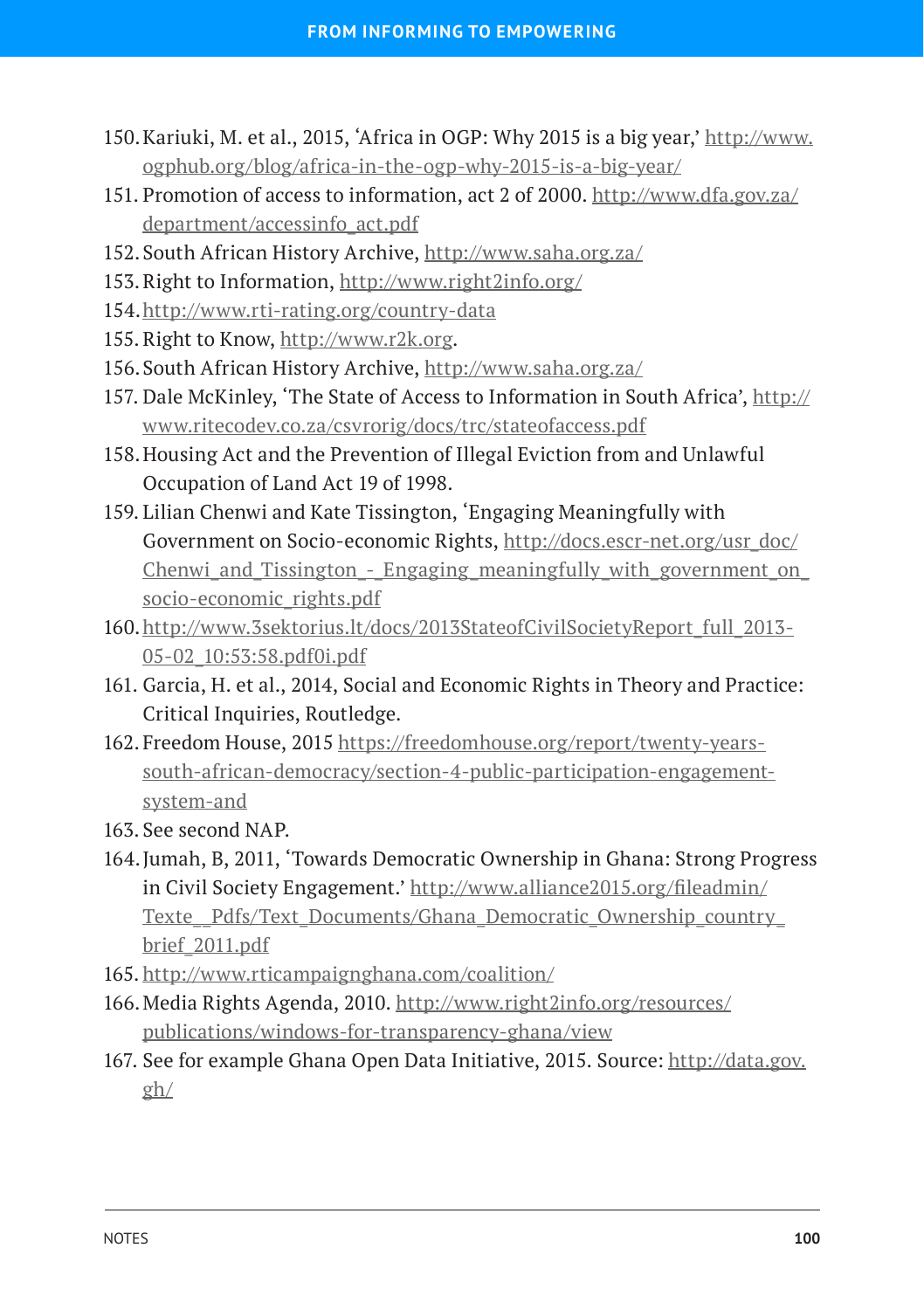- 168.In Ghana it is the High Court that has jurisdiction to handle human rights cases. The idea of the Supreme Court came as a result of the content of the Bill which stated that where an applicant is aggrieved with the decision of the Sector Minister in terms of refusal to grant access to information then he or she should appeal to the SC but that provision has been reviewed by the Select Committee that worked on the Bill.
- 169. [http://data.gov.gh/dataset/break-down-metropolitan-municipal-and](http://data.gov.gh/dataset/break-down-metropolitan-municipal-and-district-assemblies-ghana)[district-assemblies-ghana](http://data.gov.gh/dataset/break-down-metropolitan-municipal-and-district-assemblies-ghana)
- 170. Carlyn Hambuba & Rachel Kagoiya, ' Freedom of Information and Women's Rights in Africa,' [http://portal.unesco.org/ci/en/](http://portal.unesco.org/ci/en/files/29376/12605246833foi_africa_en.pdf/foi_africa_en.pdf) [files/29376/12605246833foi\\_africa\\_en.pdf/foi\\_africa\\_en.pdf](http://portal.unesco.org/ci/en/files/29376/12605246833foi_africa_en.pdf/foi_africa_en.pdf)
- 171. Eric Yeboah & Franklin Obeng-Odoom, 'We are not the Only Ones to Blame: District Assemblies' Perspectives on the State of Planning in Ghana,' Commonwealth Journal of Local Governance, No. 7, November 2010.
- 172. Emmanuel Debrah, ''Assessing the Quality of Accountability in Ghana's District Assemblies, 1993-2008,' African Journal of Political Science and International Relations, 3(6), 2009.
- 173.IRM report (2011-2013), page 14.
- 174. IRM Report, Tanzania, <www.opengovpartnership.org>
- 175. CIVICUS CSI Analytical Country Report for Tanzania, [http://civicus.org/](http://civicus.org/downloads/CSI/Tanzania.pdf) [downloads/CSI/Tanzania.pdf](http://civicus.org/downloads/CSI/Tanzania.pdf)
- 176. Draft Bill for the Freedom of Information, accessed via [http://www.](http://www.humanrightsinitiative.org/programs/ai/rti/international/laws_papers/tanzania/draft_foi_bill_2006.pdf) [humanrightsinitiative.org/programs/ai/rti/international/laws\\_papers/](http://www.humanrightsinitiative.org/programs/ai/rti/international/laws_papers/tanzania/draft_foi_bill_2006.pdf) [tanzania/draft\\_foi\\_bill\\_2006.pdf](http://www.humanrightsinitiative.org/programs/ai/rti/international/laws_papers/tanzania/draft_foi_bill_2006.pdf)
- 177. 'Access to Information bill to be fast tracked through Tanzanian Parliament', [http://mtega.com/2015/03/access-to-information-bill-to-be](http://mtega.com/2015/03/access-to-information-bill-to-be-fast-tracked-through-tanzanian-parliament/)[fast-tracked-through-tanzanian-parliament/](http://mtega.com/2015/03/access-to-information-bill-to-be-fast-tracked-through-tanzanian-parliament/)
- 178. [http://www.freedominfo.org/2014/11/tanzania-yet-another-lost](http://www.freedominfo.org/2014/11/tanzania-yet-another-lost-century/#ftn05)[century/#ftn05](http://www.freedominfo.org/2014/11/tanzania-yet-another-lost-century/#ftn05)
- 179. CIPESA, 'The Right to Information in Tanzania: Insights on the Laws, Policies and Practices', [http://www.cipesa.org/?wpfb\\_dl=105](http://www.cipesa.org/?wpfb_dl=105)
- 180.IRM Report: Tanzania,<www.opengovpartnership.org>
- 181. For a good overview of websites see CIPESA, 'The Right to Information in Tanzania: Insights on the Laws, Policies and Practices', [http://www.cipesa.](http://www.cipesa.org/?wpfb_dl=105) [org/?wpfb\\_dl=105](http://www.cipesa.org/?wpfb_dl=105)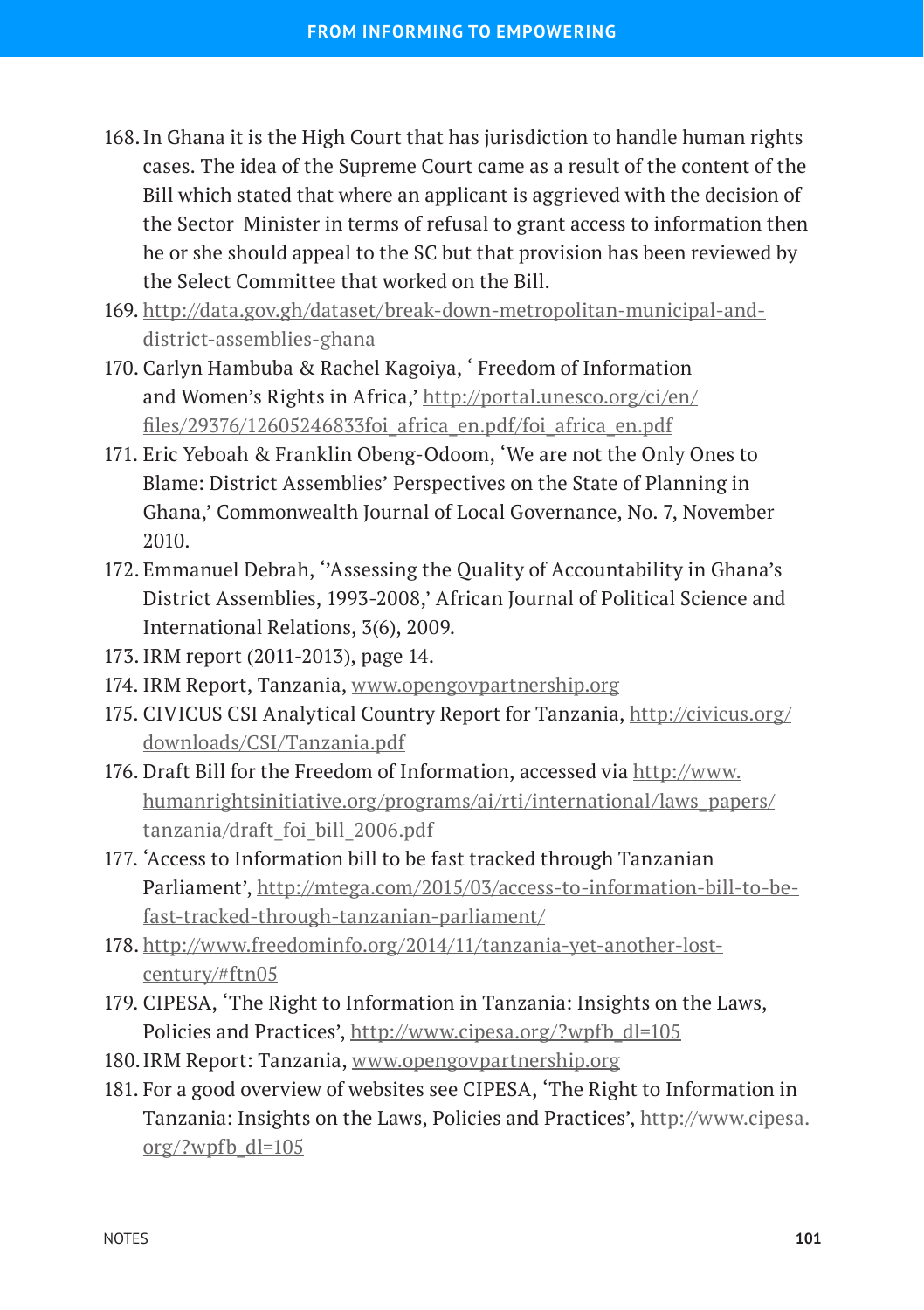- 182.<www.opengov.go.tz>
- 183.<www.parliament.go.tz>
- 184.<www.tanzania.go.tz>
- 185. [www.wananchi.go.tz](http://www.wananchi.go.tz)
- 186.<www.nao.go.tz>
- 187. CIVICUS CSI Analytical Country Report for Tanzania, [http://civicus.org/](http://civicus.org/downloads/CSI/Tanzania.pdf) [downloads/CSI/Tanzania.pdf](http://civicus.org/downloads/CSI/Tanzania.pdf)
- 188.National Bureau of Statistics, The United Republic of Tanzania, Basic Demographic and Social Economic Profile 2014, [http://www.nbs.go.tz/nbs/](http://www.nbs.go.tz/nbs/index.php?option=com_content&view=article&id=502:basic-demographic-and-socio-economic-profile-keyfindings&cati d=57:censuses&Itemid=82) [index.php?option=com\\_content&view=article&id=502:basic-demographic](http://www.nbs.go.tz/nbs/index.php?option=com_content&view=article&id=502:basic-demographic-and-socio-economic-profile-keyfindings&cati d=57:censuses&Itemid=82)[and-socio-economic-profile-keyfindings&cati d=57:censuses&Itemid=82](http://www.nbs.go.tz/nbs/index.php?option=com_content&view=article&id=502:basic-demographic-and-socio-economic-profile-keyfindings&cati d=57:censuses&Itemid=82)
- 189. National Bureau of Statistics, The United Republic of Tanzania, Basic Demographic and Social Economic Profile 2014, [http://www.nbs.go.tz/nbs/](http://www.nbs.go.tz/nbs/index.php?option=com_content&view=article&id=502:basic-demographic-and-socio-economic-profile-keyfindings&cati d=57:censuses&Itemid=82) [index.php?option=com\\_content&view=article&id=502:basic-demographic](http://www.nbs.go.tz/nbs/index.php?option=com_content&view=article&id=502:basic-demographic-and-socio-economic-profile-keyfindings&cati d=57:censuses&Itemid=82)[and-socio-economic-profile-keyfindings&cati d=57:censuses&Itemid=82](http://www.nbs.go.tz/nbs/index.php?option=com_content&view=article&id=502:basic-demographic-and-socio-economic-profile-keyfindings&cati d=57:censuses&Itemid=82)
- 190.OGP Secretariat Tanzania, email correspondence
- 191. Tanzania, NAP, <www.opengovpartnership.org>
- 192.Tanzania, NAP, <www.opengovpartnership.org>
- 193.IRM Report: Tanzania, <www.opengovpartnership.org>
- 194.OGP Secretariat Tanzania, email correspondence
- 195. OGP Secretariat Tanzania, email correspondence
- 196.Figure based on IAP2 spectrum of Public Participation (2007). [http://c.](http://c.ymcdn.com/sites/www.iap2.org/resource/resmgr/imported/IAP2%20Spectrum_vertical.pdf) [ymcdn.com/sites/www.iap2.org/resource/resmgr/imported/IAP2%20](http://c.ymcdn.com/sites/www.iap2.org/resource/resmgr/imported/IAP2%20Spectrum_vertical.pdf) [Spectrum\\_vertical.pdf](http://c.ymcdn.com/sites/www.iap2.org/resource/resmgr/imported/IAP2%20Spectrum_vertical.pdf)
- 197. Email interview Codru Vrabie, March 2015.
- 198.OGP Secretariat Tanzania, Email Correspondence
- 199. [http://www.balkancsd.net/images/BCSDN\\_Monitoring\\_Matrix.pdf](http://www.balkancsd.net/images/BCSDN_Monitoring_Matrix.pdf)
- 200. The indicator area "Government-CSO Relationship" is particularly relevant. The initiative is carried out to support civil society in countries in the Western Balkans and Turkey. DG Enlargement Guidelines for EU support to civil society in enlargement countries, 2014-2020 (2013) and: <http://monitoringmatrix.net/>
- 201. <http://www.oecd.org/gov/open-government.htm>
- 202.Vasani D. (2013). "Croatia: political transition provides a window of opportunity". OGP Civil society hub: [http://www.opengovpartnership.](http://www.opengovpartnership.org/blog/dolar-vasani/2013/07/15/croatia-political-transition-provides-window-opportunity) [org/blog/dolar-vasani/2013/07/15/croatia-political-transition-provides](http://www.opengovpartnership.org/blog/dolar-vasani/2013/07/15/croatia-political-transition-provides-window-opportunity)[window-opportunity](http://www.opengovpartnership.org/blog/dolar-vasani/2013/07/15/croatia-political-transition-provides-window-opportunity)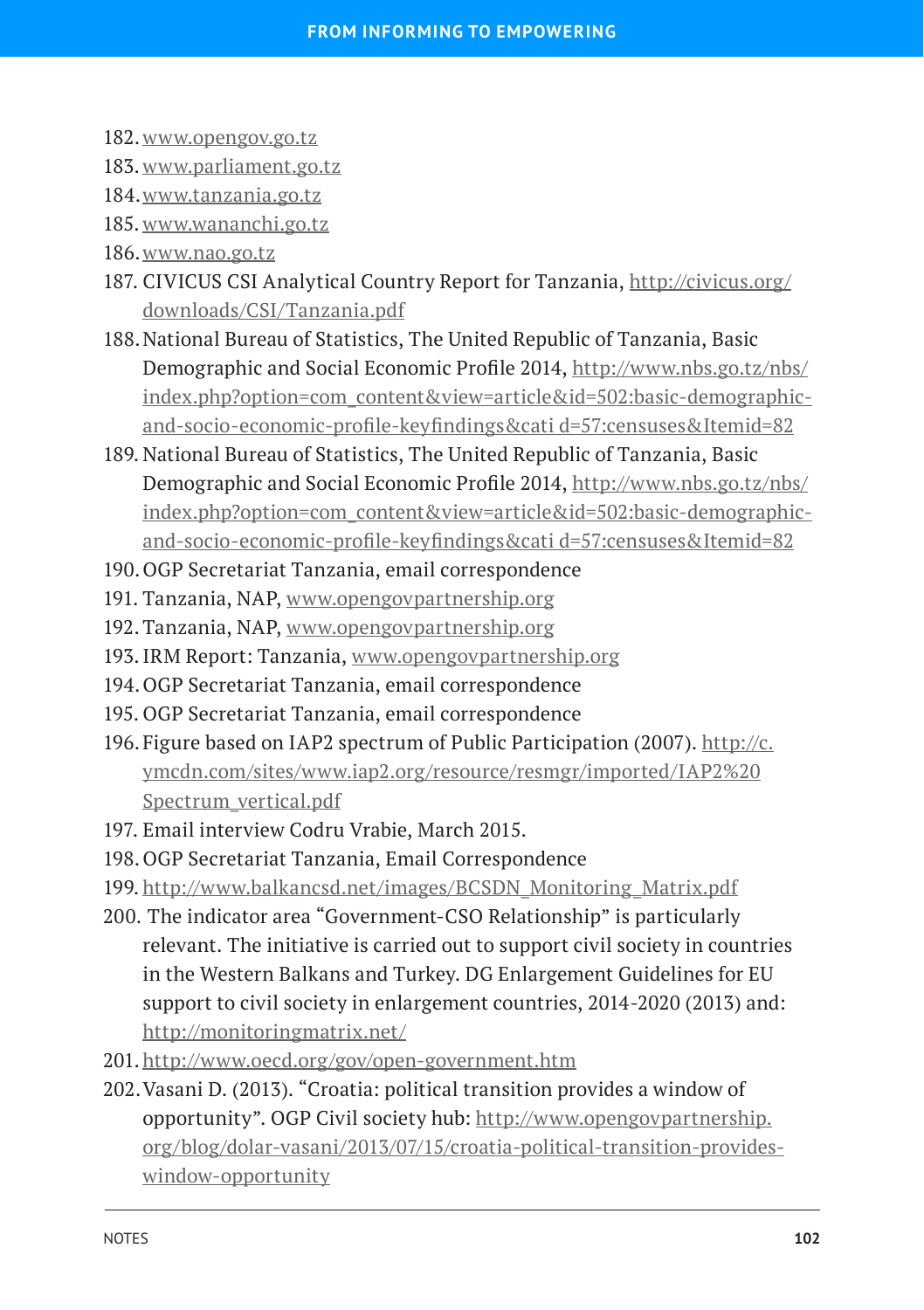- 203.Donor funding of these areas was also recommended in the report by Ukrainian Institute for Public Policy (2012). "The OGP Process in EaP Countries and Russia: Where are we now and where do we go further?" within the project «Strengthening capacities of the EaP civil society organizations in using Open Government Partnership as a tool for fight against corruption».
- 204.<http://www.opengovpartnership.org/groups/fiscal>
- 205.<http://www.opengovpartnership.org/groups/opendata>
- 206.The Open Data Leaders' Network is supported by the Open Data for Development (OD4D): [http://theodi.org/news/national-leaders-create](http://theodi.org/news/national-leaders-create-global-network-open-data-impact)[global-network-open-data-impact](http://theodi.org/news/national-leaders-create-global-network-open-data-impact)
- 207. For example when Armenian CSOs organized WS on OGP in the regions, they reported that most of the participants, including local NGOs, were not aware of OGP. [http://www.ogp.am/en/civil-society/item/2015/02/03/](http://www.ogp.am/en/civil-society/item/2015/02/03/Yerevan_meeting/) [Yerevan\\_meeting/](http://www.ogp.am/en/civil-society/item/2015/02/03/Yerevan_meeting/)
- 208.This sub-indicator groups several variables: (1) Advocacy sustainability from USAID CSO Sustainability Index (2011); (2) Open budget survey from IBP Open Budget Survey (2010); (3) Interest groups "To what extent is there a network of cooperative associations or interest groups to mediate between society and the political system?" and (4) Participation in policy "To what extent does the political leadership enable the participation of civil society in the political process?) from Bertelsmann Transformation Index (2011).
- 209.The indicator is based on USAID CSO sustainability index (2011).